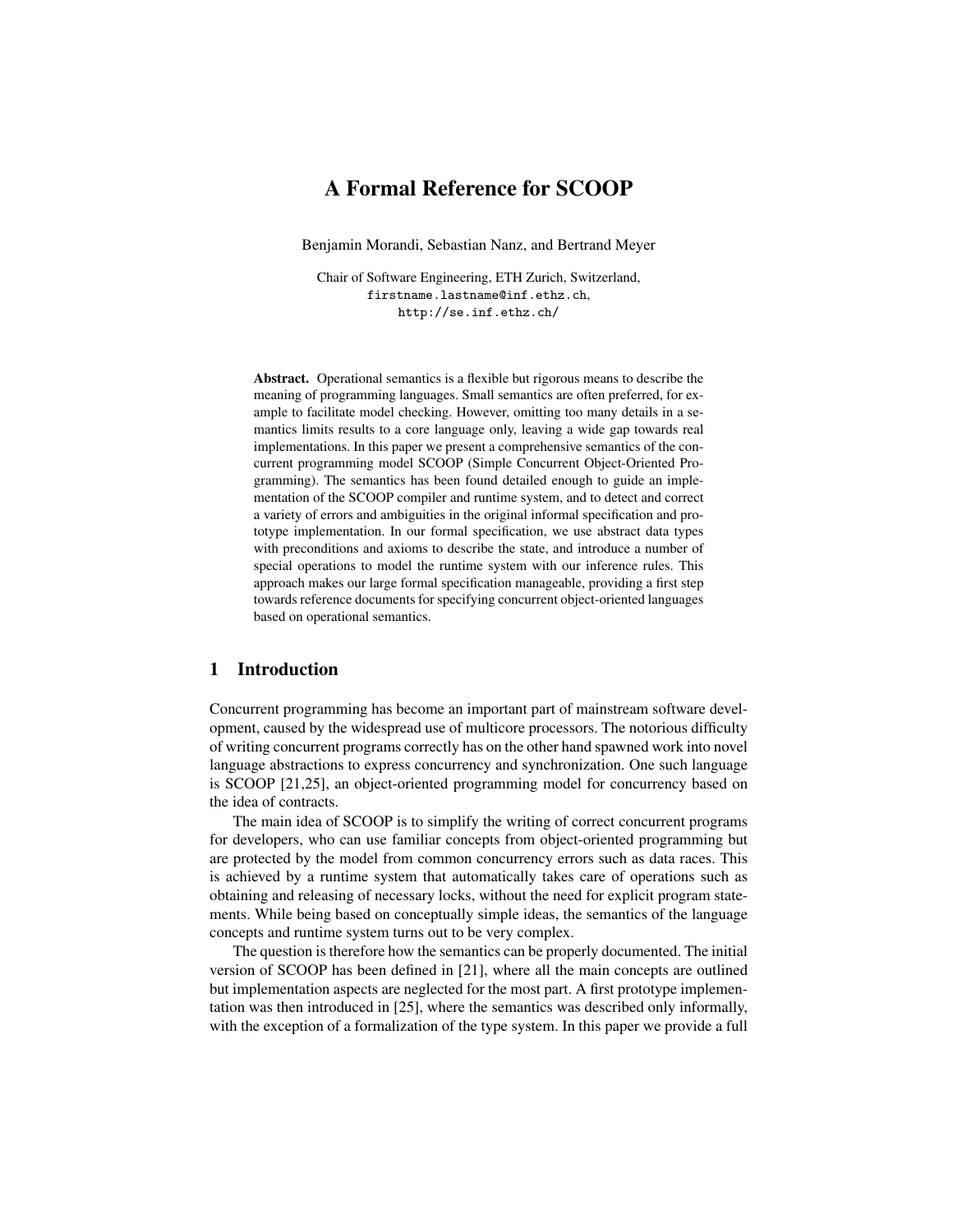formalization of the operational behavior of SCOOP, specified by a structural operational semantics. The main contributions of the paper are:

- A formal specification of SCOOP that treats all important language elements.
- Clarification and correction of the informal specification in [25].

This work does not provide a formal completeness and soundness proof with respect to an axiomatic semantics. Sec. 6 discusses this possibility as part of future work. This work focuses on a formal reference for a concurrent programming language. We argue that this formal reference reflects and corrects the informal description by following a systematic approach.

This article is a condensed version of our technical report [24] on the same subject. This paper is structured as follows. The remainder of this introduction gives a brief overview of the main ideas of the SCOOP model to provide a basic intuition for the main part of the paper. Sec. 2 gives an overview of related work. Sec. 3 gives an overview of the considered language. The two following chapters contain the main parts of the formalization: Sec. 4 describes the state formalization and Sec. 5 the formalization of computations. Sec. 6 concludes and discusses future applications of the formalization.

## 1.1 An Informal Overview of SCOOP

The starting idea of SCOOP is that every object is associated for its lifetime with a processor, called its *handler*. A *processor* is an autonomous thread of control capable of executing actions (features) on objects. A processor can be a hardware CPU, but it can also be implemented in software, for example as a process or as a thread; any mechanism that can execute instructions sequentially is suitable as a processor.

A reference variable belonging to a processor (for example, a field of an object handled by that processor) can point to an object with the same handler, or to an object on another processor. In the second case the reference is said to be *separate*. The semantics of a call  $x.f$  depends on this distinction: if  $x$  is not separate (as always in sequential programming), the call is synchronous; if  $x$  is separate, meaning that it points to an object handled by a different processor, that processor will execute the call asynchronously. This possibility of asynchronous calls is the main source of concurrent execution.

The producer-consumer problem serves as a simple illustration of these ideas. A root class defines the entities *producer* and *consumer*. The keyword separate specifies that these entities may be handled by a processor different from the current one. A creation instruction on a separate entity such as *producer* and *consumer* will create an object on another processor; by default the instruction also creates that processor.

*producer*: separate *PRODUCER* −− The producer. *consumer*: separate *CONSUMER* −− The consumer.

Both the producer and the consumer access an unbounded buffer: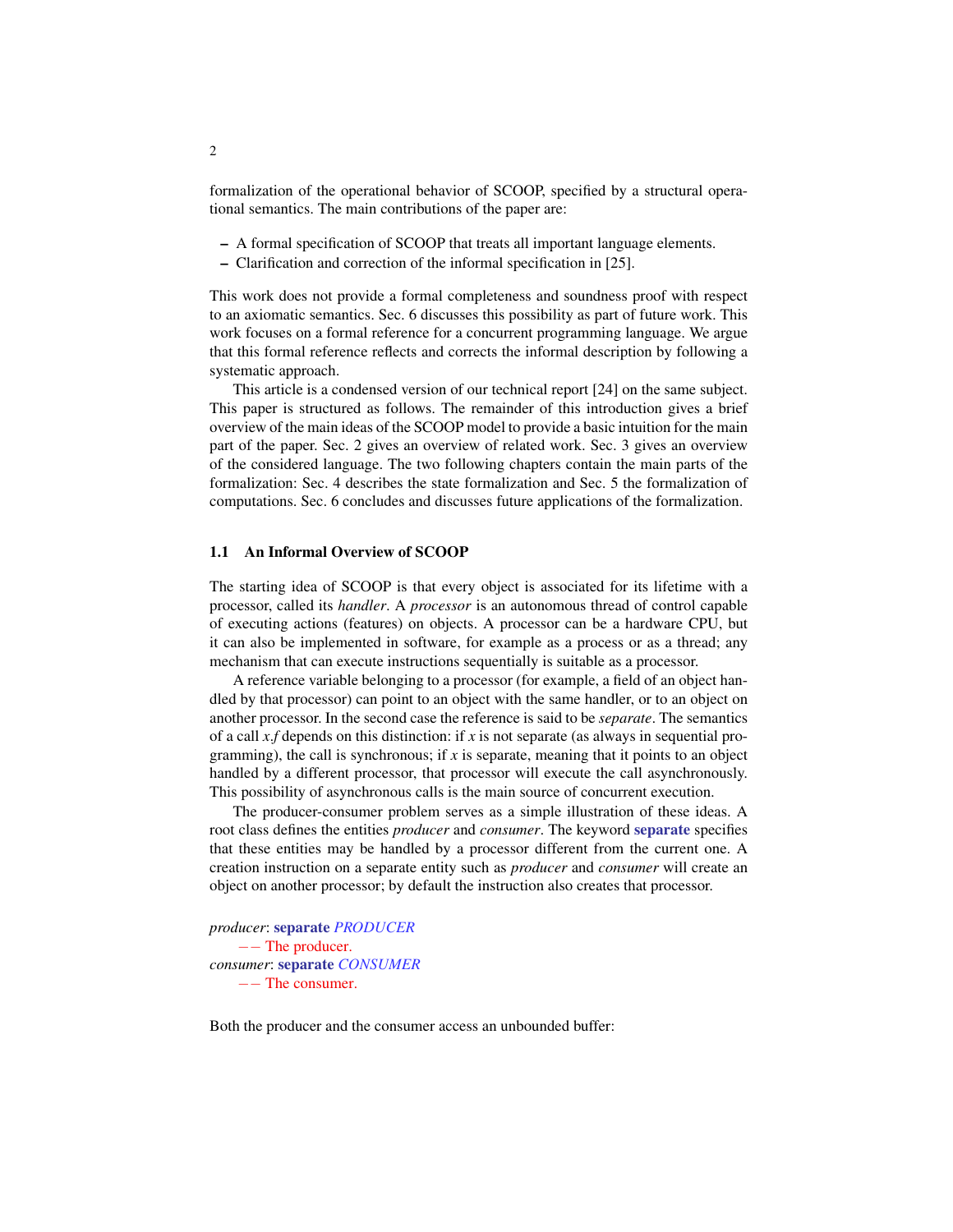*buffer*: separate *BUFFER* [*INTEGER*]

−− The data structure for exchanging objects between the producer and the consumer.

Both the producer and the consumer need to access the buffer, in calls such as *buffer*.*put* (*x*) and *buffer*.*item*. The basic SCOOP rule to ensure mutual exclusion and guarantee the absence of data races is that any target that is declared as separate, such as *buffer*, must be an argument of an enclosing routine, which in turn guarantees that this routine has exclusive access to the corresponding separate object for the duration of its execution. The SCOOP scheduler locks the processors handling all objects corresponding to these *controlled* arguments. This rule prevents any data races on the group of controlled objects. For example, in a call *consume* (*buffer*), the buffer is controlled; the call gets exclusive access to its handler.

Condition synchronization relies on preconditions (after the require keyword) to express wait conditions. Any precondition of the form *x*.*some condition* will make the execution of the routine wait until the condition is true. For example, the precondition of the *consume* routine ensures that the routine will wait until the buffer is not empty.

```
consume (buffer: separate BUFFER [INTEGER])
    −− Consume an item from the buffer.
 require
    not (buffer.count = 0)
 local
    consumed item: INTEGER
 do
    consumed item := buffer.item
 end
```
During a feature call, the consumer processor could pass its locks to the buffer processor if it has a lock that the buffer processor requires. This mechanism is known as *lock passing*. In such a case, the consumer processor would have to wait for the passed locks to return. For the feature call *buffer*.*item*, the buffer processor does not require any locks from the consumer processor. Hence, the consumer processor does not have to wait due to lock passing. However, the runtime system ensures that the result of the call *buffer*.*item* is properly assigned to the entity *consumed item* using a mechanism called *wait by necessity*: while the consumer processor usually does not have to wait for an asynchronous call to finish, it will do so if it needs the result of this call.

As the buffer is unbounded, the corresponding producer routine does not need a wait condition; mutual exclusion will be ensured as before:

*produce* (*buffer*: separate *BUFFER* [*INTEGER*]) −− Produce an item and put it into the buffer. local *produced item*: *INTEGER*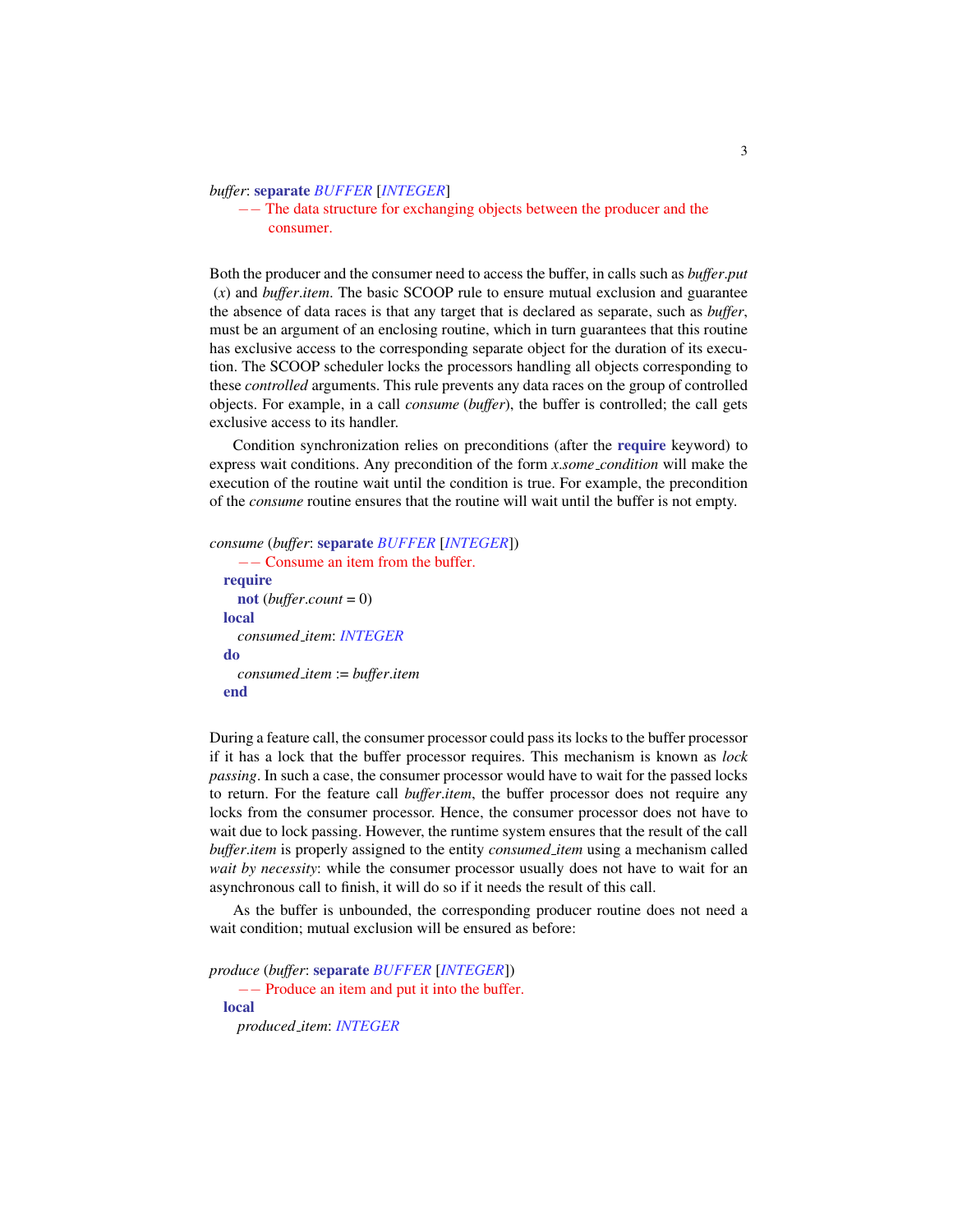```
do
  produced item := new item
  buffer.put (produced item)
end
```
The asynchronous nature of separate calls such as *buffer.put*  $(x)$  implies a distinction between the notion of *feature call* and *feature application*. In sequential programming, executing a call means executing the corresponding feature immediately. With asynchronous calls, the client processor logs the call with the supplier processor (feature call) and moves on. Only at some later time will the supplier processor actually execute the body (feature application).

The main part of the paper defines formally the implementation that gives rise to the behavior outlined above. It also introduces advanced concepts and additional language elements, which cannot be covered in a brief overview, and shows how these give rise to a complexity which can only be dealt with satisfactorily with a formal specification.

# 2 Related Work

The discussion is divided into work on SCOOP and work on other languages.

## 2.1 Approaches for SCOOP

In his dissertation, Nienaltowski [25] worked out the details of an implementation of SCOOP as suggested by Meyer [21], and provided a prototype implementation. The language semantics is described informally only, with the exception of the type system which is defined using an inference system. The informal description and the prototype contain various ambiguities and omissions, which we are able to clarify.

Torshizi et al. [33] have defined and implemented JSCOOP, a version of the SCOOP model for the Java language. Only the most important language elements are considered, and no attempt at formalization is made. In contrast, our specification and implementation [31] on top of Eiffel considers all language elements. We believe that our specification could help to extend JSCOOP to a full treatment of the language concepts.

Brooke, Paige and Jacob [5] have used CSP [13] to give a semantics to SCOOP as described by Meyer [21]. Their initial hope was to use tools for analyzing CSP specifications, such as FDR, to automatically check for deadlock in SCOOP programs, but found the size of the specification prohibitive. A benefit of their approach is that CSP provides the machinery needed to express concurrency and synchronization, leading to a relatively concise model. Our goal is to provide formal descriptions close to an actual implementation, and therefore prefer to design an own operational semantics, rather than going through the indirection of another process algebra.

Structural operational semantics, introduced by Plotkin [29], is a flavor of operational semantics that has been used with great success to define various concurrent systems. Our specification uses this style of semantics as well. To model SCOOP we also make use of established modeling concepts from process algebra, such as the notion of channels, which is present in most calculi such as CSP [13] or the  $\pi$ -calculus [23]. We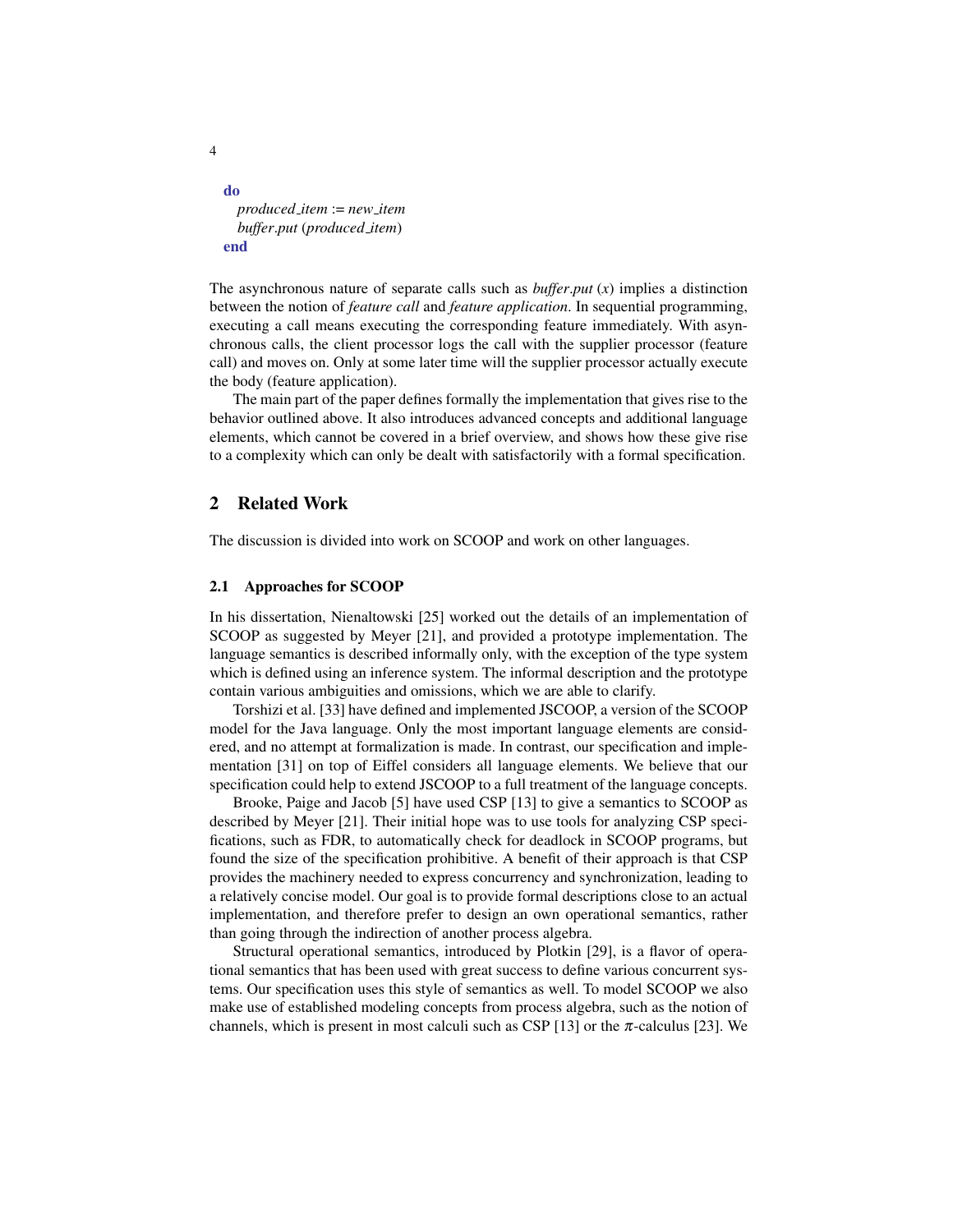use the theory of abstract data types (ADT) [18] to model the elements of a program text and to model the state of a SCOOP program.

Ostroff et al. [28] describe a structural operational semantics for SCOOP in the refined version by Nienaltowski [25]. This operational semantics inspired our work, and we have attempted to stay close to their modeling ideas where possible, so that [28] can be viewed as a reduced version of the semantics we describe in this paper. While [28] covers some of the most significant aspects of SCOOP, it falls short of describing a number of other critical language concepts: in their reduced model, a query routine handled by some processor  $p$  must not make calls to a processor other than  $p$ ; lock passing, expanded objects and the import mechanism, once routines, evaluation of (asynchronous) postconditions and invariants, and explicit processor tags are not considered. We clarify these aspects in this paper. Furthermore, [28] have pursued the goal to check temporal logic properties of SCOOP programs using their semantics and the SPIN model checker, but were limited to small programs by state space explosion. We have the different goal of providing a reference document for SCOOP, and thus don't have to sacrifice coverage of the language for keeping the specification small.

### 2.2 Approaches for Other Concurrent Programming Languages

Axum [22] is a concurrent programming language based on the actor model. In Axum, actors are called agents. An agent is an isolated runtime component that executes in parallel with other agents. The agents communicate with each other by sending messages through channels. Each channel has input ports, output ports, and a protocol. The ports are queues of messages. The protocol is a state machine that defines how the channel behaves. Schemas define the structure of messages. Besides message passing, Axum also provides domains – shared state between groups of actors. Erlang [10] and Scala [27] are further examples of actor-based programming languages.

 $C\omega$  [3] is an extension of C# that integrates elements of the Join Calculus [11].  $C\omega$  allows computations to be spawned off into different threads using asynchronous methods: while for synchronous methods the caller must wait until a routine completes, asynchronous methods return immediately while their body is scheduled for execution in another thread. C $\omega$  supports so-called chords, which associate the body of a routine with more than one method; the body is executed only if all methods have been called.

Another language is Cilk [4], which extends C with concurrency concepts. A method marked with the cilk keyword can be asynchronously spawned with the spawn keyword. The sync keyword requires the current method to wait for all previously spawned tasks to complete. An inlet function within a parent method receives the result of a spawned child method; the inlet functions of a parent method are guaranteed to execute atomically. Within an inlet function, the abort keyword tells the scheduler that any other child method spawned by the parent method can be aborted. Cilk also implements a work stealing mechanism to achieve high performance by dividing method executions efficiently among processors.

Ada [14] defines tasks – units that can run in parallel. A task is declared within a procedure; it consists of a specification and an implementation. The task is activated when the procedure starts executing. The task specification can define a number of entry points with parameters; an entry point specifies an action the task can synchronize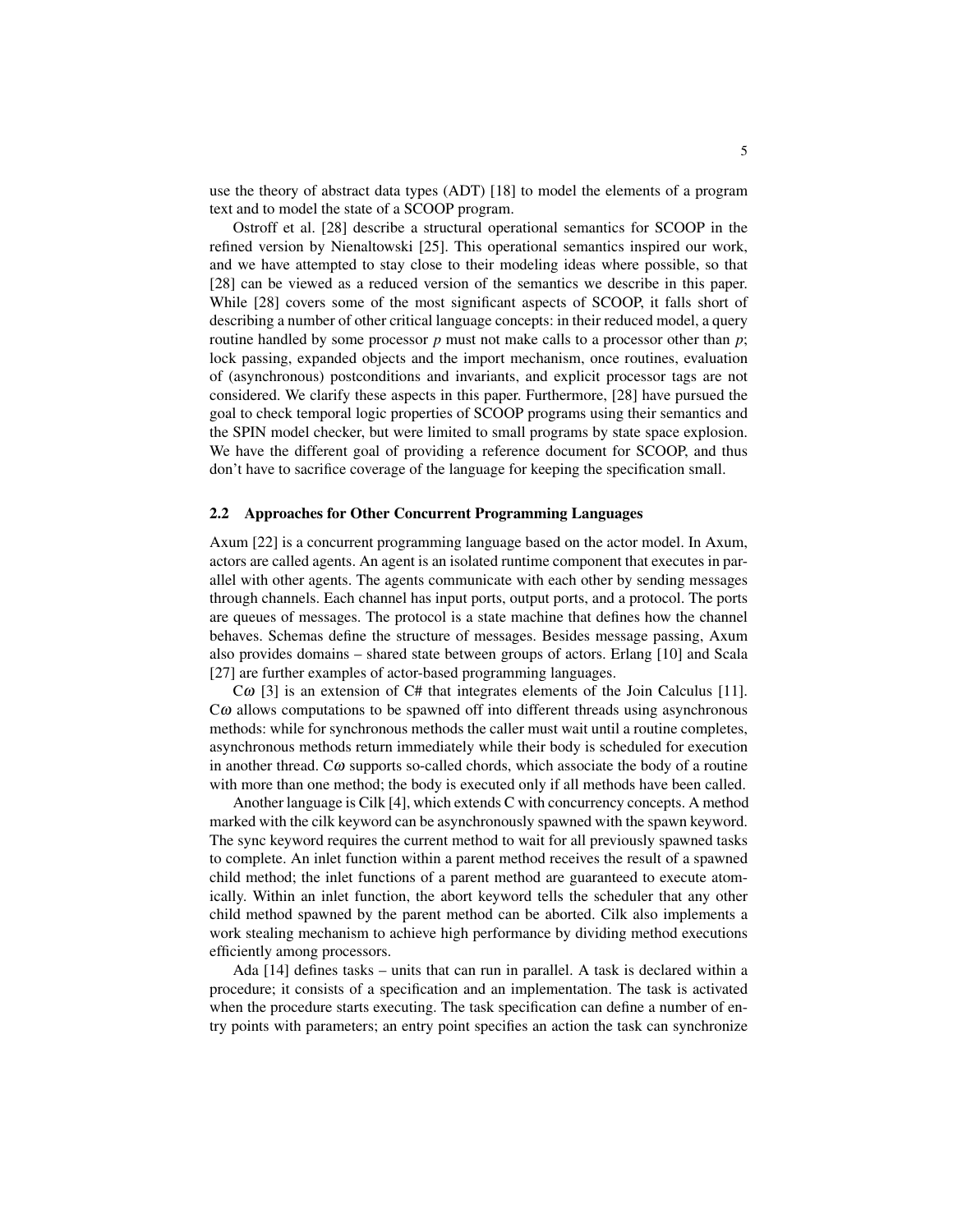on. An accept statement within the task body indicates the point where the rendezvous can take place. Another task calls the entry point to take part in the rendezvous. With a select statement, one can wait for multiple entry points; alternatives may be guarded with boolean expressions. Ada defines protected objects – a monitor-like construct with guards instead of conditional variables. A protected object is declared within a procedure; it has a specification and an implementation.

The occam programming language [32] builds on the CSP process algebra [13]. A parallel construct defines a number of processes that execute concurrently; the parallel construct terminates when all spawned processes terminated. Processes communicate with each other through named channels. The alternation construct defines a number of processes, where only one of them gets executed; a guard defines when a process can be executed.

X10 [7], Fortress [2], and Chapel [15] are based on the Partitioned Global Address Space (PGAS) model. PGAS uses a global shared memory. It defines portions on the global shared memory and associates them to specific processors to improve performance and scalability. X10 provides important abstractions such as places, asynchronous methods, future invocations, and barriers. However, it places a considerable burden on programmers. Fortress offers implicit parallelization of loops and operations on data structures. Chapel provides a higher-level multithreaded parallel programming model with abstractions for data parallelism, task parallelism, and nested parallelism.

Linda [12] is a coordination language to connect concurrent components; the components can be written in different programming languages. The coordination is based on a tuple space, which holds data tuples that can be stored and retrieved by the processes. Pattern matching is used to read and remove tuples; the operations block until a matching tuple is found. The eval construct creates a new process to evaluate an expression; the new process writes the evaluation result into the tuple space. Implementations of Linda can be found in several programming languages such as Java and C.

For the related languages mentioned above, we are not aware of rigorous behavioral specifications, with the exception of  $C\omega$  and occam, which use the Join Calculus respectively CSP as the underlying model. For multi-threaded Java however, such formalizations have been attempted.

Ábrahám, de Boer, de Roever, and Steffen [1] present an operational semantics for a subset of multi-threaded Java. They focus on the most important multi-threaded aspects, i.e., dynamic thread creation, thread termination, and re-entrant monitors. The semantics consists of two components: the semantics for isolated objects and the semantics for interacting objects. The authors want to use the semantics to develop a proof system that is based on an existing proof-system for isolated objects. A configuration is a set of instance configurations. An instance configuration contains the attribute values of one object. It also contains the local environment and the expression of each thread that is concurrently executing within the object. In modeling the state of a program, our semantics strictly separates the actions to be executed from the data. This makes it easier to derive implementations from the semantics because an implementation is likely to keep the program text and data separate. Abrahám et al. use transition labels to synchronize inference rules. The labels allow an external observer to follow the transitions.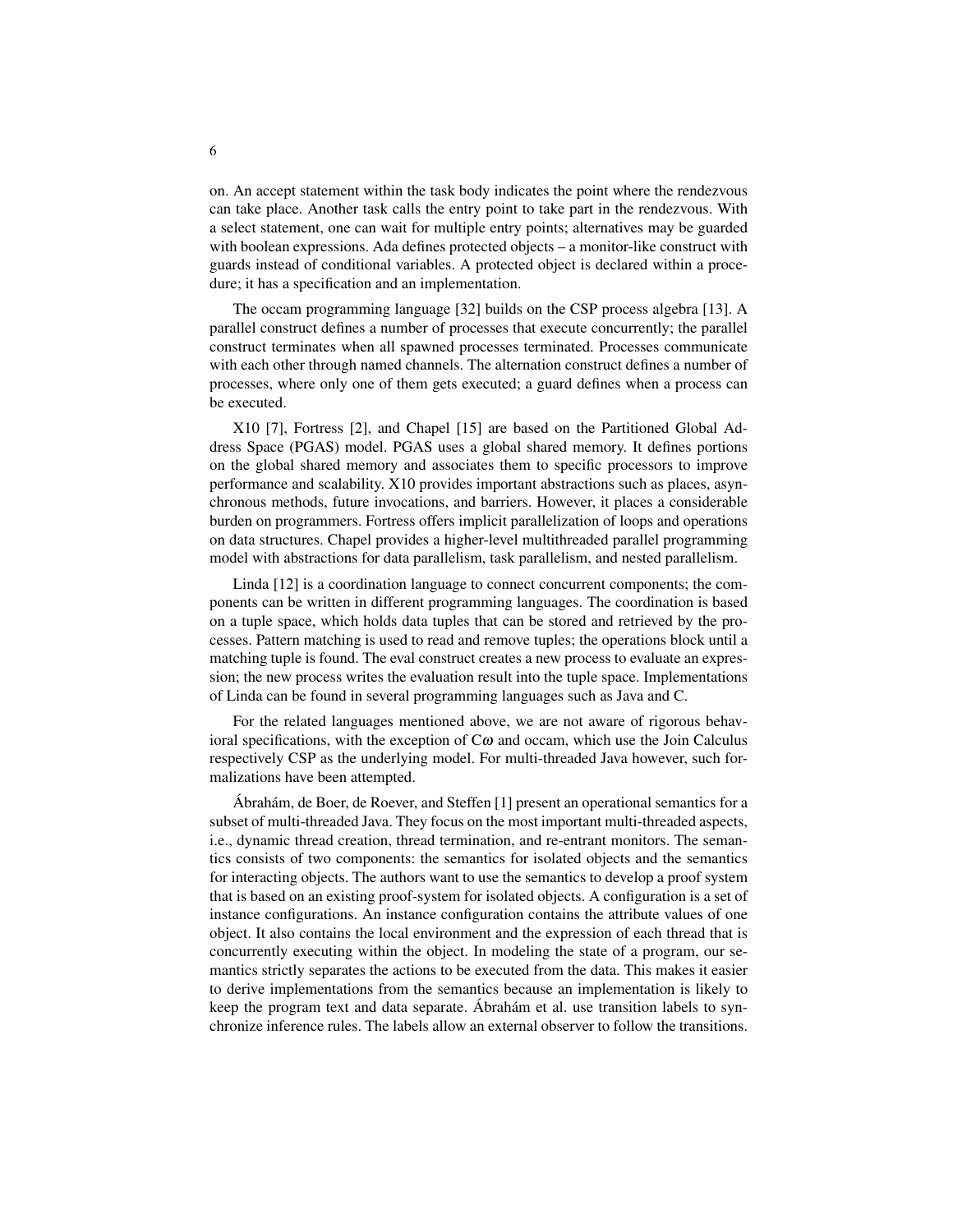Our semantics is a pure reduction semantics without labels because we do not require observable transitions.

Cenciarelli, Knapp, Reus, and Wirsing [6] also describe an operational semantics for a larger subset of multi-threaded Java. They cover a larger number of multi-threaded aspects than [1]. In particular they formalize Java's notification mechanism and the working memory. A configuration consists of a function that maps each thread to its expression and its local environments. The configuration also has a container with the objects and the static typing information. Lastly, the configuration consists of an event space. The event space is a partially ordered set of events that have been executed by the threads. The ordering reflects the order in which the events took place. An event space serves two purposes. First, it contains certain aspects of the state. For example, the lock and unlock actions tell us which thread owns which lock. Second, it records the history. A number of constraints state when an event space is valid. Hence, the event space indicates which further actions can take place. The authors use two different validity constraints for both Java's non-prescient semantics and its prescient semantics. Using this, they show that any prescient execution of a properly synchronized program can be simulated by a non-prescient execution. Compared to our semantics, there is no clean division between program text and the state and there is no clean division between the state and the typing information.

Lochbihler [19] suggest a different operational semantics for a large subset of multithreaded Java. Just like [6], he covers the notification mechanism, but he does not formalize the working memory. He defines an instantiating semantics based on an extension of Jinja [17]. Jinja is an operational semantics for a subset of single-threaded Java. The instantiating semantics is used for the sequential case. Lochbihler defines a generic formal framework to lift the instantiating semantics to the concurrent case. The configuration of the instantiating semantics consists of the expression, a container with the objects, and the local environments. The state of the framework semantics consists of the lock status, the thread information with the thread's expression along with the thread's local environments, a container with the objects, and the wait sets. Lochbihler formalizes the notion of deadlocks, where deadlocks are either based on locks or on wait sets. He then proves that every program that satisfies certain criteria either produces a final value, throws an exception, or deadlocks. He also shows that every such program preserves type safety.

# 3 Language Overview

SCOOP is a programming language based on Eiffel, an object-oriented programming language, defined in the Eiffel ECMA standard [9]. SCOOP's concurrency model can be applied to other programming languages as well. For this reason, this work does not focus on SCOOP, but on its concurrency model. This section defines a subset of SCOOP, reduced to the parts that are relevant for the concurrency model. It presents the syntax of the subset and a list of simplifications. It then discusses the program representation that this formalization assumes.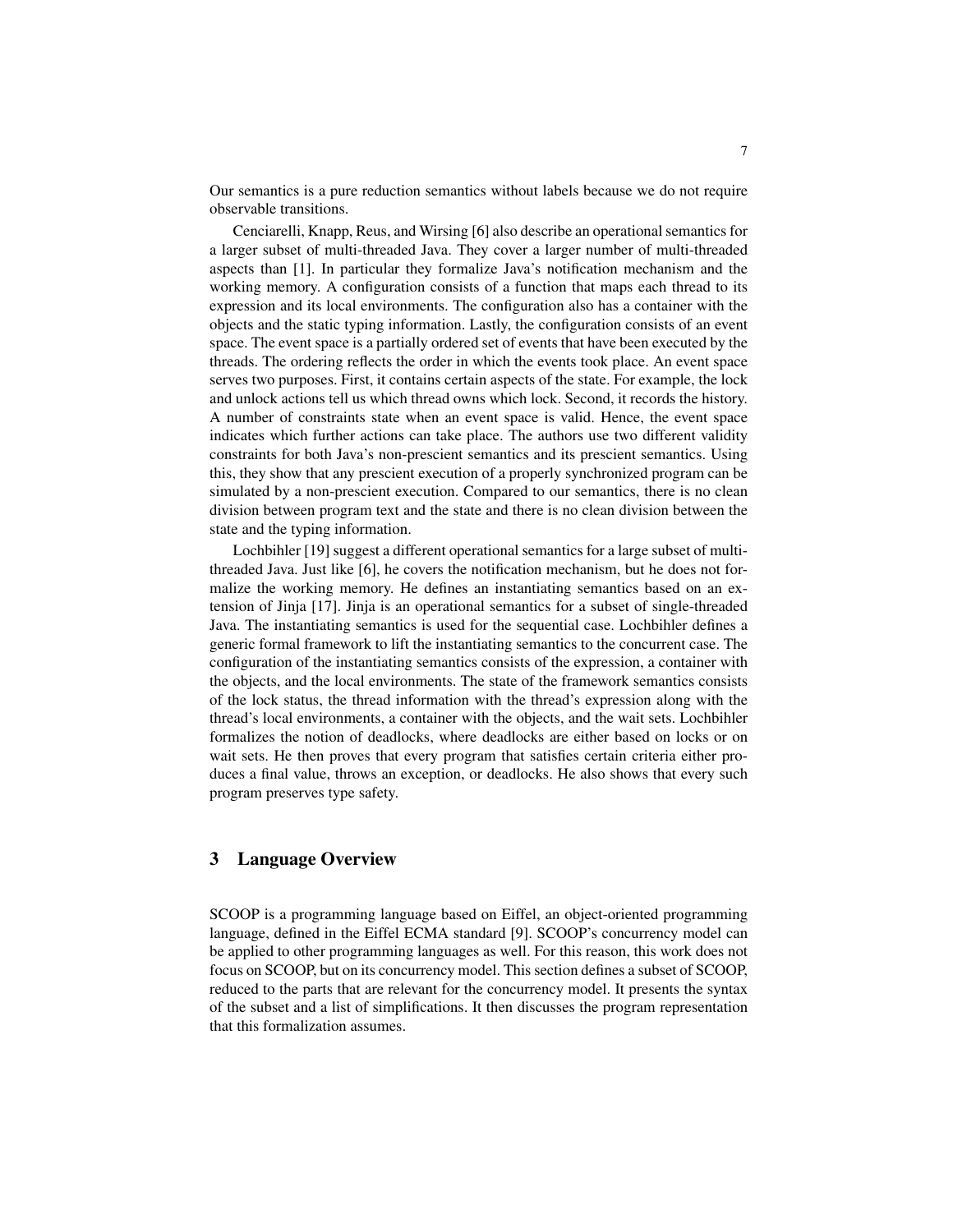### 3.1 Syntax

8

The following EBNF grammar defines the set of all considered programs:

```
program = class declaration* root procedure declaration ;
root procedure declaration = {class name}.routine name ;
class declaration =
  ["expanded"] "class" class name
    "inherit" class name
    ["create" routine name {"," routine name}]
    "feature" ["{" class name {"," class name} "}"] {feature declaration}
    ["invariant" expression]
  "end";
feature declaration = routine declaration | attribute declaration ;
routine declaration =
  routine name ["(" entity declaration {"," entity declaration} ")"] [":" type]
    ["require" expression]
    ["local" entity declaration {entity declaration}]
    ("do" | "once")
      instruction {";" instruction}
    ["ensure" expression]
    "end":
attribute declaration = entity declaration ;
entity_declaration = entity_name ":" type ;
instruction =
  entity_name ":=" expression |
  expression "." feature name ["(" expression {"," expression} ")"] |
  "create" entity name "." routine name ["(" expression {, expression} ")"] |
  "if" expression "then" instruction {";" instruction} "else" instruction {";"
       instruction } "end" |
  "until" expression "loop" instruction {";" instruction} "end" ;
expression =
  literal |
  entity name |
  expression "." feature name ["(" expression {, expression} ")"] ;
literal = boolean literal | integer literal | character literal | void literal ;
boolean literal = "True" | "False" ;
integer_literal = ["−"]("0" | ... | "9") {"0" | ... | "9"} ;
character_literal = " ' " "a" | ... | "z" | "A" | ... | "Z" | "0" | ... | "9" " ' ";
void_literal = "Void" ;
type =
```
[*detachable tag*]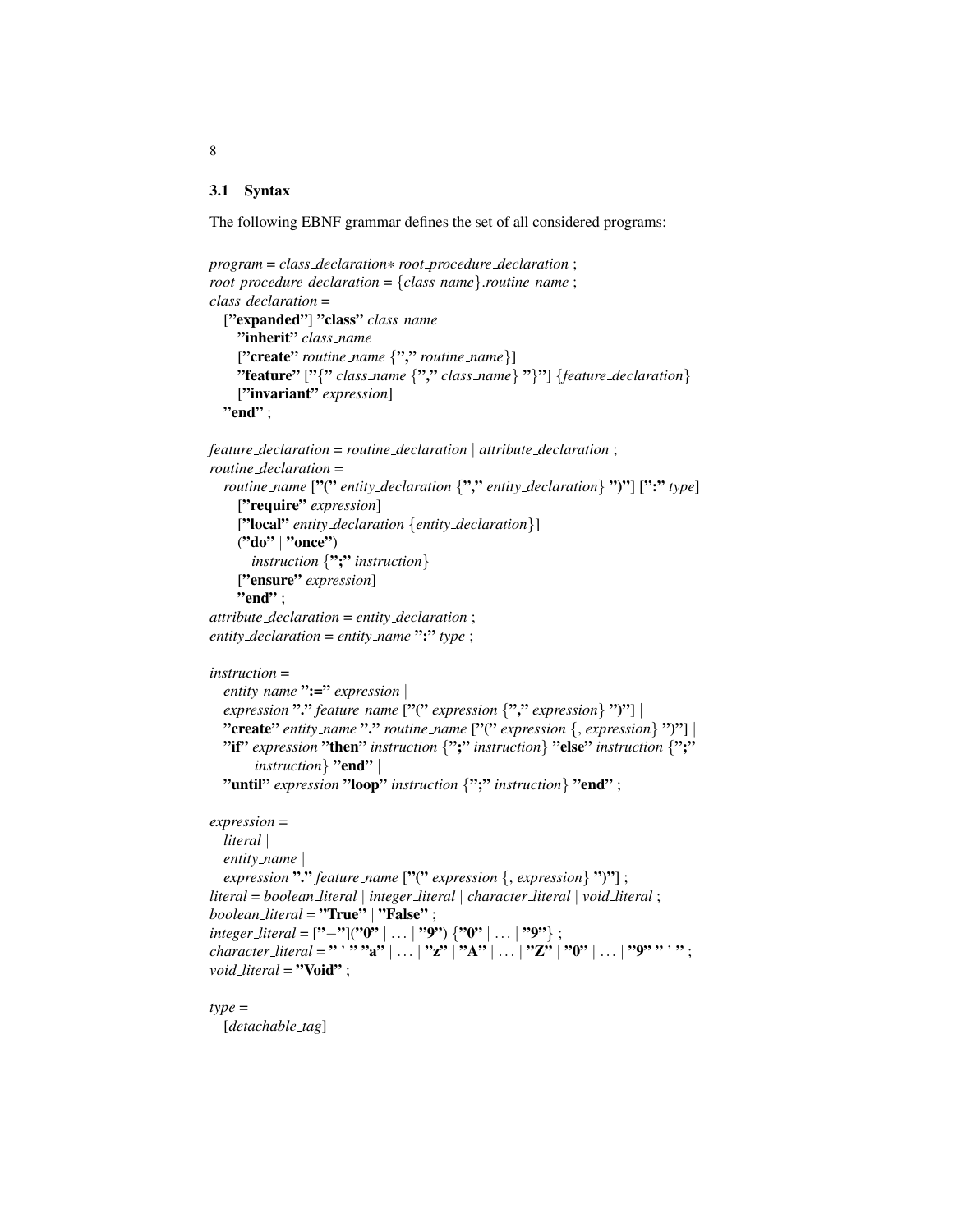["separate"] [*explicit processor specification*] *class name* [*actual generics*] ; *detachable tag* = "attached" | "detachable" ; *explicit processor specification* = *qualified explicit processor specification* | *unqualified explicit processor specification* ; *qualified explicit processor specification* = ">" entity\_name "." "handler" ">" ;" *unqualified explicit processor specification* = ">" entity\_name">";

*class name* = *name* ; *feature name* = *routine name* | *entity name* ; *routine name* = *name* ; *entity name* = *name* | "Result" | "Current" ; *name* = ("a" | ... | "z" | "A" | ... | "Z") {"a" | ... | "z" | "A" | ... | "Z"};

A *class* consists of a number of features. A *feature* is either a *routine* – a sequence of instructions – or an *attribute* – a data storage. If a routine returns a result, then it is called a *function*; otherwise, it is called a *procedure*. If a routine is marked as a once routine (once keyword), then the routine gets executed only once in a given context. Functions and attributes are also called *queries*; routines are also called *commands*. A routine can define a *precondition* (require keyword) and a *postcondition* (ensure keyword). The enclosing class can define an *invariant* (invariant keyword). Each feature can be exported to a list of classes, so that only these classes can use the feature. A number of procedures are dedicated *creation procedures*. These procedures can be used in creation expression (create keyword) to create new objects. A class can be marked as an *expanded class* (expanded keyword). Objects of expanded classes get copied when they get passed around; objects of non-expanded classes get aliased.

Formally, a type *t* is a triple (*d*, *p*, *c*). The component *d* is the *detachable tag*, *p* is the *processor tag*, and *c* is the *class type*. The detachable tag *d* captures detachability. An entity of attached type (attached keyword), i.e.,  $d = 1$ , is statically guaranteed to store a value, i.e., to be non-void. An entity of detachable type (detachable keyword), i.e.,  $d = ?$ , can be void. As discussed later, the detachable tag is also used for the selective locking mechanism to prevent a request queue from being locked. The processor tag *p* captures the locality of objects accessed by an entity of the type *t*. The processor tag *p* can be separate (separate keyword without explicit processor specification), i.e.,  $p = \top$ . The object attached to the entity of the type *t* is potentially handled by a different processor than the current processor. The processor tag *p* can be explicit (separate keyword with explicit processor specification), i.e.,  $p = \alpha$ . The object attached to the entity of the type *t* is handled by the processor specified by  $\alpha$ . The processor tag  $p$  can be non-separate (no separate keyword), i.e.  $p = \bullet$ . The object attached to the entity of the type *t* is handled by the current processor. The processor tag *p* can denote no processor, i.e.,  $p = \perp$ . It is used in the type of the void reference. The explicit processor tag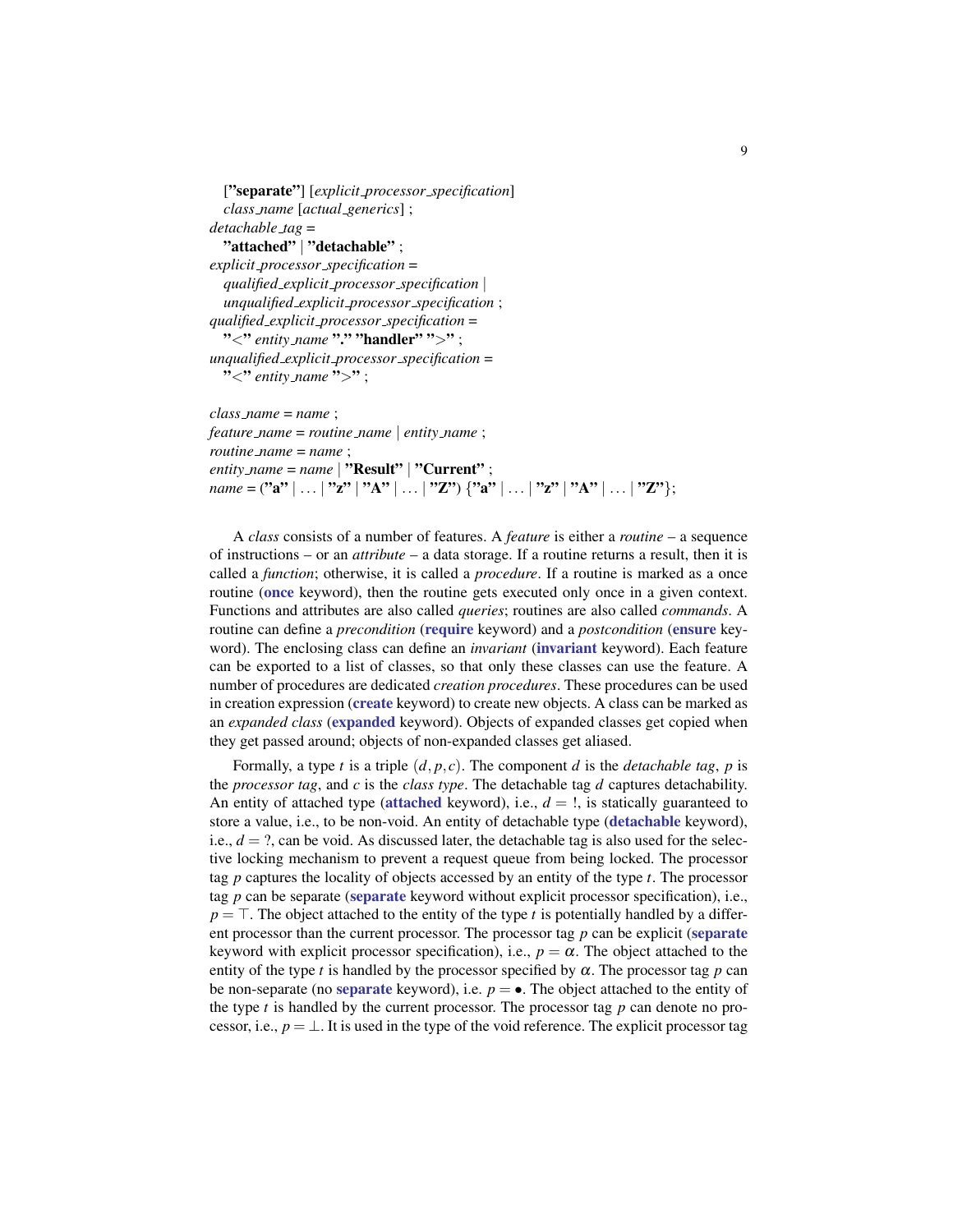either has an unqualified or a qualified specification. An *unqualified explicit processor specification*, i.e.,  $\langle p \rangle$ , is based on a processor attribute p. The processor attribute *p* must have the type  $(!, \bullet, PROCESSOR)$  and it must be declared in the same class as the explicit processor specification or in one of the ancestors. The processor denoted by this explicit processor specification is the processor stored in *p*. A *qualified explicit processor specification*, i.e., < *e*.*handler* >, relies on an entity *e* occurring in the same class as the explicit processor specification or in one of the ancestors. The entity *e* must be a non-writable entity of attached type and the type of *e* must not have a qualified explicit processor tag. The processor denoted by this explicit processor specification is the same processor as the one of the object referenced by *e*. Explicit processor tags support precise reasoning about object locality. Entities declared with the same processor tag represent objects handled by the same processor. The absence of both the keywords is treated as if there was an attached keyword.

## 3.2 Simplifications

This work makes the following simplifications:

- It does not consider unqualified feature calls. It expects all feature calls to be in the qualified form. This includes accesses to attributes of the current object in expressions.
- It does not consider infix feature calls. It expects all feature calls in the non-infix form. For example, an expression  $x > y$  must be transformed into the equivalent form *x*.*is greater*(*y*).
- It simplifies the automatic initialization of entities. All entities, except for the current object entity, are initialized with the void reference.
- It neglects exception handling. The exception handling mechanism for SCOOP is still under development.
- It does not consider garbage collection because garbage collection is not refined in the SCOOP model.
- It does not consider agents. From this work's point of view, agents are normal objects.

## 3.3 Intermediate Representation

For the purpose of the formalization, this work assumes that a program is given in an enriched intermediate representation, where the syntactical elements are replaced with instances of abstract data types. In particular, it assumes ADTs for class types, features, expressions, and instructions. Fig. 1 summarizes these ADTs. The instances of CLASS TYPE are all possible class types, i.e., the types directly defined by all non-generic classes and all possible generic derivations of all possible generic classes. Sec. 4.1 discusses how to get these instances. The ADT CLASS TYPE defines a name query *name*. Each class type can either be a reference class type or an expanded class type. The queries *is ref* and *is exp* provide this information. Each class type defines a number of features. These features can be divided into attributes, functions, and procedures. An attribute of an object stores a value. A function performs a computation and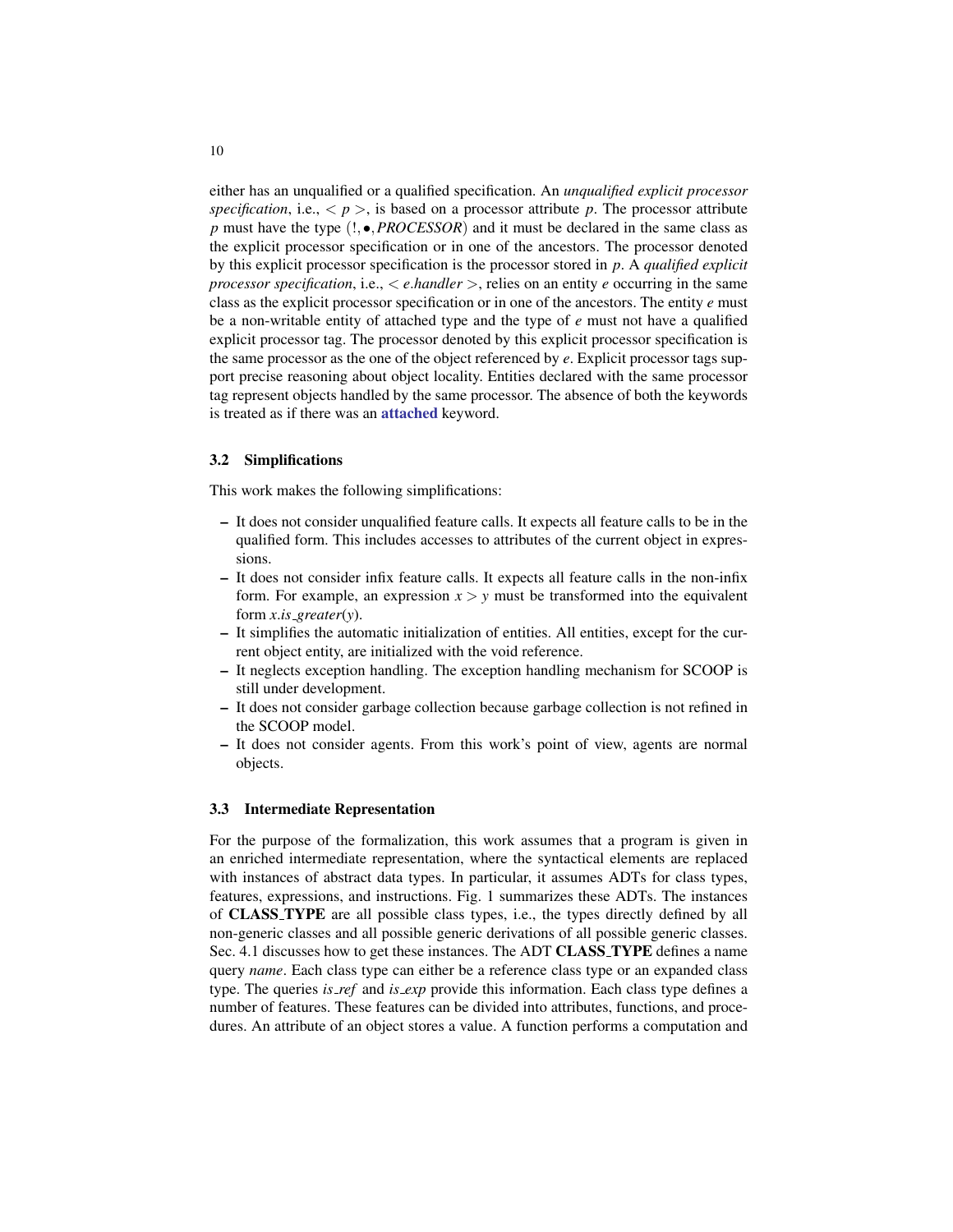

Fig. 1. ADTs for the intermediate representation

returns the result. This computation must not modify the state. A procedure performs a computation that modifies the state. Functions and procedures are also known as routines. For each of these categories, CLASS TYPE defines a query that returns a tuple of features. The query *attributes* returns a tuple of attributes, the query *functions* returns a tuple of functions, and the query *procedures* returns a tuple of procedures. If the name of a feature is known, then the query *feature by name* can be used to get the feature with that name. Each class type can have an invariant. The query *inv exists* indicates whether such an invariant exists. In case an invariant exists, it can be accessed with the query *inv* as an expression. One of the instances of CLASS TYPE is *BOOLEAN*. This class type is expanded and it has an attribute with name *item*. The value of this attribute is the represented boolean value, i.e., an instance of BOOLEAN.

In this formalization, a feature is an instance of FEATURE. The name of the feature can be retrieved with the query *name* and the formal arguments are given by the query *formals* that returns a tuple with the formal arguments as entities. Whether or not the feature is a once feature can be determined using the query *is once*. The queries *pre* and *post* return an expression for the precondition respectively the postcondition, provided that the queries *pre exists* and *post exists* indicate that the assertions exist. Next, there is the query *locals* that gives the locals of the feature as entities. The query *body* returns the body of the feature as a tuple of instructions. Each feature is either exported or not. A non-exported feature is only available in calls on the current object within the class that declared the feature. An exported feature can be called by other clients as well. The query *exported* returns whether a feature is exported or not. Lastly, each feature has a link to the class it belongs to. This is given by the query *class type*. This can be used for example to retrieve the invariant that must be preserved by a feature. For each feature category, there is an ADT that inherits from the FEATURE ADT.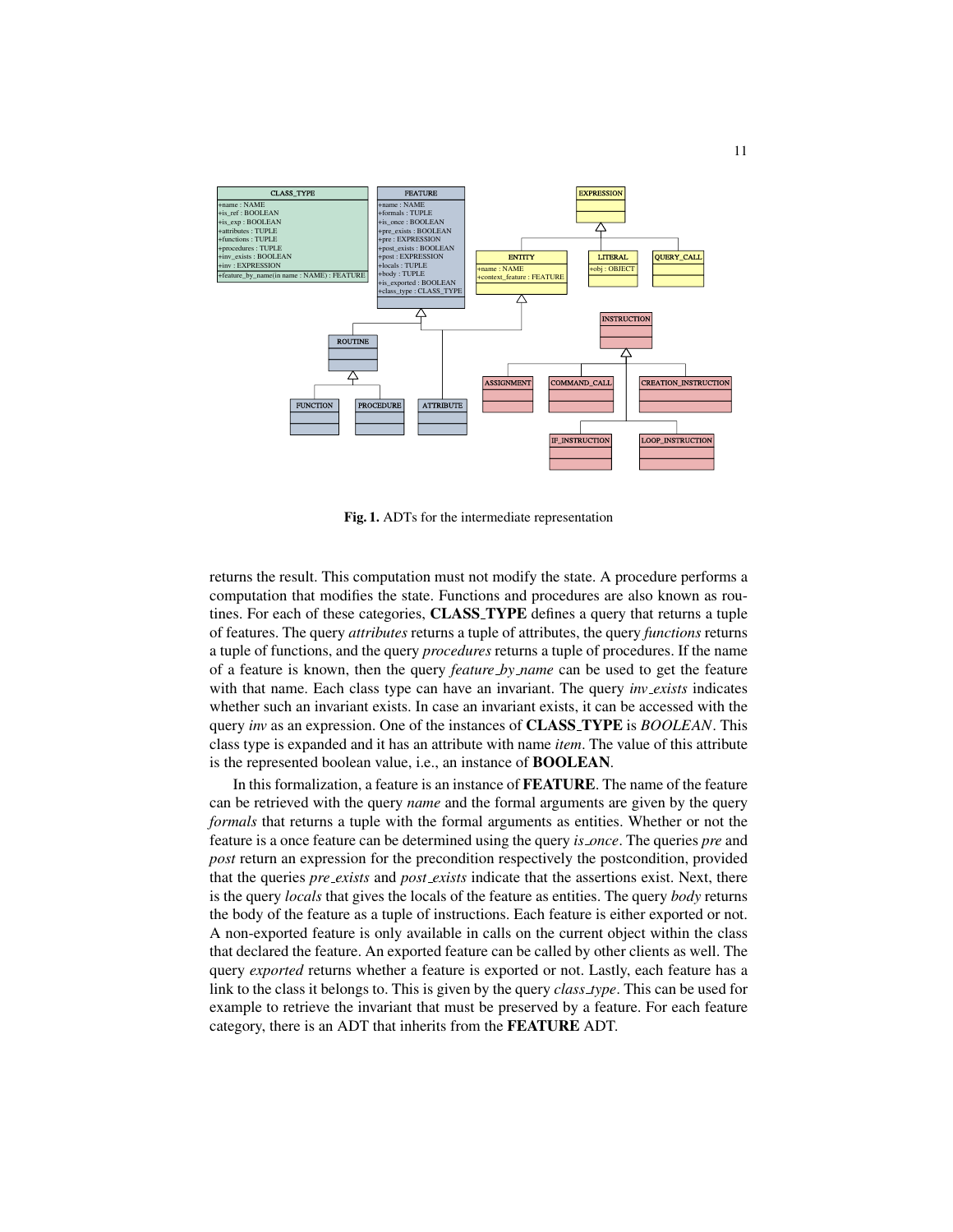Expressions can either be entities, literals, or query calls. Every expression is an instance of EXPRESSION. For each form of expression, there is one ADT that inherits from the EXPRESSION ADT. For entities there is an ADT with a query *name* that returns the name of an entity. A query *context feature* links an entity to the feature in which the entity is declared. A literal is a character sequence that represents a constant value. As such, literals count as manifest expressions - programming constructs whose values can be deduced by the compiler statically. Literals are instances of an ADT LITERAL. This ADT has instances for booleans, integers, characters, and the void literal. Each literal except the void literal can be translated into an object with the query *obj*. This object matches the literal in both type and value. The following notation describes instances of EXPRESSION:

 $e \triangleq w | b | e.f(e, \ldots, e)$ 

Here,  $w$  is an element of **LITERAL**,  $b$  is an instance of **ENTITY**, and  $f$  is an instance of FEATURE. For instructions, there is an ADT INSTRUCTION and an ADT for each kind of instruction. The following notation describes such instances:

 $h \triangleq$  $b:=e$  $e.f(e,\ldots,e)$ create  $b.f(e,...,e)$ **if** *e* then  $[s{;s} \}*$  else  $[s{;s} \}*$  end | until *e* loop [*s*{;*s*}∗] end

Here, *s* stands either for an instance of **INSTRUCTION** or an operation. Instructions are actions that occur in the intermediate representation (user syntax). Operations are actions that do not explicitly occur in the intermediate representation (run-time syntax).

This work builds on an existing type system formalization. It assumes the existence of a typing environment that can be queried for type information.

# 4 State Formalization

This section provides a formalization of the state of a SCOOP program. This is necessary to describe the effect of SCOOP constructs on the state. The discussion starts with the general approach and continues with the description of the state.

### 4.1 General Approach

This work considers the state of a SCOOP program to be a data structure that can be created, modified, and queried through features. For the specification of the state, this work uses Liskov's ADT theory [18]. The discussion begins with a justification and the consequences of this choice. The discussion finishes with an explanation on how to get types for elements in the intermediate representation.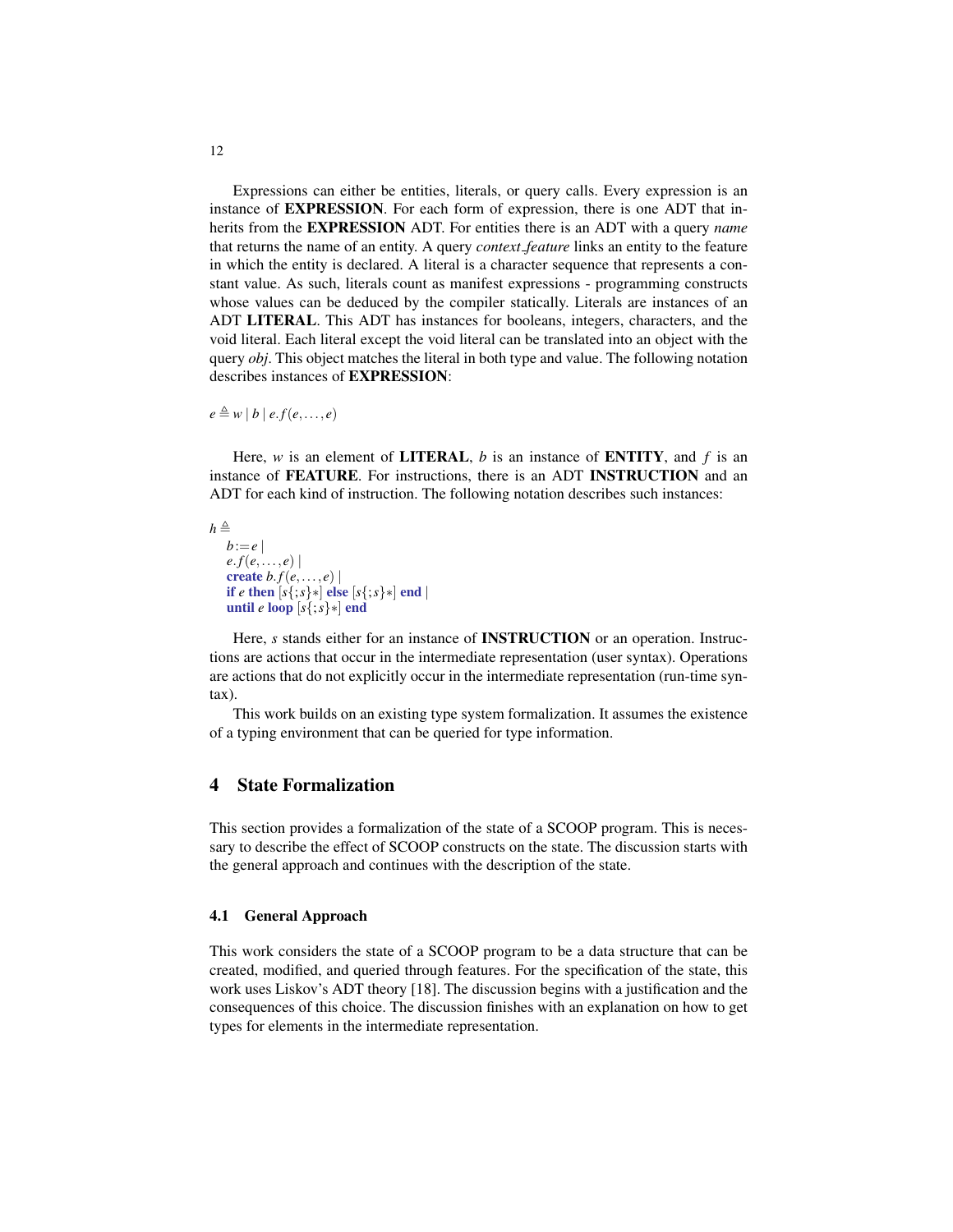Abstract data types Meyer's work on a three-level approach to the description of data structure [20] defines three levels on which a data structure can be described: functional, constructive, and physical. The functional specification is an algebraic approach that uses an implicit characterization of the data structure. The constructive specification provides a means to construct instances of the data structure. The instances constructed like this are mathematical entities. A physical description describes the layout of instances in memory. The constructive specification can be derived from the functional specification and the physical description can be derived from the constructive description.

This work models the state as an ADT instance, on the functional level in the hierarchy described above. This has several reasons. First of all, ADT theory allows us to describe the state on an abstract level without dealing with aspects of the implementation. The constructive and the physical level can be derived from the ADTs on the functional level. Second, ADT theory allows us to modularize the state. Different concerns of the state can be modeled as individual ADTs, while a single ADT can be used to consolidate the individual ADTs. This improves understandability and maintainability of the state description. Lastly, ADT theory is well established and suitable for the task at hand.

An ADT *t* consists of queries, commands, and constructors. A query of *t* provides information about an instance of *t*. The query takes as a first argument the target of type *t*, which is the instance to be queried. Next to the target, the query can take further arguments with types  $t_1, \ldots, t_n$ . Finally, the query returns a result of a type  $t_{n+1}$ . The declaration of this query is written as *query*:  $t \to t_1 \to \ldots \to t_n \to t_{n+1}$ . For flexibility reasons, this work uses the curried form (as in Haskell) instead of the equivalent Cartesian form *query*:  $t \times t_1 \times \ldots \times t_n \to t_{n+1}$ . A command of *t* returns an updated instance according to the command's semantics. The declaration of a command looks much like the one of a query. However, the result of the command is an instance of *t*. To simplify the discussions, the following terminology is used: an *update of an ADT instance* is the act of calling a command on the instance; the *updated instance* is the result of the command. A constructor of *t* creates a new instance of *t*. In contrast to queries and commands, a constructor does not take the target as the first argument because its purpose is to create a new instance.

To describe an instance of an ADT, one can build an expression that starts with a constructor call. This expression can then be used as the first actual argument of a command call. The resulting expression can then be used as the first actual argument of the next command. This leads to a nested expression, in which the first feature call is in the root of the expression and the last feature call is on the outside of the expression. The instance described in such a way can then be queried. We find this functional notation hard to read. Therefore we use an equivalent object-oriented notation in which the first feature call is on the left and the last feature call is on the right. The main idea is not to write targets as arguments, but to write a target in front of the feature name and to use a dot to separate the two parts from each other. This leads to the following translation between the functional notation and the object-oriented notation:

– The query expression  $query(e_0, e_1, \ldots, e_n)$  written in functional notation is equivalent to the expression  $e_0$ .*query*( $e_1$ ,..., $e_n$ ) written in object-oriented notation.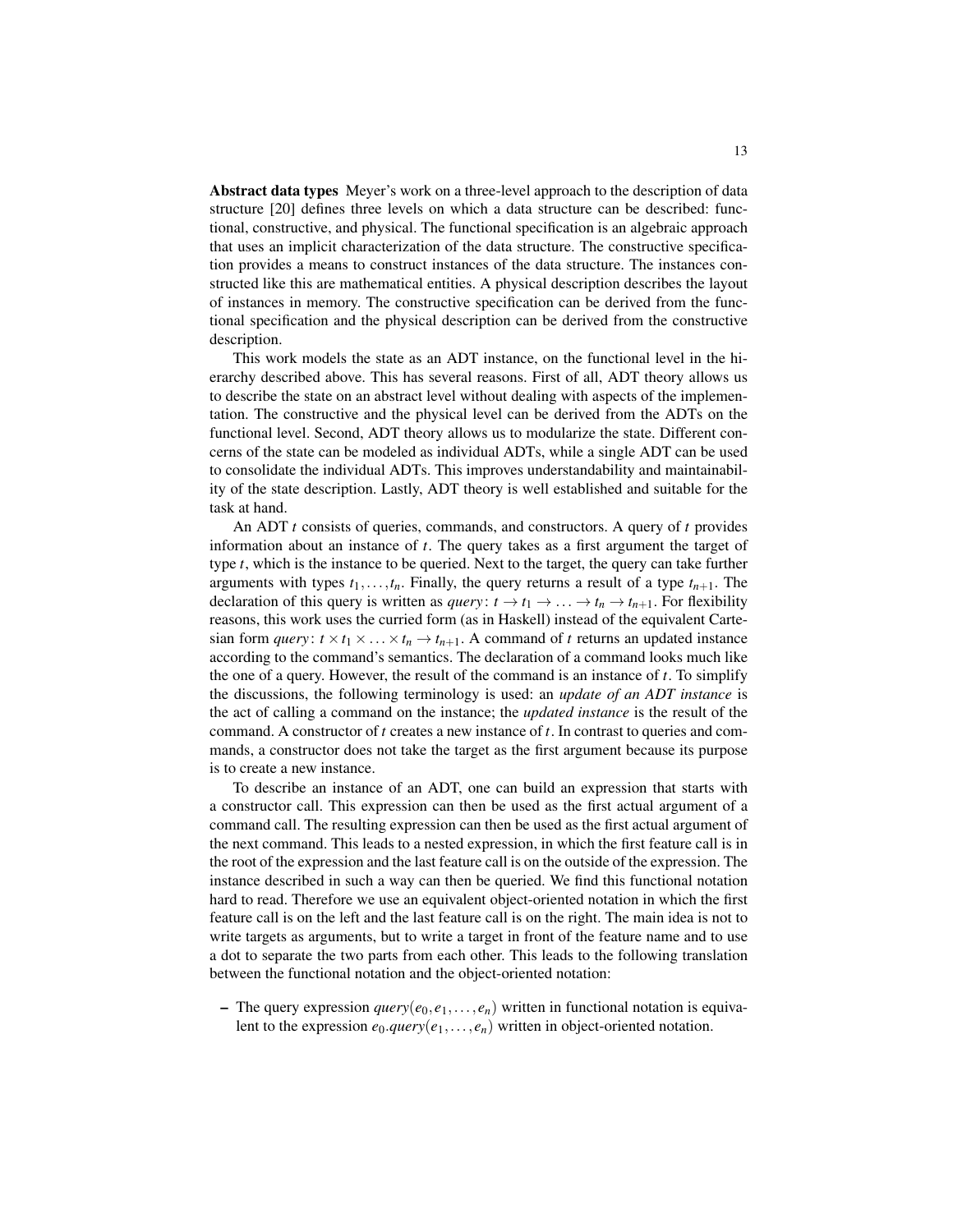- The command expression *command*( $e_0, e_1, \ldots, e_n$ ) written in functional notation is equivalent to the expression  $e_0$ .*command* $(e_1, \ldots, e_n)$  written in object-oriented notation.
- The creation expression *constructor*( $e_1, \ldots, e_n$ ) for an instance of an ADT *t* written in functional notation is equivalent to the expression *new t.constructor*( $e_1, \ldots, e_n$ ) written in object-oriented notation.

The identity of an ADT instance is given by its query values. Hence, the following holds for all ADTs *t*: *new t*.*constructor*( $e_1, ..., e_n$ ) = *new t*.*constructor*( $e_1, ..., e_n$ ).

*Example 1 (Functional notation versus object-oriented notation).* The expression in functional notation *is empty*(*pop*(*push*(*new* STACK[PROC].*make*,*p*))) can be written in object-oriented notation as *new* STACK[PROC].*make*.*push*(*p*).*pop*.*is empty*.

Each feature can have a precondition that must be satisfied before the feature gets called. A precondition is expressed as a number of assertions on the target and the arguments. A feature with a precondition is a partial feature. A partial feature is a feature whose domain is restricted. Such a partial feature is indicated with a crossed arrow  $\rightarrow$ after the type of each formal argument that got restricted by the feature's precondition. Non-restricted formal arguments are indicated with a normal arrow  $\rightarrow$ . The effect of an ADT command is described in a number of axioms. This work deviates from the practice of bundling all axioms for a specific ADT. Instead, all the axioms for a specific feature occur in the feature's declaration. Note that this work does not aspire a sufficiently complete ADT because this would lead to rule explosion. An ADT is sufficiently complete if its axioms make it possible to reduce any query expression to a form that does not involve an instance of the ADT. This requires that the axioms describe the effect of each command on each query. This work follows the practice to describe the effect of each command of an ADT on all the queries of the ADT that have been changed by the command. Unmentioned queries are unchanged.

*Example 2 (Command declaration).* The following declaration shows a command to set the value of an attribute  $f$  of an object  $o$  to the value  $v$ . The value can either be a reference or a processor. The command takes the object as the target and returns an updated object whose attribute value is set.

```
set att val: OBJ → FEATURE 9 REF∪PROC → OBJ
  o.set\_att\_val(f, v) require
     o.class type.attributes.has(f)
  axioms
     o.set\_att\_val(f, v).att\_val(f) = v
```
The command states in its precondition that the class type of the target object *o* must have an attribute *f*. This is expressed as an assertion after the require keyword. The part in front of the require keyword gives names to the target and the arguments. Note that the precondition makes the command partial. The updated object has the value of its attribute *f* set to *v*. This is stated as an axiom after the ensure keyword.

So far the discussion covered queries, commands, and constructors for ADTs. This work extends the ADT theory with the notion of auxiliary features. Auxiliary features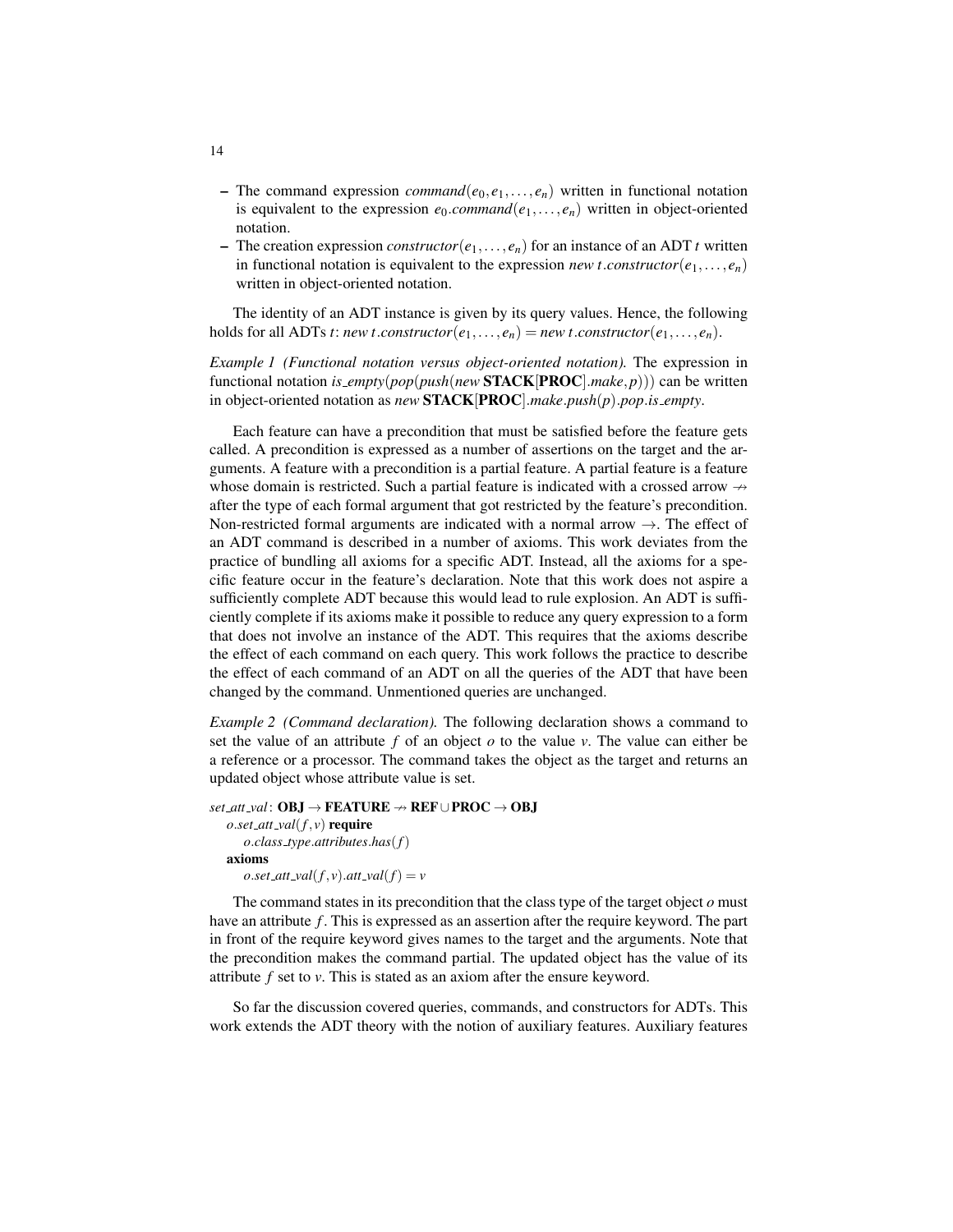are convenience features that are not essential for the definition of the ADT, but nevertheless useful.

The remainder of this work declares various ADTs to model the state of a SCOOP program. Unless it would create confusion, it uses the same name for an instance of an ADT and the corresponding domain element. For example, the instance of the ADT OBJ is called an object.

Identifier management This formalization models objects, references, and processors. All of these domain elements have an identity. These identities are automatically managed by the runtime system. The work by Khoshafian and Copeland [16] on different levels of object identity provides good reasons for this decision. They introduce a scale that starts with identities given by the value, goes on with user-supplied identities, and ends with built-in identities. Built-in identities have the advantage that the identities are preserved in case of modifications. According to this hierarchy, our domain elements have a built-in identity. One straightforward way to reflect this, is to model each domain element as an instance of an ADT. However, this direct approach does not properly capture the identities of the domain elements because the identity of an ADT instance is not built-in, but based on the query values. This section describes a way to introduce built-in identities for ADT instances.

To model domain elements with built-in identities, one can define an ADT with an identifier query. A number of ADT instances represent a single domain element over time. Each of the ADT instances has the same value for the identifier query. A modification of the domain element can then be modeled as a new ADT instance where the value of the identity query is preserved and all other queries modulo the modification are preserved.

For this to work, the formalization ensures that no two ADT instances that model different domain elements have the same identity. This is ensured with a fresh identifier for each ADT instance that models a new domain element. For this purpose, the universal stateful query *new id* returns a fresh identifier. The formalization then preserves the identifier in every modification.

Typing environment Nienaltowski [25] presents a formalization of the SCOOP type system for a core of SCOOP called SCOOP<sub>C</sub>. The type system formalization is part of the base for this work. The *typing environment* Γ contains the class hierarchy of a SCOOP program along with all the type definitions of all features and entities. Type rules allow us to derive conclusions.

The notation  $\Gamma \vdash e : t$  denotes that expression *e* is of type *t*. Based on this derivation, the function  $type\_of(\Gamma, e)$  denotes the type of expression *e* in the typing environment Γ . The type rules can be used to check whether an expression is controlled or not. In a SCOOP program, each processor *p* that wants to apply a feature *f* must make sure that all the processors  $(q_1, \ldots, q_n)$  of all attached actual arguments of  $f$  are exclusively available on behalf of processor *p*. This guarantees exclusive access on all objects handled by processors  $\{p,q_1,\ldots,q_n\}$ . Note that processor *p* is in this set too because *p* can exclusively access its objects during a feature execution. For safety, the type system only allows feature calls in *f* on expressions, where the type system can derive that the value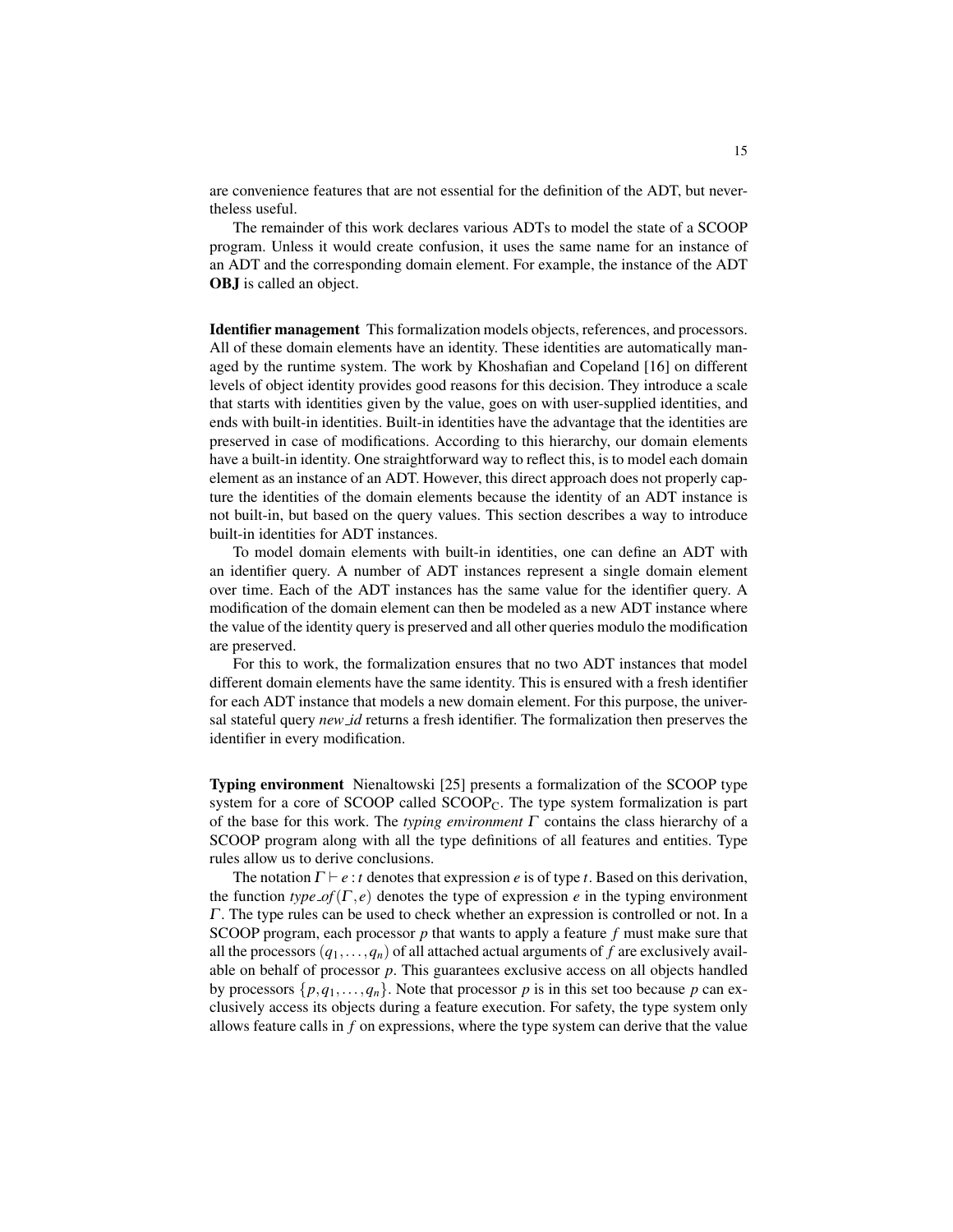of the expression is a reference to an object and this object is handled by one of the processors  $\{p,q_1,\ldots,q_n\}$ . Such an expression is called *controlled*. Whether or not an expression is controlled can be determined through the context in which the expression appears and the type of the expression. The context can either be the enclosing class, in case of expressions in invariants, or it can be the enclosing feature, in case of all other expressions. To be more precise, an expression *e* of type  $t = (d, p, c)$  is controlled if and only if *t* is attached, i.e.,  $d = !$ , and *t* satisfies at least one of the following conditions:

- The expression *e* is non-separate, i.e.,  $p = \bullet$ .
- The expression *e* appears in a routine *f* that has an attached formal argument *w* with the same handler as  $e$ , i.e.,  $p = w$ .*handler*.

The second condition is satisfied if and only if at least one of the following conditions is true:

- The expression *e* appears as an attached formal argument of *f* .
- The expression *e* has a qualified explicit processor specification *w*.*handler* and *w* is an attached formal argument of *f* .
- The expression *e* has an unqualified explicit processor specification *p*, and some attached formal argument of *f* has *p* as its unqualified explicit processor specification.

The notation  $\Gamma \vdash controlled(t)$  denotes that an expression *e* of type *t* is controlled. To establish the derivation  $\Gamma \vdash controlled(t)$  one has to find an attached formal argument *w* in the enclosing routine such that the types suggest that *w* and *e* are handled by the same processor or one has the establish that the type *t* is non-separate. One can therefore be sure that whenever an expression *e* is controlled, either a matching formal argument exists or its type is non-separate. For the first case, the formal argument is the *controlling entity* for *e*. For the second case, the current entity is the controlling entity. Although not present in Nienaltowski's formalization of the type system, this work introduces a new derivation  $\Gamma \vdash y = controlling\_entity(e)$  that returns the controlling entity *y* for an expression  $e$  as an instance of **ENTITY**. This notion is essential to determine the handler of any controlled expression without evaluating the expression. One can simply determine the controlling entity and then determine the handler of the controlling entity.

### 4.2 Components of the State

The state is divided into three parts: the regions, the heap, and the store. The main purpose of the heap is to keep track of objects and to maintain the mapping of references to objects. It also maintains the once status of once routines, i.e., whether a once routine is fresh on a processor. The regions manage the association between objects and processors. Objects that are handled by the same processor form a region. The regions are also concerned with locking. The store is a map of names to references. It maps names of formal argument, names of local variables, the name of the current object entity, and the name of the result entity to references. A state ADT models the state with one query for each of the three parts.

*regions*: STATE → REG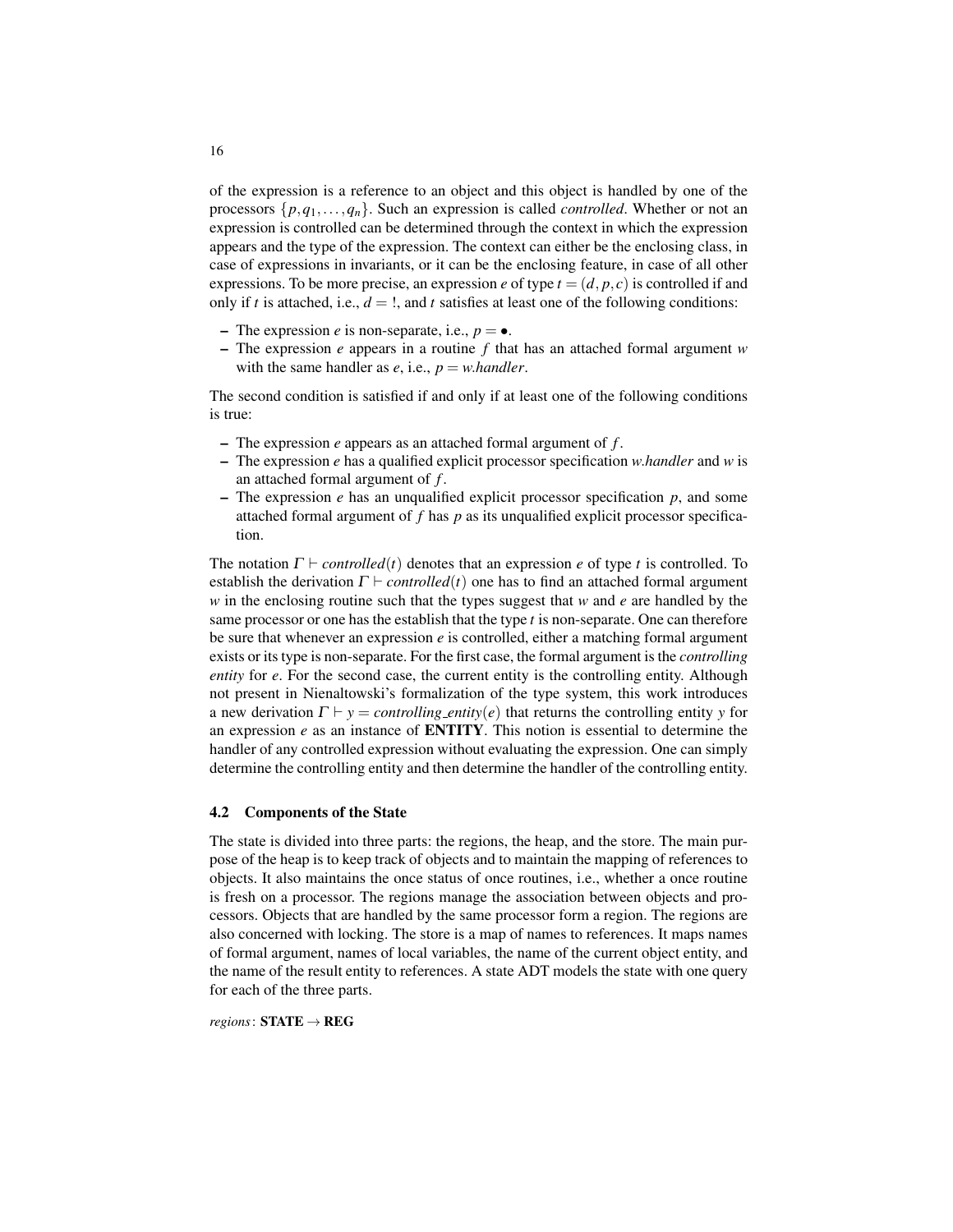### $heap: STATE \rightarrow HEAD$

### $store$  :  $STATE \rightarrow STORE$

The next few sections introduce ADTs for each of the parts. A later section presents the state ADT.

### 4.3 Heap ADT

The *heap* keeps track of the objects and the references associated to them. It also keeps track of the status of once routines. This section first defines an ADT for objects and references. Then it introduces an ADT for the heap.

Objects and references There are two kinds of class types in the SCOOP type system: reference class types and expanded class types. The main difference lies in the semantics of using an instance of the types as the source of an attachment, such as assignment or argument passing. If an object of *reference class type* is the source of an attachment, then the reference to the object gets copied over to the destination of the attachment. The object is then accessible both through the source of the attachment as well as through the destination of the attachment. If an object of *expanded class type* is the source of an attachment, then a copy of the object gets attached to the destination of the attachment. The details can be found in Sec. 7.4 of the Eiffel ECMA standard [9].

This formalization takes a unified view on objects and references that is compatible with the semantics described in the Eiffel ECMA standard. It does not consider objects of expanded class type as sub-objects in other objects or in an environment. Instead it locates expanded objects on the heap, just like objects of reference class type. For each object there is exactly one reference. Assigning references to objects of expanded type has one major advantage for the formalization. If an ADT instance *x* that models an object gets updated, then one gets a new ADT instance *y*. If one would model expanded objects as sub-objects stored in other objects or in environments, then such an update might trigger a cascade of ADT instance updates: each ADT instance that has  $x$  as a query value would have to be updated with *y*, and so on. A consequent usage of references avoids this issue. To do the update, one simply alters the reference to *x* so that it points to *y* from now on.

The ADT REF models references with an identity query *id* and a constructor *make*. The constructor uses the query *new id* to create a fresh identifier for the newly created reference. The void reference *void* is an instance of this ADT.

The ADT OBJ models objects. Each object has a query *id* for its identifier, a query *class type* for its class type, and a query *att val* for its attribute values. An object can only have attribute values for attributes that are defined in its class type.

The attribute values of an object can be modified with the command *set att val*. Only the attribute values for attributes that are defined in the class type can be modified. The result is an updated object where the attribute value of *f* is set to *v*. Note that the value can either be a reference or a processor. Processor values are necessary to support processor attributes.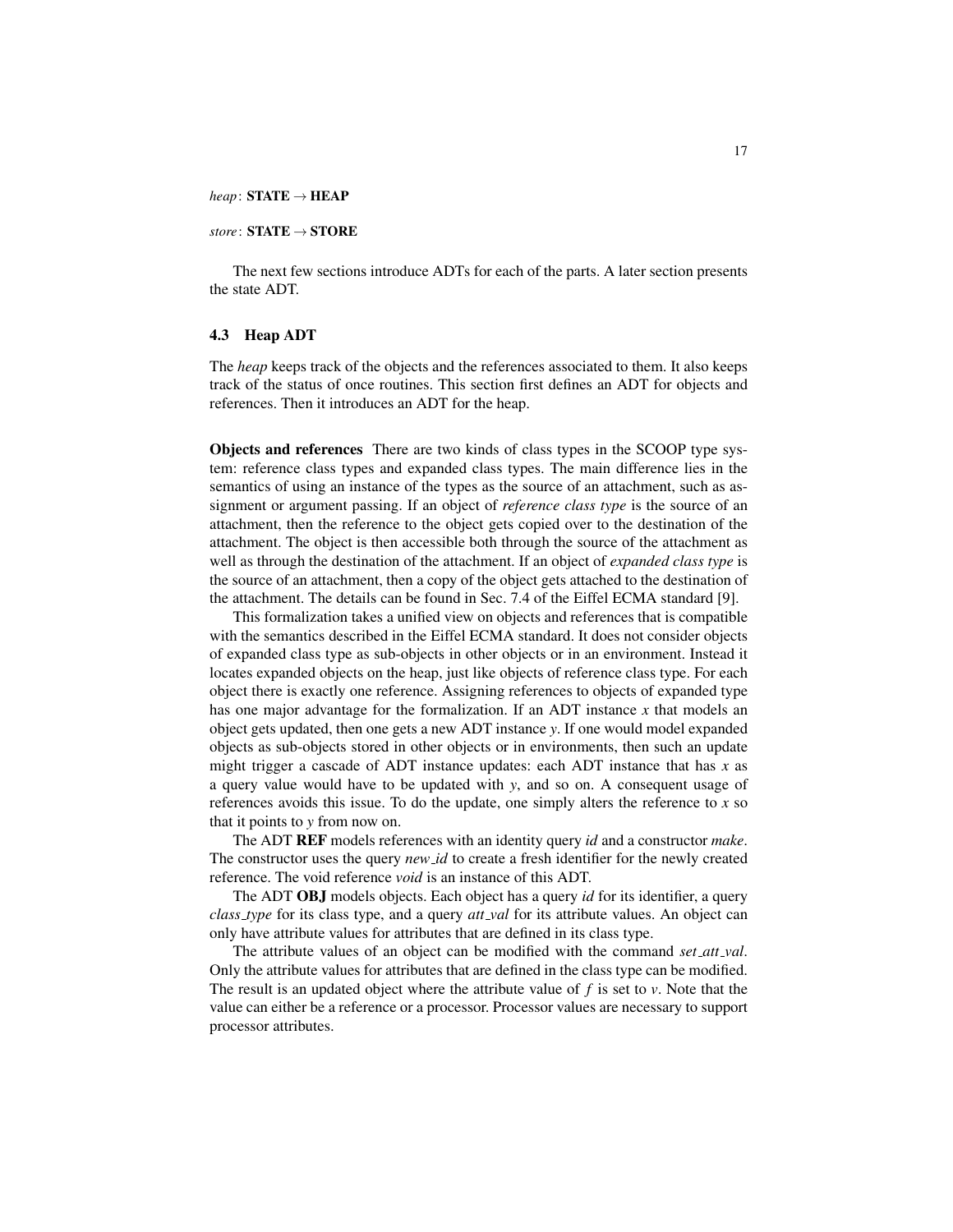*set\_att\_val*: **OBJ** → FEATURE → REF∪PROC → OBJ  $o.set\_att\_val(f, v)$  require *o*.*class type*.*attributes*.*has*(*f*) axioms  $o.set\_att\_val(f, v).att\_val(f) = v$ 

The constructor *make* can be used to create a new object. It creates a new object with the given class type. The new object has a new identifier that is given by the query *new id*. The constructor initializes all the attribute values of the new object with the void reference.

```
make: CLASS_TYPE \rightarrow OBJ
   axioms
      make(c).id = new_idmake(c).class\_type = c∀i ∈ {1,...,n}: make(c).att val(ai) = void
        where
          {a_1, \ldots, a_n} \stackrel{def}{=} c \cdot \text{attribute}
```
An object can also be copied with the auxiliary query *copy*. This is important for expanded objects with copy semantics. The copied object has the same class type and the same attribute values as the original object, but it has a new identity. The new identity comes from the call to the constructor *make*.

```
copy: OBJ \rightarrow OBJ
   axioms
       o.copy = make(o.class_type). set\_att\_val(a_1, o.att\_val(a_1)). ...
          .set\_att\_val(a_n, o.att\_val(a_n))where
          n
de f
= o.class type.attributes.count
          {a_1, \ldots, a_n} \stackrel{def}{=} o.class_type.attributes
```
Mapping from references to objects The ADT HEAP makes use of OBJ and REF to model the mapping from references to objects. For this purpose, it declares the query *objs* to store all the objects on the heap and it declares the query *refs* to get all the references to these objects. The reference *void* is not part of the reference set. The query *ref obj* defines the actual mapping. For each reference in *refs* an object in *objs* gets returned. The ADT also declares the query *last added obj* to keep track of the last object that has been added to the heap. It uses this query to define the effect of adding an object to the heap.

 $objs$ : **HEAP**  $\rightarrow$  **SET**[OBJ]

 $refs$ :  $HEAP \rightarrow SET[REF]$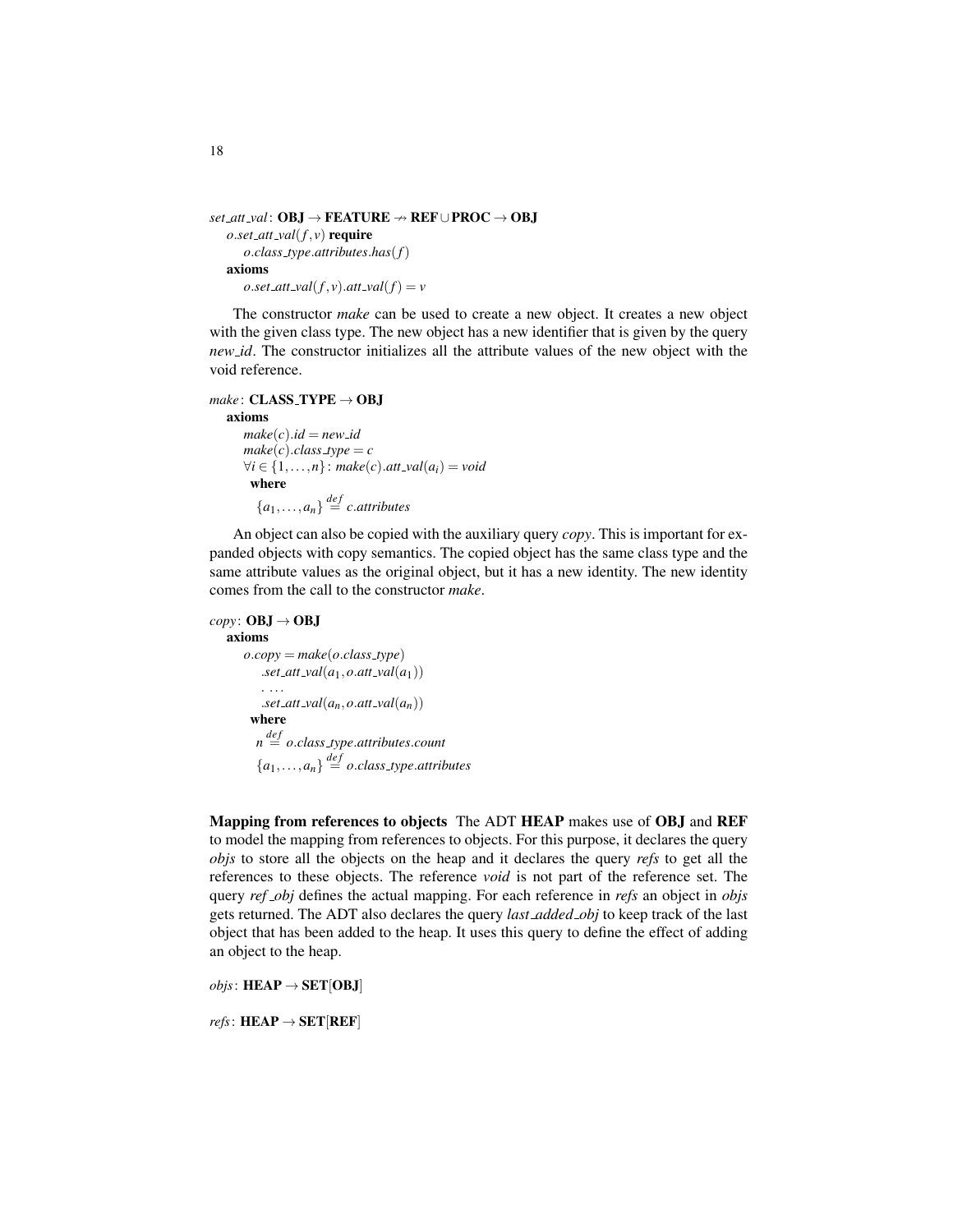$ref\_obj$ : **HEAP**  $\rightarrow$  **REF**  $\rightarrow$  **OBJ** *h*.*ref obj*(*r*) require *h*.*refs*.*has*(*r*)

*last added obj*: HEAP → OBJ *h*.*last added obj* require ¬*h*.*objs*.*is empty*

A number of commands are responsible for adding objects and for altering the mapping of references to objects. The command *add obj* takes an object *o* and adds it to the heap. The result of the command is a new heap with the object *o* and a new reference that points to *o*. The newly added object is indicated in the query *last added obj*. Note that this command does not create a new object. It simply adds an object that has been provided as an argument. The command requires that the object is not yet part of the heap.

 $add\_obj$ : **HEAP**  $\rightarrow$  **OBJ**  $\rightarrow$  **HEAP** *h*.*add obj*(*o*) require  $∀u ∈ h. objs: u.id ≠ o.id$ ∀*a* ∈ *o*.*class type*.*attributes*:  $o.$ *att*  $\mathit{val}(a) \in \mathbf{REF}$  →  $(o.$ *att*  $\mathit{val}(a) = \textit{void} \vee h.\mathit{refs}.$ *has* $(o.$ *att*  $\mathit{val}(a))$ ) axioms *h*.*add\_obj*(*o*).*objs* = *h*.*objs*∪{*o*}  $h.add\_obj(o) \cdot \text{refs} = h \cdot \text{refs} \cup \{r\}$ *h*.*add\_obj*( $o$ ).*ref\_obj*( $r$ ) =  $o$  $h.add\_obj(o)$ .*last\_added\_obj* = *o* where *r de f* = *new* REF.*make*

If an object that is already part of the heap gets updated, then it is necessary to update the mapping from the reference to the object on the heap. This can be done with the command *update\_ref* that takes a reference  $r$  and an updated object  $o$  and returns a heap where the reference *r* points to *o*. The command requires that *r* is a valid reference and that  $\sigma$  is an updated version of the original object. Because the remaining part of the state only deals with references rather than objects directly, a reference update does not require an update of these parts.

 $update\_ref$ :  $HEAD \rightarrow REF \rightarrow OBJ \rightarrow HEAD$ 

*h*.*update\_ref*( $r$ , $o$ ) **require** *h*.*refs*.*has*(*r*)  $o$ *.id* =  $h$ *.ref*  $o$ *bj* $(r)$ *.id* ∀*a* ∈ *o*.*class type*.*attributes*:  $o.$ *att*  $\mathit{val}(a) \in \mathbf{REF}$  →  $(o.$ *att*  $\mathit{val}(a) = \mathit{void} \lor h.\mathit{refs}.$ *has* $(o.$ *att*  $\mathit{val}(a))$ ) axioms  $h.update\_ref(r, o).obs. has(o)$  $o \neq h$ *.ref*  $o \neq$ *obj* $(r) \rightarrow \neg h$ *.update\_ref* $(r, o)$ *.objs.has*(*h.ref*  $o \neq$ *obj* $(r)$ ) *h*.*update*  $\text{ref}(r, o) \cdot \text{ref} \cdot \text{obj}(r) = o$ 

*h*.*last\_added\_obj* = *h.ref\_obj*(*r*)  $\rightarrow$  *h.update\_ref*(*r*,*o*).*last\_added\_obj* = *o*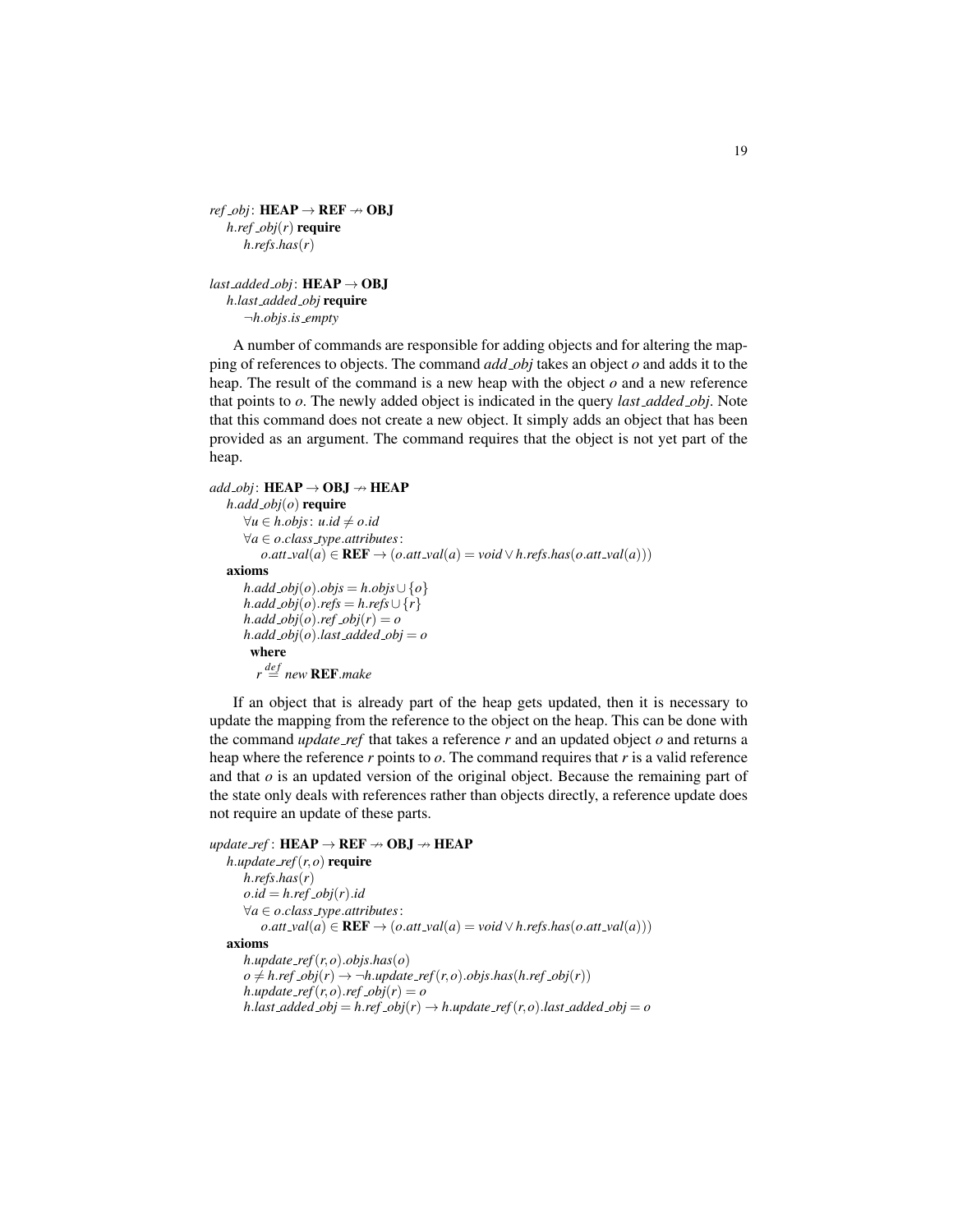So far HEAP covers the mapping from references to objects. Occasionally it is necessary to have the inverse mapping. The commands *add obj* and *update ref* ensure that there is exactly one reference for each object on the heap. Thus it is possible to define the inverse query *ref* as an auxiliary query.

 $ref: HEAP \rightarrow OBJ \rightarrow REF$ *h*.*ref*(*o*) require *h*.*objs*.*has*(*o*) axioms  $h.ref\_obj(h.ref(o)) = o$ 

Once routines A *once routine* can either be a once function or a once procedure. A once routine gets executed at most once in a certain context. If a once routine has been executed in the context, then it is called *non-fresh* in the context. Otherwise it is called *fresh* in the context. The context is either the set of all processors in the system or a single processor. The heap remembers which once routines are fresh. For this purpose, HEAP declares the queries *is fresh* and *once result*. For any processor *p* and any once routine  $f$ , the query *is\_fresh* states whether  $f$  is fresh on  $p$  or not. For a once function  $f$ that is not fresh on a processor p, the query *once* result returns the result of f on p.

Two commands change the once status of a fresh once routine to non-fresh. One version works for once functions and the other one for once procedures. Both commands take the once routine  $f$  and the processor  $p$ . The version for once functions also takes a once result *r*. The two commands implement the semantics for once routines: a once routine has either a once per system or a once per processor semantics. Once functions declared as separate with or without an explicit processor specification have the once per system semantics. In this case, the command *set once func not fresh* defines *f* as non-fresh on all processors. Once functions with a non-separate result type have the once per processor semantics. In this case, the command *set once func not fresh* sets *f* as non-fresh on *p* with the once result *r*. Once procedures have the once per processor semantics. In this case, the command *set once proc not fresh* sets *f* as non-fresh on *p*.

```
set\_once\_func\_not\_fresh: HEAD \rightarrow PROC \rightarrow FEATURE \rightarrow REF \rightarrow HEAPh.set once func not fresh(p, f, r) require
       f ∈ FUNCTION∧ f.is once
       r \neq \text{void} \rightarrow h.\text{refs}.has(r)axioms
       (\exists d, c : \Gamma \vdash f : (d, \bullet, c)) \rightarrow¬h.set once func not fresh(p, f,r).is fresh(p, f)∧
           h.set_once_func_not_fresh(p, f, r).once_result(p, f) = r
       (\exists d, c : \Gamma \vdash f : (d, p, c) \land p \neq \bullet) \rightarrow \forall q \in \textbf{PROC}:¬h.set once func not fresh(p, f,r).is fresh(q, f)∧
           h.set once func not fresh(p, f, r).once result(q, f) = r
set\_once\_proc\_not\_fresh: HEAD \rightarrow PROC \rightarrow FEATURE \rightarrow HEADh.set_once_proc_not_fresh(p, f) require
       f ∈ PROCEDURE∧ f.is once
   axioms
       \neg h.set\_once\_proc\_not\_fresh(p, f).is\_fresh(p, f)
```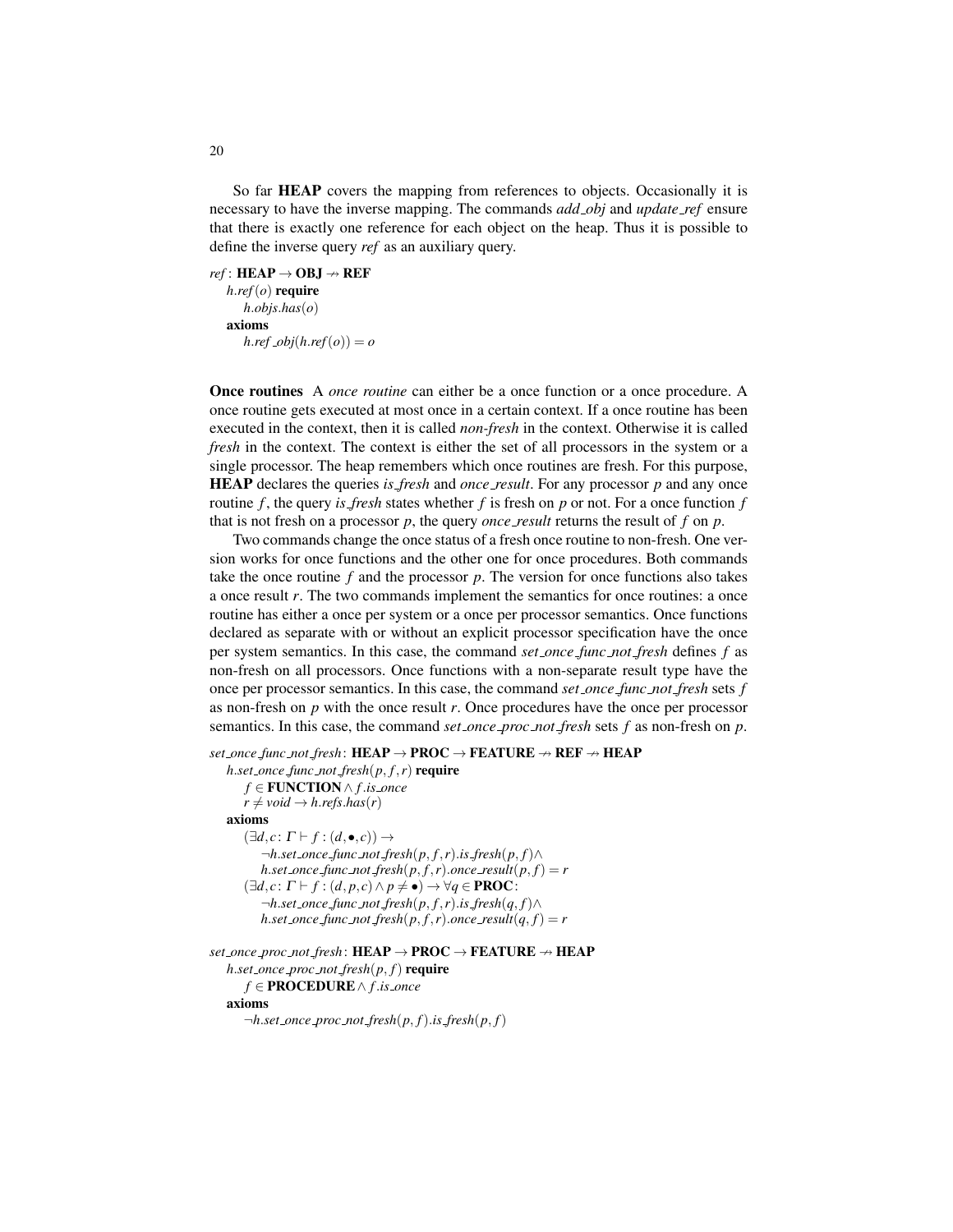Creation A new heap can be created with the constructor *make*. A new heap has no objects and no references. All once routines are marked as fresh on all processors.

```
make : HEAP
  axioms
     make.objs.is empty
     make.refs.is empty
     ∀p ∈ PROC, f ∈ FEATURE: f.is once → make.is fresh(p, f)
```
## 4.4 Regions ADT

The heap is partitioned into disjoint *regions*, and each region is assigned to exactly one processor. This concept relates to the concept of a ken in Schmidt's work [30]. The processor of a region is the handler of all the objects in the region. Regions are also used to maintain locks. The following discussion first describes an ADT for processor and then describes an ADT for regions.

Processors A *processor* is an autonomous thread of control capable of executing features on objects. Each processor is responsible for a set of objects. As such a processor is called the *handler* of its associated objects. Each object is assigned to exactly one processor that is the authority of feature executions on this object. If a processor *q* wants to call a feature on an object handled by a different processor *p*, then *q* needs to send a feature request to processor *p*. This is where the request queue of processor *p* comes into place. The *request queue* keeps track of features to be executed on behalf of other processors. Processor *q* can add a request to this queue and processor *p* will execute the request as soon as it executed all previous requests in the request queue. Processor *p* uses its *call stack* to execute the feature request at the beginning of the request queue. The call stack is responsible for the order of feature executions on the same processor. In a situation of a non-separate call, the call stack ensures that the calling feature execution resumes once the called feature execution terminated. The interaction between the call stack and the request queue is best described with the following loop through which each processor goes:

- 1. Idle wait. If both the call stack and the request queue are empty, then wait for new requests to be enqueued.
- 2. Request scheduling. If the call stack is empty but the request queue is not empty, then dequeue an item and push it onto the call stack.
- 3. Request processing. If there is an item on the call stack, then pop the item from the call stack and process it. If the item is a feature request, then apply the feature. If the item is an operation, then execute the operation.

For each processor there is a *request queue lock* and a *call stack lock*. A lock on the request queue grants permission to add a feature request to the end of the request queue. A lock on the call stack grants permission to add a feature request to the top of the call stack. Before processor  $q$  can add a request to  $p$ 's request queue, it must have a lock on this request queue. Otherwise another processor could intervene. Once processor *q*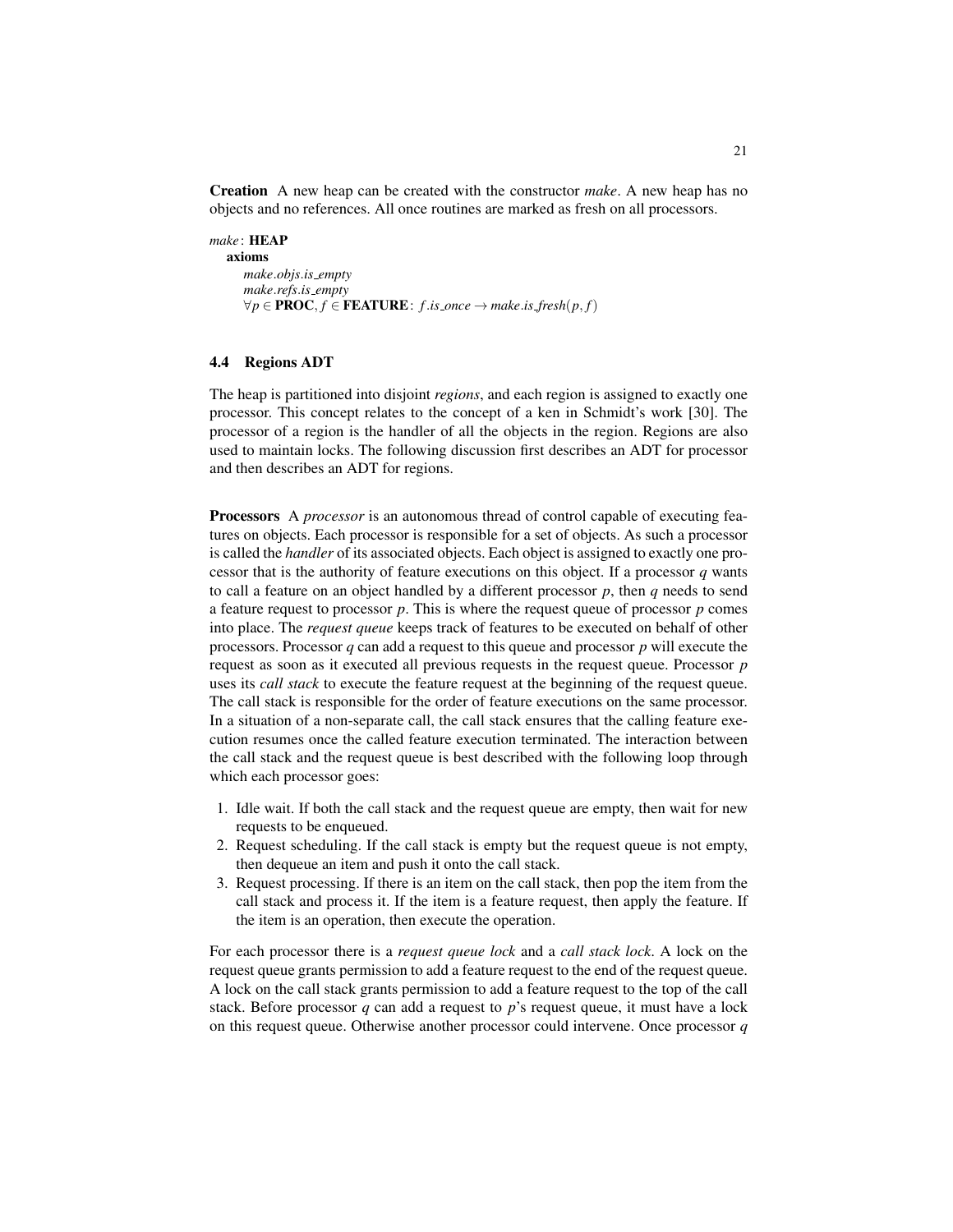is done with the request queue of processor *p* it can add an unlock operation to the end of the request queue. This makes sure that the request queue lock of *p* will be released after all the previous feature requests have been executed. Similarly, processor *p* must have a lock on its call stack to add features to its call stack. Initially, each processor has a lock on its own call stack and its request queue is not locked.

Processor *q* could also make a synchronous call to *p*. However *q* might be in possession of some locks that are necessary for the execution of the resulting feature request on *p*. In such a situation, *q* is waiting for the synchronous call to terminate and *p* is waiting for locks to be available. According to the conditions given by Coffman et al. [8] a deadlock occurred. This can be avoided if *q* temporarily passes its locks to the *p*. This allows *p* to finish the execution and hence *q* can continue.

*Clarification 1 (Request queue locks and call stack locks).* The notion of request queue locks and call stack locks was not present in Nienaltowski's [25] definition of SCOOP. He defines one lock for each processor. A lock on a processor means exclusive access to the whole processor. This lock model is not sufficient to describe SCOOP. In particular, this lock model creates a contradiction with respect to separate callbacks. A separate callback is a feature call in which processor *q* made a direct or indirect call to processor *p* and now *p* is calling back processor *q*. The separate callback is only possible if *p* has a lock on *q*. However, *p* does not necessarily have this lock because the lock might be in possession of the processor that locked *q* in the first place. Request queue locks and call stack locks allow us to clarify the situation. Thus we propose a new lock model with request queue locks and call stack locks.

The lock model used in Nienaltowski's work [25] is an abstraction of the new lock model. The abstraction works under the assumption that no processor passes its locks. Under this assumption each processor keeps its call stack lock. In this abstraction, the request queue lock on a processor *p* is called the lock on *p*. As long as the call stack lock on a processor *p* is in possession of *p*, a request queue lock on *p* in possession of a processor *q* means that processor *p* will be executing new feature requests in the request queue exclusively on behalf of *q*. This means that a request queue lock grants exclusive access to all the objects handled by *p*. Transferring this insight to the abstraction, a lock on processor *p* denotes exclusive access to the objects handled by  $p$ .  $\Box$ 

The formalization defines the ADT PROC for processors. A processor has an identifier stored in the query *id*.

The constructor *make* returns a new processor with a fresh identifier. The fresh identifier is defined through the query *new id*.

*make* : PROC

axioms

 $make.id = new_id$ 

The ADT PROC is very simple. It neither takes care of the mapping from processors to the handled objects nor does it take care of the locks. These aspects are taken care of by the ADT for regions.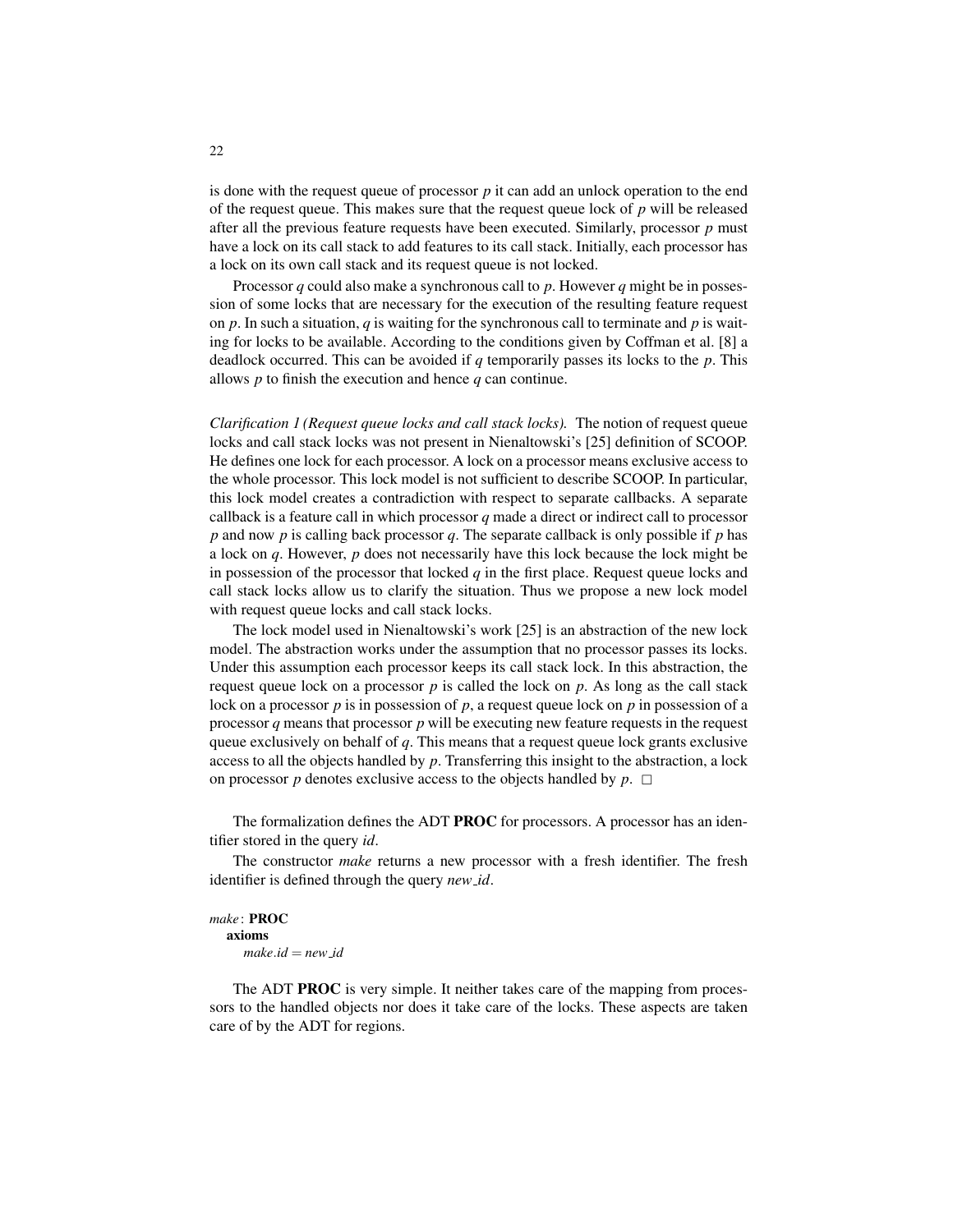Mapping of processors to objects and locking This section introduces the ADT REG for regions. This ADT declares a query *procs* that keeps track of all the processors in the system. The query *handled objs* defines a set of handled objects for each processor in *procs*. Finally, the query *last added proc* denotes the last processor that has been added to *procs*.

*procs*:  $REG \rightarrow SET[PROC]$ 

 $\text{ handled\_objs}: \text{REG} \rightarrow \text{PROC} \rightarrow \text{SET}[OBJ]$ *k*.*handled objs*(*p*) require *k*.*procs*.*has*(*p*)

*last\_added\_proc* :  $REG \rightarrow PROC$ *k*.*last added proc* require ¬*k*.*procs*.*is empty*

Next to the queries that are concerned with the mapping from processors to objects, there are a number of queries that deal with locking. The feature *rq locked* states whether the request queue of a processor in *procs* is locked or not. Similarly, the feature *cs locked* states whether the call stack is locked.

The remaining queries specify the owners of the locks. For this, the formalization distinguishes between *obtained* and *retrieved* locks. Obtained locks are locks that got acquired by a processor. Retrieved locks are locks that got passed from another processor.

The query *obtained rq locks* returns a stack of obtained processor sets for a processor. A stack of sets models the way processors acquire locks: they go through a nested series of feature applications and each feature application requires a set of locks before the feature can be executed. For each feature application the executing processor adds a new set on top of its stack. As soon as the feature application finished, the processor removes the top set from its stack. The query *obtained cs lock* returns the acquired call stack lock of a processor. Initially each processor starts with a lock on its own call stack and this call stack lock never changes. Thus this query is only declared for reasons of completeness. If a processor appears in a set of request queue locks, then the processor denotes its request queue lock. If a processor appears in a set of call stack locks, then the processor denotes its call stack lock.

A processor can pass its locks to another processor. There are several queries to formalize this aspect. The features *retrieved rq locks* and *retrieved cs locks* return the retrieved locks of a processor. Both of these queries return a stack of sets. The stack keeps track of the set of retrieved locks for each feature application. These two stacks grow and shrink in parallel to the stack *obtained rq locks*. Once a processor passed its locks, it cannot use them anymore until the locks are revoked. The query *locks passed* returns whether a processor passed some or all of its locks or not.

The following discussion first goes through the list of commands that add processors and commands that change the association of processors to objects. It then proceeds with the commands that handle locks. The command *add proc* updates the regions with a new processor. Note that the processor must have been created beforehand. The axioms state that the new processor will be included in *procs* and that it will be stored in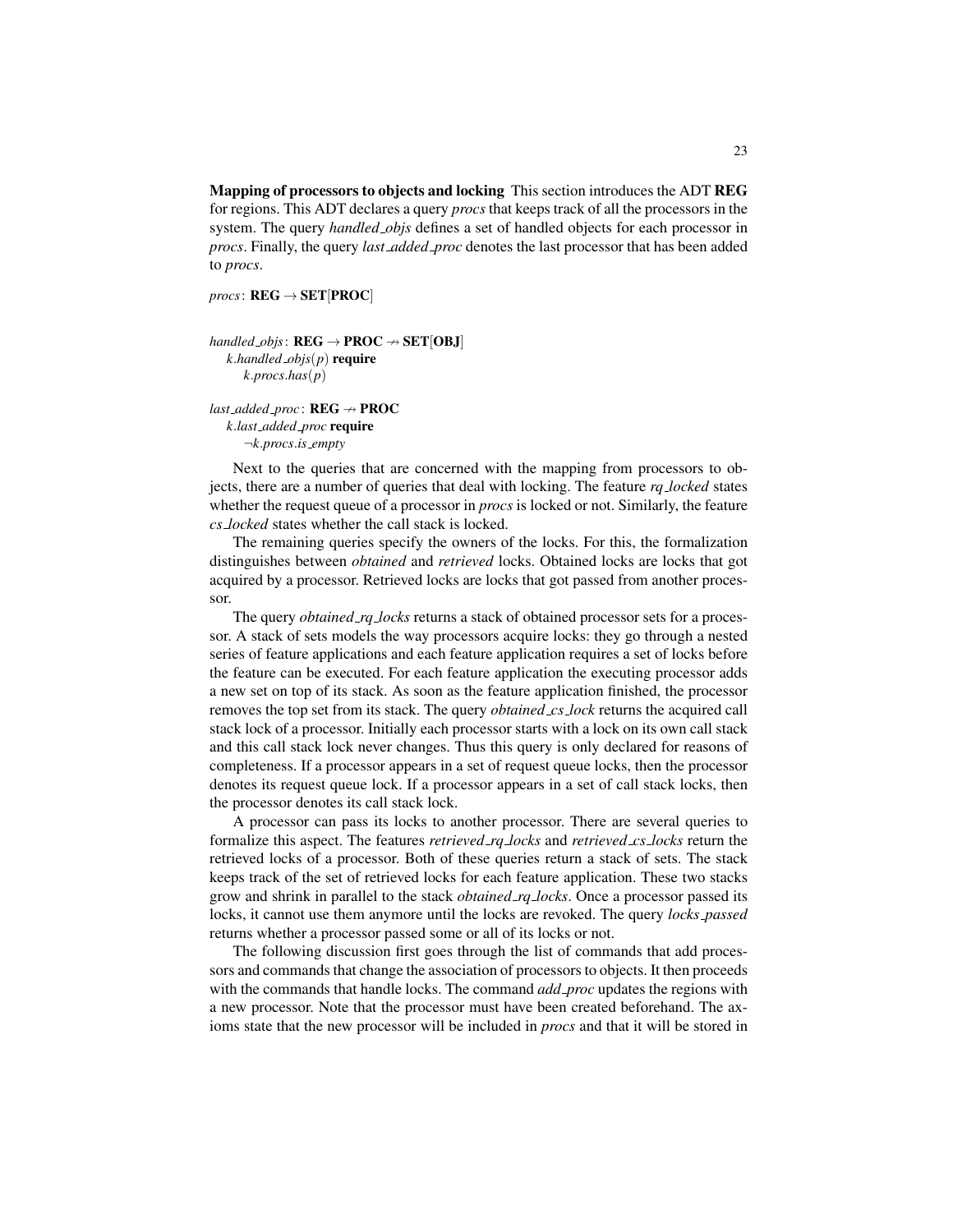*last added proc*. The axioms also state how the new processor is initialized. The new processor's request queue is unlocked and its call stack is locked. Apart from the initial lock on the call stack there are no obtained or retrieved locks and hence the processor did not pass its locks.

```
add\_proc: REG \rightarrow PROC \rightarrow REGk.add proc(p) require
      ¬k.procs.has(p)
  axioms
     k.add\_proc(p).process.has(p)k.add\_proc(p).last\_added\_proc = pk.add proc(p).handled objs(p).is empty
      ¬k.add proc(p).rq locked(p)
     k.add\_proc(p).cs\_locked(p)k.add proc(p).obtained rq locks(p).is empty
     kadd proc(p).obtained cs lock(p) = pk.add proc(p).retrieved rq locks(p).is empty
     k.add proc(p).retrieved cs locks(p).is empty
      ¬k.add proc(p).locks passed(p)
```
The command *add obj* takes a processor *p* in *procs* and an object *o* that is not handled by a processor in *procs* yet. It returns the updated regions in which *o* is handled by *p*.

```
add\_obj: REG \rightarrow PROC \rightarrow OBJ \rightarrow REGk.add\_obj(p,o) require
       k.procs.has(p)
       ∀q ∈ k. <i>procs</i>, u ∈ k. <i>handled</i> <i>objs</i>(q): u.id ≠ o.idaxioms
       k.add\_obj(p, o).handled_objs(p).has(o)
```
In the opposite direction, the command *remove<sub>r</sub> obj* removes an object that is handled by a processor in *procs* from the regions.

```
remove\_obj: REG \rightarrow OBJ \rightarrow REG
   k.remove obj(o) require
      ∃p ∈ k.procs: k.handled objs(p).has(o)
   axioms
      ¬∃p ∈ k.procs: k.remove obj(o).handled objs(p).has(o)
```
The following part discusses the commands that deal with the locking aspects of the regions. The command *lock\_rqs* locks the request queues of a set of processors  $\overline{q}$  on behalf of a processor *p*. None of these request queues must be locked beforehand.

```
lock\_rqs: REG \rightarrow PROC \rightarrow SET[PROC] \rightarrow REGk. lock\_rqs(p, \overline{l}) require
       k.procs.has(p)
       ∀x ∈ \overline{l}: k.procs.has(x)
       \forall x \in \overline{l}: ¬k.rq_locked(x)
   axioms
       k.lock_rqs(p,l).obtained_rq_locks(p) = k.obtained_rq_locks(p).push(\overline{l})∀x ∈ l: k.lock_rqs(p,l).rq_locked(x)
```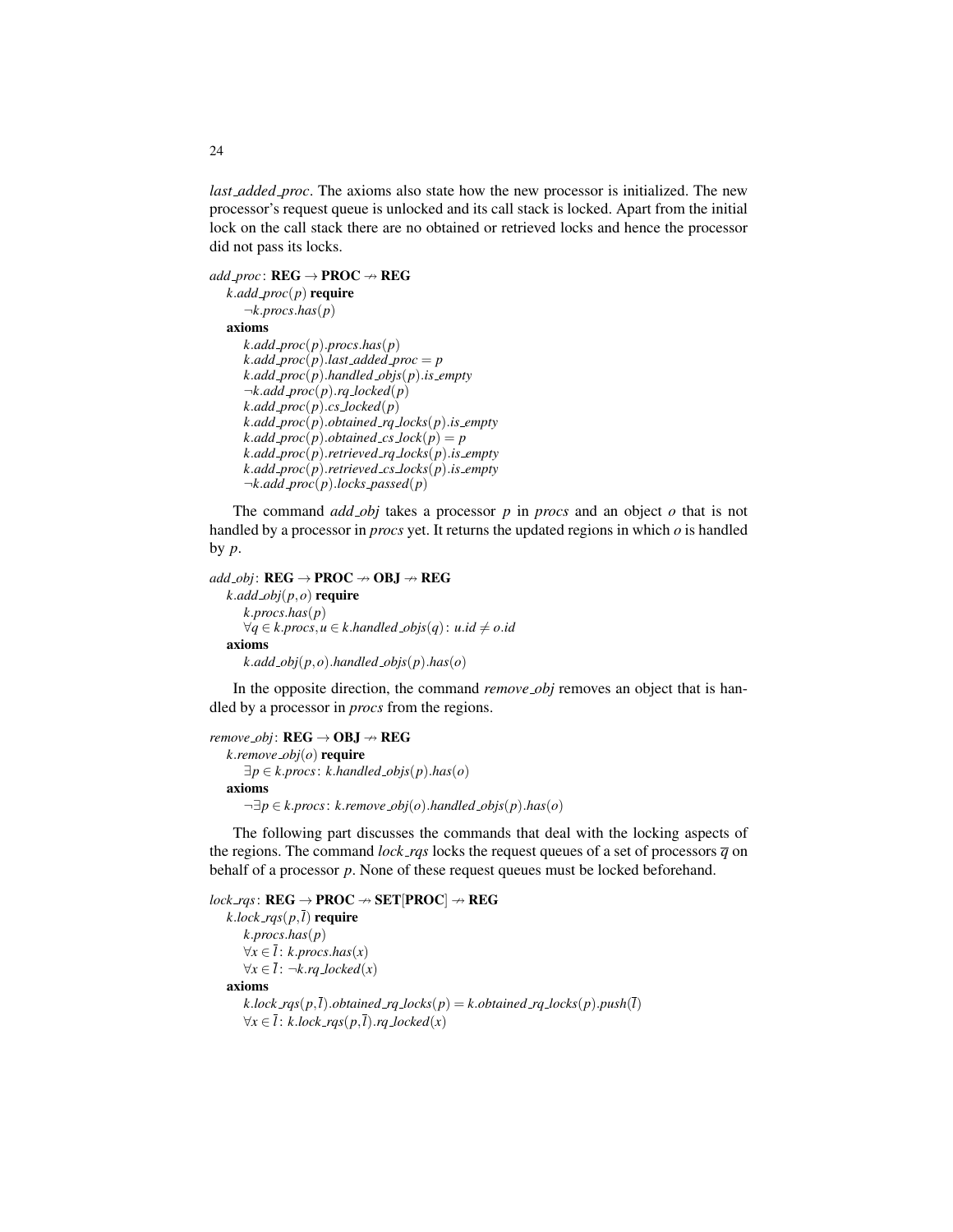At some point, processor *p* will not require the obtained request queue locks anymore because *p* made sure to enqueue all necessary features requests. Processor *p* uses the command *pop obtained rq locks* to remove his claims on the obtained request queue locks. This requires that processor *p* is in possession of these locks, i.e., that *p* did not pass its locks.

```
pop\_obtained\_rq\_locks: REG \rightarrow PROC \nrightarrow REC
```

```
k.pop obtained rq locks(p) require
  k.procs.has(p)
   ¬k.obtained rq locks(p).is empty
   ¬k.locks passed(p)
axioms
  k.pop obtained rq locks(p).obtained rq locks(p) = k.obtained rq locks(p).pop
```
Removing the locks from *p*'s obtained request queue locks stack does not mean that these request queues are unlocked. It just means that the request queue locks are not claimed by *p* anymore and therefore *p* will not enqueue further feature requests on the respective processors. The request queues remain locked until they get unlocked with a call to the command *unlock rq*. This happens after the processors whose request queues got locked by *p* finished all the requested feature applications. The precondition of the command states that a request queue can only be unlocked if it is not claimed by any other processor. This precondition guarantees that the request queue can only be unlocked when it is not used as an obtained or retrieved lock by any other processor anymore. Note that there is no unlock command for call stack locks because the call stack never gets unlocked.

 $unlock_{\textit{T}}q\colon\textbf{REG}\to\textbf{PROC}\nrightarrow\textbf{REG}$ *k*.*unlock rq*(*p*) require *k*.*procs*.*has*(*p*) *k*.*rq locked*(*p*) ∀*q* ∈ *k* : ¬*k*.*obtained rq locks*(*q*).*flat*.*has*(*p*) axioms ¬*k*.*unlock rq*(*p*).*rq locked*(*p*)

The request queues remain locked until explicitly unlocked with a call to *unlock rq*. Between the call to *pop obtained rq locks* and the call to *unlock rq*, the owner of these locks is undefined. In some situations this is not satisfactory. A different solution must be found if another processor wants to claim the locks until they are unlocked. The command *delegate obtained rq locks* serves this purpose. It takes a processor *p* and a number of processors  $\overline{l}$  and makes  $p$  the owner of the request queue locks of all processors in *l* by adding these locks to the obtained request queue locks stack of *p*. This can only work if there is no current owner and the request queues are indeed locked.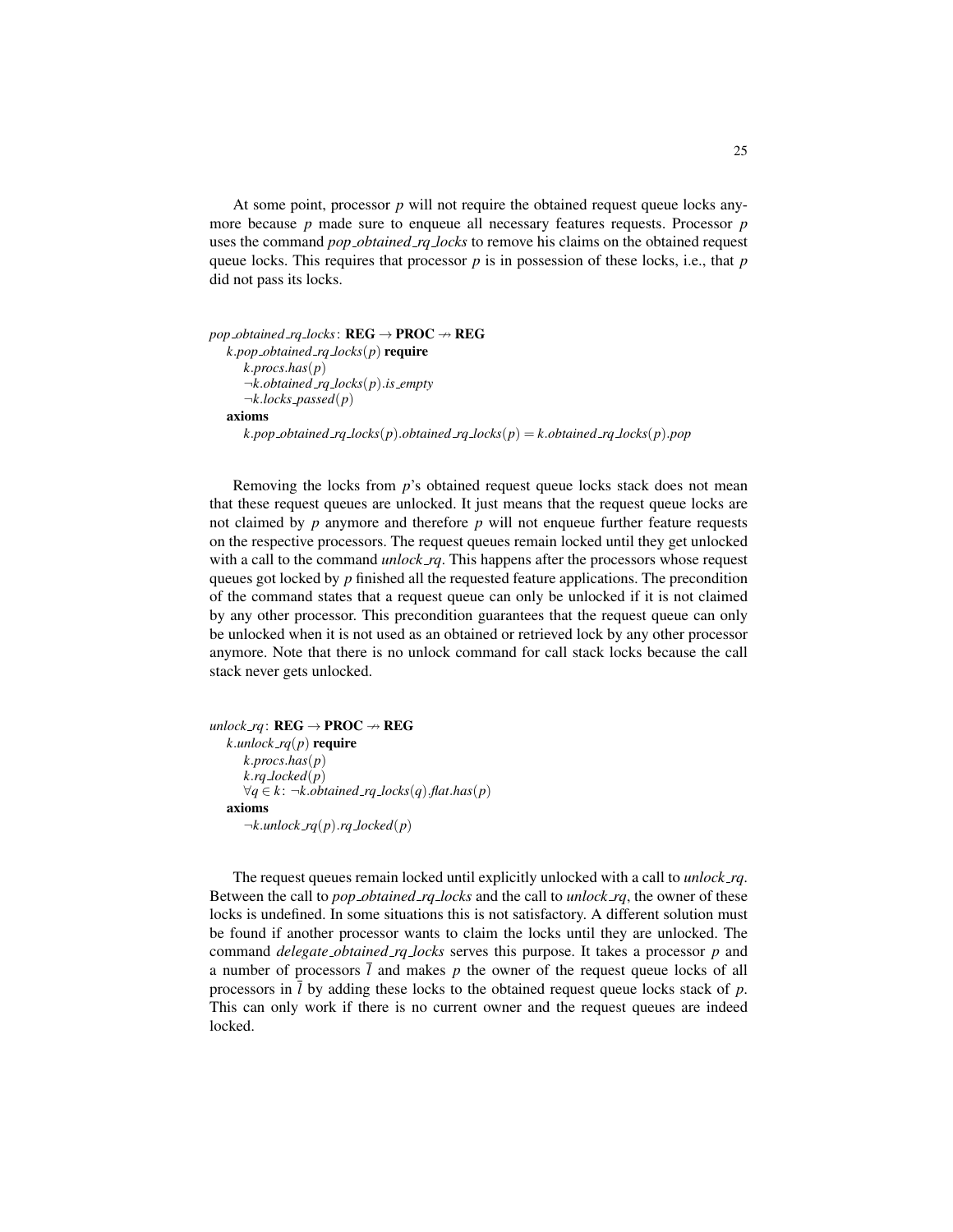*delegate\_obtained\_rq\_locks*:  $REG \rightarrow PROC \nrightarrow SET[PROC] \nrightarrow REG$ *k*.*delegate\_obtained\_rq\_locks* $(p,\overline{l})$  **require** *k*.*procs*.*has*(*p*)  $∀x ∈ \overline{l}$ : *k.procs.has*(*x*) ∀*x* ∈ *l* : ¬∃*y* ∈ *k*.*procs*: *k*.*obtained rq locks*(*y*).*flat*.*has*(*x*)  $∀x ∈ l$ :  $k.rq\_locked(x)$ axioms

 $k$ *.delegate obtained*  $rq$ *<sub>-</sub>locks* $(p, \overline{l})$ *.obtained*  $rq$ <sub>-</sub>*locks* $(p)$  =  $k$ *.obtained*  $rq$ <sub>-</sub>*rq*<sub>-</sub>*locks* $(p)$ *.push* $(\overline{l})$ 

Delegation is different from lock passing: *delegation* is the permanent transfer of ownership and *lock passing* is the temporary transfer of the right to use the locks. The following discussion looks at the commands to pass and revoke locks. The command *pass locks* takes a processor *p* and a processor *q* as well as a set of request queue locks  $\bar{l}_r$  along with a set of call stack locks  $\bar{l}_c$ . The result is an updated instance of **REG** in which  $\overline{l}_r$  and  $\overline{l}_c$  have been passed from p to q. As a precondition for this task, processor *p* must be in possession of all these locks. This means that all the locks in  $\overline{l_r}$  and  $\overline{l_c}$  must be obtained or retrieved locks of *p* and the locks must not be passed. The updated result must reflect that some or all of *p*'s locks have been passed. However, because the two sets of locks can potentially be empty, *p*'s locks must only be marked as passed if at least one of the two sets of locks is non-empty. Lastly, the command must take care of one special case of the lock passing operation. If a processor *q* different from processor *p* passed its locks in a previous lock passing operation and now the command passes these locks back to *q*, then the command has to mark the locks of processor *q* as not passed. This case is important to handle separate callbacks.

 $pass\_locks$ :  $REG \rightarrow PROC \rightarrow PROC \rightarrow TUPLE[SET[PROC], SET[PROC]] \rightarrow REG$ 

 $k. pass\_locks(p, q, (\overline{l_r}, \overline{l_c}))$  require *k*.*procs*.*has*(*p*)∧*k*.*procs*.*has*(*q*)  $\forall x \in \overline{l_r}$ : *k.procs.has*(*x*)∧  $\forall x \in \overline{l_c}$ : *k.procs.has*(*x*) ∀*x* ∈ *l<sup>r</sup>* : *k*.*obtained rq locks*(*p*).*flat*.*has*(*x*)∨*k*.*retrieved rq locks*(*p*).*flat*.*has*(*x*)  $∀x ∈ \overline{l_c}$ :  $x = k$ .*obtained\_cs\\_lock*(*p*) ∨ *k*.*retrieved\_cs\\_locks*(*p*).*flat.has*(*x*)¬*k*.*locks passed*(*p*) axioms k.pass\_locks(p,q, $(\overline{l_r}, \overline{l_c})$ ).locks\_passed(p) =  $\begin{cases} true \text{ if } \neg \overline{l_r} \text{ is empty} \lor \neg \overline{l_c} \text{ is empty} \\ false \text{ otherwise.} \end{cases}$ *false otherwise* k.pass\_locks(p,q, $(\overline{l_r}, \overline{l_c})$ ).retrieved\_rq\_locks(q) = k.retrieved\_rq\_locks(q).push( $\overline{l_r}$ ) k.pass\_locks(p,q,(l<sub>r</sub>,l<sub>c</sub>)).retrieved\_cs\_locks(q) = k.retrieved\_cs\_locks(q).push(l<sub>c</sub>)  $p ≠ q$  $\begin{array}{c} \begin{array}{c} \begin{array}{c} \begin{array}{c} \end{array} \\ \end{array} \end{array} \end{array}$ *k*.*locks passed*(*q*)∧  $k$ *.obtained\_rq\_locks* $(q)$ *.flat*  $\subseteq$   $\overline{l_r}$  $\wedge$ *k*.*retrieved rq locks*(*q*).*flat* ⊆ *lr*∧ *k*.obtained\_cs\_lock $(q) \in \overline{l_c} \wedge$ *k*.*retrieved cs locks*(*q*).*flat* ⊆ *l<sup>c</sup>*  $\setminus$  $\overline{\phantom{a}}$  $\rightarrow \neg k.\text{pass\_locks}(p, q, (l_r, l_c)).\text{locks\_passed}(q)$ 

The command *revoke locks* takes a processor *p* and a processor *q*. It reverses the effect of a lock passing operation from a processor *p* to *q* and returns an updated instance of REG. This is only allowed if processor *p* passed locks to *q* in a preceding lock passing operation. Note that the lock passing operation from *p* to *q* potentially marked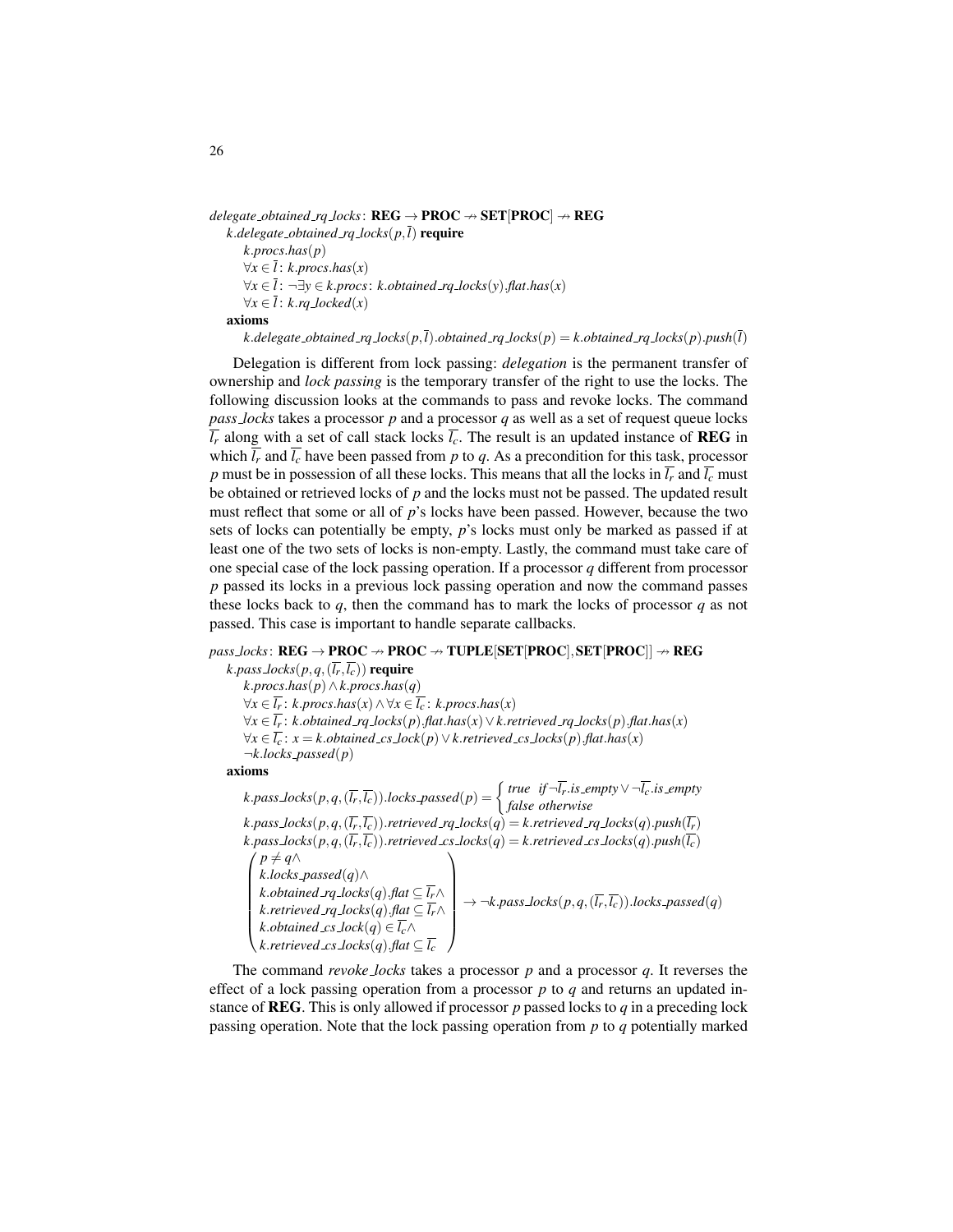the locks of *q* as not passed. Revoking the locks from *q* to *p* requires the reverse action. If  $p$  has retrieved locks in common with the locks of  $q$ , even after the retrieved locks from *p* have been removed from *q*, then *q*'s locks must be marked as passed because they are now in possession of *p*.

```
revole\_locks: REG \rightarrow PROC \rightarrow PROC \rightarrow REG
```

```
k.revoke locks(p,q) require
   k.procs.has(p)∧k.procs.has(q)
   ¬k.retrieved rq locks(q).is empty∧ ¬k.retrieved cs locks(q).is empty
   k.retrieved rq locks(q).top ⊆ k.obtained rq locks(p).flat∪k.retrieved rq locks(p).flat
   k.retrieved cs locks(q).top ⊆ {k.obtained cs lock(p)} ∪k.retrieved cs locks(p).flat
   k.retrieved_rq_locks(q).top∪k.retrieved_cs_locks(q).top \neq {} → k.locks_passed(p)
   ¬k.locks passed(q)
axioms
   ¬k.revoke locks(p,q).locks passed(p)
   k.revoke \text{Locks}(p,q).retrieved_rq_locks(q) = k.retrieved_rq_locks(q).pop
   k.revoke \text{Locks}(p,q).retrieved_cs_locks(q) = k.retrieved_cs_locks(q).pop
    \sqrt{ }
      p \neq q∧
      \sqrt{ }
        ∃x ∈ k.retrieved rq locks(p).flat: (
            k.obtained rq locks(q).flat.has(x)∨
            k.retrieved rq locks(q).pop.flat.has(x)
         )∨
        ∃x ∈ k.retrieved cs locks(p).flat: (
           x = k.obtained_cs_lock(q)∨
            k.retrieved_cs_locks(q).pop.flat.has(x))
                                                     \setminus\overline{\phantom{a}}\setminus
       → k.revoke locks(p,q).locks passed(q)
```
These commands wrap up the mapping of processors to objects and the locking aspects. The discussion continues with a number of auxiliary queries to simplify access to the presented queries. The command *add obj* makes sure that a processor is assigned to each object that gets added. This mapping is available through the query *handled objs*. Thus it is possible to define an auxiliary query *handler* that is inverse to the query *handled objs*.

```
handler: REG \rightarrow OBJ \rightarrow PROC
```

```
k.handler(o) require
   ∃p ∈ k.procs: k.handled objs(p).has(o)
axioms
  k.handled objs(k.handler(o)).has(o)
```
There are four different categories of locks that each processor can have. For both the request queue locks and the call stack locks, there are queries for obtained and retrieved locks. In some situations it is easier to just work with request queue locks and call stack locks without splitting them into obtained and retrieved locks. The auxiliary queries *rq locks* and *cs locks* serve this purpose. The auxiliary query *rq locks* returns a set that contains all the obtained and the retrieved request queue locks of a processor *p*. Similarly, the auxiliary query *cs locks* returns all the call stack locks of a processor *p*.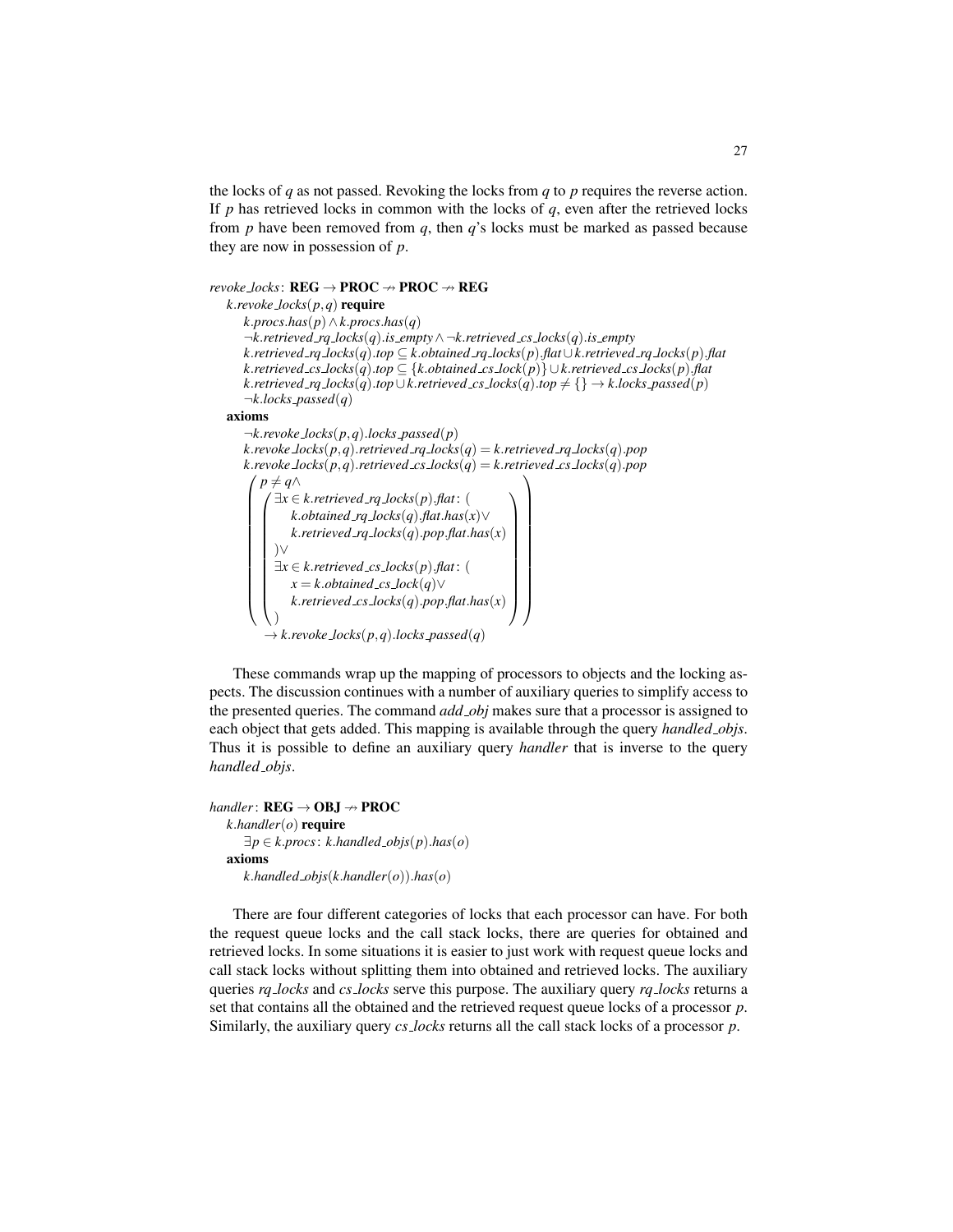$rq\_locks$ :  $REG \rightarrow PROC \rightarrow SET[PROC]$  $k.rq\_locks(p)$  **require** *k*.*procs*.*has*(*p*) axioms *k*.*rq locks*(*p*) = *k*.*obtained rq locks*(*p*).*flat*∪*k*.*retrieved rq locks*(*p*).*flat cs locks*: REG → PROC 9 SET[PROC] *k*.*cs locks*(*p*) require *k*.*procs*.*has*(*p*) axioms

 $k.cs\_locks(p) = {k.obtained_c.s\_lock(p)} \cup k.rettrieved_c.s\_locks(p).$ *flat* 

Creation The constructor *make* creates a new instance of REG. The new instance has no processors.

### *make* : REG axioms

*make*.*procs*.*is empty*

## 4.5 Store ADT

Each processor in the system has a call stack to execute features. Every time a processor executes a feature, a new call stack frame gets created on top of the call stack. The new call stack frame stores the values of formal arguments, local variables, the current object entity, and the result entity for the current feature execution. The call stack is also responsible for the order of feature executions on the same processor. This formalization separates the two concerns of the call stack. The *store* only models the values in each stack frame. A store has a stack of environments for each processor, where each *environment* maps names to values. This section first presents an ADT for environments and then presents an ADT for the store.

Environments The ADT ENV has a query *names* that stores all the defined names. The query *val* can then be used to get the value for each such name.

 $names: ENV \rightarrow SET[NAME]$ 

*val*: **ENV** → **NAME** → **REF∪PROC** *e*.*val*(*n*) require *e*.*names*.*has*(*n*)

The command *update* takes a name and a value and returns an updated environment. Note that it does not matter whether the name is already defined in the environment or not. In any case, the name will be defined in the updated environment and the name will be mapped to the value. The value can either be a reference or a processor. Environments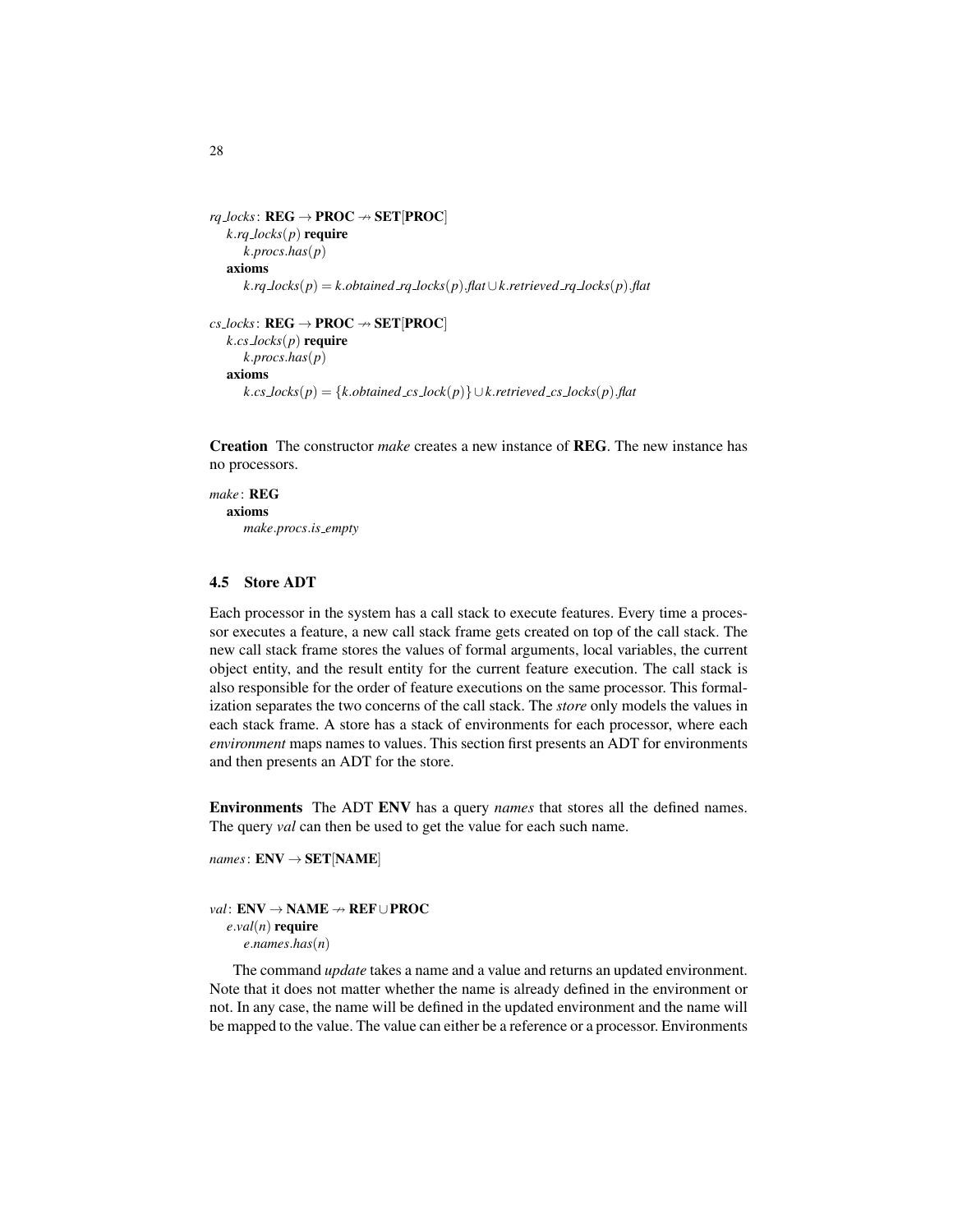with processor values are not strictly needed to describe SCOOP, however they make it possible to have a unified view on attribute values and environment values.

*update* : ENV → NAME → REF∪PROC → ENV axioms  $e.update(n, v)$ .*names* =  $e.name s \cup \{n\}$  $e.\text{update}(n, v).\text{val}(n) = v$ 

The constructor *make* returns an empty environment.

*make* : ENV axioms *make*.*names*.*is empty*

Mapping from processors to environments The ADT STORE has a single query *envs* that stores a stack of environments for each processor.

 $envs: \text{STORE} \rightarrow \text{PROC} \rightarrow \text{STACK}[\text{ENV}]$ 

The command *push\_env* pushes a given environment on top a processor's stack of environments. The command *pop\_env* pops the top environment from a non-empty stack of environments.

```
push\_env: STORE \rightarrow PROC \rightarrow ENV \rightarrow STORE
```
axioms

 $s. push\_env(p, e).envs(p) = s.envs(p).push(e)$ 

```
pop\_env: STORE \rightarrow PROC \rightarrow STORE
```

```
s.pop\_env(p) require
   ¬s.envs(p).is empty
axioms
  s.pop\_env(p).envs(p) = s.envs(p).pop
```
The constructor *make* creates an empty store.

```
make : STORE
```
axioms ∀*p* ∈ PROC: *make*.*envs*(*p*).*is empty*

# 4.6 State ADT

The ADT STATE models the *state* with three queries to retrieve the different parts of the ADT.

*regions*: STATE → REG

 $heap: STATE \rightarrow HEAD$ 

*store* : STATE → STORE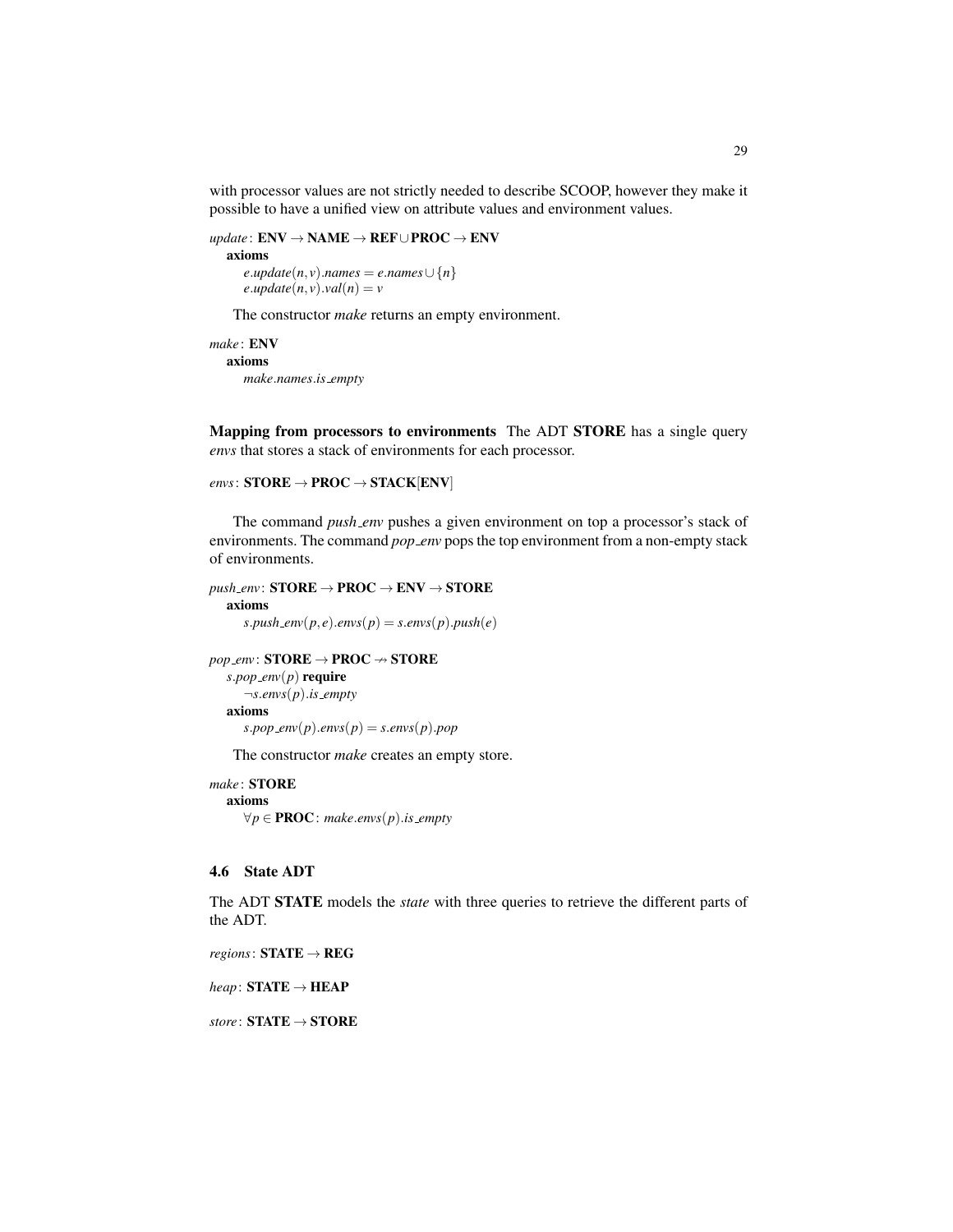The command *set* sets the regions, the heap, and the store at the same time. A precondition specifies consistency criteria between the parts of the state. The first precondition clause states that a processor can handle an object if and only if the object is on the heap. The second precondition clause states that if the heap declares a feature as non-fresh on a processor *p*, then the regions must know about this processor. The third precondition clause requires that all processors stored in attribute values are known by the regions. Note that HEAP already requires that the references stored in attribute values are known. The forth precondition clause states that each non-empty environment in the store must belong to a processor that is known by the regions. The fifth precondition clause states that each value in the store must either be a known reference or a known processor.

```
set: STATE \rightarrow REG \rightarrow HEAD \rightarrow STORE \rightarrow STATE
```

```
σ.set(k,h,s) require
```

```
∃p ∈ k.procs,∃o ∈ OBJ: k.handled objs(p).has(o) ↔ h.objs.has(o)
   \exists p \in \textbf{PROC}, f \in \textbf{FEATURE}: \neg h.is\_fresh(p, f) \rightarrow k \cdot pros. \textit{has}(p)∀o ∈ h.objs,a ∈ o.class type.attributes: o.att val(a) ∈ PROC → k.procs.has(o.att val(a))
   ∀p ∈ \textbf{PROC}, e ∈ s. envs(p): ¬e. names.is\_empty → k. process. has(p)∀p ∈ k.procs, e ∈ s.envs(p), x ∈ e.names:
       (e.val(x) ∈ REF → e.val(x) = void∨h.refs.has(e.val(x)))∧
       (e.val(x) \in \textbf{PROC} \rightarrow k. process. has (e.val(x)))axioms
   \sigma\text{.}set(k, h, s).regions = k
   \sigma.set(k,h,s).heap = h
   \sigma\text{.}set(k,h,s).store = s
```
Creation To create a state, one has to create the three parts of the state. This is done with the constructor *make*.

```
make : STATE
  axioms
    make.regions = new REG.make
    make.heap = new HEAP.make
    make.store = new STORE.make
```
Facade It is too cumbersome to work with STATE as it is. For example, the following expression defines a new state  $\sigma'$  in which a new processor has been added to the state σ: σ 0 *de f* = σ.*set*(σ.*regions*.*add proc*(*new* PROC.*make*),σ.*heap*,σ.*store*). This expression is too long for this simple task, especially if the expression is used multiple times. It would be easier to have an auxiliary command that does this job for us. The *facade* is an abstraction with auxiliary features that provide easy access to the state functionality. The facade is divided into different aspects. The following discussion dedicates one section to each aspect. It starts with the mapping of processors to objects and the mapping of references to objects. It continues with a section on how to set values, followed by a section on how to get values. It concludes with a section on locking.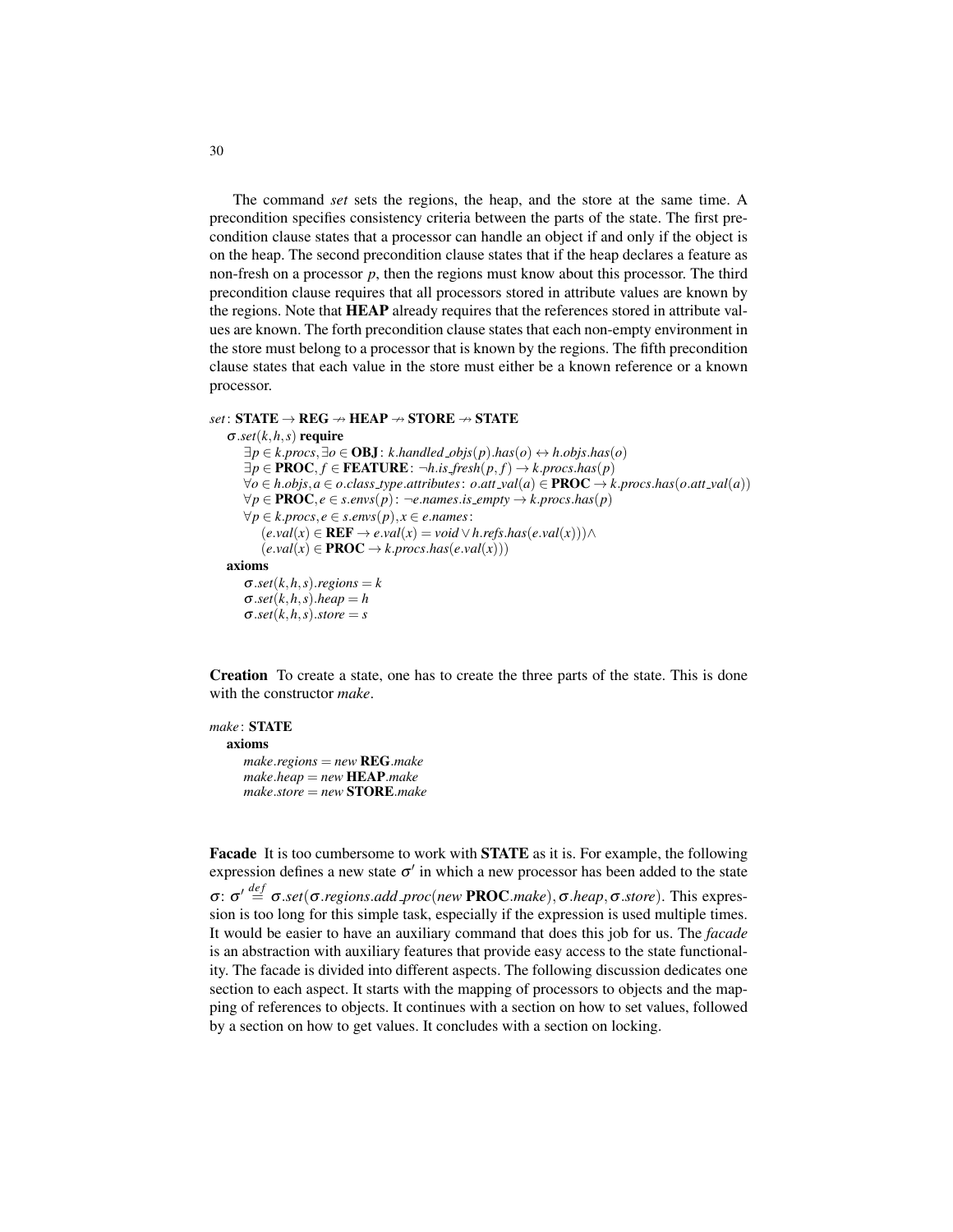Mapping of processors to objects and mapping of references to objects The regions and the heap manage the references, the objects, the processors, and the mapping between them. The facade unifies all related features in one aspect. This section first defines a number of auxiliary queries for the mapping of processors to objects. Next, it defines auxiliary queries for the mapping of references to objects. It then defines auxiliary commands that work on both aspects.

The two auxiliary queries *procs* and *last added proc* give access to all the processors and the last added processor.

The auxiliary query *handler* gives the handler of an object referenced by *r*. The auxiliary query uses the heap to get the referenced object and then gives this object to the regions to get the handler. In contrast to the corresponding auxiliary query in REG, the version here takes a reference instead of an object. The version in REG deals directly with objects rather than references because it does not know about the heap and thus the mapping from references to objects is not available. The facade, however, has access to both the regions and the heap and thus it can use the preferred way of identifying objects: references.

The auxiliary query *new proc* is a shorthand for processor creation. The auxiliary query *last added obj* returns the object that has been added last to the heap. The auxiliary query *ref obj* returns the object that is associated to a given reference. In the other direction, the auxiliary query *ref* returns the reference to a given object. The auxiliary query *new obj* is a shorthand for object creation; it returns a new object with a given class type.

The discussion continues with the auxiliary commands that modify the mapping of processors to objects and the mapping of references to objects. Before an object can be added to the set of handled objects of a processor, the processor must exist. If the processor does not exist yet, the command *add proc* can be used to update a state with a new processor.

```
add\_proc: STATE \rightarrow PROC \rightarrow STATE
   σ.add proc(p) require
      ¬σ.regions.procs.has(p)
   axioms
      σ.add proc(p) = σ.set(σ.regions.add proc(p),σ.heap,σ.store)
```
The auxiliary command *add obj* can then be used to add an object to the processor and the heap. The auxiliary command takes a processor *p* and an object *o* and it returns a state in which object *o* is part of the heap and handled by processor *p*.

```
add\_obj: STATE \rightarrow PROC \rightarrow OBJ \rightarrow STATE
    σ.add obj(p,o) require
        σ.regions.procs.has(p)
        \forall u \in \sigma.heap.objs: u.id \neq o.id
        ∀a ∈ o.class type.attributes:
             (o. \text{att\_val}(a) \in \text{REF} \rightarrow o. \text{att\_val}(a) = void \vee \sigma \text{.} \text{heap.} \text{refs.} \text{has}(o. \text{att\_val}(a)) \wedge(o. <i>att_val(a)</i> \in <b>PROC</b> \rightarrow <math>\sigma</math>.<i>regions.procs.has</i>(<i>o</i>.<i>att_val(a)</i>))axioms
         σ.add obj(p,o) = σ.set(σ.regions.add obj(p,o),σ.heap.add obj(o),σ.store)
```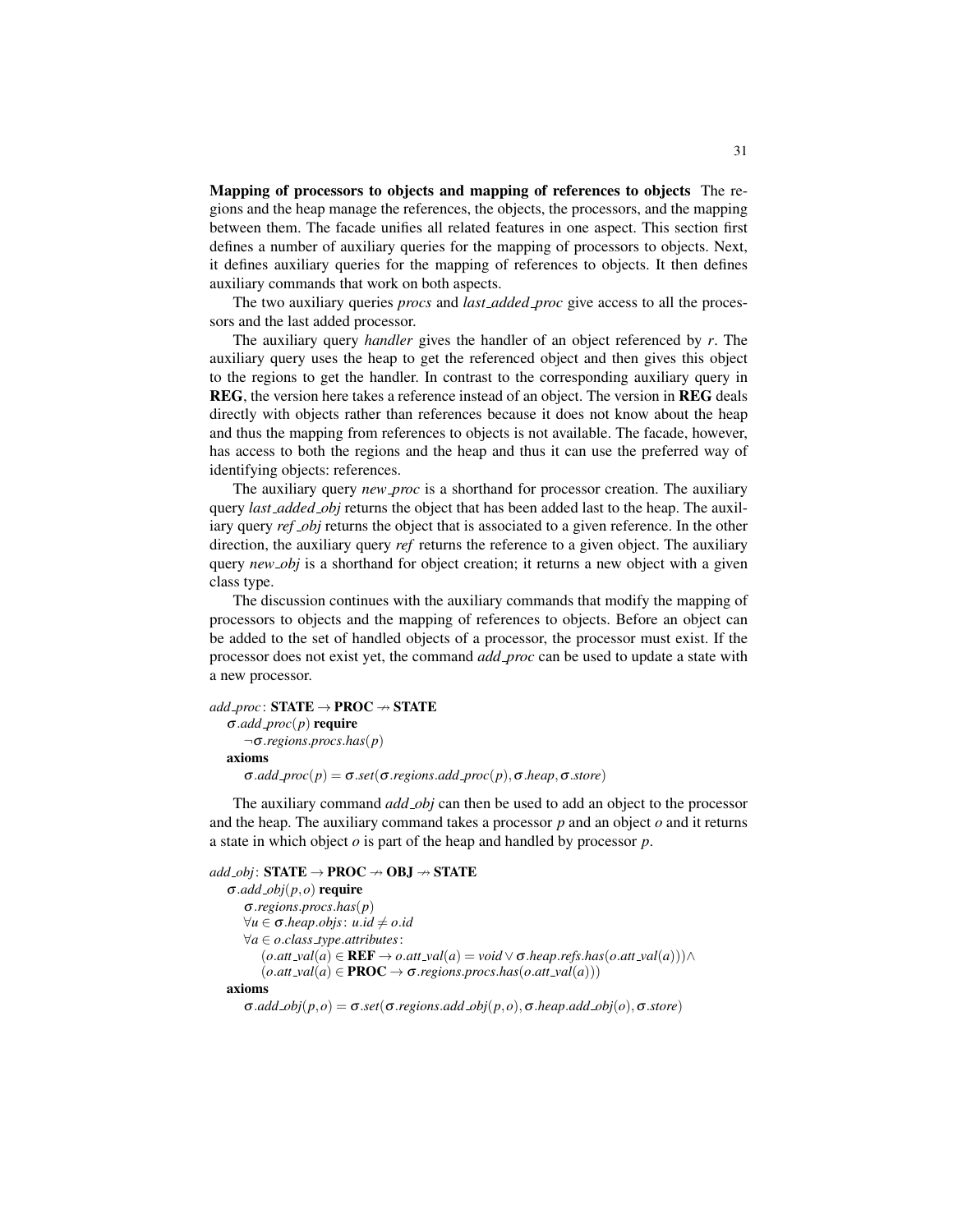The auxiliary command *update ref* updates a reference with an updated object. It takes a reference *r* on the heap and an object *o* and it returns a state in which *o* replaced the object  $u$  referenced by  $r$  on the heap and in the regions. Note that  $o$  must indeed be an updated version of the object referenced by *r*. The auxiliary command first removes  $u$  from the set of handled objects and then adds  $o$  to the set of handled objects of  $u$ 's handler. Then it updates the heap with the command *update ref* , which is declared in HEAP.

 $update\_ref$ : **STATE**  $\rightarrow$  **REF**  $\rightarrow$  **OBJ**  $\rightarrow$  **STATE** 

σ.*update ref*(*r*,*o*) require σ.*heap*.*refs*.*has*(*r*)  $o.id = \sigma \cdot \text{heap} \cdot \text{ref} \cdot \text{obj}(r) \cdot \text{id}$ ∀*a* ∈ *o*.*class type*.*attributes*:  $(o. att\_val(a) \in \text{REF} \rightarrow o. att\_val(a) = void \vee \sigma \cdot \text{heap} \cdot \text{refs} \cdot \text{has}(o. att\_val(a))) \wedge$  $(o. *att_val(a)* \in **PROC** \rightarrow  $\sigma$ .*regions.procs.has*(*o*.*att_val(a)*))$ axioms  $\sigma$ *.update\_ref* $(r, o) = \sigma$ *.set* $(k, h, s)$ where  $u \stackrel{def}{=} \sigma$ .heap.ref\_obj(r) *k de f* = σ.*regions*.*remove obj*(*u*).*add obj*(σ.*regions*.*handler*(*u*),*o*) *h*<sup> $def$ </sup>  $\sigma$ *.heap.update\_ref*(*r*,*o*) *s*<sup>def</sup> σ.*store* 

Setting values This section takes a look at how to set values. To start, it looks at a prerequisite for this task: the deep import operation. Setting values includes setting values of formal arguments, values of local variables, the value of the current object entity, the value of the result entity, and attribute values of the current object. All of these values can be written and read without a feature call. This section concludes with auxiliary commands to set the status of once routines. The SCOOP validity rules exclude other types of value setting operations.

*Deep Import Operation* Expanded objects have a copy semantics: if an object *o* of expanded class type is the source of an attachment, then a copy *u* gets attached to the destination of the attachment. However, a shallow copy is not sufficient if *o*'s handler *p* is different from *u*'s handler *q*. If *o* has an attached non-separate entity, then *u* now has a non-separate entity to which a separate object is attached. This would result in a *traitor* – a non-separate entity that points to a separate object. The SCOOP model, as defined by Nienaltowski [25], introduces the *import operation* to solve this issue. Applied to *o* the import operation creates a copied object structure that mirrors the original object structure in a way that *o* and all the objects reachable from *o* through non-separate references are replaced with copied objects that are handled by *q*. This data structure then gets attached to the destination of the attachment. The import operation computes the non-separate version of an object structure.

*Clarification 2 (Deep import operation).* The import operation potentially results in a copied object structure that contains both copied and original objects. This can be an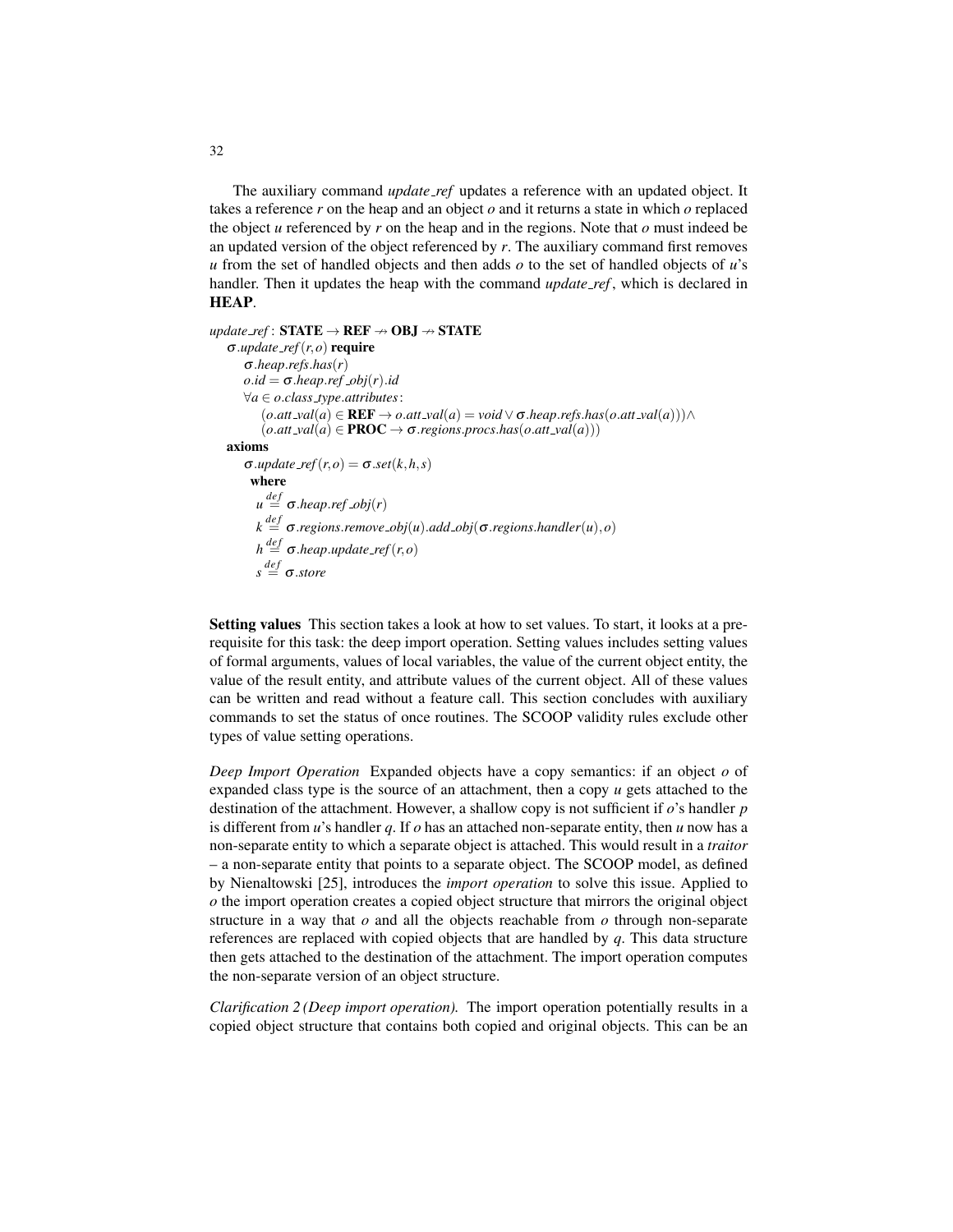issue in case one of the copied objects has an invariant over the identities of objects, as shown in example 3.

*Example 3 (Invariant violation as a result of the import operation).* Imagine two ob-



Fig. 2. Invariant violation as a result of the import operation

jects *x* and *y* handled by one processor and another object *z* handled by another processor. Object *x* has a separate entity *a* that points to *z* and a non-separate entity *b* that points to *y*. Object *z* has a separate entity *c* that points to *y*. Object *x* has an invariant with a query  $a.c = b$ . An import operation on x executed by a third processor will result in two new objects  $x'$  and  $y'$  on the third processor. The reference *a* of object  $x'$  will point to the original *z*. The reference *b* of object  $x'$  will point to the new object  $y'$ . This situation is illustrated in Fig. 2. Now object  $x'$  is inconsistent, because  $a.c$  and  $b$  identify different objects, namely *y* and *y'*.

The *deep import operation* is a variant of the import operation that does not mix the copied and the original objects.  $\square$ 

Instead of copying only the objects that are reachable through non-separate references, the deep import operation makes a full copy of the object structure. The deep importing processor handles all the copies of the objects that are non-separate with respect to the object to be imported. Each other separate object is handled by the processor of the respective original object. The deep import operation does not show the issue with invariants. The drawback of the deep import operation is that more objects must be copied. Nevertheless, we use the deep import operation in our formalization because we cannot tolerate violated invariants. Once routines complicate the deep import operation a bit. Consider a processor *p* that wants to deep import an object *o* handled by a different processor *q*. For each non-separate once function *f* of each copied object the following must be done: if a non-separate once function  $f$  is fresh on  $p$  and non-fresh on *q*, then *f* must be marked as non-fresh on *p* and the value of *f* on *q* must be used as the value of f on p. If a once procedure f is fresh on p and non-fresh on q, then f must be marked as non-fresh on *p*. In all other cases, nothing must be done.

The auxiliary command *deep import* implements the deep import operation. The command takes an importing processor *p* and a reference *r* to be imported. The command returns a state in which the copied object structure exists on the heap and the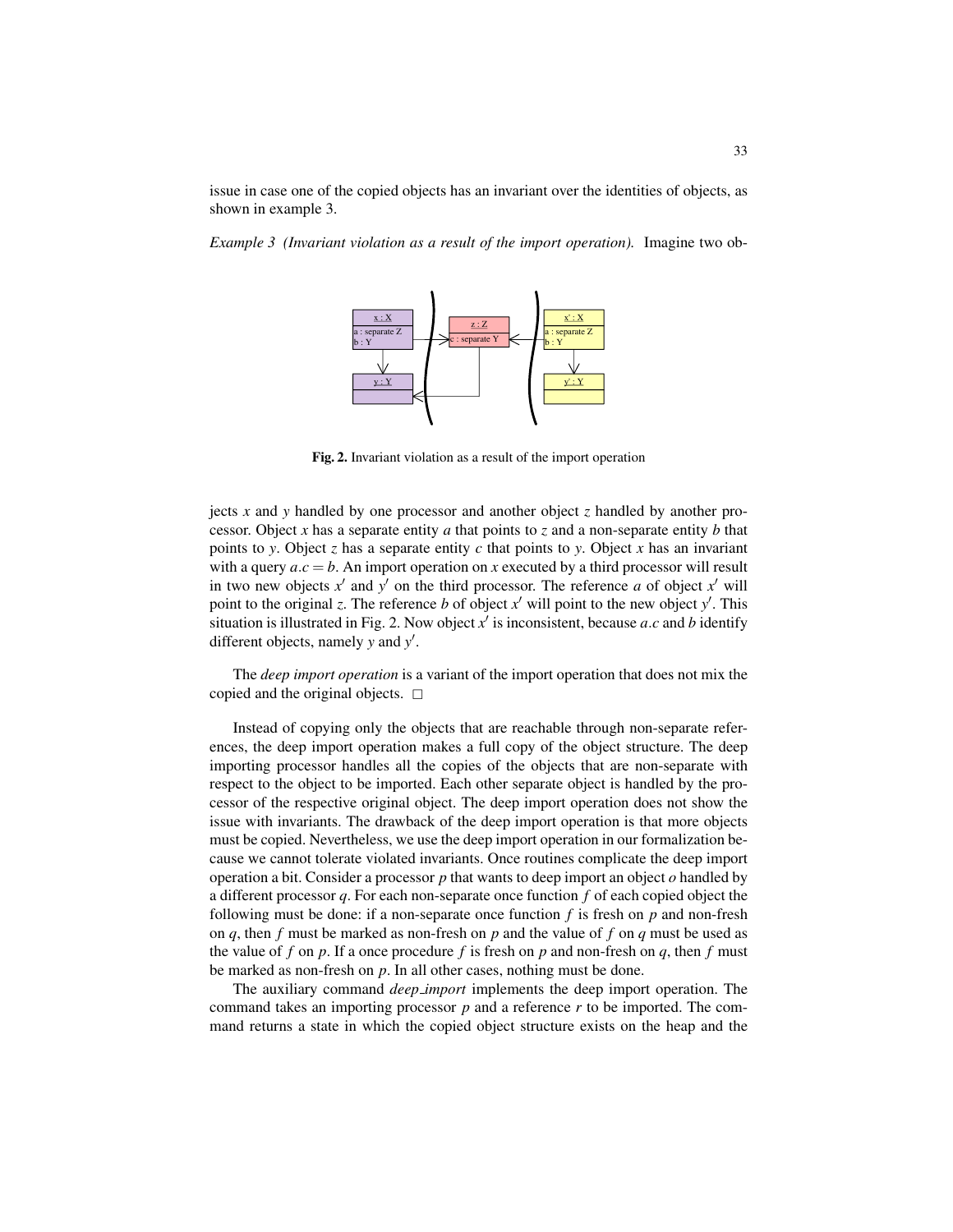objects are associated to the respective processors. The copied object structure is accessible through the auxiliary query *last imported ref* .

 $deep\_import: STATE \rightarrow PROC \nrightarrow REF \nrightarrow STATE$ σ.*deep import*(*p*,*r*) require σ.*regions*.*procs*.*has*(*p*) σ.*heap*.*refs*.*has*(*r*) axioms  $\sigma$ *.deep\_import*( $p, r$ ) =  $\sigma'$  $\sigma$ .*deep\_import* $(p, r)$ *.last\_imported\_ref* =  $r'$ where  $w \stackrel{def}{=}$  new **MAP**[**REF**, **REF**].make  $(r', w', \sigma') \stackrel{def}{=}$  *deep\_import\_rec\_with\_map* $(p, \sigma.handler(r), r, w, \sigma)$ 

The auxiliary command *deep import* is based on *deep import rec with map*. This auxiliary function takes a tuple containing an importing processor *p*, a processor *q* that handles the root of the object structure to be imported, a reference *r* to be deep imported, and a state  $\sigma$  to be modified. Note that the object referenced by *r* is not necessarily handled by *q* because this object might be on a different processor than the handler of the root of the object structure to be deep imported. The function returns another tuple with a reference  $r''$  to the copied object structure and an updated state σ''. The auxiliary function *deep\_import\_rec\_with\_map* works hand in hand with the auxiliary function *deep import rec without map*. They have the same signature and together they recursively traverse the object structure and make a deep copy of it. The functions must ensure that no object gets copied twice. For this purpose the functions take as an additional argument a map *w* that maps references to objects in the input data structure to references in the copied data structure. A mapping from one reference *x* to another reference *y* means that the object referenced by *y* is the copy of the object referenced by *x*. An updated map is returned as part of the result tuple. The auxiliary command *deep import* starts the recursion with an empty map. The auxiliary function *deep import rec with map* uses the map to determine whether the object referenced by *r* has already been copied. In such a case, the result of the function comes from the map. Otherwise the auxiliary function *deep import rec with map* returns the result of the auxiliary function *deep import rec without map*. The auxiliary function *deep import rec without map* creates a copy of the object referenced by *r* and handles once routines. Finally, it returns a new reference  $r'$ , an updated map  $w'$  in which  $r$  is mapped to  $r'$ , and an updated state  $\sigma'$ .

 $deep\_import\_rec\_with\_map(p,q,r,w,\sigma) = (r'',w'',\sigma'')$ where

 $(r', w', \sigma') \stackrel{def}{=}$  *deep\_import\_rec\_without\_map* $(p, q, r, w, \sigma)$  $r'' \stackrel{\text{def}}{=} \begin{cases}$  w.val(*r*) *if* w.keys.has(*r*) *r* 0 *if*¬*w*.*keys*.*has*(*r*)  $w'' \stackrel{def}{=} \begin{cases} w & \text{if w.} \textit{k} \text{eys.} \textit{has}(r) \\ w' & \text{if w.} \textit{k} \text{w.} \textit{k} \text{w.} \end{cases}$ *w* 0 *if*¬*w*.*keys*.*has*(*r*)  $\sigma'' \stackrel{def}{=} \begin{cases} \sigma & \text{if w.} \text{keys}.\text{has}(r) \\ \sigma' & \text{if -w.} \text{keys has} \end{cases}$ σ 0 *if*¬*w*.*keys*.*has*(*r*)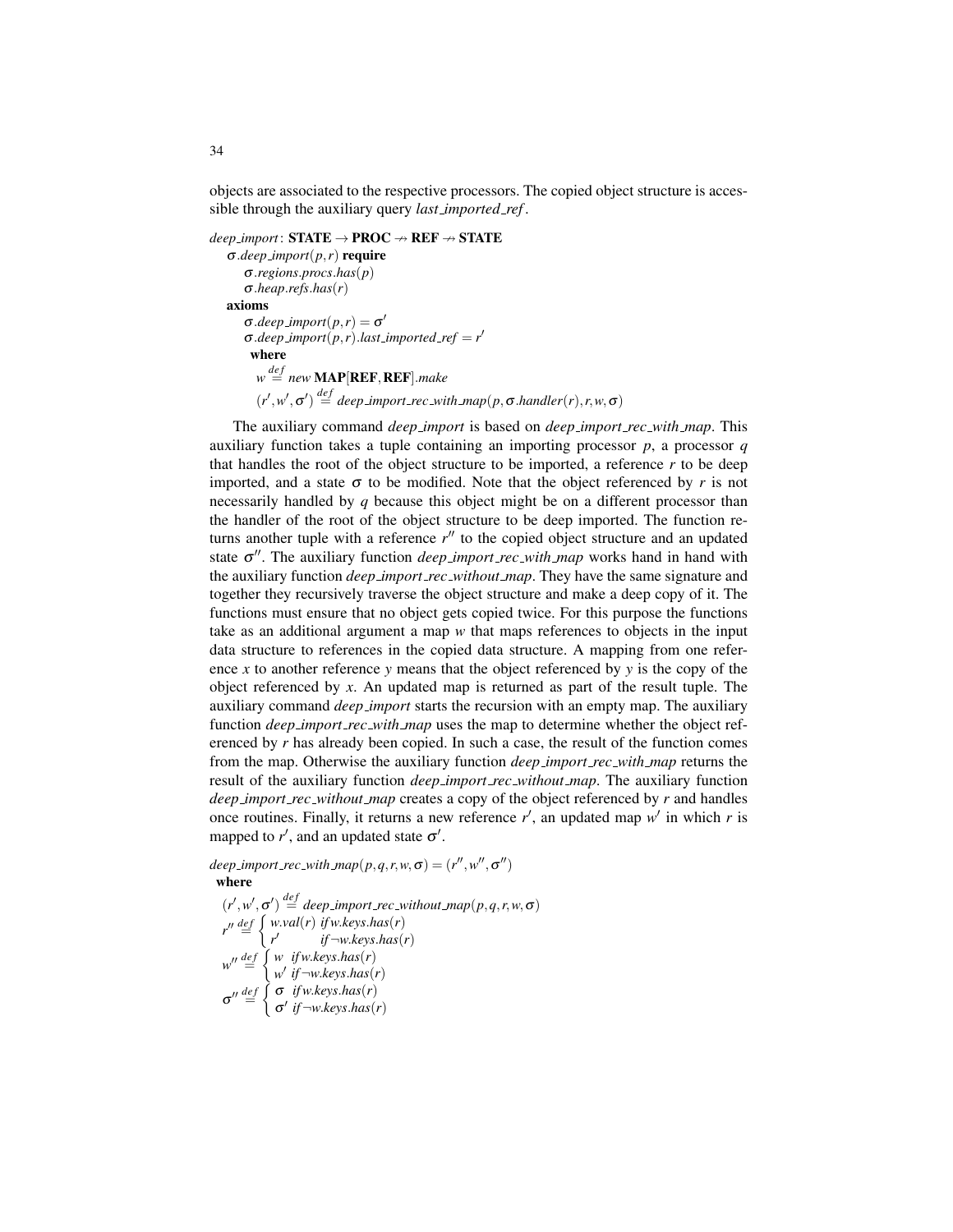The auxiliary function *deep import rec without map* is divided into several steps: a copy step, an attribute values update step, a clients update step, a once status update step, and a result generation step. Each of the steps has several definitions associated to it and each set of definitions depends on the definitions of the previous step. The following discussion goes through each of these steps in more details.

The copy step includes the definitions of *o*,  $o'_0$ ,  $\sigma'_0$  and  $w'_0$ . The definition *o* is the object referenced by  $r$ , and the definition  $o'_0$  makes a copy of  $o$ . In the next step, the function defines an updated state  $\sigma'_0$  that includes the copy  $o'_0$ . There are two cases to be differentiated at this point. If *o* is handled by *q*, then  $o'_0$  must be handled by *p*. Otherwise  $o'_0$  must be handled by the handler of *o*. The definition  $w'_0$  is the updated map.

The attribute values update step recursively uses *deep import rec with map* to import all the non-void reference attribute values of *o* using the updated map. This leads to an updated object with the deep imported values. This step includes the definition of  $\{a_1, \ldots, a_n\}$ , as well as the definitions of  $\{r'_1, \ldots, r'_n\}$ ,  $\{w'_1, \ldots, w'_n\}$ ,  $\{\sigma'_1, \ldots, \sigma'_n\}$ , and  $\{o'_1, \ldots, o'_n\}$ . The set  $\{a_1, \ldots, a_n\}$  contains each attributes of *o* whose value is a nonvoid reference. The function defines  $(r'_i, w'_i, \sigma'_i)$  for  $i = 1...n$  as a sequence of tuples. Each of the tuples is responsible for a single recursive deep import operation for one of the attributes in  $\{a_1, \ldots, a_n\}$ . Each such operation results in an updated map and an updated state that must be used in the next deep import operation. The result of this is an updated map  $w'_n$ , and updated state  $\sigma'_n$ , and references  $r_1, \ldots, r_n$  to deep imported data structures. Finally, the function defines a sequence of updated objects  $\{o'_1, \ldots, o'_n\}$ that ends with the updated object  $o'_n$ . The updated object has the values of the attributes  ${a_1, \ldots, a_n}$  set to the deep imported data structures referenced by  $r_1, \ldots, r_n$ .

Until now, the function has an updated state  $\sigma'_n$  that contains the initial copy  $o'_0$ . In the client update step, the function updates  $\sigma'_n$  such that the reference to  $o'_0$  points to the updated object  $o'_n$ . This is done in the clients update step. This step includes the definition  $\sigma'_x$ . Note that  $\sigma'_n$  is derived from the state  $\sigma'_0$ , which includes the object  $o'_0$ .

In a next step, the function takes care of the once routines of the imported object. For this, it defines a new state  $\sigma'_y$  based on the state  $\sigma'_x$ . It defines  $\{f_1,\ldots,f_w\}$  as the set of all non-separate once functions of *o* that are fresh on the processor  $\sigma'_x$ .*handler*( $\sigma'_x$ .*ref*( $o'_n$ )), which handles the copied object, but non-fresh on the processor  $\sigma'_x$ *.handler*(*r*), which handles the object referenced by *r*. Note that the two processor can be the same, in which case the set  $\{f_1, \ldots, f_w\}$  is empty. Similarly, it defines the set  $\{f_{w+1}, \ldots, f_m\}$  for once procedures. For each once routine defined in this way, it updates the state  $\sigma'_{x}$  such that the once status is taken over to the handler of the copied object. These definitions deal with the case where a once routine is fresh on the handler of the copied object, but non-fresh on the handler of the object referenced by *r*. Note that the remaining cases are implicitly taken care of because no change to the state is necessary. The result is the state  $\sigma'_{y}$ .

The last step defines the result of the function, based on the definitions of the preceding steps. The result generation step defines the resulting reference  $r'$  to the imported object  $o'_n$ , the resulting map w', and the resulting state  $\sigma'$ .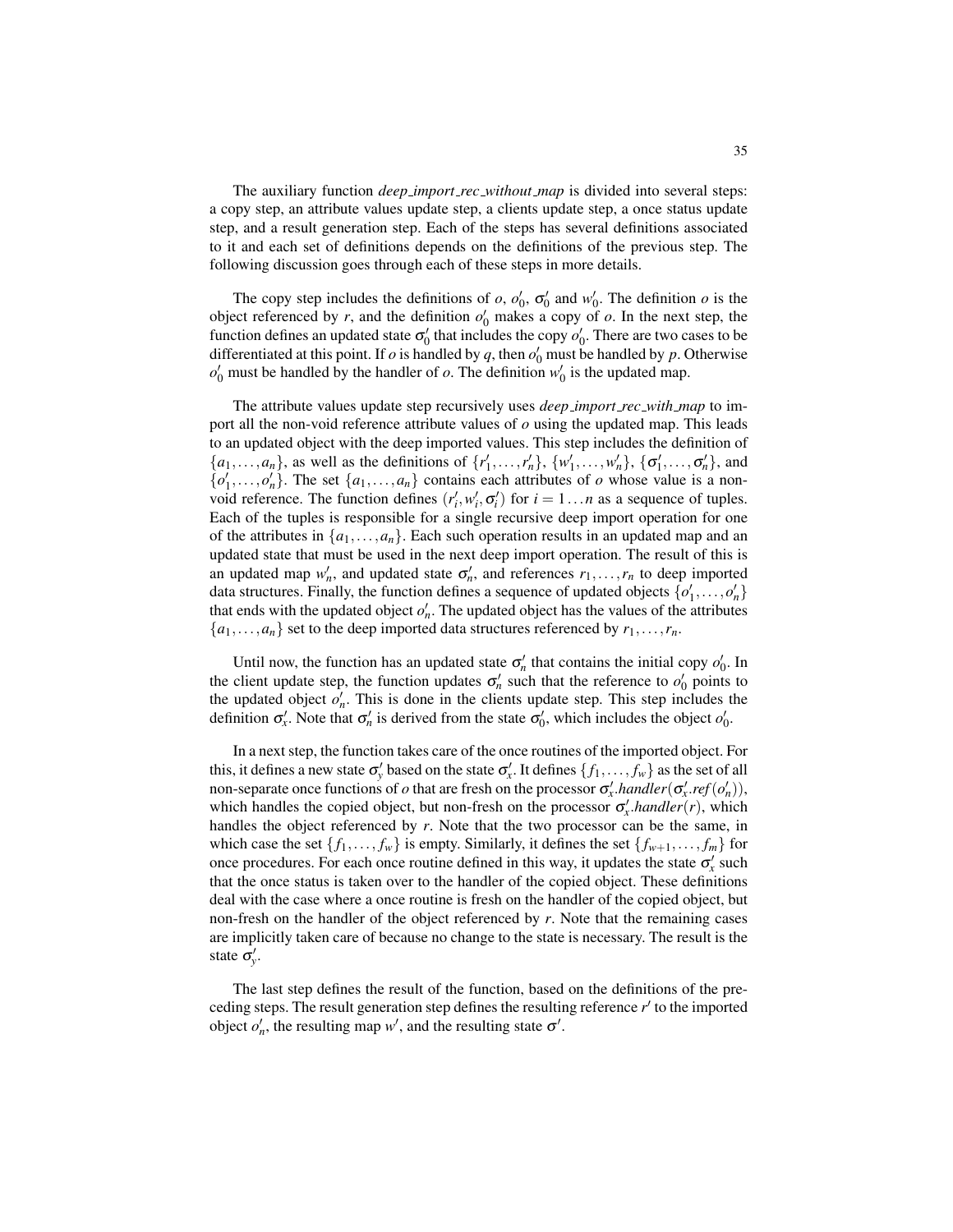$\text{deep\_import\_rec\_without\_map}(p, q, r, w, \sigma) = (r', w', \sigma')$ where  $o \stackrel{def}{=} \sigma$ *.ref \_obj*(*r*)  $o'_0 \stackrel{def}{=} o.copy$  $\boldsymbol{0}$  $\sigma'_0$  $\begin{cases} \frac{def}{=} \int \sigma \cdot \frac{add \cdot obj(p, o'_0)}{=} \int \sigma \cdot \frac{1}{\sigma} \cdot \frac{d}{\sigma} \cdot \frac{d}{\sigma} \cdot \frac{1}{\sigma} \cdot \frac{d}{\sigma} \cdot \frac{1}{\sigma} \cdot \frac{d}{\sigma} \cdot \frac{1}{\sigma} \cdot \frac{d}{\sigma} \cdot \frac{1}{\sigma} \cdot \frac{d}{\sigma} \cdot \frac{1}{\sigma} \cdot \frac{1}{\sigma} \cdot \frac{1}{\sigma} \cdot \frac{1}{\sigma} \cdot \frac{1}{\sigma} \cdot \frac{1}{\sigma} \cdot \frac{1}{\sigma} \cdot \frac$ σ.*add obj*(σ.*handler*(*r*),*o* 0 0 ) *otherwise*  $w'_0$  $\stackrel{def}{=}$  *w.add*(*r*,  $\sigma'_0$ *.ref*( $o'_0$ ))  ${a_1, \ldots, a_n} \stackrel{def}{=} {a \mid o. \text{att\_val}(a) \in \textbf{REF} \land o. \text{att\_val}(a) \neq \text{void}}$  $\forall i \in \{1,\ldots,n\}$ :  $(r'_i, w'_i, \sigma'_i) \stackrel{def}{=}$  deep\_import\_rec\_with\_map(p,q,o.att\_val(a<sub>i</sub>), $w'_{i-1}, \sigma'_{i-1}$ )  $\forall i \in \{1, \ldots, n\}$ :  $o'_i \stackrel{def}{=} o'_{i-1}$ .set\_att\_val $(a_i, r'_i)$  $\sigma'_x \stackrel{def}{=} \sigma'_n.\text{update\_ref}(\sigma'_n.\text{ref}(o'_0), o'_n)$  $\sigma'_{y} \stackrel{def}{=} \sigma'_{x}$  $=$   $\mathbf{o}_x$ <br>set\_once\_func\_not\_fresh( $\mathbf{o}'_x$ .handler( $\mathbf{o}'_x$ .ref( $o'_n$ )),  $f_1$ ,  $\mathbf{o}'_x$ .once\_result( $\mathbf{o}'_x$ .handler(r),  $f_1$ )) . ... .set\_once\_func\_not\_fresh $(\sigma'_x.handler(\sigma'_x.ref(o'_n)),f_w,\sigma'_x.once\_result(\sigma'_x.handler(r),f_w))$  $\cdot$ *set*\_once\_proc\_not\_fresh $(\sigma_x^2 \cdot \text{handler}(\sigma_x^2 \cdot \text{ref}(\sigma_n^2)), f_{w+1})$ . ...  $\mathcal{L}$ *set\_once\_proc\_not\_fresh*( $\sigma'_x$ *.handler*( $\sigma'_x$ *.ref*( $o'_n$ )),  $f_m$ ) where  ${f_1,\ldots,f_w} \stackrel{def}{=}$  ${x \in o.class\_type}$ .*functions*  $|x.is\_once \land \exists c, d : \Gamma \vdash x : (d, \bullet, c) \land$  $\sigma'_x$ .*is\_fresh*( $\sigma'_x$ .*handler*( $\sigma'_x$ .*ref*( $o'_n$ )),*x*)∧  $\neg \vec{\sigma}'_x \text{.} is \text{.}$ *fresh* $(\vec{\sigma}'_x \text{.} \text{.}$ *handler* $(\vec{r}), \vec{x})$ }  ${f_{w+1},...,f_m} \stackrel{def}{=}$ {*x* ∈ *o*.*class type*.*procedures* | *x*.*is once*∧  $\sigma'_x$ .*is fresh*( $\sigma'_x$ .*handler*( $\sigma'_x$ .*ref*( $o'_n$ )),*x*)∧  $\neg \vec{\sigma}_x'.\text{ is } \text{fresh}(\vec{\sigma}_x'.\text{handle}(\vec{r}),\vec{x})$  $r' \stackrel{def}{=} \sigma'_y \cdot ref(o'_n)$  $w' \stackrel{def}{=} w'_n$  $\sigma' \stackrel{def}{=} \sigma'_y$ 

*Setting values of formal arguments and the value of the current object entity* The deep import operation is used in two ways. It is used when an expanded object handled by one processor gets used as an actual argument for a formal argument on another processor. The deep import operation also gets used when an expanded object handled by one processor gets returned to another processor. This section focuses on the argument passing aspect.

The auxiliary command *push env with feature* defines a state in which a processor *p* receives a new environment. The new environment is initialized for the execution of the feature *f* with target reference  $r_0$  and actual argument references  $(r_1, \ldots, r_n)$ . Actual arguments of expanded type must either be copied or they must be deep imported.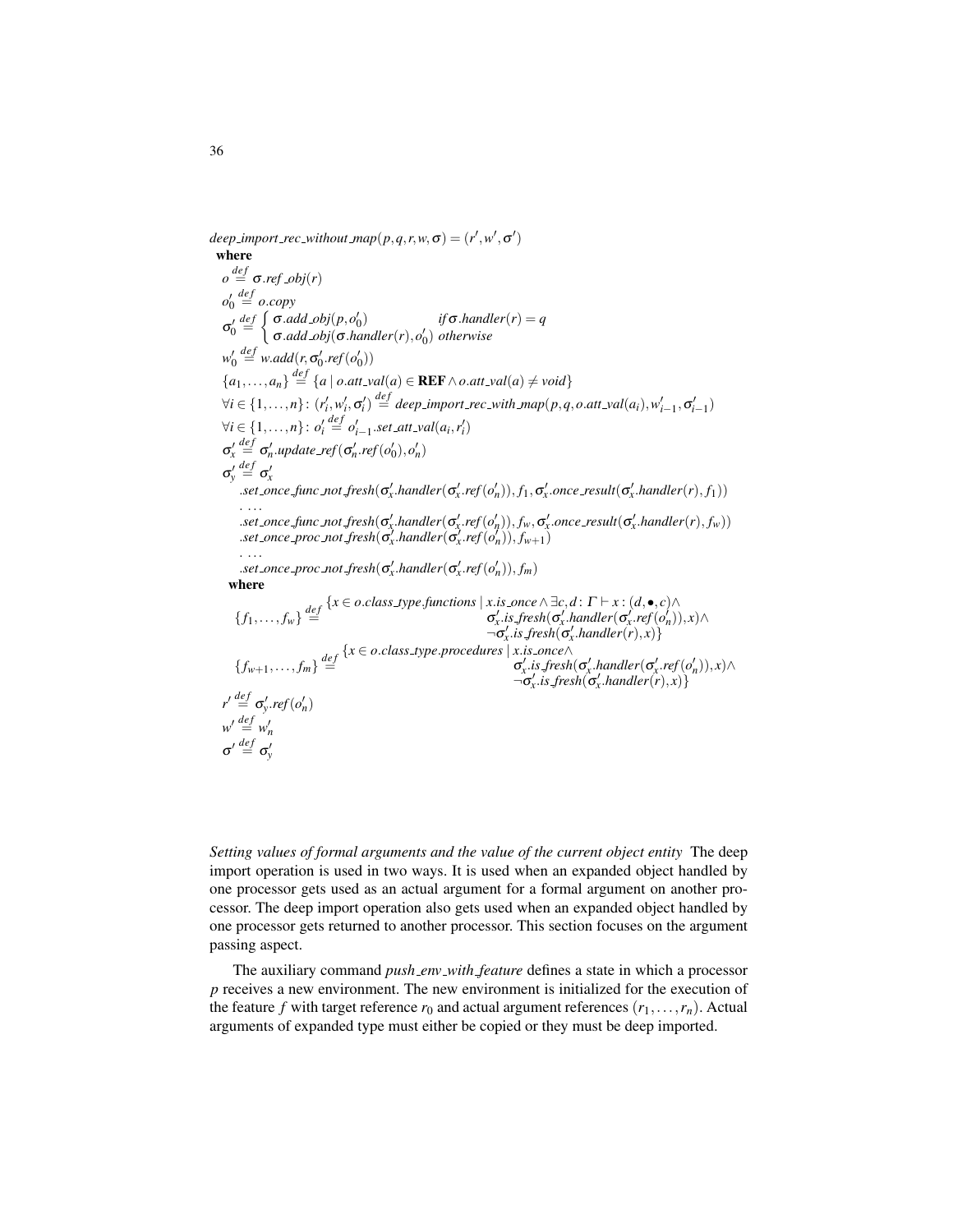$push\_env\_with\_feature\colon\thinspace \textbf{STATE}\to \textbf{PROC}\nrightarrow \textbf{FEATURE}\to \textbf{REF}\to \textbf{TUPLE}\nrightarrow \textbf{STATE}$  $\sigma$ *.push\_env\_with\_feature* $(p, f, r_0, (r_1, \ldots, r_n))$  require σ.*regions*.*procs*.*has*(*p*) *f*.*formals*.*count* = *n*  $\forall i \in \{0, \ldots, n\}$ :  $r_i \neq \text{void}$  →  $\sigma$ .heap.refs.has $(r_i)$ axioms  $\sigma$ *push\_env\_with\_feature* $(p, f, r_0, (r_1, \ldots, r_n)) =$  $\sigma'_n \cdot set(\sigma'_n \cdot regions, \sigma'_n \cdot heap, \sigma'_n \cdot store \cdot push\_{env}(p, e))$ where  $\sigma'_0$  $\stackrel{def}{=} \sigma$  $\forall i \in \{1, \ldots, n\} : (\sigma'_i, r'_i) \stackrel{def}{=}$  $\int$  if  $\exists d, q, c: \Gamma \vdash f$  formals $(i): (d, q, c) \wedge c$  is  $exp \wedge r_i \neq void \wedge \sigma'_{i-1}$  handler  $(r_i) \neq p$  $\begin{array}{c} \hline \end{array}$  $\begin{array}{c} \hline \end{array}$  $(\sigma_x, \sigma_x$ *.last\_imported\_ref*) where  $\sigma_x \stackrel{def}{=} \sigma'_{i-1}$ .*deep\_import*(*p*,*r*<sub>*i*</sub>)</sub> if  $\exists d, q, c: \Gamma \vdash f$  formals $(i): (d, q, c) \wedge c$  is  $\exp \wedge r_i \neq \nu$ oid  $\wedge \sigma'_{i-1}$  handler $(r_i) = p$  $(\sigma_x, \sigma_x$ *.last\_added\_obj*) where  $\sigma_x \stackrel{def}{=} \sigma'_{i-1}$ .*add\_obj* $(p, \sigma'_{i-1}$ *.heap.ref\_obj* $(r_i)$ *.copy*) *otherwise*  $(\sigma'_{i-1}, r_i)$  $w \stackrel{def}{=} new$  **ENV**.make  $\therefore$   $update(f, formulas(1), name, r'_1) \dots \therefore update(f, formulas(n), name, r'_n)$ .*update*(*f*.*locals*(1).*name*, *void*) ... .*update*(*f*.*locals*(*f*.*locals*.*count*).*name*, *void*) .*update*(Current,*r*0)  $e \stackrel{def}{=} \begin{cases} \end{cases}$ *w if f* ∈ PROCEDURE *w*.*update*(Result, *void*) *if f* ∈ FUNCTION

In a first step, the auxiliary command defines an updated state, in which *p* gets a new initialized environment *e*. The updated state is based on an intermediate state  $\sigma'_n$ , which gets defined in a cascade of state updates with the goal of either copying or deep importing the actual arguments of expanded type. The cascade starts with the definition of a starting state  $\sigma'_0$ . For each formal argument, the cascade defines a tuple  $(\sigma'_i, r'_i)$  with an updated state and a reference. If the corresponding actual argument is of reference class type, nothing needs to be done. If the actual argument is of expanded class type and the referenced object is not handled by  $p$ , then  $p$  must deep import the object structure. This results in an updated state and a new reference to the deep imported object structure. If the actual argument is of expanded class type and the referenced object is handled by  $p$ , then the expanded object must be copied. This results in an updated state and a new reference to the copy. The resulting state  $\sigma'_n$  contains all the deep imported and copied objects. The resulting references  $r'_1, \ldots, r'_n$  will be used for values of the formal argument names.

In a next step, the command defines the environment *w* as a new environment that gets updated to map formal argument names, local variable names, the current entity name, and the result entity name to the respective values. The names of the formal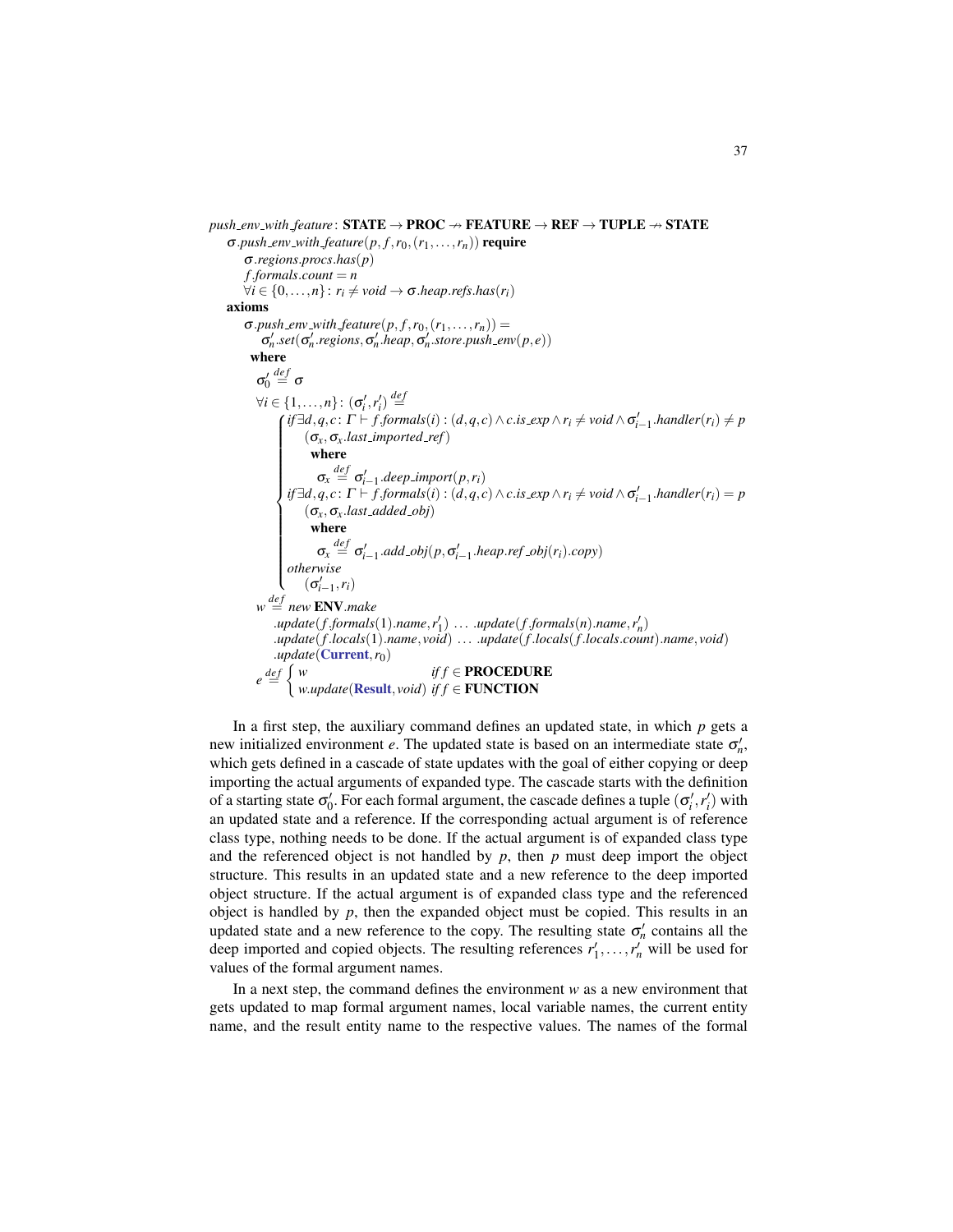arguments get mapped to the references  $r'_1, \ldots, r'_n$ . Names of local variables are mapped to the void reference. The current entity name is mapped to the target reference.

The environment  $w$  is the final environment  $e$  in which the result name gets mapped to the void reference. This environment and the updated state  $\sigma'_n$  define the result of the command. The auxiliary command *push\_env* pushes *e* onto *p*'s stack of environments. The auxiliary command *push env* takes a processor *p* and an environment *e*. It returns a state in which *e* is pushed on top of *p*'s environment stack.

The effect of a call to *push env with feature* or a call to *push env* can be undone with a call to the auxiliary command *pop env*. This auxiliary command takes a processor *p* and removes the top environment from *p*'s stack of environments.

*Setting values of local variables and the value of the result entity* The values of local variables and the value of the result entity are maintained in the store. The auxiliary command *set\_env\_val* sets a value  $\nu$  for the name *n* in processor  $p$ 's top environment. For this, it defines an updated environment  $e$  in which  $n$  is set to  $v$ . It then defines an updated store *s* by first removing the top environment and then adding the updated environment *e*. The updated store is then used to define an updated state. The updated state becomes the result of the auxiliary command.

*Setting attribute values of the current object* The auxiliary command *set att val* takes an object *o*, a name *n*, and a value *v*. It returns an updated state in which the attribute with name *n* of object  $o$  is set to the value  $v$ . In a first step, the auxiliary command defines an updated object with a call to *set att val*. This updated object is then used to update the existing reference to *o* in the state.

*Setting values of local variables, the value of the result entity, and attribute values of the current object in a unified way* The auxiliary command *set val* attaches a value *v* to an entity with name *n*. The entity can either be a local variable or the result entity in the top environment of *p*. It can also be an attribute of the current object on *p*. In either case, the update affects an entity on *p*.

The definition of the resulting state is based on the auxiliary definitions  $o, \sigma'$ , and  $v'$ . The definition  $o$  defines the current object, as defined by the top environment of processor *p*. The precondition makes sure that there is always such an environment on *p* where the current object is defined. If  $\nu$  is a reference and the referenced object is an object of reference class type, then *v* can be attached directly to the entity with name *n*. If the object is an expanded object handled by processor  $p$ , then the referenced object must first be copied. Expanded objects handled by a processor different than *p* must be deep imported. However, this is done right when the object gets returned from another processor to p. The definitions  $\sigma'$  and  $v'$  define a state and a value that are potentially updated according to these rules.

The state  $\sigma'$  must be updated with the value  $v'$ . The update can either affect the current object on *p* or it can affect the top environment of *p*. Attribute names of the current object, local variable names, and formal argument names are distinct. Therefore it is safe to first check whether the current object  $o$  has an attribute with name  $n$ , in which case the current object gets updated with a  $v'$ . If the current object does not have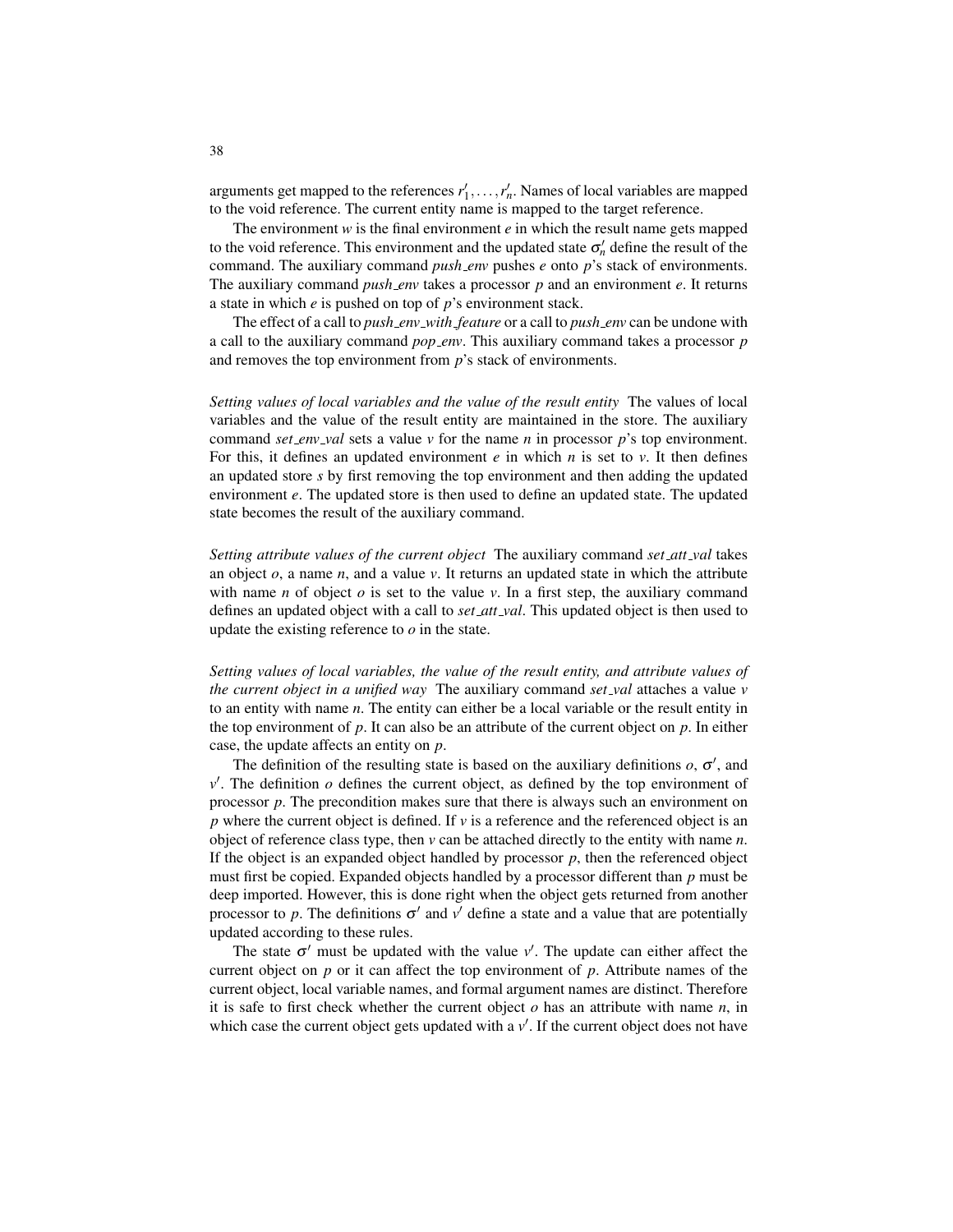such an attribute, then it is safe to assume that the top environment contains an entity with name *n*, in which case the top environment gets updated.

 $set\_val$ : **STATE**  $\rightarrow$  **PROC**  $\rightarrow$  **NAME**  $\rightarrow$  **REF∪PROC**  $\rightarrow$  **STATE**  $\sigma$ *.set\_val*( $p, n, v$ ) require σ.*regions*.*procs*.*has*(*p*) ¬σ.*store*.*envs*(*p*).*is empty*∧σ.*store*.*envs*(*p*).*top*.*names*.*has*(Current)  $v \in \text{REF} \land v \neq void \rightarrow \sigma \text{.} \text{heap.} \text{refs.} \text{has}(v)$  $v \in \textbf{PROC} \rightarrow \sigma$ .*regions.procs.has* $(v)$ axioms  $\sigma$ *.set\_val*( $p, n, v$ ) =  $\sqrt{ }$  $\int$  $\mathcal{L}$ *if* ∃*a* ∈ *o*.*class type*.*attributes*: *a*.*name* = *n*  $\sigma'$ .set\_att\_val( $o, n, v'$ ) *otherwise*  $\sigma'$ .set\_env\_val(p,n,v') where *o de f* = σ.*heap*.*ref obj*(σ.*store*.*envs*(*p*).*top*.*val*(Current))  $(\sigma', v') \stackrel{def}{=}$  $\mathbf{f}$  *if*  $v \in \mathbf{REF} \land v \neq \text{void} \land \sigma$ .heap.ref\_obj( $v$ ).class\_type.is\_exp  $\land \sigma$ .handler $(v) = p$  $\int$  $\overline{\mathcal{L}}$  $(\sigma_x, \sigma_x$ *.last\_added\_obj*) where  $\sigma_x \stackrel{def}{=} \sigma$ .add\_obj $(p, \sigma)$ .heap.ref\_obj $(v)$ .copy) *otherwise*  $(\sigma, v)$ 

*Setting values of once functions* Values can also be stored in the status of once functions. A once function can be fresh or non-fresh. If the once function is non-fresh on a processor *p*, then there is a once result for the once function on *p*. A once function is set as non-fresh during the execution of the once function. The following discussion takes a look at how a processor can set the status of once routines in general, i.e., it considers both once functions and once procedures.

The auxiliary command *set once func not fresh* takes a processor *p*, a once function *f* , and a value *r*. It returns an updated state in which *f* is set as non-fresh with the once result *r*. If *f* is declared as non-separate, then *f* is set as non-fresh on *p* with the once result *r*. If *f* is declared as separate with or without an explicit processor specification, then *f* is set as non-fresh on all processors.

The auxiliary command *set once proc not fresh* does the same for once procedures. It takes a processor  $p$  and a once procedure  $f$  and it returns a state in which  $f$  is set as non-fresh on *p*.

Getting values This section takes a look at how a processor can read a value that got written with one of the mechanisms from Sec. 4.6.

*Getting values of formal arguments, the value of the current object entity, values of local variables, and the value of the result entity* The auxiliary query *envs* takes a processor *p* and returns the stack of environments for *p*. The auxiliary query *env val* is more specialized. It takes a processor *p* and a name *n* and it returns the value stored under *n* in the top environment of *p*.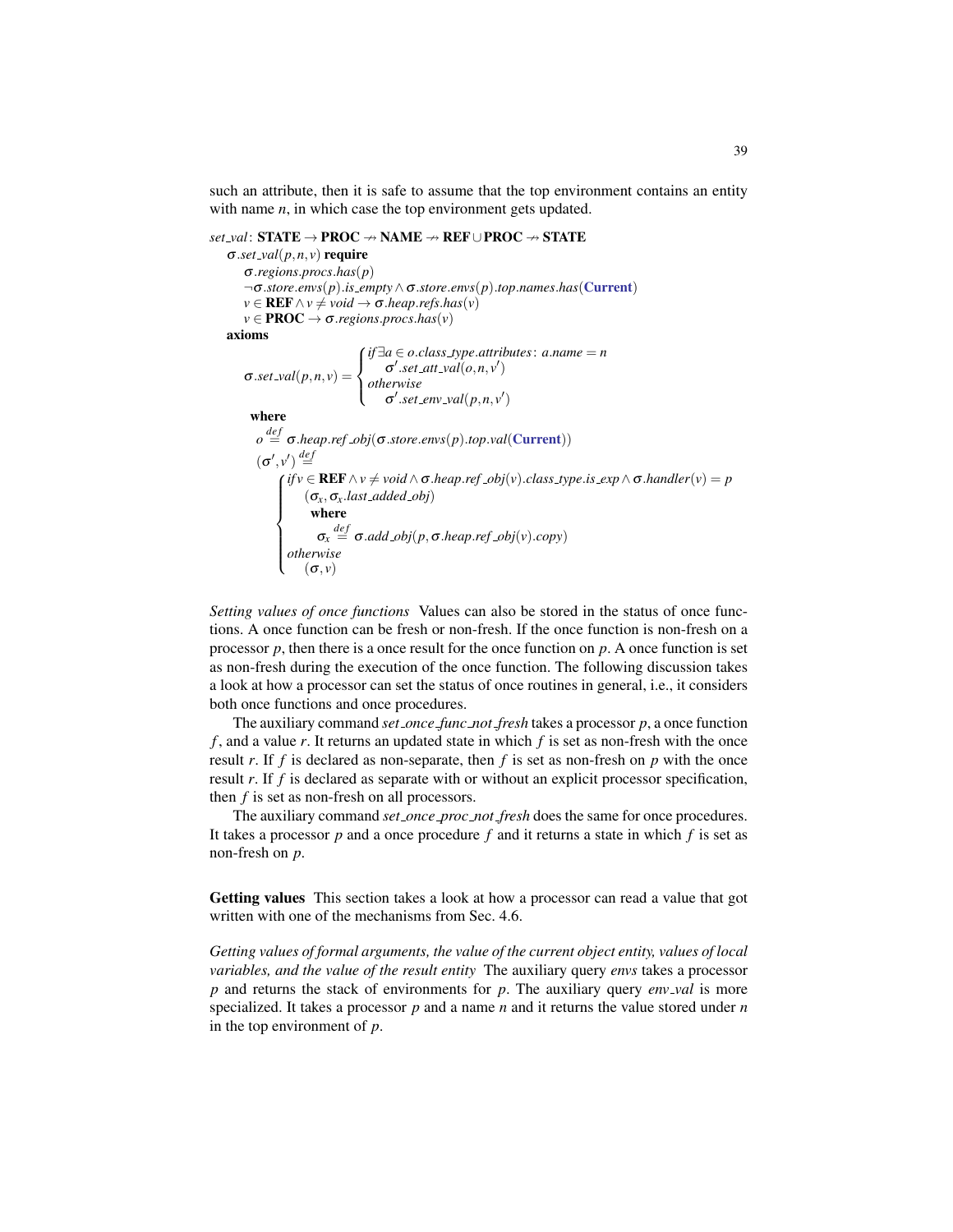*Getting attribute values of the current object* The auxiliary query *att val* takes an object *o* and a name *n* and returns the attribute value for the attribute with name *n* of object *o*.

*Getting values of formal arguments, the value of the current object entity, values of local variables, the value of the result entity, and attribute values of the current object in a unified way* The auxiliary queries *env val* and *att val* define a new auxiliary query *val* that deals both with values in the top environment as well as with values stored in attributes of the current object. The auxiliary query *val* takes a processor *p* and a name *n* and it returns the value of *n* in *p*'s current feature execution context. This context consists of the top environment and its reference to the current object. The auxiliary query requires that the execution context of processor  $p$  is setup properly, i.e., there is a top environment with a reference to the current object. The precondition also states that either the top environment has the name *n* registered or the current object has an attribute with name *n*. In any valid SCOOP program, any environment variable has a name that is distinct from the attribute names of the current object. This allows us to define the result of the auxiliary query in a simple way. If the name exists in the top environment, then the result is the value given by *env val*. Otherwise the name must be the name of an attribute of the current object, in which case the result is given by *att val*.

*val*: STATE → PROC → NAME → REF∪PROC

```
σ.val(p,n) require
   σ.regions.procs.has(p)
    ¬σ.store.envs(p).is empty
   e.names.has(Current)
   e.names.has(n)∨ ∃a ∈ o.class type.attributes: a.name = n
     where
       e
de f
= σ.store.envs(p).top
       o
de f
= σ.heap.ref obj(e.val(Current))
axioms
    \sigma.val(p,n) =
                      \sqrt{ }\begin{array}{c} \hline \end{array}\begin{array}{c} \hline \end{array}if e.names.has(n)
                            \sigma.env_val(p,n)
                          where
                           e
de f
= σ.store.envs(p).top
                         if ∃a ∈ o.class type.attributes: a.name = n
                            \sigma.att_val(o,n)
                          where
                           e \stackrel{def}{=} \sigma.store.envs(p).top
```
*Getting values of once functions* The auxiliary query *is fresh* takes a processor *p* and a once routine *f* . It returns whether *f* is fresh on *p* or not.

*o de f* = σ.*heap*.*ref obj*(*e*.*val*(Current))

For non-fresh once functions, the auxiliary query *once result* returns the once result of *f* on *p*.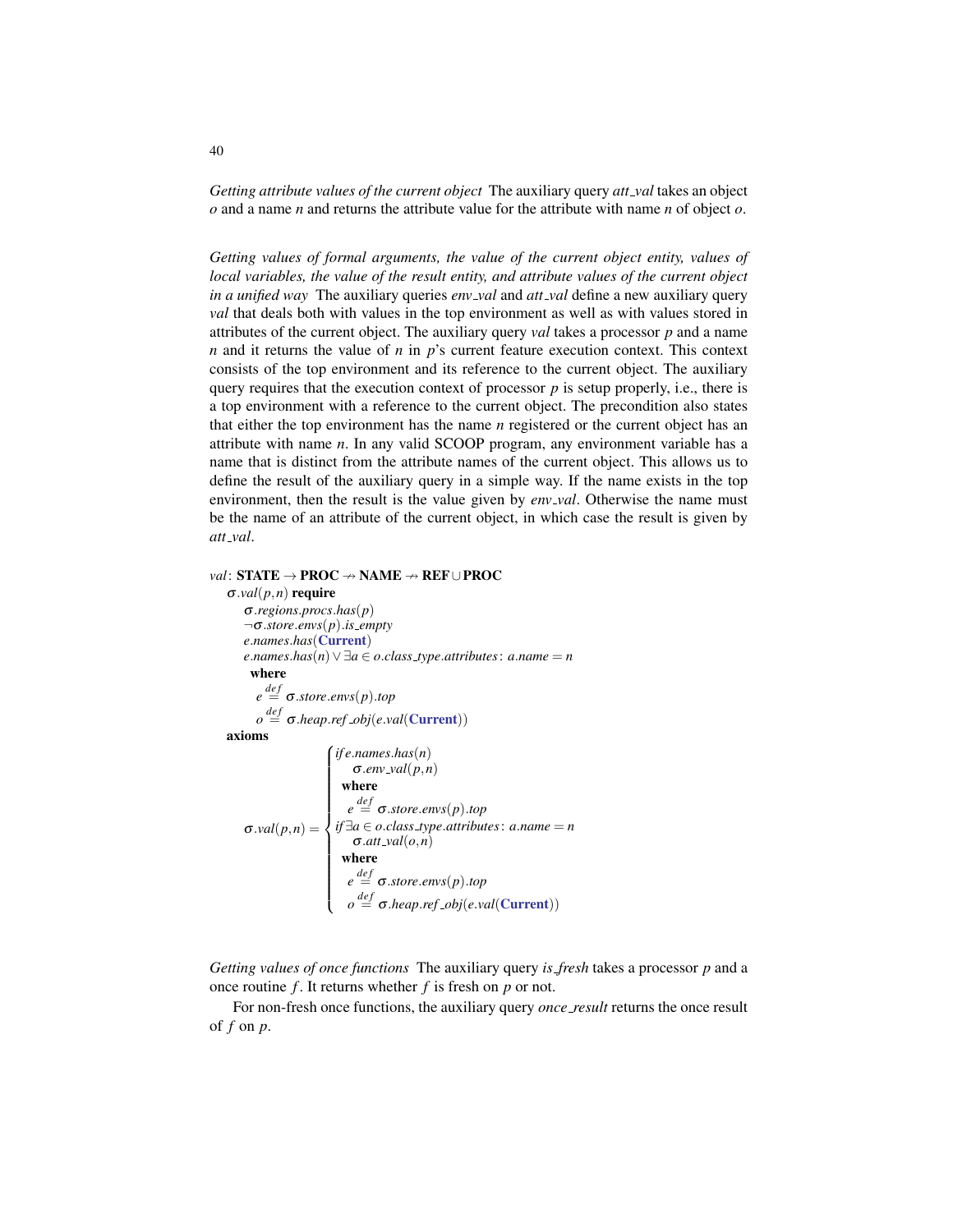Locking This section explores the aspect of the facade that deals with locking. The auxiliary query *rq locked* states whether a processor *p*'s request queue is locked or not. There are no auxiliary queries to distinguish between obtained and retrieved locks. Instead, the auxiliary queries *rq locks* and *cs locks* return the set of all request queue locks, respectively the set of all call stack locks of a processor *p*. These locks are only usable if they are not passed. This information can be retrieved with a call to the auxiliary query *locks passed*.

The facade provides auxiliary commands for locking request queues, removing obtained request queue locks, unlocking request queues, delegating obtained request queue locks, passing locks, and revoking locks.

# 5 Formalization of Execution

This section formalizes the execution of a SCOOP program. It explains the general approach, defines the starting point of the execution, and explains the rules that drive the execution. The rules are divided into rules for mechanisms and rules for code elements.

### 5.1 General Approach

The formalization is based on *structural operational semantics* [29], combined with parts of the terminology from Ostroff et al. [28]. The idea behind a structural operational semantics is to define the behavior of a program in terms of its parts, i.e., the syntactical elements of the program. Such a semantics is intuitive because it talks directly about elements in the code. It is a very powerful semantics because it allows us to apply structural induction as a proof technique.

Computations A *computation* models the execution of a SCOOP program. It is a sequence of configurations, where each non-initial configuration is derived from a previous configuration through a transition. Each configuration defines a state and a list of statements for each processor. Each transition is described by an inference rule that maps one configuration to another. The transition from one configuration to the next models an atomic step of one processor. The concurrent execution of a SCOOP program is modeled by the interleaved transitions taken by different processors.

*Example 4 (Modeling of parallel execution).* Suppose there are two processors *p* and *q*. Processor *p* executes the following sequence of statements: *sp*,1;*sp*,2. In parallel, processor *q* executes the following sequence of statements:  $s_{q,1}$ . This execution is modeled by any of the following simplified computations:  $s_{p,1}$ ;  $s_{p,2}$ ;  $s_{q,1}$  or  $s_{p,1}$ ;  $s_{q,1}$ ;  $s_{p,2}$  or *sq*,1;*sp*,1;*sp*,2.

Configurations A *configuration* models a snapshot in the execution of a SCOOP program. A configuration consists of a state and a set of processors, each with a queue of statements. The state is an instance of STATE. A *schedule* models the processors and the associated queues, called *action queues*. Each processor must execute the statements in its action queue in a FIFO order. The beginning of the action queue contains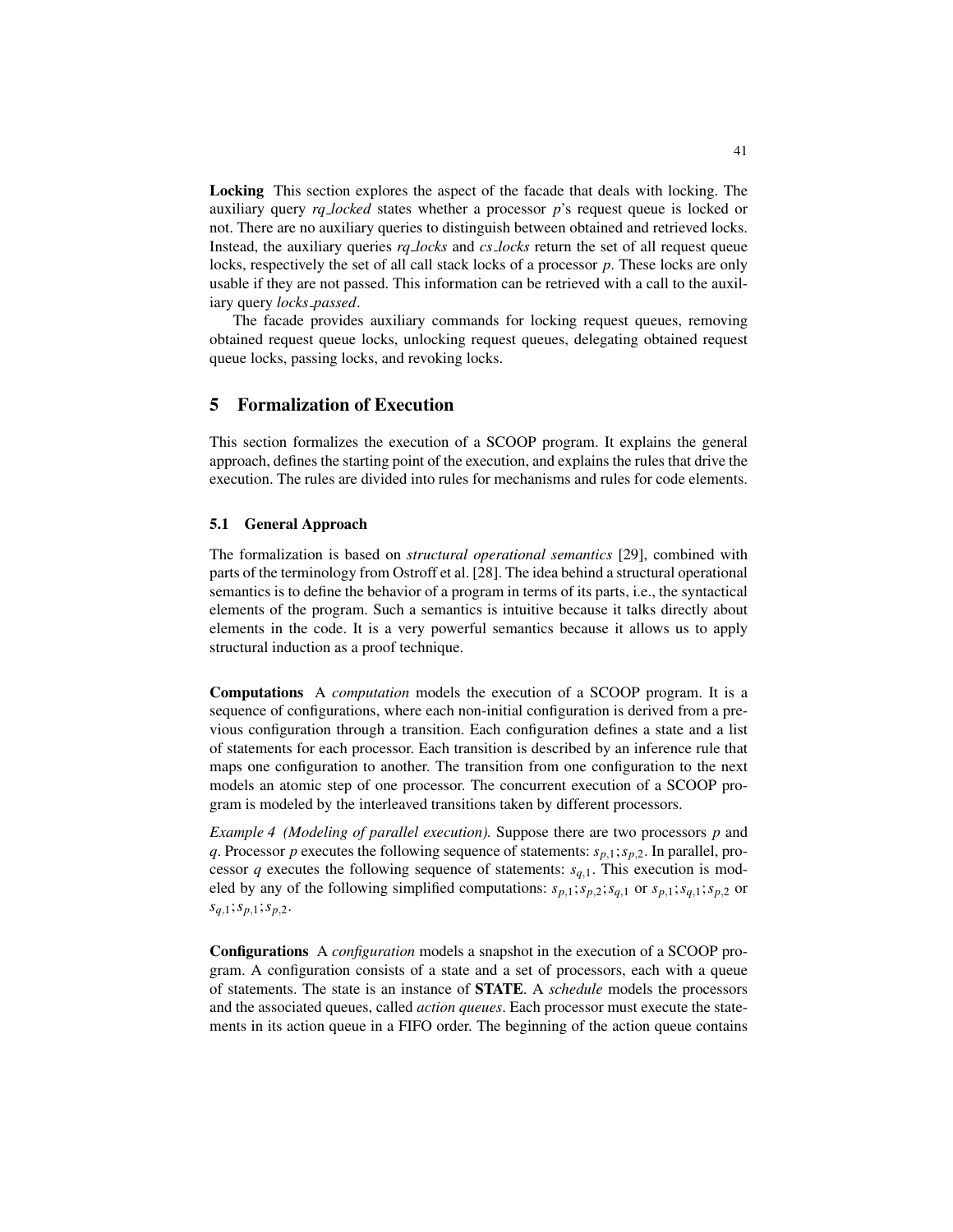the statements for the features that are being executed at the moment. The order of these statements models the way the call stack orders feature executions. The tail of the action queue is the request queue of the processor. A call stack lock is the right to add a feature request to the beginning of the action queue and a request queue lock is the right to add a feature request to the end of the action queue. The notation for a configuration with processors  $p_1, \ldots, p_n$ , respective action queues  $s_1, \ldots, s_n$ , and state  $\sigma$  is:

 $\langle p_1 :: s_1 \mid \ldots \mid p_n :: s_n, \sigma \rangle$ 

The processor separator | is commutative and associative, i.e.,  $p_1 :: s_1 | p_2 :: s_2 =$  $p_2 :: s_2 | p_1 :: s_1 \text{ and } p_1 :: s_1 | (p_2 :: s_2 | p_3 :: s_3) = (p_1 :: s_1 | p_2 :: s_2) | p_3 :: s_3. \text{ Within }$ an action queue, ; separates statements. The configuration is *well-defined* if and only if  $\neg \exists i, j \in \{1, \ldots, n\} : p_i = p_j.$ 

Statements A *statement* is an element of the action queue. A statement is either an instruction or an operation. An *instruction* is user syntax, i.e. an action that occurs explicitly in the SCOOP program. An *operation* is run-time syntax, i.e. an action that does not explicitly occur in a SCOOP program. For example, locking of request queues is not an action that is explicit in a SCOOP program. Instead, locking is based on the formal argument list. It is done implicitly before a feature gets executed.

Transitions A *transition* takes a system in a start configuration and leaves it in a result configuration. The following shows the general form of a transition definition that declares a start configuration  $\langle P, \sigma \rangle$  with schedule  $P \stackrel{def}{=} p_1 :: s_1 \mid ... \mid p_n :: s_n$  and a result configuration  $\langle P', \sigma' \rangle$  with schedule  $P' \stackrel{def}{=} p'_1 :: s'_1 \mid ... \mid p'_m :: s'_m$ .

 $\Gamma \vdash \langle P,\sigma\rangle \rightarrow \langle P',\sigma'\rangle$ 

The typing environment  $\Gamma$  can be used in the transition definition to access static information about the SCOOP program.

Inference rules An *inference rule* describes the circumstances under which a transition can be used. The inference rule has a premise and a conclusion. The *conclusion* is the transition and the *premise* describes the circumstances under which the transition can be used. The premise consists of a number of transitions and a side condition. The premise is satisfied if all transitions in the premise can be taken and if the side condition is true. In this formalization, most of the rules have no transition in the premise. The following *simplified inference rule template* takes this into account:

### Simplified Inference Rule Template

*condition new state*σ <sup>0</sup> *definition fresh channels definitions*  $\Gamma \vdash \langle P,\sigma\rangle \rightarrow \langle P',\sigma'\rangle$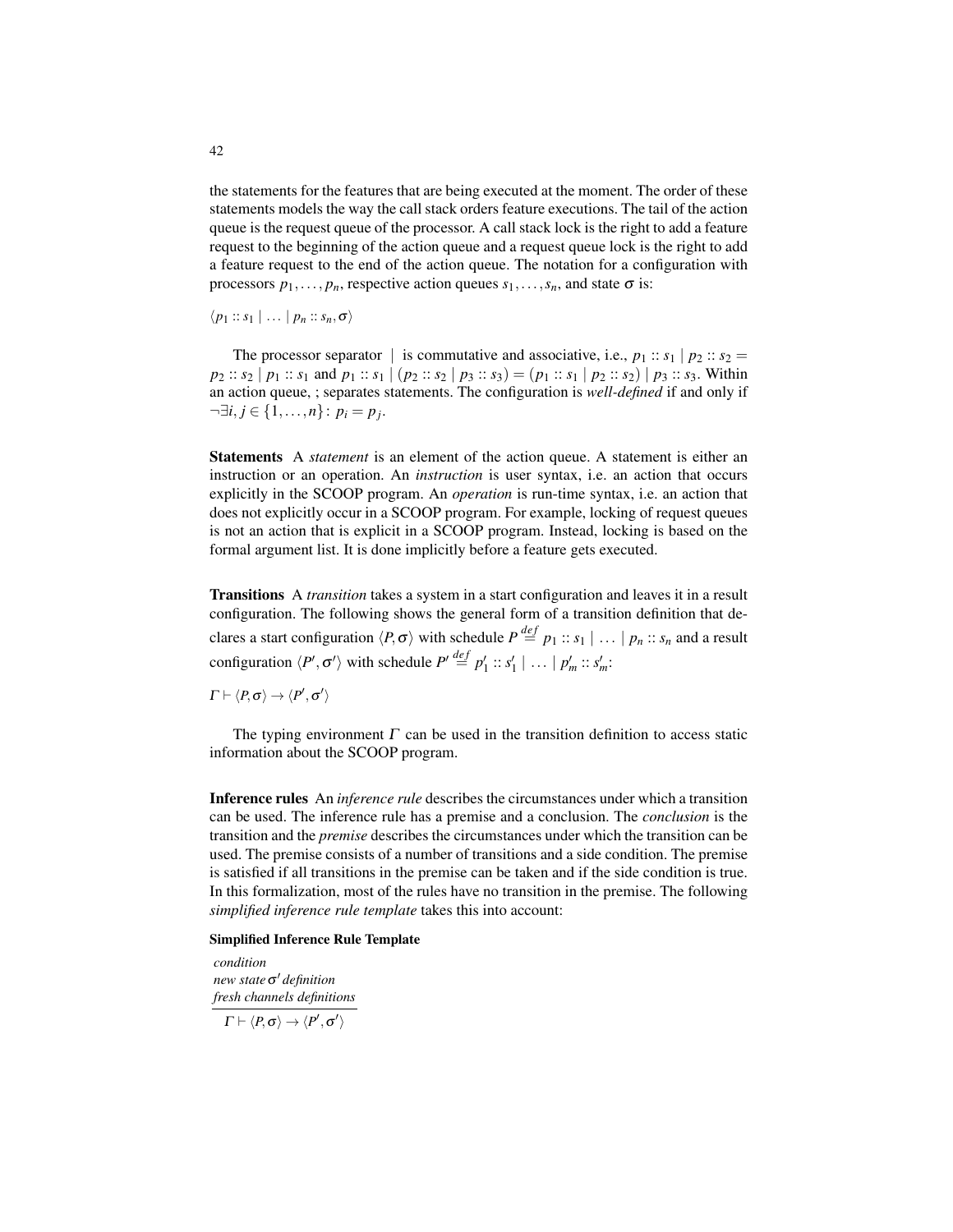The side condition has three parts. The first part defines a *condition* that is based on the typing environment and the start configuration. The second part is the *new state definition* that defines the state of the result configuration. This new state is based on the state in the start configuration. The last part consists of the *fresh channels definitions*. Auxiliary definitions can be used in the condition, the new state definition, and the fresh channels definitions. The side condition can mention features of STATE. The preconditions of these features serve as additional conditions in the side condition.

The following inference rule generalizes transitions by adding processors both to the start configuration and to the result configuration. These additional processors run in parallel but do not take any actions during the generalized transition.

### Parallelism

 $\Gamma \vdash \langle P,\sigma\rangle \rightarrow \langle P',\sigma'\rangle$  $\Gamma\vdash \langle P\,|\,Q,\sigma\rangle\rightarrow \langle P'\,|\,Q,\sigma'\rangle$ 

Scheduling Before a processor can execute a feature it must acquire locks and it must wait until the wait condition is satisfied. A locking request encapsulates these two requirements; it consists of the requested locks and the wait condition. At every moment, multiple processors can have conflicting locking requests. The scheduler is the arbiter for these conflicts. The scheduler takes locking requests and stores them in a queue. It then approves locking requests according to a certain scheduling algorithm.

The model permits a number of possible scheduling algorithms. The algorithms differ in their level of fairness and their performance. This formalization does not focus on a particular scheduling algorithm. Instead, it uses the conditions of the inference rules to express locking requests. If more than one processor satisfies the conditions, then any of these processors can proceed.

### 5.2 Initial Configuration

The initial configuration is defined by the SCOOP program. Each SCOOP program defines a root class type  $c$  and a root procedure  $f$ . The root procedure is a creation procedure of the root class type that has no formal arguments and no precondition.

In the beginning, the runtime generates a bootstrap processor  $p$  and root processor *q* with a root object of the root class type. The request queue of the root processor is locked on behalf of the bootstrap processor. This defines our initial state  $\sigma$ :

$$
\sigma_x \stackrel{def}{=} new \textbf{STATE}.\textit{make}
$$
\n
$$
\sigma_y \stackrel{def}{=} \sigma_x.\textit{add\_proc}(\sigma_x.\textit{new\_proc})
$$
\n
$$
p \stackrel{def}{=} \sigma_y.\textit{last}\textit{.added\_proc}
$$
\n
$$
\sigma_z \stackrel{def}{=} \sigma_y.\textit{last}\textit{.added\_proc}
$$
\n
$$
q \stackrel{def}{=} \sigma_z.\textit{last}\textit{.added\_proc}
$$
\n
$$
\sigma_w \stackrel{def}{=} \sigma_z.\textit{last}\textit{.added\_obj}(q, \sigma_z.\textit{new\_obj}(c))
$$
\n
$$
r \stackrel{def}{=} \sigma_w.\textit{ref}(\sigma_w.\textit{last}\textit{.added}\textit{.obj})
$$
\n
$$
\sigma \stackrel{def}{=} \sigma_w.\textit{lock\_rg}(p, \{q\})
$$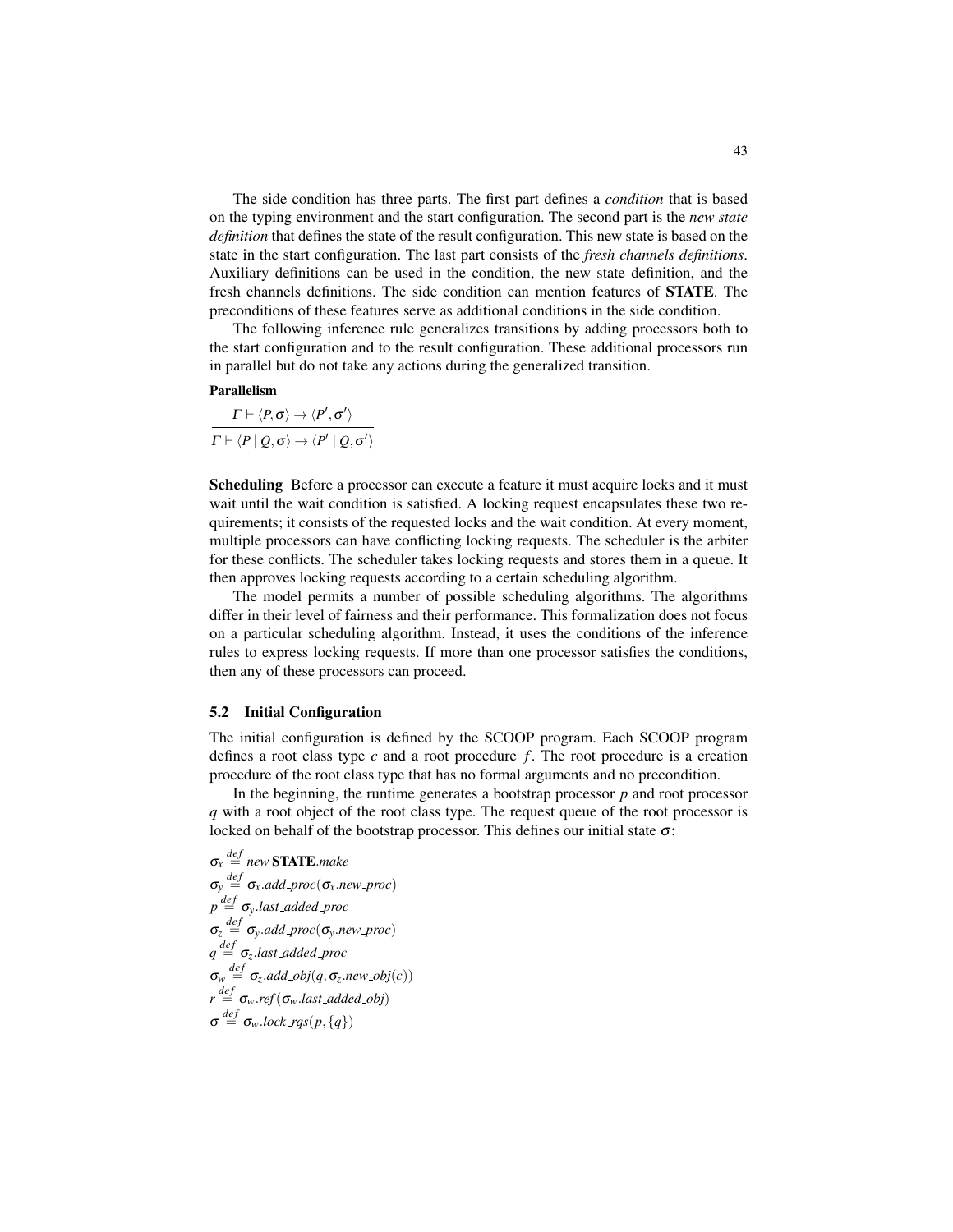The bootstrap processor first asks the root processor to execute the root procedure on the root object and then asks the root processor to unlock its request queue as soon as it finished the execution. The bootstrap processor can do this because it has the request queue lock on the root processor. Finally, the bootstrap processor removes the request queue lock from its stack of obtained request queue locks. This is shown in the following initial configuration:

```
p::\mathtt{call}(r, f,(),());issue(q,unlock);
    pop obtained rq locks |
q ::
σ
```
The statements call, issue, unlock, and pop obtained rq locks are operations. In a nutshell, the call $(r, f, (h), (h)$  operation asks the handler of the target *r* to make a call to the feature  $f$  on target  $r$ . The unlock operation unlocks the request queue of the processor that executes the operation. The  $i$ sue $(q,$ unlock) operation adds the unlock operation to *q*'s action queue. The pop obtained rq locks operation removes the top element from the stack of obtained request queue locks.

### 5.3 Mechanisms

Mechanisms are the machinery for the execution of code elements. This section studies these mechanisms.

Issuing mechanism With the issuing mechanism, a processor *p* can add statements to the action queue of a processor *q*. It uses the issue operation to get a result configuration in which a processor's action queue is extended with the new statements. There are two main cases: *p* adds the statements to its own action queue, i.e.,  $p = q$ , or *p* adds the statements to the action queue of a different processor, i.e.,  $p \neq q$ . The first case is the non-separate case and the second one is the separate case.

For the non-separate case *p* puts the statements to the beginning of *q*'s action queue, which is the same as putting the statements on top of the call stack. This requires that *p* is in possession of its own call stack lock.

## Issue Operation – Non-Separate

*q* = *p* ¬σ.*locks passed*(*p*) σ.*cs locks*(*p*).*has*(*q*)

 $\Gamma \vdash \langle p:: \text{issue}(q, s_w); s_p, \sigma \rangle \rightarrow \langle p:: s_w; s_p, \sigma \rangle$ 

For the separate case there is a difference between a normal and a callback case. In the normal case, *p* adds the statements to the end of *q*'s action queue. This case requires that *p* is in possession of *q*'s request queue lock. To distinguish the normal case from the callback case, this case also requires that *q* does not have a lock on *p*.

44

 $\langle$ 

,

i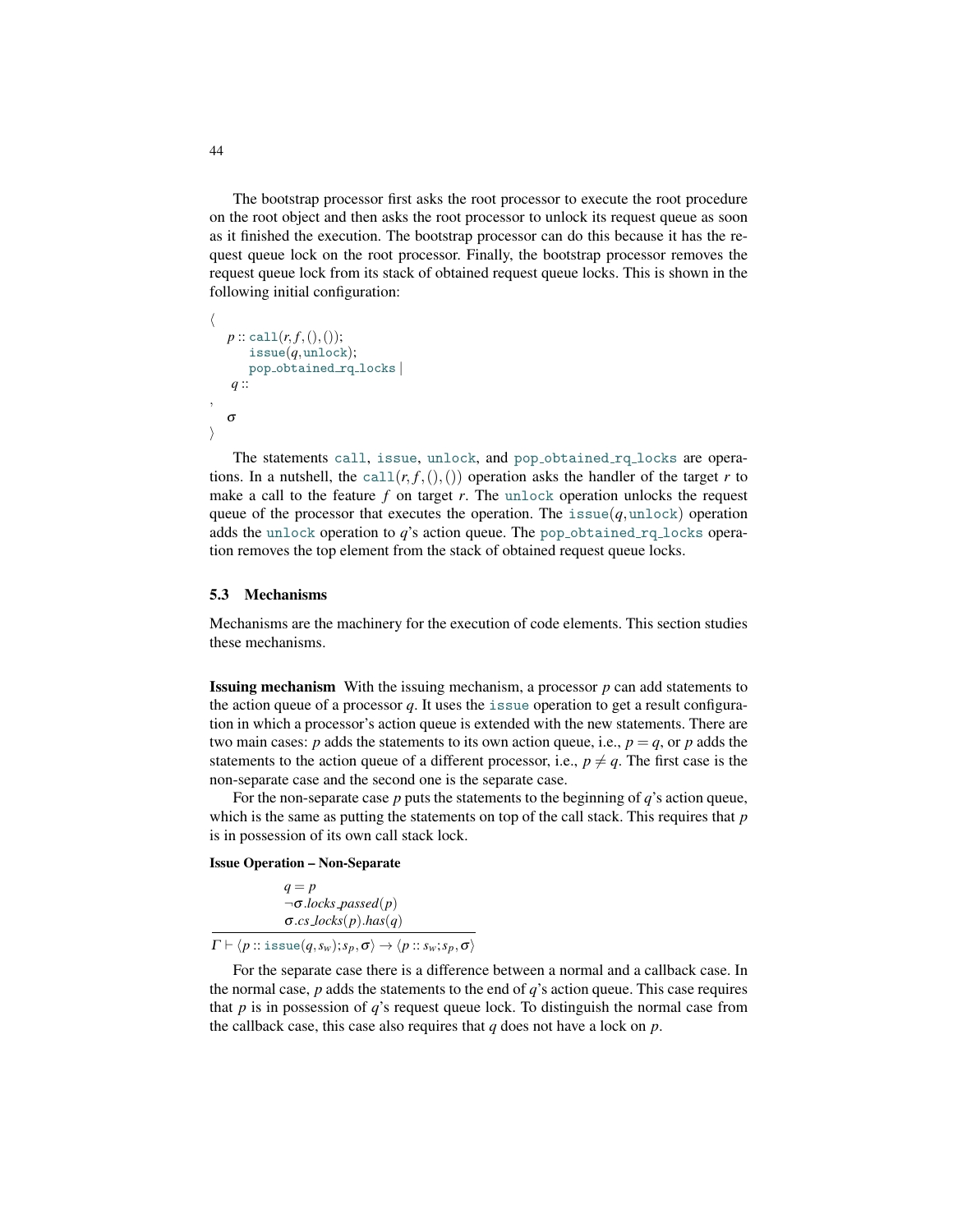Issue Operation – Separate

 $q \neq p$ ¬σ.*locks passed*(*p*) σ.*rq locks*(*p*).*has*(*q*) ¬(σ.*rq locks*(*q*).*has*(*p*)∨σ.*cs locks*(*q*).*has*(*p*))  $\Gamma \vdash \langle p:: \text{issue}(q,s_w); s_p \ | \ q:: s_q, \sigma \rangle \rightarrow \langle p:: s_p \ | \ q:: s_q; s_w, \sigma \rangle$ 

The callback case occurs if  $q$  has a lock on  $p$ . In this situation,  $p$  could issue a statement  $s_w$  on *q* and then wait for *q* to complete. On the other side, processor *q* could already be waiting for *p* to complete. Processor *q* would be waiting for *p* to finish and *p* would be waiting for *q* to finish. However, since *s<sup>w</sup>* would be at the end of *q*'s action queue and *q* would be waiting there cannot be any progress. This type of deadlock can be prevented by adding  $s_w$  not to the of *q*'s action queue but to the beginning. This will make sure that *q* can execute the statement right away and hence *p* can continue. This in return will enable *q* to continue. As a prerequisite, *p* must possess *q*'s call stack lock.

### Issue Operation – Separate Callback

 $q \neq p$ ¬σ.*locks passed*(*p*) σ.*cs locks*(*p*).*has*(*q*)  $\sigma$ *.rq*  $\lnot$ *ocks*(*q*).*has*(*p*)  $\lor$   $\sigma$ *.cs*  $\lnot$ *ocks*(*q*).*has*(*p*)  $\Gamma \vdash \langle p:: \text{issue}(q, s_w); s_p | q:: s_a, \sigma \rangle \rightarrow \langle p:: s_p | q:: s_w; s_a, \sigma \rangle$ 

Delegated execution mechanism This section discusses how a processor *q* can delegate the execution of statements to a different processor *p*. This mechanism is useful for the evaluation of asynchronous postconditions. Processor *q* must make sure that the statements make sense in the context of processor  $p$ . The names that occur in these statements must be defined in the top environment of *p* and *p* must have the necessary locks to execute the statements. Statements that fulfill the following conditions can be delegated:

- All names that occur in the statements are defined in *q*'s top environment.
- Their execution only requires the top set of *q*'s stack of obtained request queue locks.

These conditions exclude statements that involve non-separate calls or separate callbacks because such calls require a call stack lock. If these conditions are met, *q* can transfer its top environment and the top of its obtained request queue locks to *p*. Given this context, *p* can then execute the delegated statements instead of *q*.

The execute delegated( $s_w$ ,  $x$ ,  $\{q_1, \ldots, q_m\}$ ) operation sets up a new context on *p* with an environment *x* and obtained request queue locks  $\{q_1, \ldots, q_m\}$ . To set up the new context, the operation uses a combination of the commands *push env* and *delegate obtained rq locks*. The command *delegate obtained rq locks* requires that the request queue locks  $\{q_1, \ldots, q_m\}$  are not in possession of another processor anymore. It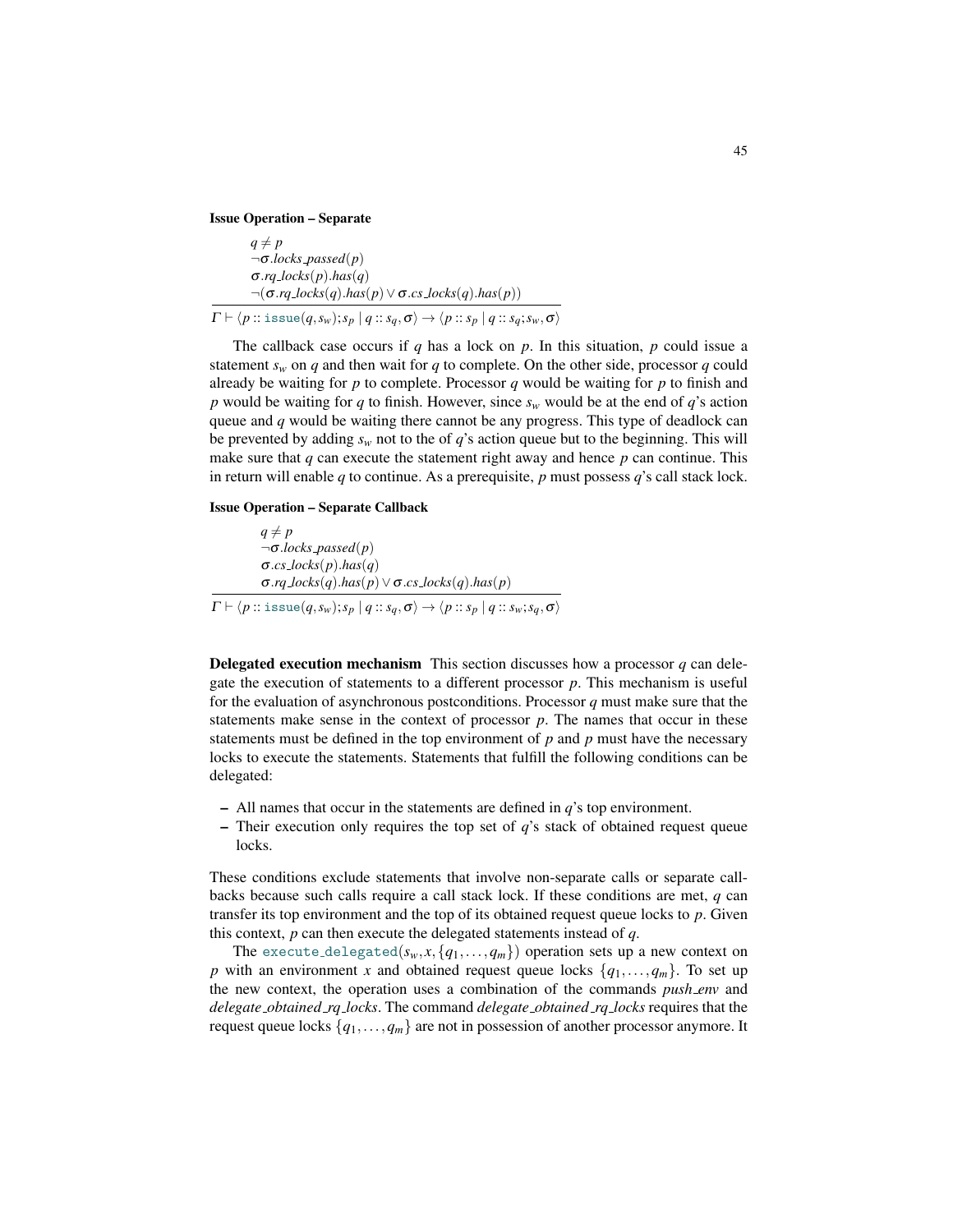also requires that the request queues of  $\{q_1, \ldots, q_m\}$  are locked. Once the context is set up, processor  $p$  executes the statements  $s_w$  and then gets rid of the context, using the leave delegated operation.

To delegate the execution of the statements  $s_w$ , processor  $q$  must make sure that its top environment *x* is set up correctly and it must make sure that the top set of its obtained request queue locks contains all locks  $\{q_1, \ldots, q_m\}$  that are necessary for the execution of  $s_w$ . Processor *q* must then issue a execute delegated( $s_w$ ,  $x$ , { $q_1$ ,..., $q_m$ }) operation to processor *p*. Processor *q* must then remove  $\{q_1, \ldots, q_m\}$  from its stack of obtained request queue locks so that the *delegate obtained rq locks* operation can take place.

### Execute Delegated Operation

∀*x* ∈ {*q*1,...,*qm*}: ¬∃*y* ∈ σ.*procs*: σ.*rq locks*(*y*).*has*(*x*) ∀*x* ∈ {*q*1,...,*qm*}: σ.*rq locked*(*x*)  $\sigma' \stackrel{def}{=} \sigma$ .push\_env(p,x).delegate\_obtained\_rq\_locks(p,{q<sub>1</sub>,...,q<sub>m</sub>})  $\Gamma\vdash\!\langle p\text{ :: execute\_deleted}(s_w,\allowbreak x,\allowbreak \{q_1,\ldots,q_m\});\allowbreak s_p,\allowbreak\sigma\rangle\rightarrow$  $\langle p::s_w;\texttt{leave\_deleted};s_p,\sigma'\rangle$ 

### Leave Delegated Execution Operation

¬σ.*envs*(*p*).*is empty* ¬σ.*obtained rq locks*(*p*).*is empty*  $σ' \stackrel{def}{=} σ. pop\_env(p).pop\_obtained\_rq\_locks(p)$  $\Gamma \vdash \langle p\text{ ::} \texttt{leave\_deleted}; s_p, \sigma\rangle \rightarrow \langle p\text{ :: }s_p, \sigma'\rangle$ 

Notification mechanism Processors can notify each other. A notification can optionally include a value. The formalization uses channels to describe such communication. Channels are described in Milner's  $\pi$ -calculus [23]. In the  $\pi$ -calculus, the expression  $c(x)$ . P denotes a process that is waiting for a notification sent on a channel c. Once the notification has been received, the value of the notification is bound to the variable *x* and the process continues with the expression *P*. The notification comes from a process that executes  $\overline{c}y$ . *Q* to emit the value *y* on the channel *c* before executing *Q*.

The formalization reuses the channel idea in two flavors: once as a notification mechanism with a value and once as a notification mechanism without a value. A processor sends a notification with a value *r* over a channel *a* as it executes the operation result $(a, r)$ . Similarly, the process sends a notification without a value over a channel *a* by executing the operation notify(*a*). For both cases, any processor can wait for a notification by executing the operation wait(*a*). In case a notification on a channel *a* carries a value, the value can be accessed with *a*.*data*. This way of accessing the value of a channel is different from the way it is done in the  $\pi$ -calculus. In the  $\pi$ -calculus, each value is bound to a variable. This formalization does not define a new variable for the value. Instead, it uses *a*.*data* to identify the value of a channel *a*.

A number of inference rules describe the interaction between a processor that sent a notification over a channel and a processor that is waiting for a notification over the same channel. Two main cases can be distinguished: either a processor sends a notification to itself or it sends a notification to a different processor. The first case is the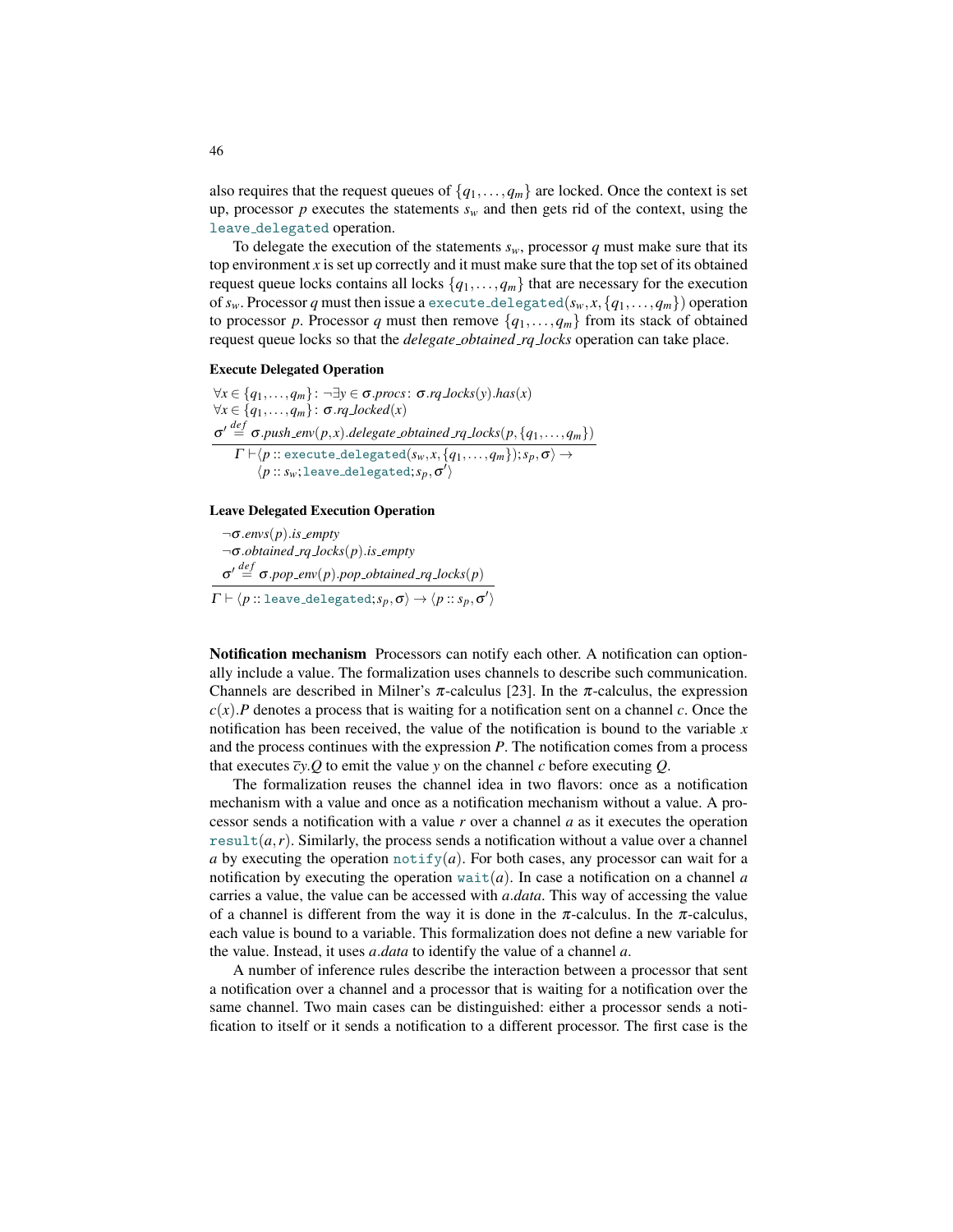non-separate case and the latter case is the separate case. In each of these two main cases, the channel carries a notification with or without a value. For each of these sub cases, there is one inference rule.

In the non-separate case, one processor has a result $(a, r)$  operation or a notify(*a*) operation at the beginning of its action queue and a wait $(a)$  operation on the same channel later in the action queue. In this case, the wait $(a)$  operation can be removed along with the result $(a, r)$  operation, respectively the notify(*a*) operation. If the channel carries a value, then the value must be installed on the processor, by substituting all occurrences of *a.data* with the posted value in all the statements  $s_p$  after the wait(*a*) operation.

Wait and Result Operation – Non-Separate

 $\Gamma \vdash \langle p:: \text{result}(a,r); s_w; \text{wait}(a); s_p, \sigma \rangle \rightarrow \langle p:: s_w; s_p[r/a.data], \sigma \rangle$ 

Wait and Notify Operation – Non-Separate

 $\Gamma \vdash \langle p::\text{notify}(a); s_w; \text{wait}(a); s_p, \sigma \rangle \rightarrow \langle p::s_w; s_p, \sigma \rangle$ 

In the separate case, one processor has a result $(a, r)$  or a notify(*a*) operation at the beginning of its action queue and a different processor has a  $wait(a)$  somewhere in its action queue. In this situation, the wait(*a*), result(*a*,*r*), and notify(*a*) can be removed from the action queues. In case the notification has a value, the value can be installed in the statements  $s_p$ , after the wait $(a)$  operation.

Wait and Result Operation – Separate

 $\Gamma \vdash \langle p :: s_w; \text{wait}(a); s_p | q :: \text{result}(a,r); s_a, \sigma \rangle \rightarrow \langle p :: s_w; s_p | r/a.data | q :: s_a, \sigma \rangle$ 

Wait and Notify Operation – Separate

 $\Gamma \vdash \langle p :: s_w; \text{wait}(a); s_p | q :: \text{notify}(a); s_q, \sigma \rangle \rightarrow \langle p :: s_w; s_p | q :: s_q, \sigma \rangle$ 

The operations presented here must be used so that each wait operation can be resolved with exactly one result or notify operation. To define this condition more precisely, we define that one statement  $s_1$  weakly precedes a statement  $s_2$  if and only if  $s_1$  occurs earlier than  $s_2$  in the same action queue or  $s_1$  and  $s_2$  occur in different action queues. One statement  $s_1$  strongly precedes a statement  $s_1$  if and only if  $s_1$  occurs earlier than  $s_2$  in the same action queue. With these definitions, the condition says:

- For each wait(*a*) operation there must be either exactly one result( $a$ ,*r*) or exactly one notify $(a)$  operation.
- For each result( $a$ , $r$ ) or notify( $a$ ) operation there must be exactly one wait( $a$ ) operation.
- $-$  Each result $(a, r)$  or notify(*a*) operation weakly precedes the wait(*a*) operation.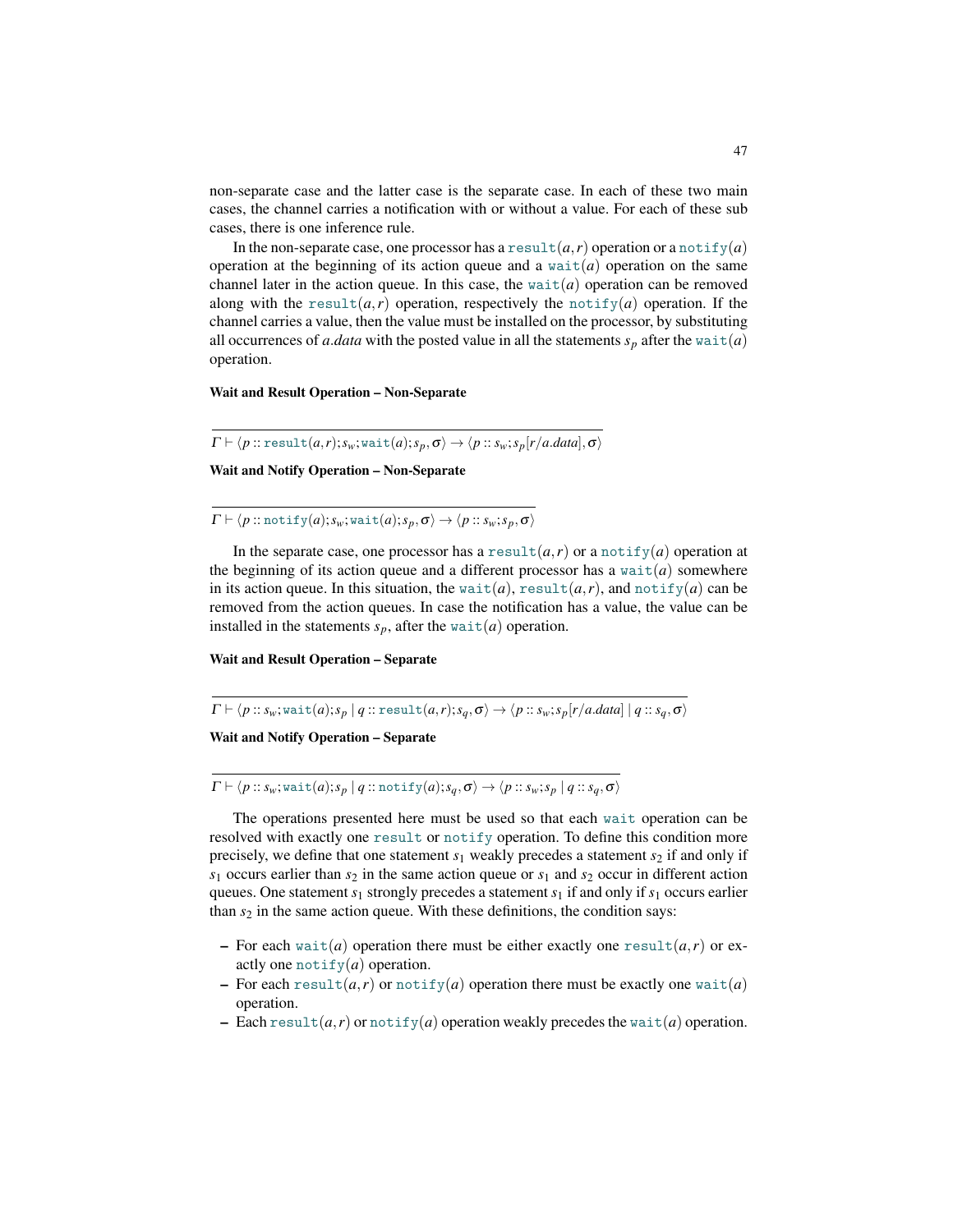Expression evaluation mechanism An expression can either be a literal, an entity, or a query call. The query call can contain actual arguments that are expressions themselves. This section discusses the general mechanism to evaluate expressions. It focuses on the general approach and defers the evaluation of particular expressions to later sections.

The operation  $eval(a, e)$  takes a channel *a* and an expression *e*. Each eval(*a*,*e*) operation determines the value *r* of the expression *e* and then sends a notification with value *r* on channel *a*. This means that each eval(*a*,*e*) operation creates a result(*a*,*r*) operation in the action queue. It is therefore important to follow each eval( $a, e$ ) operation with exactly one  $\text{wait}(a)$  to receive the notification with the value.

**Locking and unlocking mechanism** A processor  $p$  that wants to execute a feature must first obtain the request queue locks of a number of processors  $\{q_1, \ldots, q_n\}$ . For this, *p* adds  $\{q_1, \ldots, q_n\}$  on top of its obtained request queue locks stack. Only then can *p* issue statements to these processors. The  $l \circ c \cdot k(\{q_1, \ldots, q_n\})$  operation serves this purpose. The operation requires that none of the request queues is already locked.

## Lock Operation

 $\neg \exists q_i \in \{q_1, \ldots, q_m\}$ :  $\sigma.\mathit{rq\_locked}(q_i)$  $\sigma' \stackrel{def}{=} \sigma \cdot lock\_rqs(p, \{q_1, \ldots, q_m\})$ 

 $\Gamma \vdash \langle p::\texttt{lock}(\{q_1,\ldots,q_m\}); s_p, \sigma\rangle \rightarrow \langle p::s_p, \sigma'\rangle$ 

Once *p* is done with the execution of the feature, it asks  $\{q_1, \ldots, q_n\}$  to unlock their request queues once they are done with the issued statements. For this purpose, the unlock operation unlocks the request queue. Processor *p* issues the unlock operation to processors  $\{q_1, \ldots, q_n\}$ . This operation requires that the request queue is indeed locked and that no processor possesses the request queue lock.

# Unlock Operation

σ.*rq locked*(*p*) ∀*q* ∈ σ.*procs*: ¬σ.*rq locks*(*q*).*has*(*p*)  $\sigma' \stackrel{def}{=} \sigma$ *.unlock\_rq*(*p*)

 $\Gamma \vdash \langle p::\text{unlock}; s_p, \sigma \rangle \rightarrow \langle p:: s_p, \sigma' \rangle$ 

After *p* issued the unlock operations, it can remove  $\{q_1, \ldots, q_n\}$  from its stack of obtained request queue locks using the pop obtained rq locks operation. This ensures that the unlock operations can proceed.

## Pop Obtained Request Queue Locks

 $\sigma' \stackrel{def}{=} \sigma$ .pop\_obtained\_rq\_locks(p)

 $\Gamma \vdash \langle p::\texttt{pop\_obtained\_rq\_locks}; s_p, \sigma\rangle \rightarrow \langle p::s_p, \sigma'\rangle$ 

Brooke, Paige, and Jacob [5] noticed that unlock operations are not optimal. In essence, it could be possible to unlock the request queue of a processor *q<sup>i</sup>* directly after *p* issued all statements. The request queue lock is important to guarantee exclusive access on  $q_i$ 's request queue. However, as soon as  $p$  issued all statements on  $q_i$ , this lock is no longer needed. Unlocking the request queue right away could improve the performance in some situations because  $q_i$ 's request queue could be locked again earlier and hence another processor that is waiting for this lock could proceed earlier.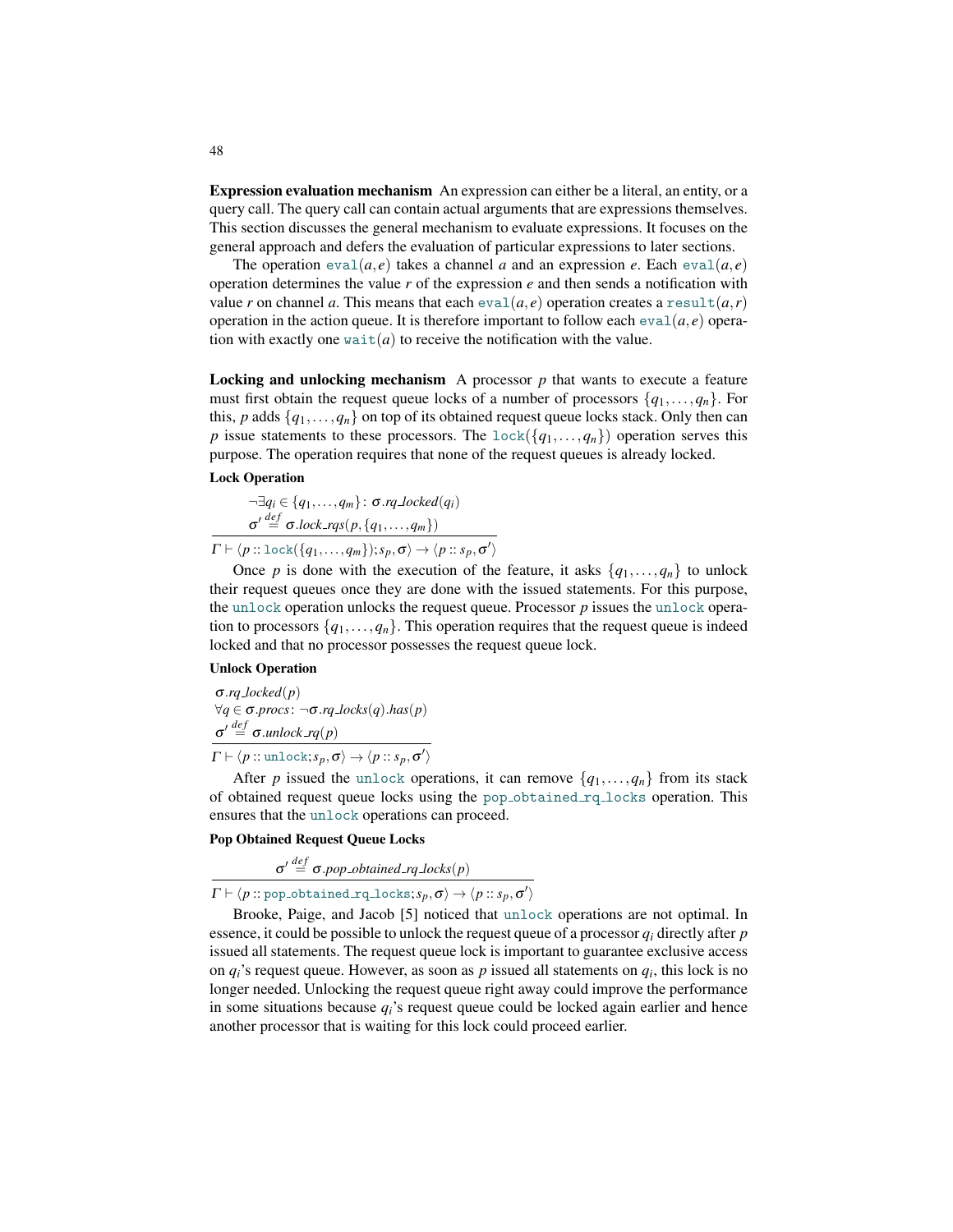Write and read mechanism A processor p can use the write $(x, y)$  operation to set a value *v* of an entity with name *x*. This operation uses the *set val* command. Hence, *p* can both set attribute values of its current object and values of entities in its top environment.

## Write Value Operation

 $\sigma' \stackrel{def}{=} \sigma \text{.} set\_val(p, x, v)$  $\Gamma \vdash \langle p :: \texttt{write}(x, v); s_p, \sigma \rangle \rightarrow \langle p :: s_p, \sigma' \rangle$ 

Similarly, processor *p* can execute the  $\text{read}(x, a)$  operation to read a value of an entity with name *x* and send the value over channel *a*. The read operation does not present its result in a result operation because, unlike an eval operation, a read operation always produces a result for the surrounding action queue. It is easier to do the substitution of the channel access directly. A later section introduces the eval operation for entity expressions. This variant of the eval operation makes use of the read operation and presents the result in a result operation.

### Read Value Operation

 $\Gamma \vdash \langle p:: \texttt{read}(x, a); s_p, \sigma \rangle \rightarrow \langle p:: s_p[\sigma.val(p, x) / a.data], \sigma \rangle$ 

Finally, there is the set not fresh operation in a variant for once functions and in a variant for once procedures. This operation sets the once status of a once routine. The variant set not fresh $(f, r)$  sets the once status of a once function f to non-fresh with value *r*. If *f* is of separate type, then the once function becomes non-fresh on all processors in the system. If *f* has a non-separate type, then *f* becomes non-fresh only on processor p. The variant set not fresh $(f)$  sets the once status of a once procedure *f* to non-fresh on processor *p*.

## Set Once Routine Not Fresh Operation – Function

*f* ∈ FUNCTION∧ *f*.*is once*  $\sigma' \stackrel{def}{=} \sigma$  *.set\_once\_func\_not\_fresh*( $p, f, r$ )  $\Gamma \vdash \langle p \text{ :: set\_not\_first}(f, r) ; s_p, \sigma \rangle \rightarrow \langle p \text{ :: } s_p, \sigma' \rangle$ 

Set Once Routine Not Fresh Operation – Procedure

*f* ∈ FUNCTION∧ *f*.*is once*  $\sigma' \stackrel{def}{=} \sigma$  *.set\_once\_proc\_not\_fresh*(*p*, *f*)  $\Gamma \vdash \langle p:: \texttt{set\_not\_fresh}(f); s_p, \sigma\rangle \rightarrow \langle p:: s_p, \sigma'\rangle$ 

Flow control mechanism In addition to flow control instructions in the user code, there are flow control operations, which implement flow control in the inference rules. This way, fewer inference rules are required because multiple variants can be handled in one inference rule.

The provided *x* then  $s_t$  else  $s_f$  end operation takes the condition *x* as an argument. The operation either executes  $s_t$  if *x* indicates that the condition is true or  $s_f$  if *x*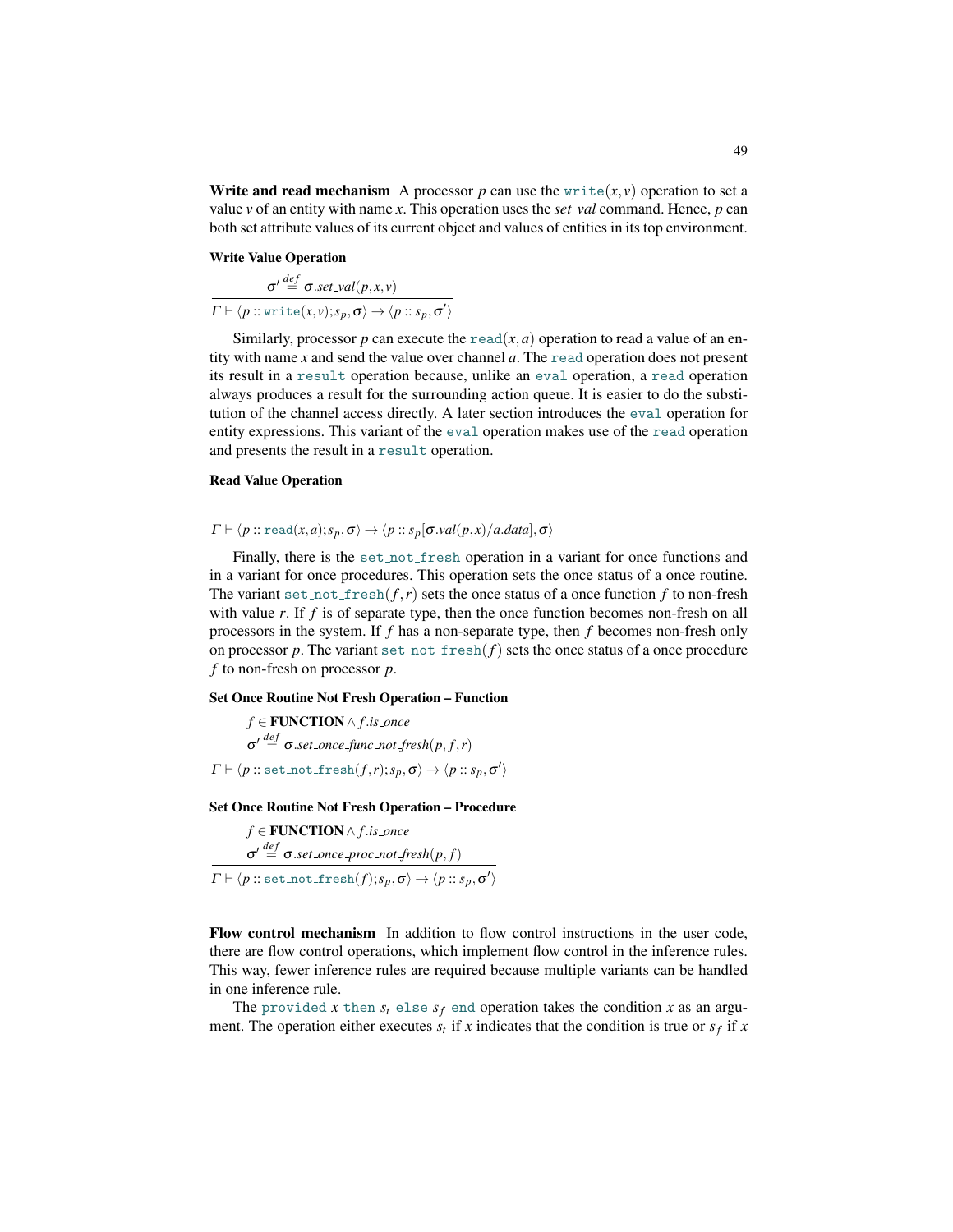indicates that the condition is false. For each possibility there is one inference rule. The condition *x* can either be an instance of **BOOLEAN** or it can be a reference that points to an object of class type *BOOLEAN*. To decide which branch to take, the operation must evaluate  $x$ . If  $x$  is an instance of **BOOLEAN**, then it can determine which instance *x* is, i.e., *true* or *false*. If *x* is a reference, then it must get the referenced object and see which boolean value it represents. For this purpose, it evaluates the attribute *item* of the referenced object.

### If Operation – True

$$
y \stackrel{def}{=} \begin{cases} x & \text{if } x \in \textbf{BOOLEAN} \\ \sigma \text{.att_val}(\sigma \text{.ref\_obj}(x), item) & \text{if } x \in \textbf{REF} \land \sigma \text{.ref\_obj}(x) \text{.class\_type} = BOOLEAN \\ \text{false} & \text{otherwise} \end{cases}
$$

 $\Gamma \vdash \langle p~::~\text{provided}~x~\text{then}~s_t~\text{else}~s_f~\text{end};s_p,\sigma \rangle \rightarrow \langle p::s_t;s_p,\sigma \rangle$ 

## If Operation – False

$$
y \stackrel{def}{=} \begin{cases} x & \text{if } x \in \textbf{BOOLEAN} \\ \sigma \text{.att-val}(\sigma \text{.ref\_obj}(x), \text{item}) & \text{if } x \in \textbf{REF} \land \sigma \text{.ref\_obj}(x) \text{.class\_type} = BOOLEAN \\ \text{true} & \text{otherwise} \end{cases}
$$

 $\Gamma \vdash \langle p::$  provided  $x$  then  $s_t$  else  $s_f$  end;  $s_p, \sigma \rangle \rightarrow \langle p::s_f; s_p, \sigma \rangle$ 

The provided  $x$  then  $s_t$  else  $s_f$  end operation has two branches. Sometimes it is necessary to only have one branch. The nop operation can be executed without an effect. It can be used in the conditional operation to define an empty branch. The nop operation can also be used to indicate that an action queue is empty.

# No Operation

 $\Gamma \vdash \langle p :: \text{nop}; s_p, \sigma \rangle \rightarrow \langle p :: s_p, \sigma \rangle$ 

## 5.4 Code Elements

This section explains the semantics of code elements: entity expressions, literal expressions, feature calls, feature applications, creation instructions, flow control instructions, and assignment instructions.

**Entity expressions** A variant of the  $eval(a, e)$  operation evaluates entity expressions. The operation uses the read operation to send a notification with the value of the entity over a new channel  $a'$ . It then uses the value of this channel to define the result of the eval operation.

Entity Expression

| $e \in$ ENTITY |
|----------------|
| $a'$ is fresh  |

 $\Gamma \vdash \langle p::{\texttt{eval}}(a,e);s_p,\sigma\rangle \rightarrow \langle p::{\texttt{read}}(e.\textit{name},a');{\texttt{result}}(a,a'.\textit{data});s_p,\sigma\rangle$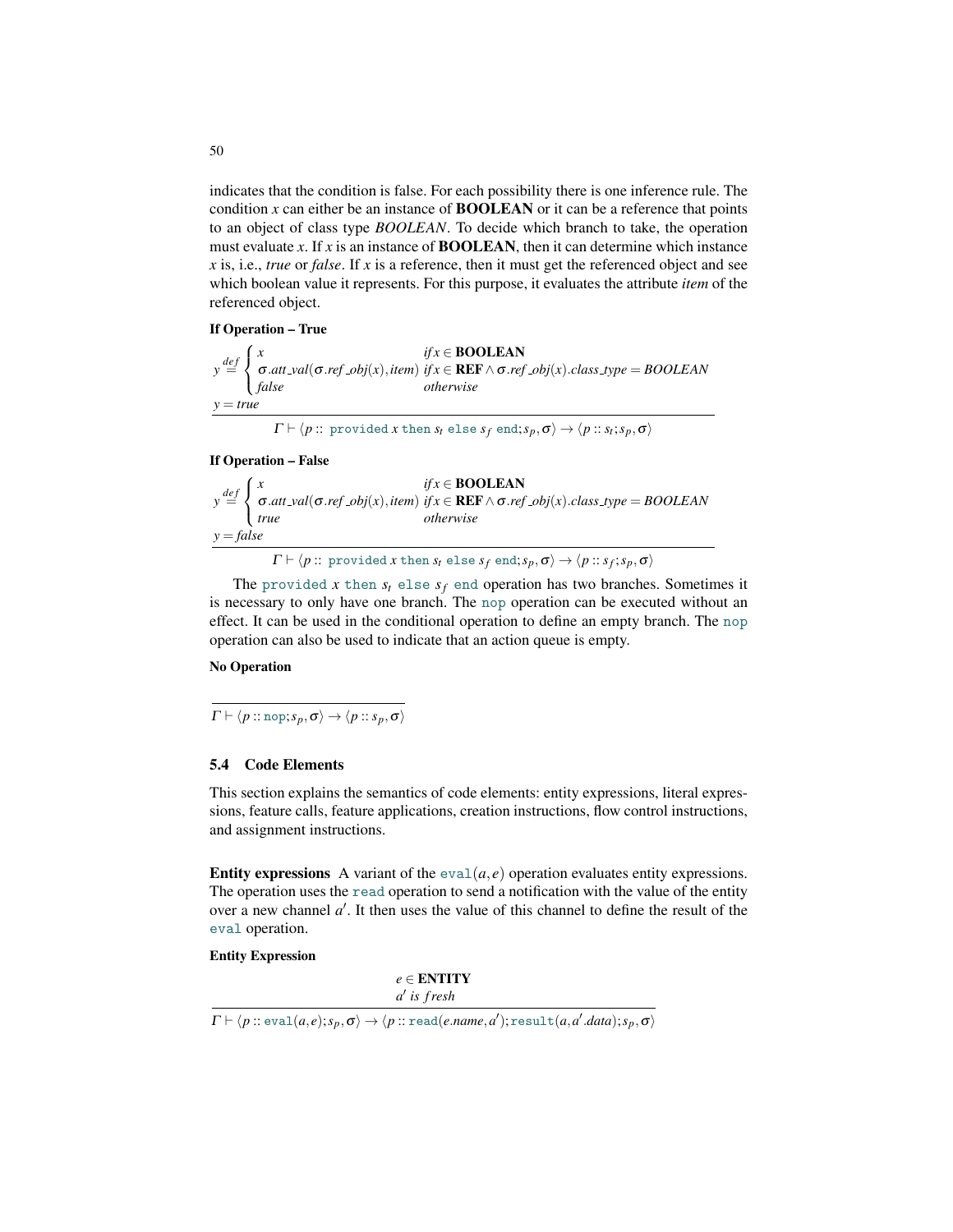**Literal expressions** Another variant of the eval( $a, e$ ) operation evaluates literal expressions. To evaluate a non-void literal expression, the operation creates a new object of the literal class type so that the new object represents the literal value. For this purpose, it uses the query *obj* of LITERAL. Since the type of every literal is non-separate, it creates the new object on the processor that evaluates the literal expression. The reference *r* to the new object is the result of the evaluation. To evaluate a void literal, the operation takes the void reference.

## Literal Expression

*e* ∈ LITERAL  $\sigma' \stackrel{def}{=} \begin{cases} \sigma & \text{if } e = \text{Void} \\ \sigma & \text{otherwise} \end{cases}$ σ.*add obj*(*p*, *e*.*obj*) *otherwise*  $r \stackrel{\text{def}}{=} \begin{cases}$  void<br>  $r \stackrel{\text{def}}{=} \begin{cases}$  void<br>  $r \stackrel{\text{def}}{=} \end{cases}$  *ref* ( $\pi$ ) let edded abi) otherwise. σ 0 .*ref*(σ 0 .*last added obj*) *otherwise*  $\Gamma \vdash \langle p::\texttt{eval}(a,e);s_p,\sigma\rangle \rightarrow \langle p::\texttt{result}(a,r);s_p,\sigma'\rangle$ 

Feature calls A feature call can occur in two ways. First, a feature call can be a call to a command in a command instruction. Second, a feature call can be a call to a query in an expression. This section studies both variants. A processor *p* that executes a feature call  $e_0$ ,  $f(e_1,..., e_n)$  goes through the following steps:

- 1. Target evaluation. Evaluate the target expression  $e_0$  and let  $q$  denote the handler of the target.
- 2. Argument passing. Evaluate the actual arguments expressions  $(e_1, \ldots, e_n)$ .
- 3. Lock passing. Determine which locks to pass to *q*.
	- Take all request queue locks and call stack locks if a controlled actual argument gets attached to an attached formal argument of reference type.
	- Take all request queue locks and call stack locks if the feature call is a separate callback, i.e., *q* has a lock on *p*.
	- Otherwise, take no locks.
- 4. Feature request.
	- Ask *q* to apply *f* to the target immediately and wait until the execution terminates if any of the following conditions holds:
		- The feature call is non-separate, i.e.,  $p = q$ .
		- The feature call is a separate callback, i.e., *q* has a lock on *p*.
	- Otherwise, ask *q* to apply *f* to the target after the previous feature requests.
- 5. Wait by necessity. If *f* is a query, then wait for the result.
- 6. Lock revocation. If lock passing happened, then wait for the locks to come back.

A command instruction is a statement in the action queue. A query is an expression on the right hand side of an assignment, a condition in a flow control instruction, or an actual argument in a feature call. Whenever a query occurs in one of these constructs, the inference rule of the construct encloses the query in an eval operation. To handle feature calls, there is an inference rule for command instructions and a variant of the eval operation for query calls.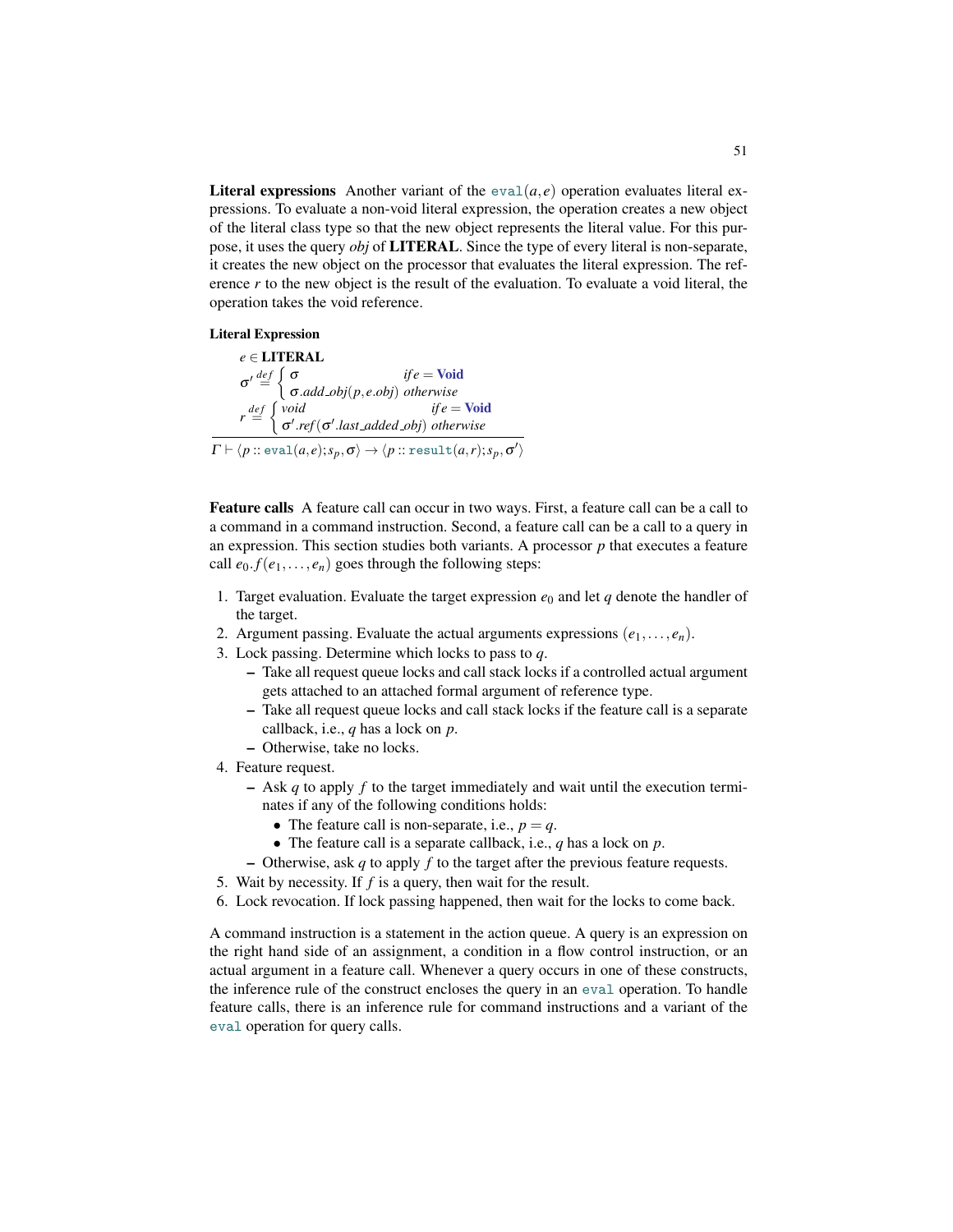In each case, the statement first evaluates the target expression and all actual argument expressions. For each of these expressions  $e_i$ , it uses one  $eval(a_{e_i}, e_i)$  operation and a corresponding  $\text{wait}(a_{e_i})$  operation with a fresh channel  $a_{e_i}$ . Each of the channel values gets used in the subsequent call operation. With this, the statement handled the target evaluation and the argument passing step. It defers the attachment of the actual arguments to the formal arguments to the point where the called feature gets applied. The reason for this is simple: at this point the context for the feature application does not exist yet.

The call operation takes care of the remaining steps. The operation exists in two variants, one for command instructions and one for queries. The variant for queries takes a channel  $a'$  and uses it for the result of the query. Since a call to a command does not produce a result, such a channel is not required for command instructions. Both call variants take the reference to the target  $a_{e_0}$ , the feature  $f$  to be called, the references to the actual arguments  $(a_{e_1}.data, ..., a_{e_n}.data)$ , and the actual argument expressions  $(e_1, \ldots, e_n)$ ). The actual argument expressions are used to check whether there is a controlled actual argument. This information determines whether the locks should be passed.

### Command Instruction

 $∀i ∈ {0, ..., n}$ : *a*<sub>*ei*</sub> *is f resh*  $\Gamma \vdash \langle p :: e_0.f(e_1,\ldots,e_n); s_p, \sigma \rangle \rightarrow$  $\langle p::{\tt eval}(a_{e_0},e_0);{\tt eval}(a_{e_1},e_1); \ldots;{\tt eval}(a_{e_n},e_n);$  $\text{wait}(a_{e_0});$ wait $(a_{e_1});\ldots;\text{wait}(a_{e_n});$  $\text{call}(a_{e_0}.data, f, (a_{e_1}.data, \ldots, a_{e_n}.data), (e_1, \ldots, e_n));$  $s_p, \sigma$ 

Query Expression

 $∀i ∈ {0, ..., n}$ : *a*<sub>*ei*</sub> *is fresh a* 0 *is f resh*

 $\Gamma \vdash \langle p :: \text{eval}(a, e_0.f(e_1,\ldots, e_n)); s_p, \sigma \rangle \rightarrow$  $\langle p::{\tt eval}(a_{e_0},e_0);{\tt eval}(a_{e_1},e_1); \ldots;{\tt eval}(a_{e_n},e_n);$  $\text{wait}(a_{e_0});$ wait $(a_{e_1});\ldots;\text{wait}(a_{e_n});$  $\text{call}(a', a_{e_0}.data, f, (a_{e_1}.data, \ldots, a_{e_n}.data), (e_1, \ldots, e_n));$ result(*a*,*a* 0 .*data*);  $s_p, \sigma$ 

Both variants of the call operation take the reference to the target  $r<sub>o</sub>$ , the feature  $f$ to be called, the references to the actual arguments  $(r_1, \ldots, r_n)$ , and the actual argument expressions  $(e_1, \ldots, e_n)$ . The variant for queries takes an additional channel *a* to be used for the result of the query. In a first step, the operation must evaluate the handler *q* of the target. The handler is used in an issue operation to issue a feature request on the responsible processor. The feature request comes in the form of an apply operation. The apply operation takes a channel *a* for the communication between *p* and *q*, the target reference  $r_0$ , the called feature  $f$ , the references to the actual arguments  $(r_1, \ldots, r_n)$ , the caller processor *p*, and the passed locks *l*.

*Clarification 3 (Lock passing).* Processor *p* passes all its request queue locks and all its call stack locks either if there is a controlled actual argument that will get attached to an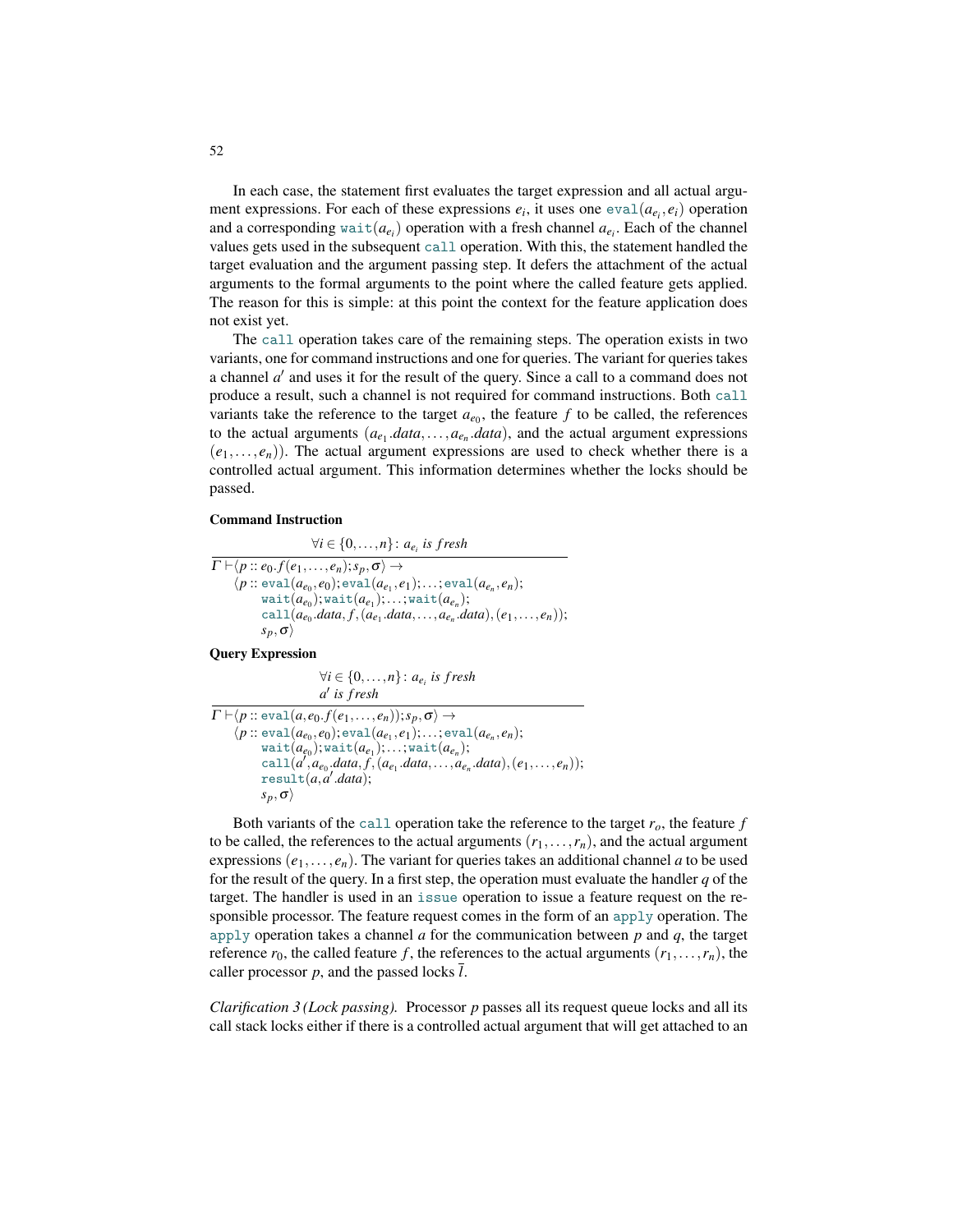attached formal argument of reference type or if the feature call is a separate callback. An attached formal argument of reference type means that the request queue lock or the call stack lock on the actual argument's handler is required during the application of *f* . A controlled actual argument means that *p* has a request queue lock or a call stack lock on the handler of the actual argument. In short, *p* has a lock that is required by *q* and thus *p* has to pass the locks. A separate callback occurs if *q* has a lock on *p*. In this situation, *p* can issue a statement to *q* and then wait for *q* to complete. However, processor *q* could already be waiting for *p* to complete. To handle this case, the issue operation in the call operation triggers an immediate execution by adding the apply to the beginning of *q*'s action queue. The issue operation requires that *p* has the call stack lock of *q*. To enable *q* to perform an immediate execution, *p* has to give back *q*'s call stack lock.

In both cases, *p* has to wait for the locks to come back. Thus it does not hurt to pass all the locks in both cases. In contrast to Nienaltowski's [25] description of SCOOP, *p* only passes the locks that it really has. In particular, *p* does not pass its own request queue lock in situations where *p* does not possess this lock, such as when the processor that called *p* possesses *p*'s request queue lock.  $\Box$ 

In the cases where the operation passes the locks,  $\bar{l}$  is ( $\sigma$ *.rq locks*( $p$ ), $\sigma$ *.cs locks*( $p$ )). In all other cases there is no lock passing and thus  $\bar{l} = (\{\}, \{\})$ . The operation just determines which locks to pass. The actual lock passing action will be executed by *q*. Similarly, the actual lock revocation action will be executed by *q*.

For command calls, lock passing is the only reason to wait. In this case, the operation creates a fresh channel *a* to wait for a notification from *q*. The notification arrives when  $q$  is ready to return the locks. For query calls, the operation has to wait for the result. The operation uses the given channel *a* to wait for the result. This has the advantage that once the result arrives, it will be substituted after the call operation, i.e. in the result operation of the eval operation.

## Call Operation – Command

 $q \stackrel{def}{=} \sigma$ .handler(*r*<sub>0</sub>)  $l \stackrel{def}{=}$  *if*  $\begin{array}{c} \hline \end{array}$  $\begin{array}{c} \hline \end{array}$  $q \neq p \land \exists i \in \{1, \ldots, n\}$ :  $\Gamma \vdash e_i : t \land \text{controlled}(t) \land \Gamma \vdash f \text{.}formals(i) : (1, g, c) \land c \text{.} is\_ref$ *then*  $(\sigma.\textit{rq\_locks}(p), \sigma.\textit{cs\_locks}(p))$ *if*  $q \neq p \land (\sigma.\textit{rq\_locks}(q).\textit{has}(p) \lor \sigma.\textit{cs\_locks}(q).\textit{has}(p))$ *then*  $(\sigma.\textit{rq\_locks}(p), \sigma.\textit{cs\_locks}(p))$ *otherwise*  $({},\{\})$ *a is f resh*

$$
\Gamma \vdash \langle p::\text{call}(r_0,f,(r_1,\ldots,r_n),(e_1,\ldots,e_n)); s_p, \sigma \rangle \rightarrow \langle p::\text{issue}(q,\text{apply}(a,r_0,f,(r_1,\ldots,r_n),p,\bar{l})); \\ \text{provided } \bar{l} \neq (\{\},\{\}) \text{ then } \text{wait}(a) \text{ else } \text{nop end}; \\ s_p, \sigma \rangle
$$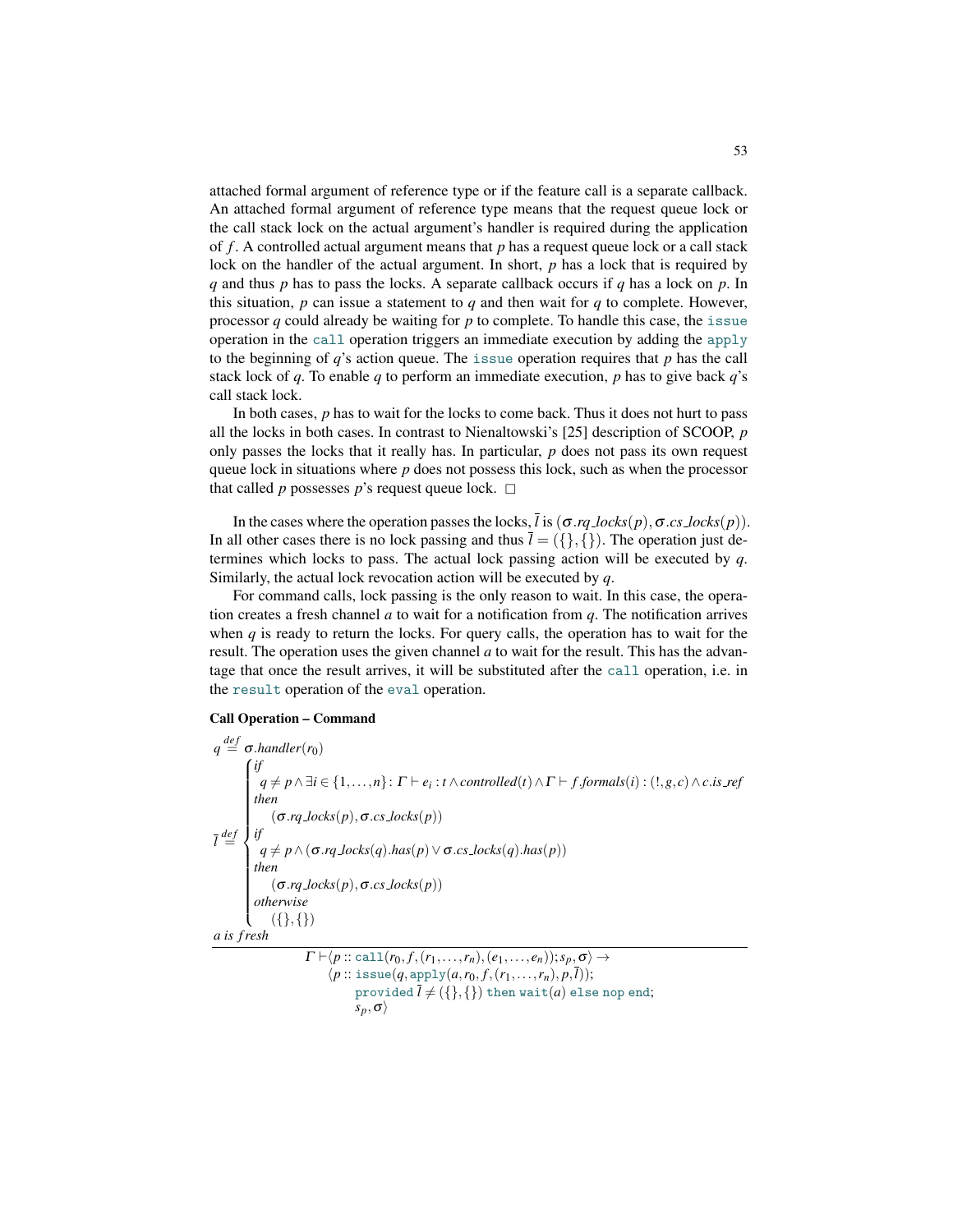## Call Operation – Query

 $q \stackrel{def}{=} \sigma$ .handler( $r_0$ )  $l \stackrel{def}{=}$  $\sqrt{ }$  $\begin{array}{c} \hline \end{array}$  $\begin{array}{c} \hline \end{array}$ *if*  $q \neq p \land \exists i \in \{1, \ldots, n\}$ :  $\Gamma \vdash e_i : t \land \text{controlled}(t) \land \Gamma \vdash f \text{.}formals(i) : (1, g, c) \land c \text{.} is \text{.}ref$ *then*  $(\sigma.\textit{rq\_locks}(p), \sigma.\textit{cs\_locks}(p))$ *if*  $q \neq p \land (\sigma.\textit{rq\_locks}(q).\textit{has}(p) \lor \sigma.\textit{cs\_locks}(q).\textit{has}(p))$ *then*  $(\sigma.\textit{rq\_locks}(p), \sigma.\textit{cs\_locks}(p))$ *otherwise*  $({},\{\})$  $\Gamma \vdash \langle p::\text{call}(a, r_0, f, (r_1, \ldots, r_n), (e_1, \ldots, e_n)); s_p, \sigma \rangle \rightarrow$ 

 $\langle p::\text{issue}(q,\text{apply}(a,r_0,f,(r_1,\ldots,r_n),p,\vec{l})\rangle;$ wait $(a);s_p,\sigma\rangle$ 

Feature applications A feature call by a client processor *q* results in a feature request for a supplier processor *p*. A *feature application* is the serving of the feature request. This section discusses how *p* applies a feature *f* on a target referenced by  $r_0$ . Processor *p* takes the following steps:

- 1. Once status update. If *f* is a once routine, then set its status to non-fresh.
- 2. Lock passing. Pass the locks from *q* to *p*.
- 3. Argument passing. Bind the actual arguments to the formal arguments. Arguments of expanded type that are handled by a different processor than *p* must be deep imported by *p*.
- 4. Synchronization. Involve the scheduler to wait until the following synchronization conditions are satisfied atomically:
	- $\overline{\phantom{a}}$  Processor *p* owns the request queue lock of each processor *q* such that:
		- Processor *q* handles an actual argument of *f* and the corresponding formal argument has an attached reference type.
		- Processor *p* and processor *q* are different.
		- Processor *p* does not have *q*'s request queue lock.
		- Processor *q* does not have *p*'s request queue lock.
	- The precondition of *f* holds.
- 5. Execution.
	- If *f* is a non-once routine or a fresh once routine, then run its body.
	- If *f* is a non-fresh procedure, then do nothing. If *f* is a non-fresh function, then take its once value as the result.
	- If *f* is an attribute, then evaluate it.
- 6. Postcondition evaluation. Evaluate the postcondition if any of the following conditions is satisfied:
	- A feature call in the postcondition requires a lock that was not obtained in the synchronization step.
	- The evaluation of the postcondition involves lock passing.

Otherwise ask any processor whose request queue lock was obtained in the synchronization step to evaluate the postcondition.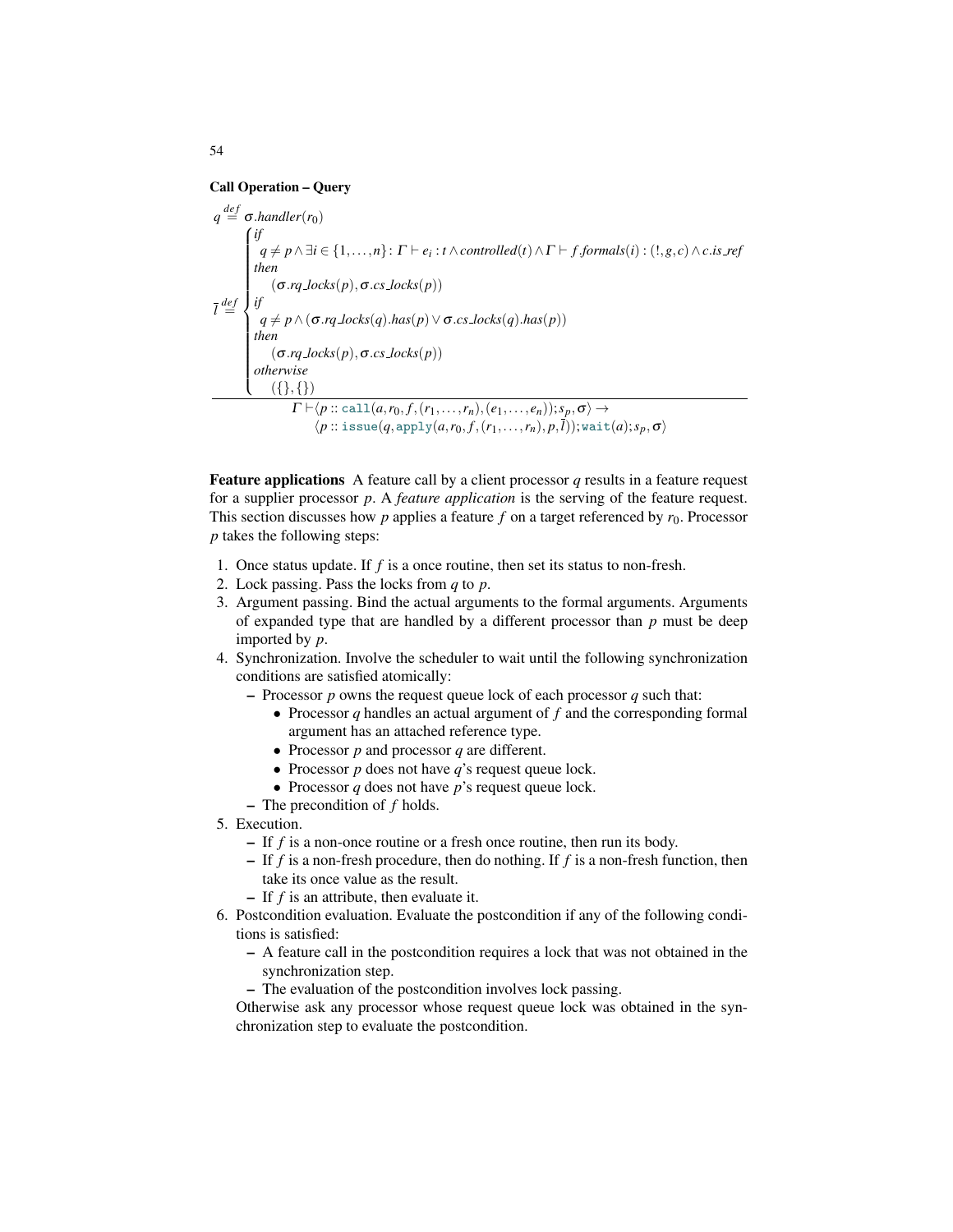- 7. Lock releasing. Ask each processor whose request queue has been locked in the synchronization step to unlock its request queue after it is done with the feature requests issued by *p*.
- 8. Invariant evaluation. If *f* is a routine, then evaluate the invariant.
- 9. Result returning. If *f* is a query, then return the result to *q*. If the result is of expanded type and  $p \neq q$ , then the result must be deep imported by q.
- 10. Lock revocation. Return the passed locks from *p* to *q*.

Each feature application starts with an operation  $\text{apply}(a, r_0, f, (r_1, \ldots, r_n), q, l)$  in the action queue of processor  $p$ . The channel  $a$  is used to communicate with the client processor *q*. If the called feature *f* is a procedure and the caller processor *q* passed some locks, then *a* is used to signal that the locks returned. If *f* is query, then *a* is used to return the value. The reference  $r_0$  points to the target of the call. The references  $(r_1, \ldots, r_n)$  point to the actual arguments. The tuple *l* contains the locks to be passed from *q* to *p*.

If one takes a look at the execution step, one can differentiate three cases:

- The feature *f* is a non-once routine or a fresh once routine.
- The feature *f* is a non-fresh once routine.
- The feature *f* is an attribute.

For each of these cases, there is one inference rule. Each inference rule covers one variant of the apply operation. The discussion continues with the most involved case: the feature *f* is a non-once routine or a fresh once routine.

The condition of the inference rule states that each processor can only apply a feature on one of its own objects. The condition also states the *p* must not have passed its locks. This part of the condition is always given because *p* waits whenever it passes its locks. In a first step, the operation defines an updated state  $\sigma'$  to set *f*'s once status to non-fresh, in case *f* is a once routine. The operation does this before deep importing the actual arguments to avoid the following contradiction.

*Clarification 4 (When to change the status of a fresh once routine).* Assume *f* is either a once procedure or a non-separate once routine. The feature *f* was fresh at the beginning of the apply operation. Assume that the caller passed an expanded actual argument that is handled by a processor  $g \neq p$ . Therefore p has to deep import the actual argument. Assume furthermore that the class type of the actual argument has the once routine  $f$  and that  $f$  is non-fresh on  $g$ . If the operation would deep import before setting *f* as non-fresh on *p*, then the deep import operation would take over the once status of *f* from processor *g* to processor *p*. But then the apply operation on *p* would not make much sense anymore because *f* would now be non-fresh on *p*. If the operation sets *f* as non-fresh at the beginning of the apply operation, then the deep import operation does not take over the once status from *g* because *f* is already non-fresh on *p*.  $\Box$ 

The operation defines an updated state  $\sigma''$  in which the locks are passed from  $q$ to *p* and in which there is a new environment with the actual arguments  $(r_1, \ldots, r_n)$ . The call to the *push env with feature* feature takes care of copying and deep importing actual arguments of expanded type. The caller processor *q* can also pass an empty tuple  $({},{{},{{}}$ ) which simply means that *q* did not pass any locks.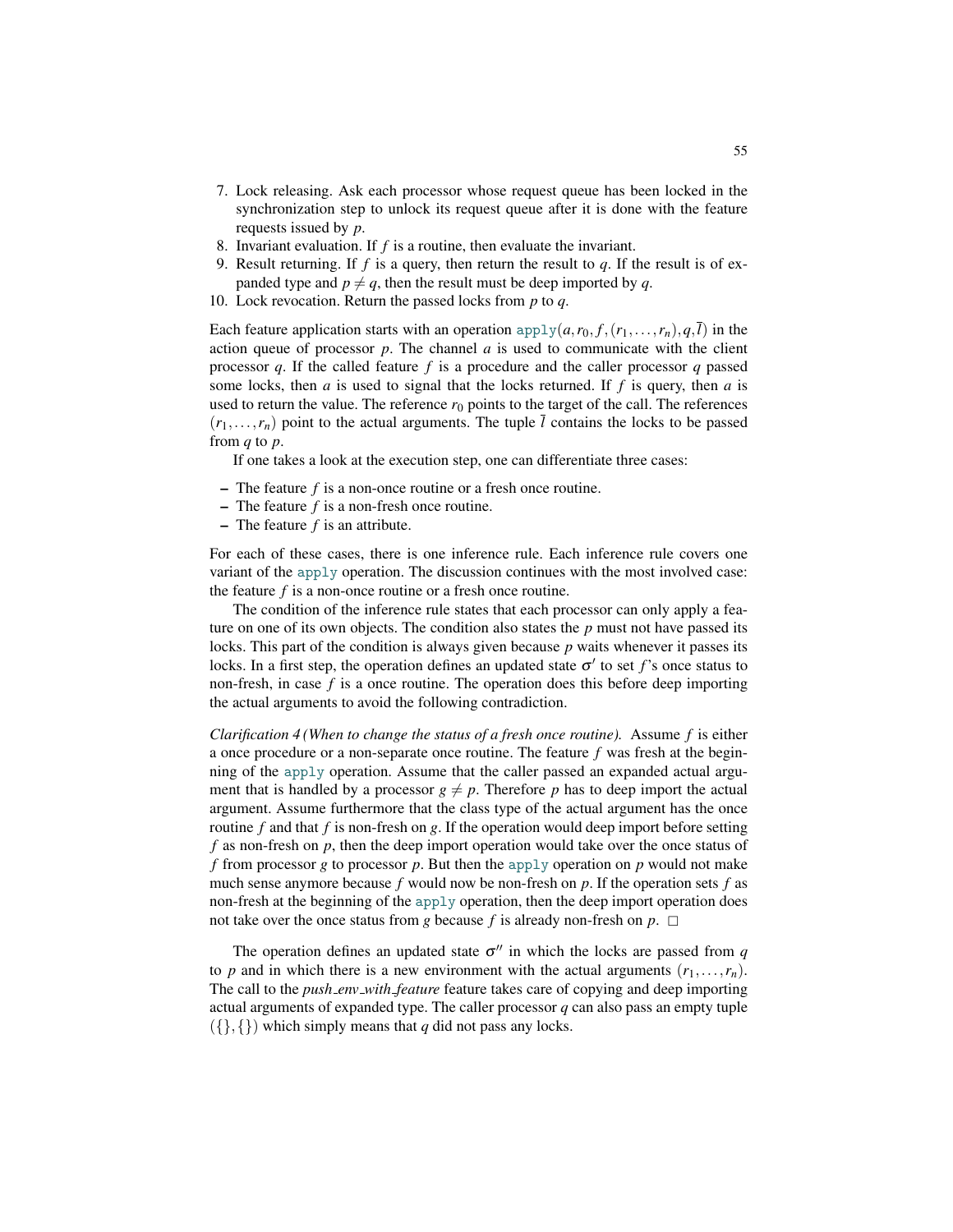#### Application Operation – Non-Once Routine or Fresh Once Routine

 $f \in \text{ROUTINE} \land f.is\_once \rightarrow \sigma.is\_fresh(p, f)$  $\sigma$ *.handler*( $r_0$ ) =  $p$ ¬σ.*locks passed*(*p*)  $\sigma' \stackrel{def}{=}$  $\sqrt{ }$  $\int \sigma$ *.set once func not fresh*(*p*, *f*, *void*) *if*  $f \in$  **FUNCTION** $\wedge$  *f*.*is once noce noce not fresh*(*n*, *f*) *if*  $f \in$  **PROCEDURE**  $\wedge$  *f is on*  $\sigma$  $\sigma$ *.set\_once\_proc\_not\_fresh* $(p, f)$  *if*  $f \in \mathbf{PROCEDURE} \wedge f$ *.is\_once* σ *otherwise*  $\sigma'' \stackrel{def}{=} \sigma'.pass\_locks(q, p, \bar{l}).push\_env\_with\_feature(p, f, r_0, (r_1, \ldots, r_n))$ *grequired locks de f* = {*p*}∪  $\{x \in \textbf{PROC} \mid \exists i \in \{1,\ldots,n\}, g, c: \Gamma \vdash f \text{.} \text{formals}(i): (1,g,c) \wedge c \text{.} \text{is} \text{.} \text{ref} \wedge x = \sigma'' \text{.} \text{handler}(r_i)\}$ *grequired cs locks de f* =  ${x \in \overline{g}}_{required\_locks} | x = p \vee (x \neq p \wedge (\sigma'', \text{rq\_locks}(x) \cdot \text{has}(p) \vee \sigma'', \text{cs\_locks}(x) \cdot \text{has}(p)))}$  $\overline{\mathcal{B}}$  *required\_rq\_locks*  $\stackrel{def}{=} \overline{\mathcal{B}}$  *required\_locks*  $\setminus \overline{\mathcal{B}}$  *required\_cs\_locks*  $\overline{g}_{missing\_rq\_locks} \stackrel{def}{=} \{x \in \overline{g}_{required\_rq\_locks} \mid \neg \sigma'', \neg q\_locks(p).has(x)\}$  $\forall x \in \overline{\mathcal{B}}_{required\_cs\_locks}$ :  $\sigma''.cs\_locks(p).has(x)$ *ainv is f resh*∧*a* 0 *is f resh*  $\Gamma \vdash \langle p :: \text{apply}(a, r_0, f, (r_1, \ldots, r_n), q, \overline{l}); s_p, \sigma \rangle \rightarrow$  $\phi$  :: check pre and lock rqs( $\overline{g}_{missing\_rq\_locks}, f$ ); provided *f* ∈ FUNCTION∧ *f*.*is once* then *f*.*body*  $[result:=y; read(Result, a_r); set not_fresh(f, a_r.data)$  where  $a_r$  *is fresh*  $result:=y$  $[create result.y, read(Result.a<sub>r</sub>); set not_fresh(f.a<sub>r</sub>.data) where a<sub>r</sub> is fresh/$ create *result*.*y*] else *f*.*body* end;  $\label{eq:ex} \text{check\_post\_and\_unlock\_rqs}(\overline{g}_{missing\_rq\_locks}, f);$ provided *f*.*class type*.*inv exists*∧ *f*.*exported* then  $eval(a_{inv}, f.class\_type.inv);$ wait $(a_{inv})$ else nop end; provided *f* ∈ FUNCTION then  $\texttt{read}(\textbf{Result},a');\texttt{return}(a,a'.\textit{data},q)$ else return(*a*,*q*) end;  $\langle s_p, \sigma'' \rangle$ 

In the next step, the operation synchronizes. For each target expressions in the body of *f* , the operation can get the controlling entity. Each of these controlling entities is mapped to an object and each of these objects is handled by a processor. For each of these processors the operation must either get a request queue lock or a call stack lock. There are three types of calls: non-separate calls, separate calls, and separate callback. Non-separate calls and separate callbacks require a call stack lock. Separate calls require a request queue lock. This leads to two sets of required locks: one set with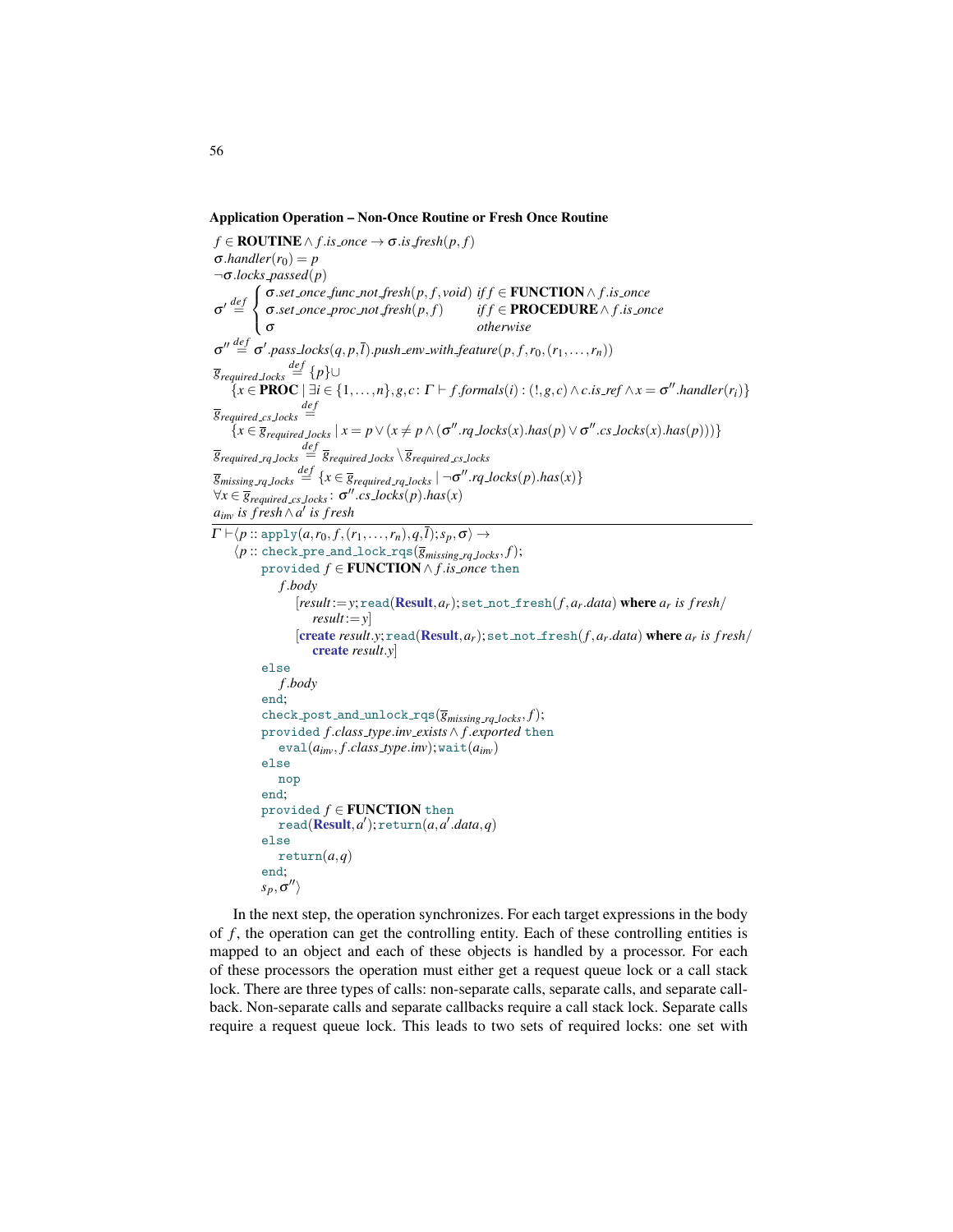required request queue locks and another set with required call stack locks. The set of required call stack locks is composed of *p* that will lead to a non-separate call and all the processors that will lead to separate callbacks. The set of required request queue locks is composed of the processors that will lead to separate calls. The operation defines two sets for these two categories: *grequired cs locks* and *grequired rq locks*.

Each processor initially has its own call stack lock as its obtained call stack lock. This call stack never gets unlocked. This means that other call stack locks cannot be obtained; they must be retrieved through lock passing. The condition of the inference rule expresses this:  $\forall x \in \overline{g}_{required\text{ }cos\text{ }loss}$ :  $\sigma''.cs\text{ }locks(p)\text{ }has(x)$ . The operation can be assured that *p* did not pass its own call stack lock because otherwise *p* would be waiting. The remaining required call stack locks are the ones for the processors that will lead to separate callbacks. Note that the lock passing conditions are not sufficient to guarantee that the call stack locks for separate callbacks are always available.

As for the request queue locks, the operation calculates  $\bar{g}_{missing\_rq\_locks}$  as the required request queue locks minus the already owned request queue locks. The already owned request queue locks are the previously obtained request queue locks and the retrieved request queue locks. In the synchronization step, the operation must obtain the difference. If this is not possible because some of the missing request queue locks are not available, then the operation must wait. The check pre and lock rqs operation takes care of this; it takes  $\overline{g}_{missing, rq\_locks}$  and the feature f. Once the execution succeeds, *p* has the request queue locks of  $\overline{g}_{missing\_rq\_locks}$  and the precondition of *f* holds.

The apply operation can be assured that each processor  $g$ , whose obtained request queue lock the operation got in the synchronization step, must be in possession of its call stack lock. If *g* was not in possession of its call stack lock, it must have passed its locks. This means that *g* is executing a feature call and still waiting for the locks to return. In order to execute the feature call, there must have been a lock on  $g$ 's request queue lock so that its action queue can contain the feature call. The request queue must still be locked because *g* is still executing the feature call. Hence, it would not have been possible to obtain *g*'s request queue lock. The only exception is the bootstrap processor. However this processor only plays a role in the system setup and it never passes its own call stack lock.

Once the operation got all the required locks, it can execute the body. For once functions it must update the once status whenever it writes to the result entity as part of an assignment instruction or as part of a creation instruction. For this purpose it adds a read operation and a set not fresh operation after each assignment instruction or creation instruction. For each assignment instruction or creation instruction it has to use a fresh channel.

After the execution of the body, the operation has to evaluate the postcondition and it has to make sure that the locked request queues get unlocked at the right time. These two steps are performed by another operation check post and unlock rqs that takes the missing request queue locks  $\overline{g}_{missing\_rq\_locks}$  and the feature *f*. This operation evaluates the postcondition either synchronously or asynchronously. After the evaluation of the postcondition, the operation enqueues an unlock operation to each request queue in *gmissing rq locks*.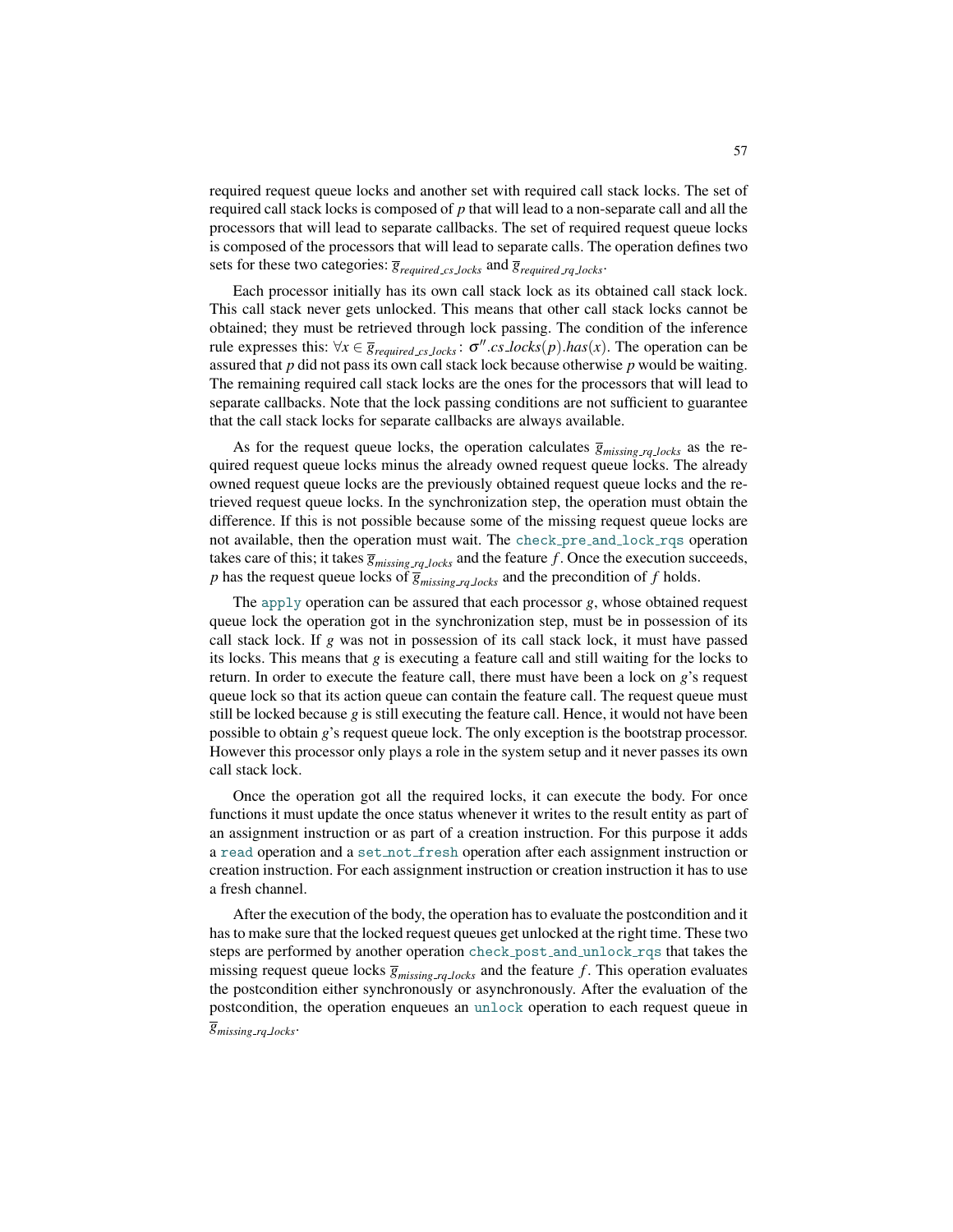SCOOP relies on the Eiffel invariant mechanism. This mechanism is described in Sec. 7.5 and Sec. 8.9.16 of the Eiffel ECMA standard [9]. On one hand, Sec. 7.5 describes the semantics of invariants: invariants must be satisfied after the execution of every exported routine and after the execution of every creation procedure. On the other hand, Sec. 8.9.16 describes the runtime monitoring of invariants: invariants get evaluated on both start and termination of a qualified call to a routine and after every call to a creation procedure. We had to decide whether to rely on the semantics of invariants or on the runtime monitoring of invariants. We decided to rely on the semantics of invariants for two reasons. First, the runtime invariant monitoring mechanism is only one possible implementation of the invariant semantics. Second, the runtime invariant monitoring mechanism relies on the notion of unqualified calls. However, for simplicity this work assumes feature calls to be in the canonical qualified form. The apply operation reflects this decision: the operation evaluates the invariant whenever *f* is exported. Note that the invariant can only contain non-separate target expressions. Hence, each call in the invariant will only require *p*'s call stack lock.

Finally, the operation has to return the locks and it has to return the result if *f* is a function. The return operation takes care of this. It comes in a variant for queries and in a variant for commands. Both variants take the channel *a* and the caller processor *q* in order to communicate with *q*. The variant for queries additionally takes the value to be returned to *q*.

Before explaining the variants of the apply operation for non-fresh once routines and attributes, the discussion continues with the operations that have not been discussed in details so far, namely check pre and lock rqs, check post and unlock rqs, and return.

### Check Precondition and Lock Request Queues Operation

```
a is f resh
\overline{\Gamma \vdash \langle p::\text{check\_pre\_and\_lock\_rgs}(\{q_1,\ldots,q_m\},f);s_p,\sigma\rangle} \rightarrow\langle p:: \text{lock}(\{q_1,\ldots,q_m\});\rangleprovided f.pre exists then
              eval(a, f.\textit{pre});wait(a)else
              nop
           end;
           provided ¬f.pre exists∨a.data then
              nop
           else
              issue(q_1,unlock);
               ...
              issue(q_m,unlock);
              pop_obtained_rq_locks;
              check_pre_and_lock_rqs({q_1},...,q_m), f)end;
           s_p, \sigma
```
The check pre and lock rqs $({q_1},...,q_m), f$  operation, executed by processor *p*, takes a processor set  $\{q_1, \ldots, q_m\}$  whose request queues must be locked on behalf of *p* and it takes a feature *f* whose precondition must be satisfied. The operation treats the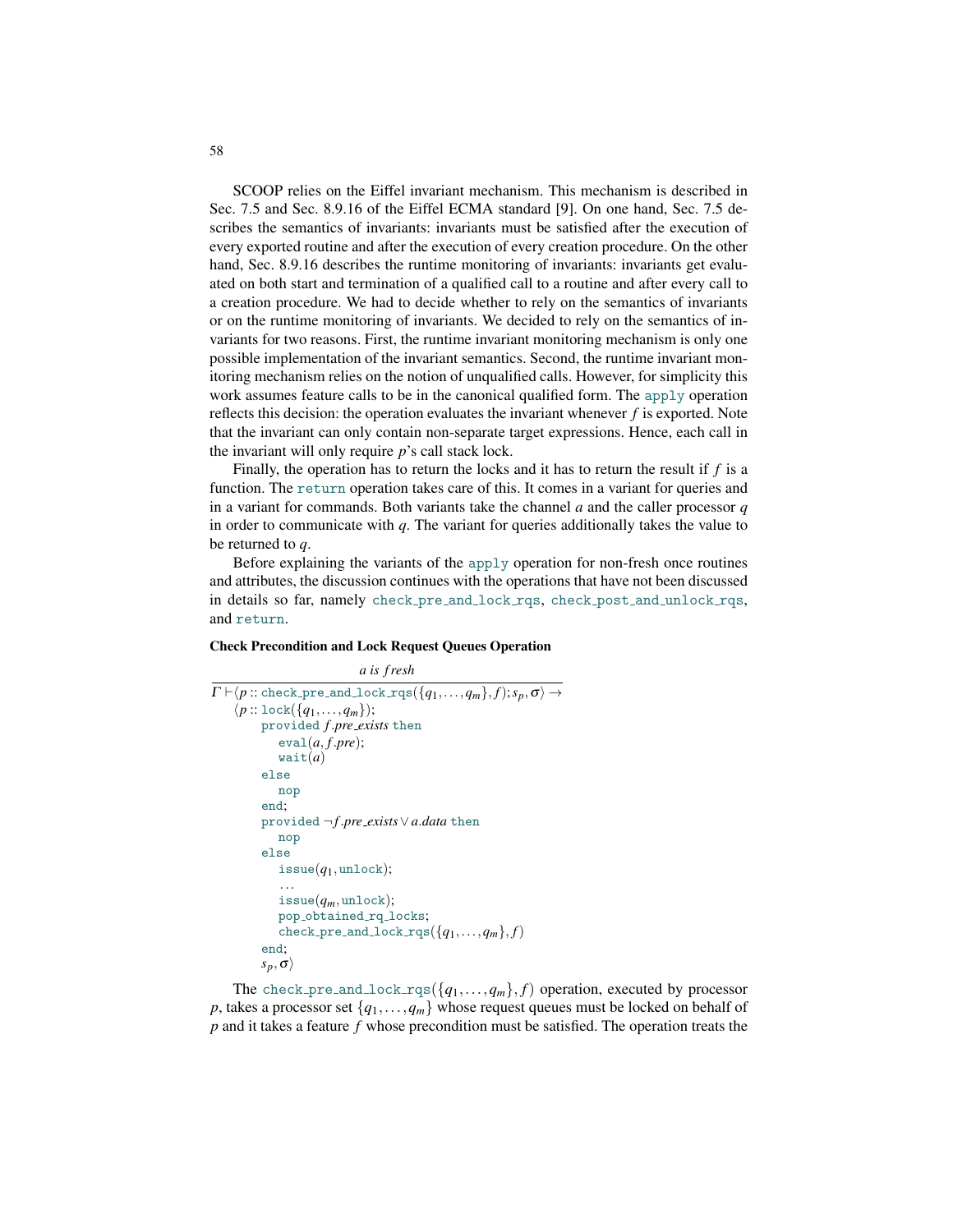precondition as a wait condition. It goes through a number of iterations. Each iteration obtains the request queue locks and then evaluates the precondition. If the precondition is satisfied, then the check\_pre\_and\_lock\_rqs operation finishes. Otherwise it unlocks the request queues and then starts a new iteration. If the check pre and lock rqs operation finishes, *p* can be assured that it obtained all the request queue locks and the precondition holds.

## Check Postcondition and Unlock Request Queues Operation

```
\overline{q} \stackrel{def}{=} \{q_1,\ldots,q_m\}p\notin \overline{q}t \text{argets}(e) \stackrel{def}{=} \left\{ \begin{array}{l} \{e_0\} \cup \bigcup_{i=0...n} \text{targets}(e_i) \text{ if } e = e_0 \cdot w(e_1, \dots, e_n) \\ \Omega \end{array} \right\}{} otherwise
 args(e) \stackrel{def}{=} \left\{ \bigcup_{i=1...n} \left\{ (e_i, w, i) \right\} \cup args(e_i) \text{ if } e = e_0 \cdot w(e_1, \dots, e_n) \right\}{} otherwise
 def<br>g<sub>0</sub> ∈

if
           \begin{array}{c} \hline \end{array}\begin{array}{c} \hline \end{array}q ≠ {}∧
                \forall x \in \text{targets}(f.\text{post}): (\Gamma \vdash \sigma.\text{handler}(\sigma.\text{val}(p,\text{controlling\_entity}(x).\text{name})) \in \overline{q}) \land\neg \exists (x, y, z) \in args(f. post), t, h, c:
                     (\Gamma \vdash x : t \land \text{controlled}(t) \land y \text{, formulas}(z) : (!, h, c) \land c \text{.is\_ref})then
             q
             otherwise
                   {p}
 {g_1, \ldots, g_j} \stackrel{def}{=} \overline{q} \setminus g_0a is f resh
                    \Gamma \vdash \langle p::\text{check-post-and-unlock.rqs}(\{q_1,\ldots,q_m\},f); s_p, \sigma \rangle \rightarrow\langle p :: provided f.post_exists ∧g<sup>0</sup> ≠ p then
                                       issue(
                                            g0,
                                            execute delegated(
                                                     eval(a, f. post); wait(a);issue(g1,unlock);...;issue(gj
,unlock)
                                                 ,
                                                     σ.envs(p).top,{q1,...,qm}
                                            );
                                            unlock
                                       );
                                       pop obtained rq locks
                                  else
                                       provided f.post exists then
                                            eval(a, f. post); wait(a)else
                                           nop
                                       end;
                                       issue(q_1,unlock);...;issue(q_m,unlock);
                                       pop obtained rq locks
                                  end;
                                  s_p, \sigma
```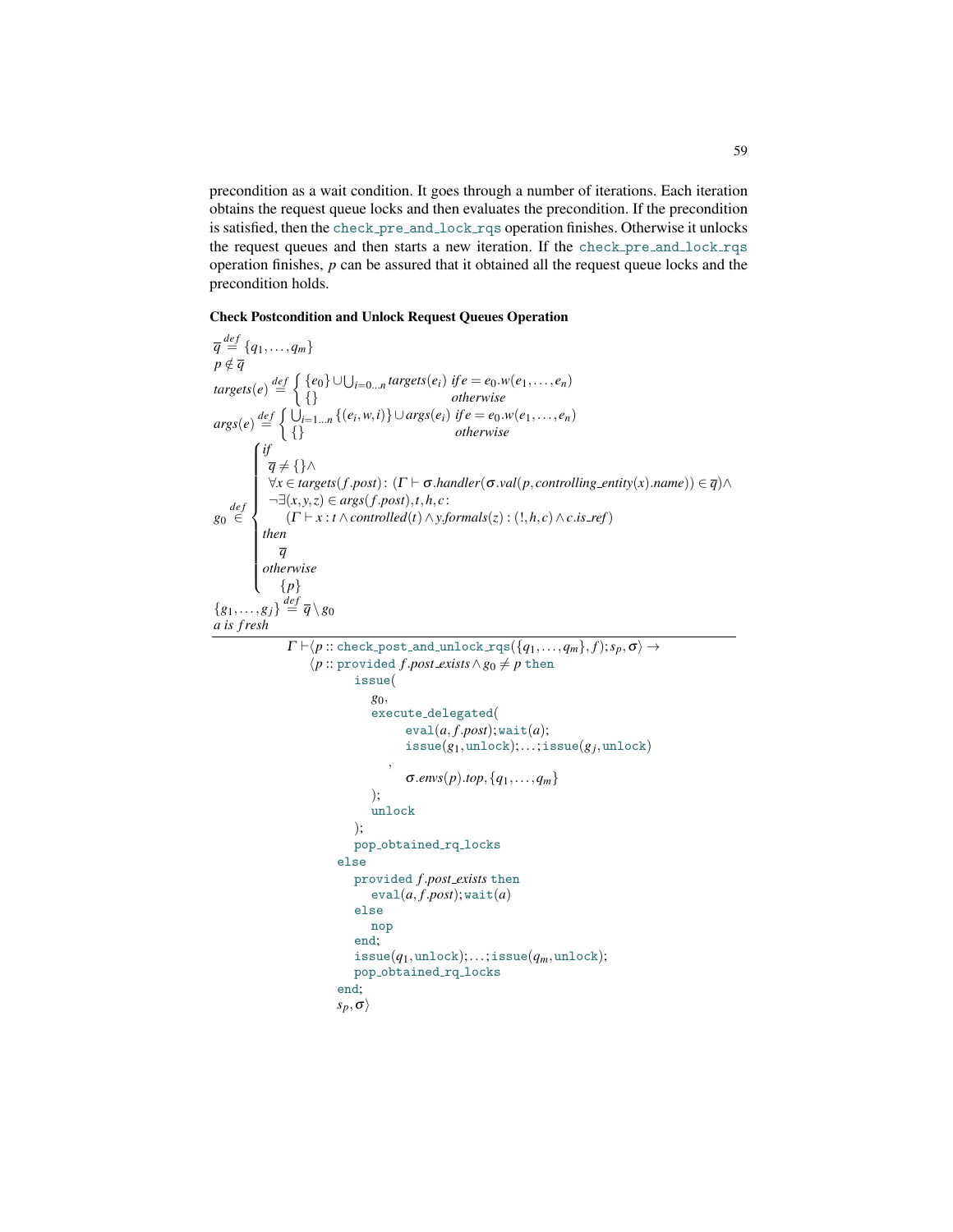The check post and unlock rqs operation also takes a processor set  $\{q_1, \ldots, q_m\}$ and a feature  $f$ . The processor set is the same as for the check  $pre\_and\_lock\_rg$  soperation, i.e., the set of processors whose request queues got locked in the synchronization step. The operation first determines whether the postcondition should be evaluated synchronously or asynchronously. Then the operation starts the evaluation. Finally, the operation enqueues an unlock operation to each request queue in  $\{q_1, \ldots, q_m\}$ .

*Clarification 5 (Asynchronous postcondition evaluation).* The postcondition can be evaluated asynchronously if every feature call in the postcondition only requires a request queue lock that was obtained in the synchronization step and if the postcondition does not involve lock passing. If the postcondition has a feature call that requires a lock different from the obtained request queue locks, then *p* cannot delegate its obtained request queue lock and then continue because the required lock would be required in another feature execution context as well. Hence the postcondition must be evaluated synchronously in this case. If the postcondition involves lock passing, then one of *p*'s lock might be necessary for the evaluation of the postcondition. Hence, *p* must pass its locks and cannot proceed until the postcondition is evaluated and the passed locks returned. Once again, the postcondition must be evaluated synchronously. In Nienaltowski's description of SCOOP [25] a postcondition can be evaluated asynchronously if the current processor is not involved in the postcondition evaluation. This rule permits configurations in which the evaluating processor does not have the necessary locks for the evaluation.  $\square$ 

If the postcondition can be evaluated asynchronously, then the operation can take one of the processors in  $\{q_1, \ldots, q_m\}$ . This set does not contain processor *p* because processor *p* never obtains its own request queue lock. Each processor in this set is exclusively available in the current execution context and can thus be used to evaluate the postcondition asynchronously. The check\_post\_and\_unlock\_rqs operation defines *g*<sup>0</sup> to be the evaluating processor according to the rule just presented. It also defines  $\{g_1, \ldots, g_j\}$  to be the set  $\{q_1, \ldots, q_m\}$  minus the request queue lock of  $g_0$ . If *p* is the evaluating processor, then this set is the same as  $\{q_1, \ldots, q_m\}$ . As a result of these definitions, the postcondition can be evaluated asynchronously if  $g_0 \neq p$ . Otherwise, the postcondition must be evaluated synchronously.

In the synchronous case, processor *p* evaluates the postcondition, enqueues unlock operations to each request queue in  $\{q_1, \ldots, q_m\}$ , and then removes the corresponding locks from its stack of obtained request queue locks. The unlock operations will not proceed until the locks have been removed from *p*'s stack of obtained request queue locks. In the asynchronous case, processor *p* must delegate the postcondition evaluation to processor *g*0. For this purpose, *p* enqueues an execute delegated operation to *g*0. The workload involves the postcondition evaluation along with the subsequent issuing of unlock operations to all processor in  $\{g_1, \ldots, g_j\}$ . Processor  $g_0$  unlocks its own request queue after the delegated execution. The evaluation of the postcondition on *g*<sup>0</sup> requires the environment that defines the values of the entities in the postcondition. Furthermore, the evaluation requires the request queue locks  $\{q_1, \ldots, q_m\}$ . These locks are sufficient because the postcondition only gets evaluated asynchronously if the evaluation only requires these locks. To satisfy these two requirements, *p* gives its top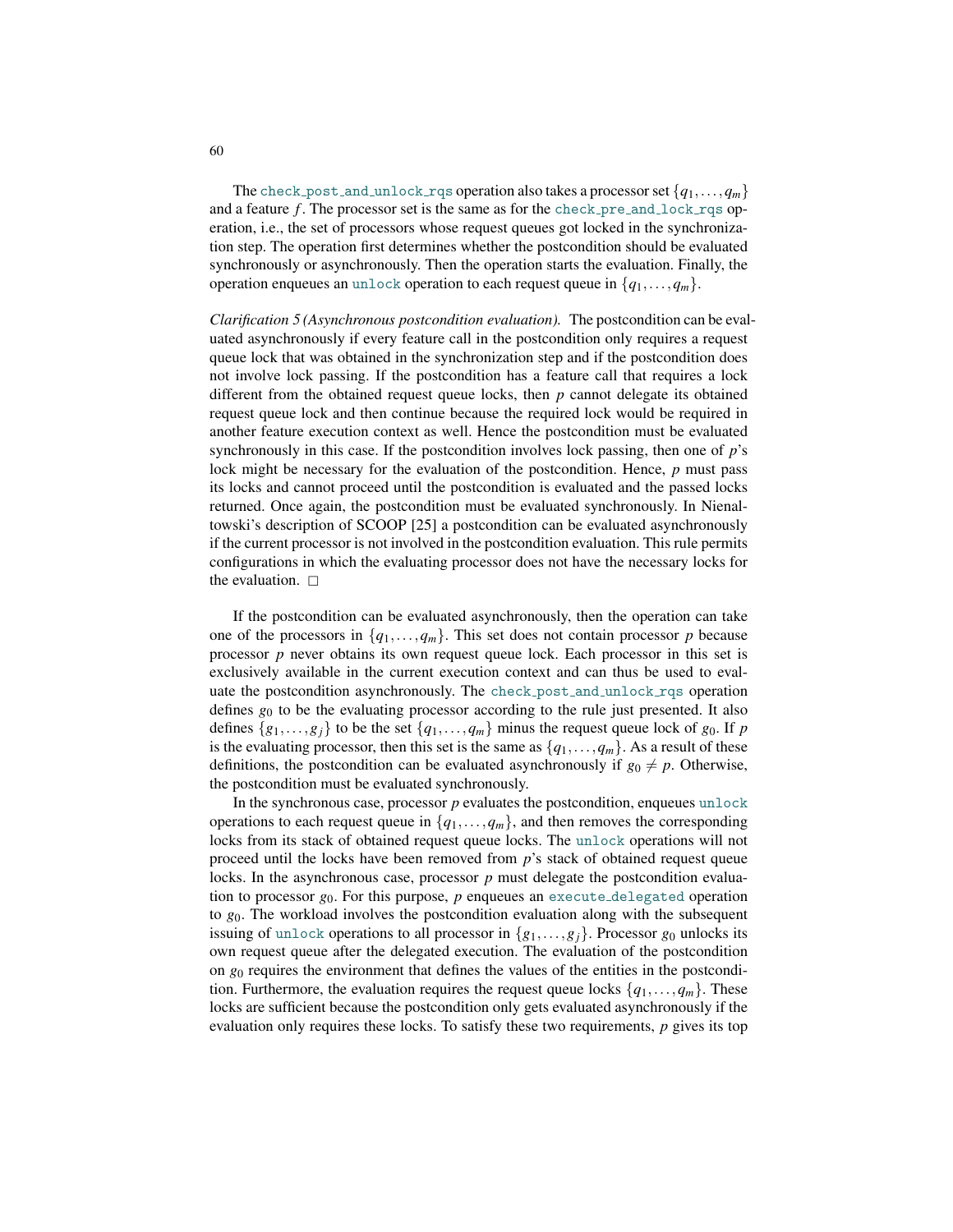environment and  $\{q_1, \ldots, q_m\}$  to  $g_0$ . After  $g_0$  performed the delegated execution, it can unlock its own request queue. In the meantime, processor p removes  $\{q_1, \ldots, q_m\}$  from its obtained request queue locks to enable *g*<sup>0</sup> to proceed with the delegated execution.

The return operation comes in two variants: one for queries and one for commands.

### Return Operation – Query

 $(\sigma', r') \stackrel{def}{=}$  $\sqrt{ }$  $\int$  $\overline{\mathcal{L}}$  $if r \neq void \land \sigma.ref\_obj(r).class\_type.is\_exp \land \sigma.handler(r) \neq q$  $(\sigma_x, \sigma_x$ *.last\_imported\_ref*) where  $\sigma_x \stackrel{def}{=} \sigma$ .deep\_*import*(*q*,*r*) *otherwise* (σ,*r*)  $σ'' \stackrel{def}{=} σ'.pop\_env(p).revoke\_locks(q, p)$ 

 $\Gamma \vdash \langle p \text{ :: return}(a,r,q); s_p, \sigma \rangle \rightarrow \langle p \text{ :: result}(a,r'); s_p, \sigma'' \rangle$ Return Operation – Command

 $\sigma' \stackrel{def}{=} \sigma$ .pop\_env(p).revoke\_locks(q, p)

### $\Gamma\vdash\!\langle p\text{::return}(a,q);s_p,\sigma\rangle\rightarrow$

 $\langle p::$  provided  $\sigma$ *.locks\_passed*( $q$ ) then notify( $a$ ) else nop end; $s_p, \sigma' \rangle$ 

The variant for queries returns the result and the locks. The variant for commands only returns the locks. Both variants take a channel *a* and the caller processor *q*. For queries, the channel is used to return the result. For this purpose, the operation takes a reference  $r$  that points to the result. Processor  $q$  is waiting for this result on channel *a*. This can be seen in the call operation, which issues an apply operation and a subsequent  $wait(a)$  operation. The apply operation calls the return operation with the same channel *a*. To return the result to *q*, processor *p* executes a result on *a*. The value to be returned is not always *r* directly. If *r* points to an object of expanded class type and  $q \neq p$ , then *q* must deep import the object. In all other cases, *q* can take *r* as the return value. An explanation why the deep import operation is necessary can be found in Sec. 4.6. For commands, the channel is used to signal to *q* that the locks have been returned in case *q* passed its locks. This can be determined by looking at the state:  $\sigma$ *.locks\_passed(q)*. In both variants of the return operation, *p* removes the passed locks from the stacks of retrieved locks. In case *q* did not pass any locks, the removed entries might be the empty set. Processor *p* also removes its top environment because this environment is no longer needed. In case of an asynchronous postcondition evaluation, this environment temporarily gets delegated to the evaluating processor.

Until now, the discussion left out the non-fresh once routines and the attributes. Non-fresh once functions already have a result. The apply operation just needs to get this result from the state and return it. For non-fresh once procedures it does not even have to do this. The only obligation is the evaluation of the invariant. The evaluation of the invariant requires the call stack lock of *p*. This lock is given if the condition ¬σ.*locks passed*(*p*) holds. For attributes, note that an instance of ATTRIBUTE is also an instance of EXPRESSION. Hence, the operation evaluates the attribute expression and returns the result of the evaluation. The invariant does not have to be evaluated in this case.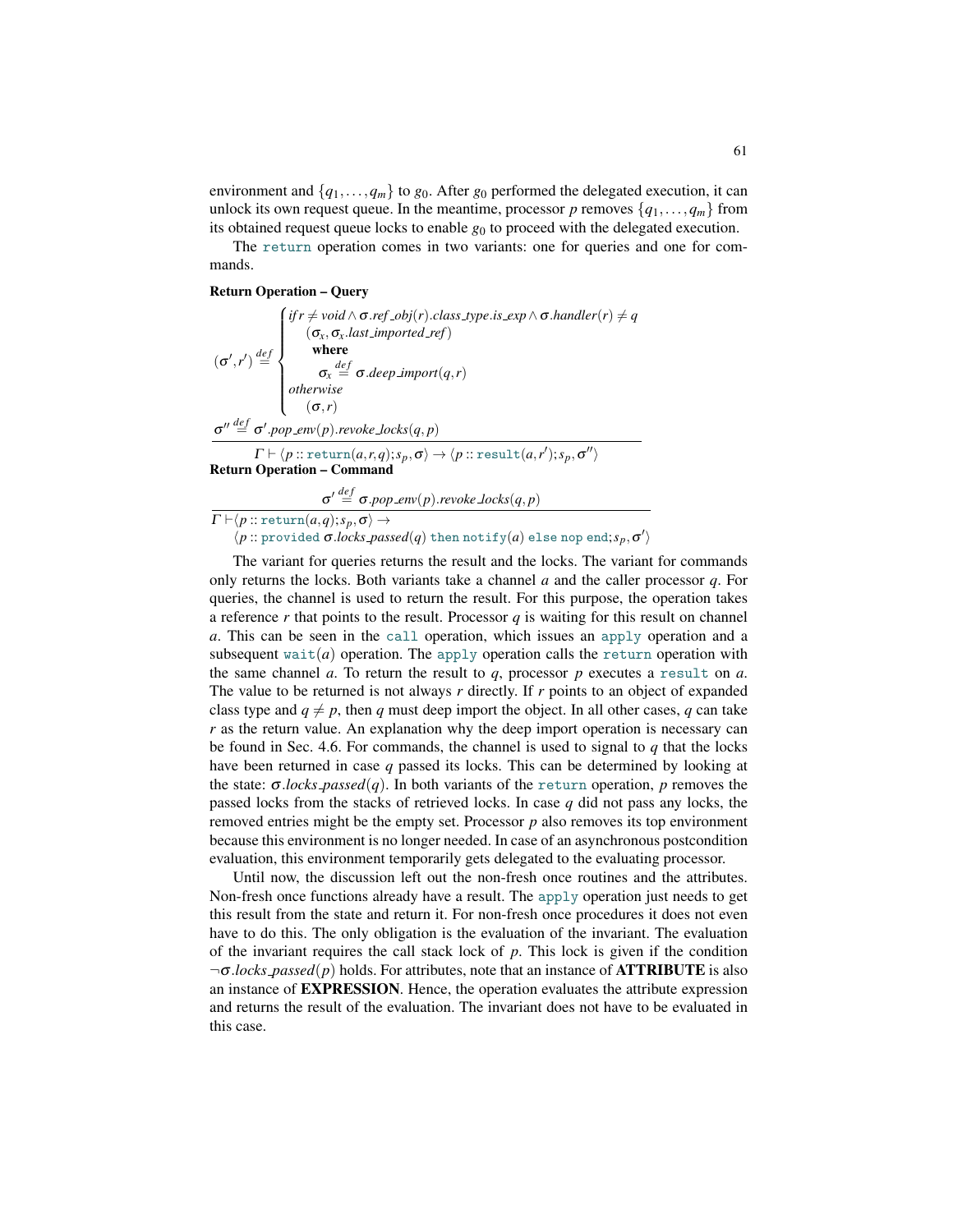### Application Operation – Non-Fresh Once Routine

 $f \in \text{ROUTINE} \land f.is\_once \land \neg \sigma.is\_fresh(p, f)$  $\sigma$ *.handler*( $r_0$ ) =  $p$ ¬σ.*locks passed*(*p*)  $\sigma' \stackrel{def}{=} \sigma$ .pass\_locks(q, p, l̄).push\_env\_with\_feature(p, f, r<sub>0</sub>, (r<sub>1</sub>, . . . , r<sub>n</sub>)) *a is f resh*  $\Gamma \vdash \langle p :: \text{apply}(a, r_0, f, (r_1, \ldots, r_n), q, \overline{l} \rangle; s_p, \sigma \rangle \rightarrow$ h*p* :: provided *f*.*class type*.*inv exists*∧ *f*.*exported* then  $eval(a, f.class_type.inv); wait(a)$ else nop end; provided *f* ∈ FUNCTION then  $\texttt{return}(a, \sigma'.once\_result(p, f), q)$ else return(*a*,*q*) end;  $\langle s_p, \sigma' \rangle$ Application Operation – Attribute

*f* ∈ ATTRIBUTE  $\sigma$ *.handler*( $r_0$ ) =  $p$ ¬σ.*locks passed*(*p*)  $\sigma' \stackrel{def}{=} \sigma$ .pass\_locks( $q$ ,  $p$ , $\bar{l}$ ).push\_env\_with\_feature( $p$ ,  $f$ ,  $r_0$ ,()) *a* 0 *is f resh*  $\Gamma \vdash \langle p :: \text{apply}(a, r_0, f,(), q, \overline{l}); s_p, \sigma \rangle \rightarrow$  $\langle p::$  eval $(a', f);$  $\text{wait}(a')$ ;  $\operatorname{return}(a, a'.data, q);$  $\langle s_p, \sigma' \rangle$ 

**Creation instructions** A creation instruction has the form **create**  $b.f(e_1,...,e_n)$  where *b* is the target entity, *f* is the creation procedure, and  $e_1, \ldots, e_n$  are the actual arguments. Assume that *b* is of type  $(d, g, c)$ . A processor *p* that executes this instruction takes the following steps:

- 1. Processor *q* creation.
	- If *b* is separate, i.e.,  $g = \top$ , then create a new processor.
	- If *b* has an explicit processor specification, i.e.,  $g = \alpha$ , then
		- take the processor denoted by  $\alpha$  if it already exists.
		- create a new processor if the processor denoted by  $\alpha$  does not exist yet.
	- If *b* is non-separate, i.e.,  $g = \bullet$ , then take *p*.
- 2. Locking. Lock the request queue of  $q$  if the following conditions hold:
	- Processor *p* and processor *q* are different.
	- Processor *p* does not have *q*'s request queue lock.
	- Processor *q* does not have *p*'s request queue lock.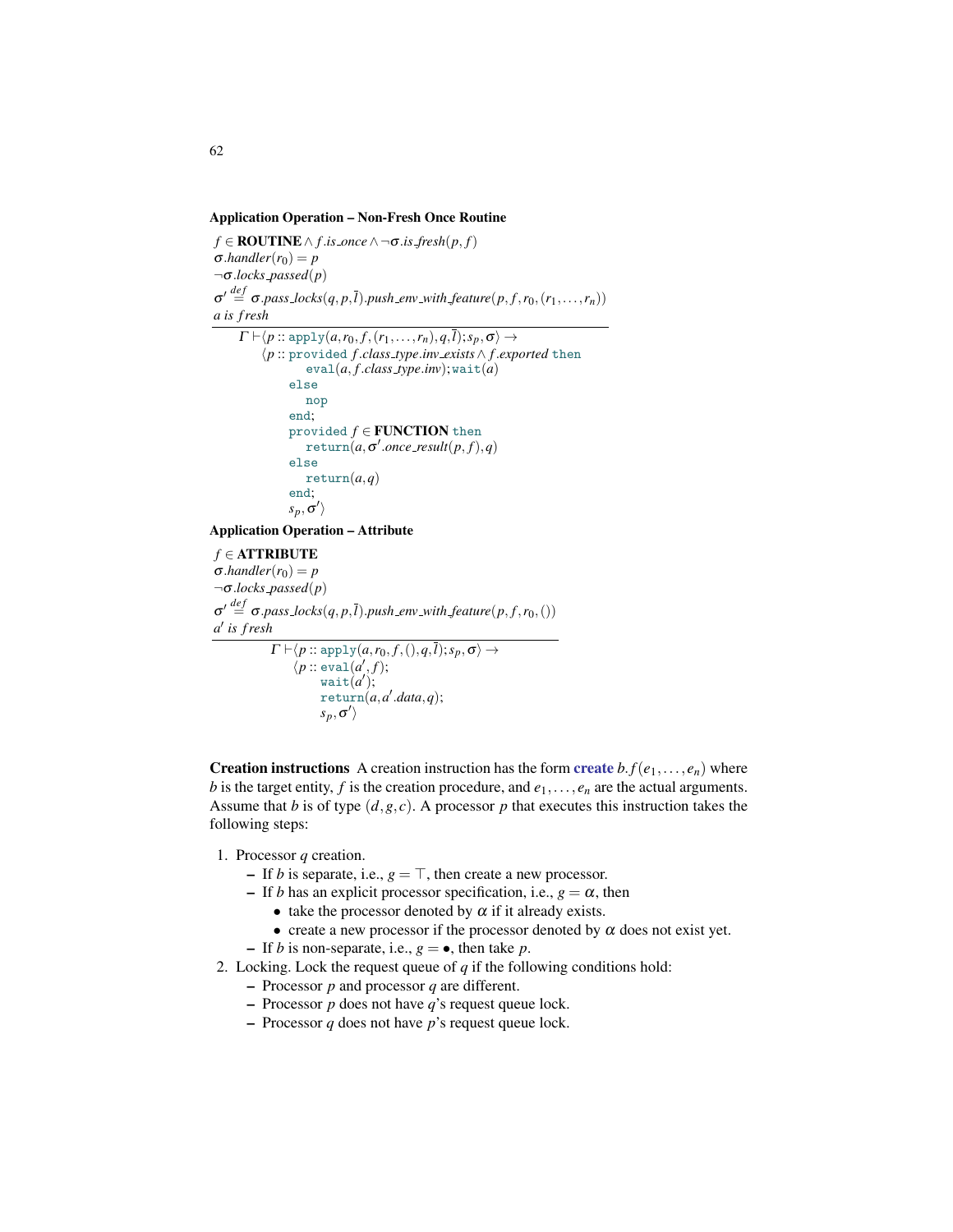- 3. Object creation. Ask *q* to create a new instance with class type *c* using the creation procedure *f* . Attach the newly created object to *b*.
- 4. Invariant evaluation. If *f* is not exported, then ask *q* to evaluate the invariant.
- 5. Lock releasing. If *q*'s request queue has been locked in the locking step, then ask *q* to unlock its request queue after it is done with the feature request.

There are four cases in the processor creation step:

- The entity *b* has a separate type.
- The entity *b* has an explicit processor specification and the denoted processor already exists.
- The entity *b* has an explicit processor specification and the denoted processor does not yet exist.
- The entity *b* has a non-separate type.

For each of these cases, there is one inference rule. The discussion starts with the variant where *b* has a separate type. In this case, the instruction defines *q* as a new processor and *o* as a new object of class type *c*. The reference *r* points to this object. First the instruction acquires a request queue lock on the new processor  $q$  so that it can issue statements on *q*. Next, it writes the value *r* into the entity *b*. To make a call to the creation procedure, it executes a command instruction. Once this is done, it checks whether there is an invariant to evaluate. If  $f$  is exported, then the invariant will be evaluated as part of *f*'s feature application. In this case the instruction does nothing. However, if *f* is not exported, then it must issue the invariant evaluation to *q*. After this step, it can issue an unlock operation to *q* and remove the request queue lock from *p*'s obtained request queue locks.

## Create Instruction – Top

```
(d, h, c) \stackrel{def}{=} type\_of(\Gamma, b)h = \topq
de f
= σ.new proc
                    o \stackrel{def}{=} \sigma.new_obj(c)\sigma' \stackrel{def}{=} \sigma.add_proc(q).add_obj(q,o)
                    r \stackrel{def}{=} \sigma'.\mathit{ref}(o)a is f resh
\Gamma \vdash \langle p : \text{create } b.f(e_1,\ldots,e_n); s_p, \sigma \rangle \rightarrow\langle p:: \texttt{lock}(\{q\});write(b.name,r);
            b.f(e_1,...,e_n);provided ¬f.class type.inv exists∨ f.exported then
                nop
            else
                 issue(q, eval(a, f.class_type.inv); wait(a))end;
            issue(q,unlock);
            pop_obtained_rq_locks;
             \overline{s_p} q :: nop, \sigma' \rangle
```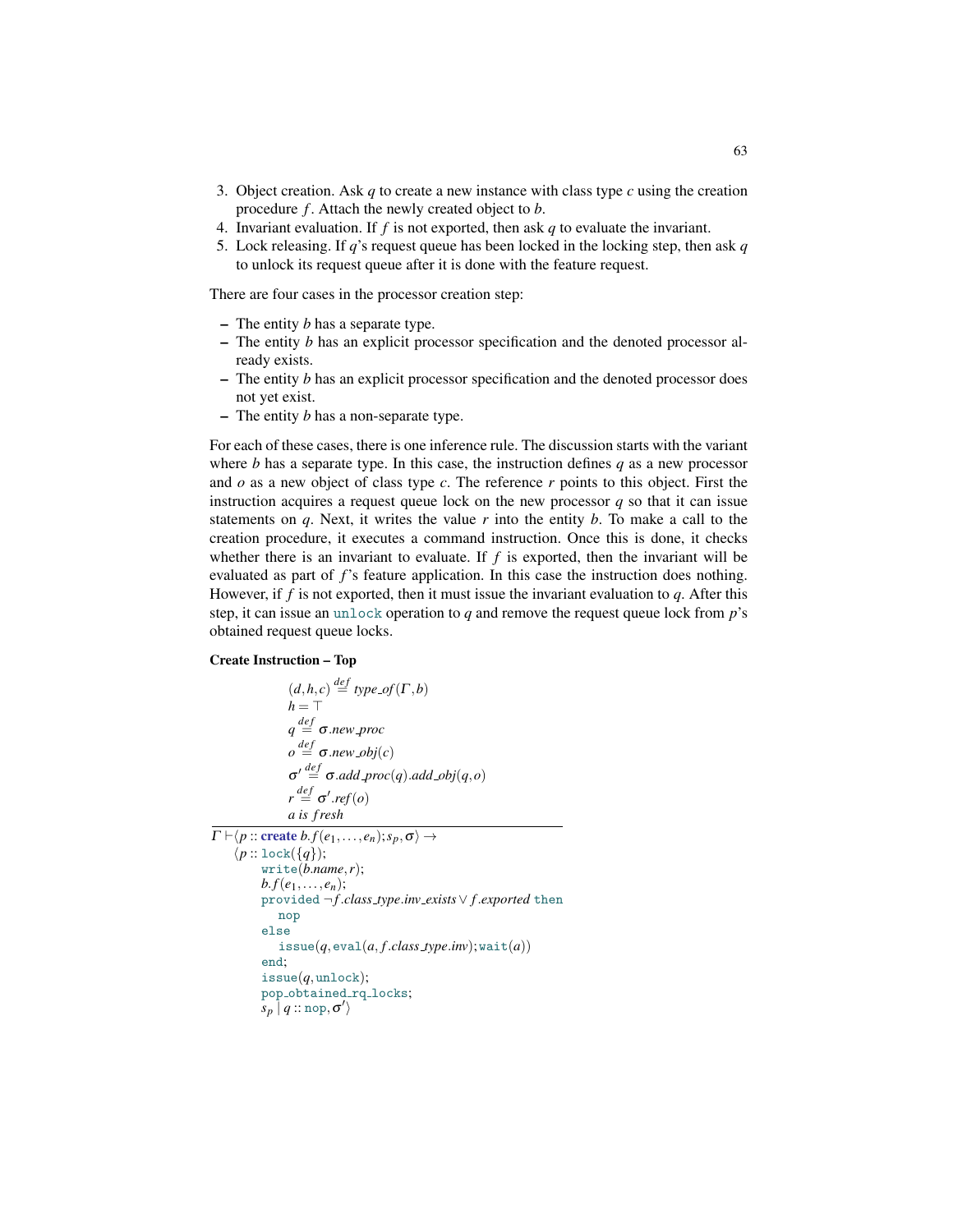The following discussion looks at the two variants for the cases where *b* has an explicit processor specification. There are two forms of explicit processor specifications: unqualified and qualified. An unqualified explicit processor specification, i.e.,  $\langle x \rangle$ , is based on a processor attribute *x* with an attached type. The processor denoted by this explicit processor specification is the processor stored in *x*. A qualified explicit processor specification, i.e., < *y*.*handler* >, is based on a non-writable entity *y* of attached type. The processor denoted by this explicit processor specification is the same processor as the one handling the object referenced by *y*. A qualified explicit processor specification always denotes an existing processor because this specification is based on an attached entity. This means that there is already an object attached to this entity and thus its handler must exist. This insight helps to write the conditions for the two inference rule variants.

## Create Instruction – Existing Explicit Processor

 $(d, h, c) \stackrel{def}{=} type\_of(\Gamma, b)$  $h = \langle x \rangle \lor h = \langle y \rangle$ *handler*  $q \stackrel{\text{def}}{=} \begin{cases} \sigma \cdot val(p,x) & \text{if } t = (d, < x>, c) \\ \sigma \cdot \text{d} \cdot val(p,x) & \text{if } t = (d, < x, d) \end{cases}$  $\sigma$ *.handler*( $\sigma$ *.val*( $p$ *,y*)) *if*  $t = (d, \langle$ *y.handler* $>$ *,c*) σ.*procs*.*has*(*q*)  $g$ <sup>*g*</sup><sub>*g*</sub> *def*<sub>1</sub>  $\{q\}$  *if*  $q \neq p \land (\sigma . rq \text{.} \textit{locks}(q) \text{.} \textit{has}(q) \lor \sigma . cs \text{.} \textit{locks}(q) \text{.} \textit{has}(p))$ {} *otherwise*  $∀x ∈ \overline{g}_{required\_cs\_locks}$ : ¬**σ**.*locks\_passed*(*p*)∧**σ**.*cs*\_*locks*(*p*).*has*(*x*)  $o \stackrel{def}{=} \sigma$ .new\_obj(c)  $\sigma' \stackrel{def}{=} \sigma$ .add\_obj(*q*,*o*)  $r \stackrel{def}{=} \sigma'.\mathit{ref}(o)$ *a is f resh*  $\Gamma \vdash \langle p : \text{create } b.f(e_1,\ldots,e_n); s_p, \sigma \rangle \rightarrow$  $\Diamond$ *p* :: provided  $q \neq p \land \neg \sigma'.rq\_locks(p). has(q) \land \neg \sigma'.rq\_locks(q). has(p)$  then lock({*q*}) else nop end; write(*b*.*name*,*r*);  $b.f(e_1,...,e_n);$ provided ¬*f*.*class type*.*inv exists*∨ *f*.*exported* then nop else  $i$ ssue $(q, eval(a, f.class_type.inv); wait(a))$ end;  $\mathsf{provided}\ q \neq p \land \neg \sigma'.rq\_locks(p). has(q) \land \neg \sigma'.rq\_locks(q). has(p) \ \mathsf{then}$ issue(*q*,unlock); pop obtained rq locks else nop end;  $\langle s_p, \sigma' \rangle$ 

The variant that handles existing processors states that the specified processor must exist. To check this, one must consider both the qualified and the unqualified possibility.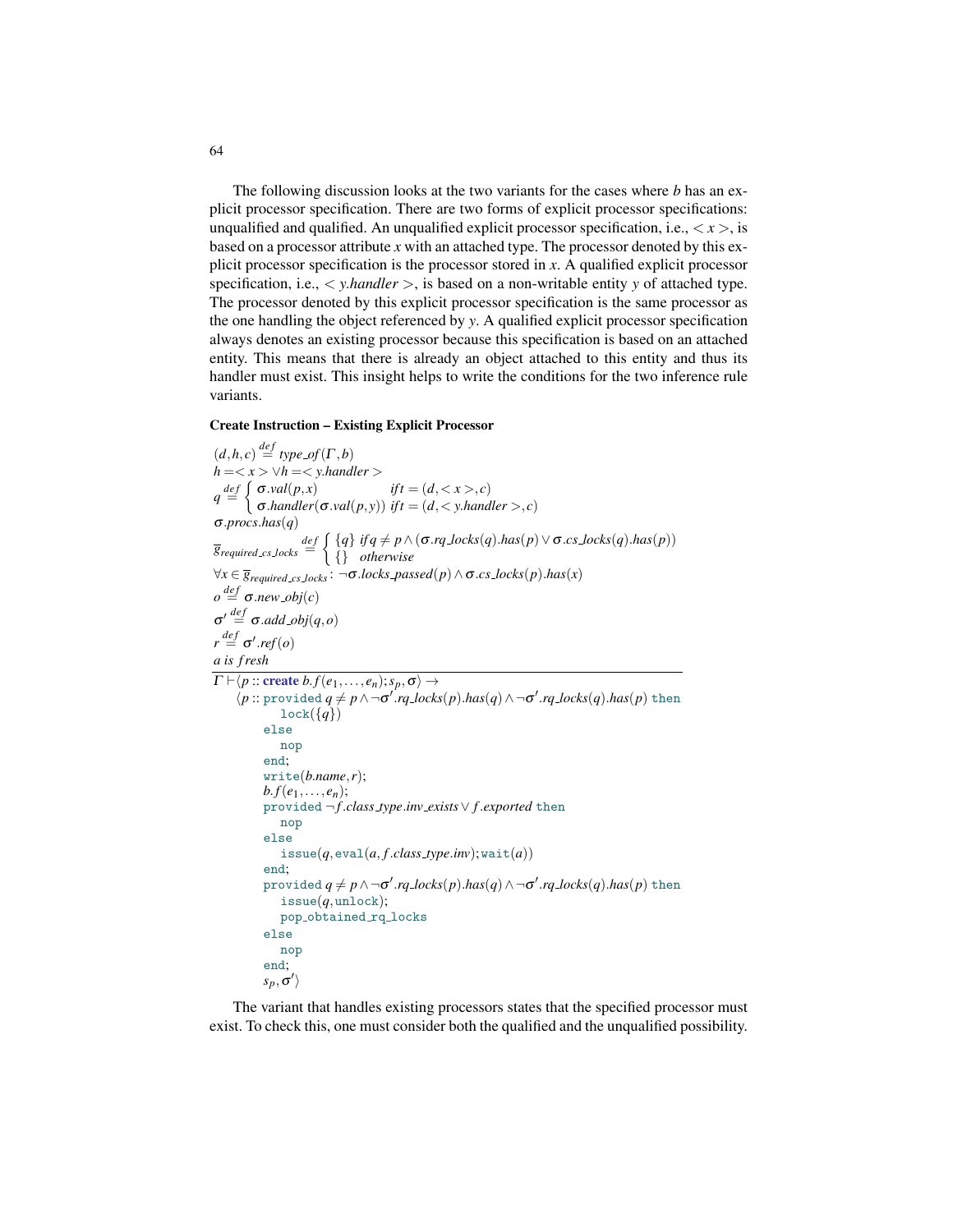For the qualified option, one can simply lookup the value of the attribute *x*. For the unqualified option, one first looks up the value of the entity  $y$  and then determines the handler of the referenced object. In either case, the result  $q$  is either the denoted processor or the void value. One then checks whether *q* is in the set of processors of our system. The overall idea of this inference rule is the same as in the case where *b* has a separate type. The difference is in the processor creation, locking, and lock releasing steps. Instead of creating a new processor, the instruction takes the existing processor *q*. If  $q = p$ , then the call to the creation procedure will be a non-separate call. In this case, the instruction requires *p*'s call stack lock. This lock is given because otherwise *p* would be waiting. If  $p \neq q$  and  $q$  has a lock on  $p$ , then the call to the creation procedure will be a separate callback. In this case, the instruction requires *q*'s call stack lock. This is expressed in the condition with the help of the set  $\bar{g}_{required\text{-}cs\text{-}locks}$ . If  $p \neq q$  and *q* does not have *p*'s request queue lock, then the call to the creation procedure will be a separate call. In this case, the instruction must obtain *q*'s request queue lock, provided it does not already have this lock. Only when it obtained *q*'s request queue lock, does the instruction have to issue an unlock operation and remove *q* from *p*'s stack of obtained request queue locks.

Create Instruction – Non-Existing Explicit Processor

 $(d, h, c) \stackrel{def}{=} type\_of(\Gamma, b)$  $h =$  $¬σ. *procs. has*(σ. *val*(*p*,*x*))$ *q de f* = σ.*new proc*  $o \stackrel{def}{=} \sigma$ .new\_obj(c)  $\sigma' \stackrel{def}{=} \sigma$ .*add\_proc*(*q*).*add\_obj*(*q*,*o*)  $r \stackrel{def}{=} \sigma'.\mathit{ref}(o)$ *a is f resh*  $\Gamma \vdash \langle p : \text{create } b.f(e_1,\ldots,e_n); s_p, \sigma \rangle \rightarrow$  $\langle p::$  write(*x*.*name*,*q*);  $lock({q})$ ; write(*b*.*name*,*r*);  $b.f(e_1,...,e_n);$ provided ¬*f*.*class type*.*inv exists*∨ *f*.*exported* then nop else  $i$ ssue $(q, eval(a, f.class_type.inv); wait(a))$ end; issue(*q*,unlock); pop obtained rq locks;  $\overline{s_p \mid q::\texttt{nop}, \sigma' \rangle}$ 

For the variant that handles non-existing processors, one has to verify that the specified processor does not exist. To do so, one considers only unqualified processor specifications. In this case, the instruction creates a new processor *q* with a new object *o* and reference *r*. The steps in this variant are similar to those in the variant where *b* has a separate type. However, the instruction has to set the value of the processor attribute *x* to the newly created processor. This ensures that the denoted processor will be found to exist in the future.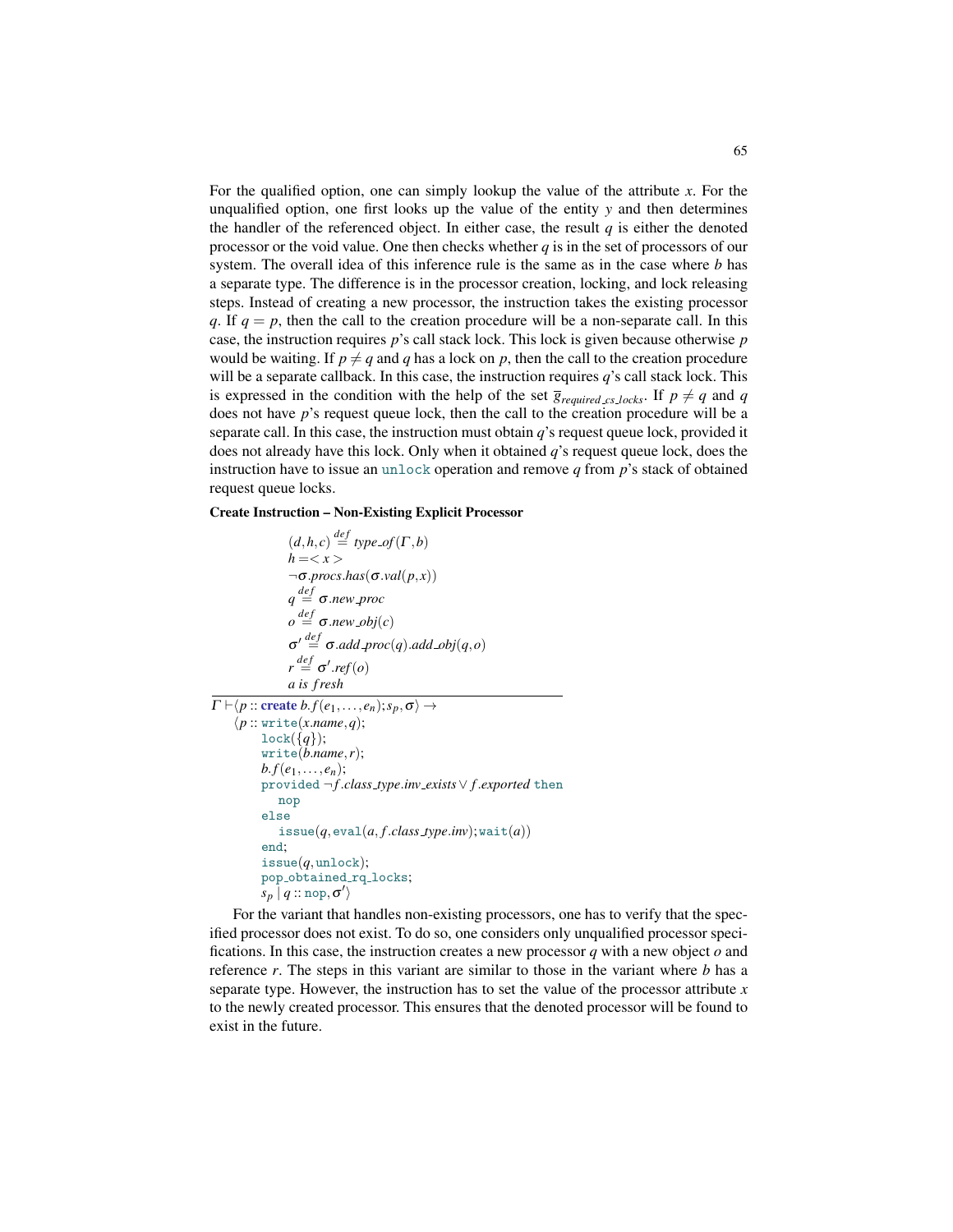Lastly, there is a variant for the case where *b* has a non-separate type. In this case, the instruction creates the object on  $p$ . Processor creation, locking, and lock releasing is not necessary. The required call stack lock on *p* is given because otherwise *p* would be waiting.

## Create Instruction – Non-Separate

```
(d, h, c) \stackrel{def}{=} type\_of(\Gamma, b)h = \bulleto \stackrel{def}{=} \sigma.new_obj(c)
                              \sigma' \stackrel{def}{=} \sigma.add_obj(p, o)r \stackrel{def}{=} \sigma'.\mathit{ref}(o)a is f resh
\Gamma \vdash \langle p : \text{create } b.f(e_1,\ldots,e_n); s_p, \sigma \rangle \rightarrow\langle p:: write(b.name,r);
              b.f(e_1,...,e_n);provided ¬f.class type.inv exists∨ f.exported then
                  nop
              else
                   eval(a, f.class_type.inv); wait(a)end;
               \langle s_p, \sigma' \rangle
```
Flow control instructions The if *e* then  $s_t$  else  $s_f$  end instruction executes  $s_t$  if the expression *e* evaluates to true. Otherwise the instruction executes  $s_f$ . There is one inference rule for this instruction. In a first step, the instruction evaluates the expression *e* using a fresh channel *a* and then waits for a notification on *a*. In a second step, it uses the provided operation to either execute  $s_t$  or  $s_f$ , depending on the value of the expression.

## If Instruction

```
a is f resh
\overline{\Gamma \vdash \langle p : \text{if } e \text{ then } s_t \text{ else } s_f \text{ end}; s_p, \sigma \rangle}\langle p :: eval(a,e);
                wait(a);provided a.data then
                     st
                else
                     sf
                end;
                \langle s_p, \sigma \rangle
```
The **until** *e* loop  $s_l$  end instruction executes a sequence of  $s_l$  instructions until the expression *e* evaluates to true. If *e* is true initially, then  $s_l$  never gets executed. There is one inference rule for this instruction. First, the instruction evaluates *e* using a fresh channel *a*. Then it waits for a notification on *a*. Next, it uses the provided operation to check whether *e* evaluates to true or false. If *e* is true, then it is done. Otherwise, it executes  $s_l$  followed by another **until** *e* loop  $s_t$  end operation.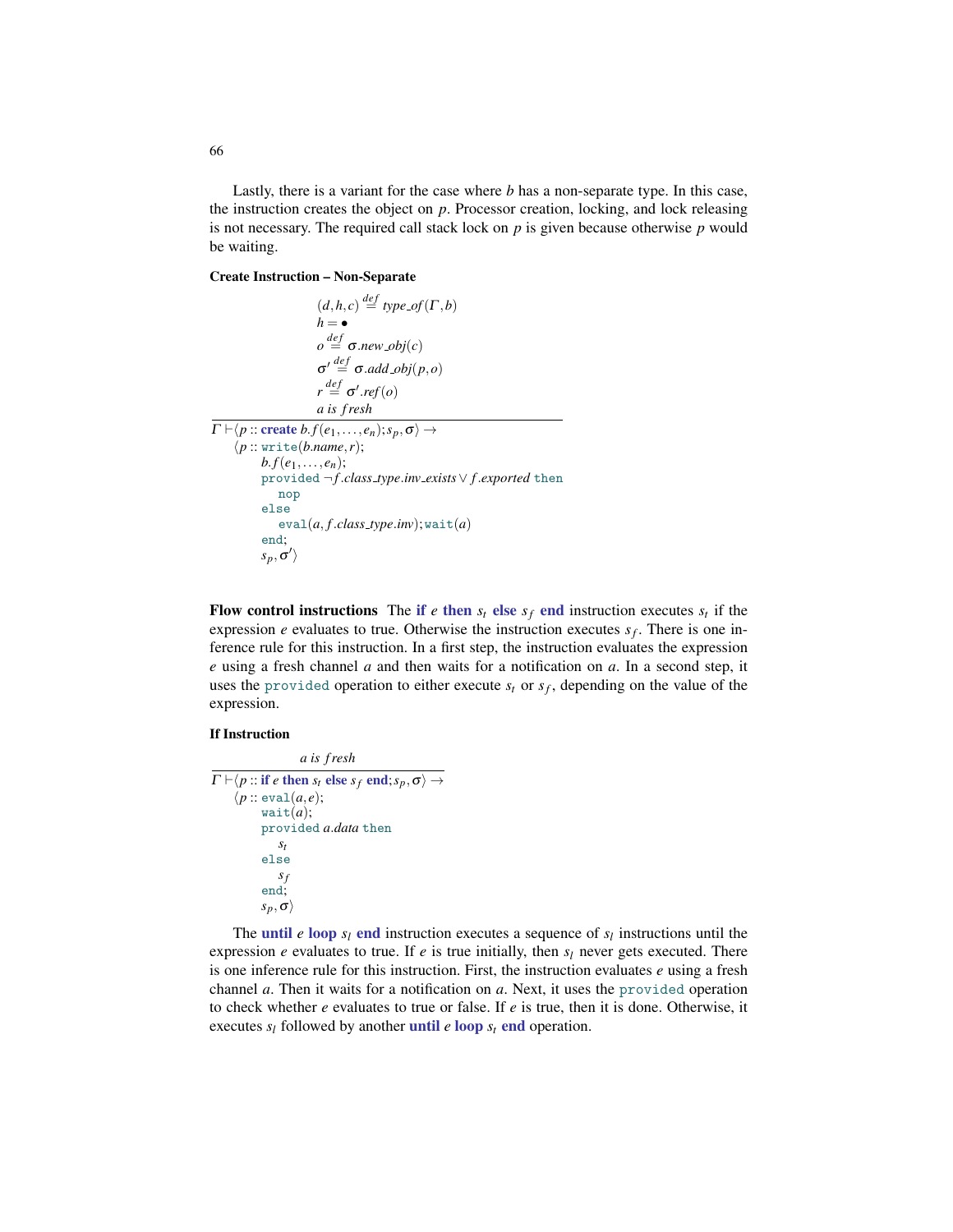Loop Instruction

```
a is f resh
\overline{\Gamma \vdash \langle p : \text{until } e \text{ loop } s_i \text{ end}; s_p, \sigma \rangle} \rightarrow\langle p :: eval(a,e);
              wait(a);provided a.data then
                  nop
              else
                   sl
;until e loop sl end
              end;
              s_p, \sigma
```
Assignment instructions An assignment instruction  $b := e$  assigns the value of the expression *e* to the entity *b*. The instruction first evaluates the expression *e* and then waits for a notification on a fresh channel *a*. Once it gets this notification, it uses the write operation to set the value to the entity *b*.

## **Assignment**

*a is f resh*  $\overline{\Gamma \vdash \langle p::b:=e;s_p,\sigma\rangle \rightarrow \langle p::eval(a,e);wait(a);write(b.name, a.data);s_p,\sigma\rangle}$ 

### 5.5 Termination

The system terminates when it reaches a configuration where all action queues are empty, i.e., when there is no more work to do.

## 6 Conclusion

In this paper we have presented a formal specification of the SCOOP model, based on operational semantics. We have demonstrated that this level of rigor is necessary if the specification is to be used as a guideline for an implementation. In particular, we were able to clarify a number of omissions and ambiguities in the available informal specification, which had gone undetected in other formalizations:

- Are processor locks fine-grained enough? We require request queue locks and call stack locks.
- Which locks must be passed? Which locks can be passed? We pass all the locks we actually have. We pass these locks both for normal lock passing and for separate callbacks.
- How do we move object structures from one processor to another processor without violating the invariant? The deep import operation must be used.
- When do we set the status of a fresh once routine to non-fresh? The status of the once routine must be set to non-fresh before deep importing.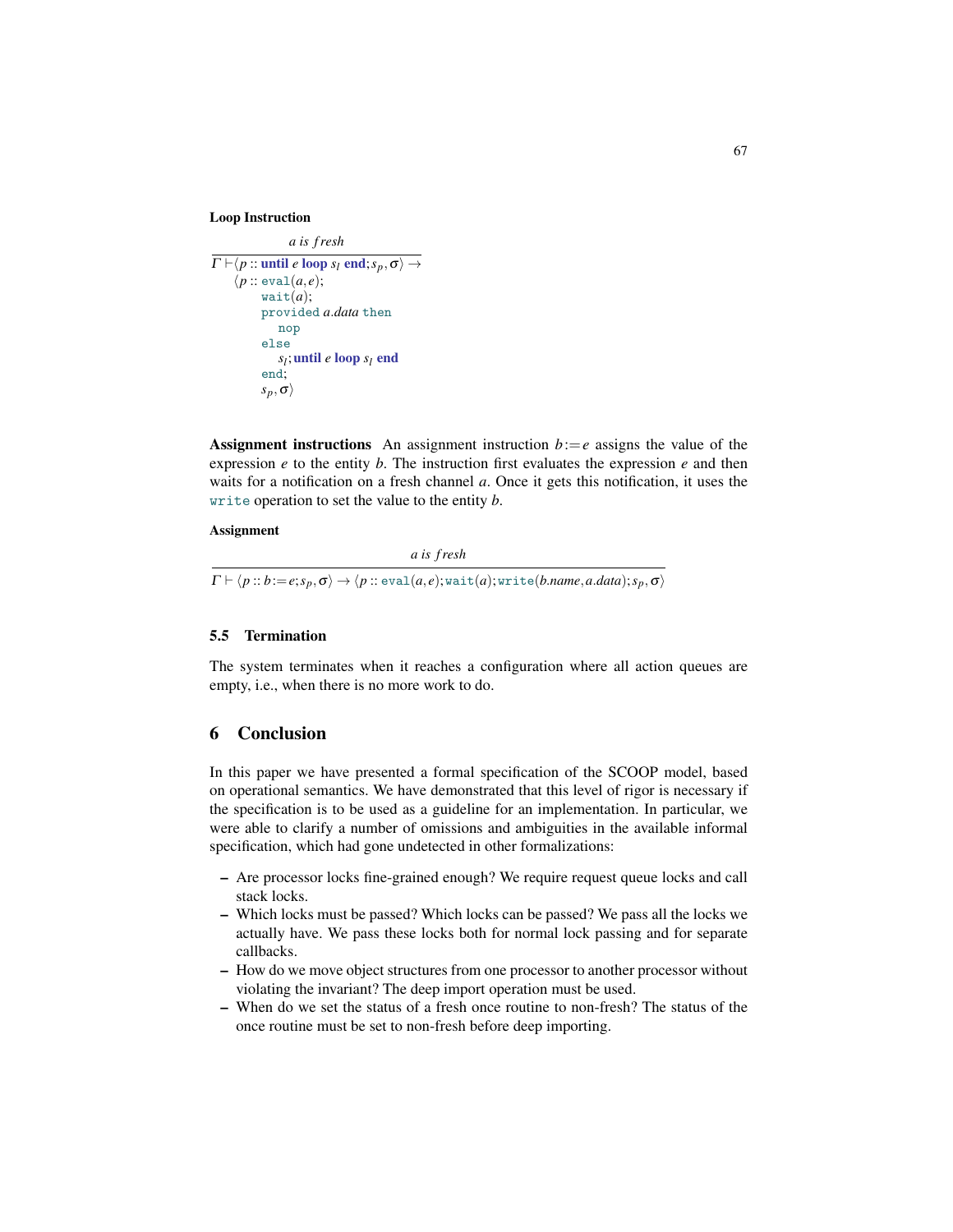– When can a postcondition be evaluated asynchronously? The postcondition can be evaluated asynchronously if every feature call in the postcondition only requires a lock that was obtained in the synchronization step and if the postcondition does not involve lock passing.

Because of the complexity of the SCOOP model, our resulting specification is large, the management of which is a challenge for a fully formal development. To address this problem, we used abstract data types and a notation with an object-oriented flavor, which made the specification more readable and more easily extendable, without sacrificing any of the rigors of operational semantics. Furthermore, we introduced a distinction between two kinds of statements, namely instructions (user syntax) and operations (run-time syntax). This made it possible to treat within one inference system both the actual language elements and the implementation details of the runtime system, and to distinguish clearly between them.

The main application of this work is to guide the implementation of the SCOOP model. This has led to a successful implementation of SCOOP on top of the Eiffel language, which supersedes the previous prototype implementation and is publicly available [31]. The SCOOP model can however be implemented on top of any objectoriented language (support for contracts, as offered by Java or Spec#, is beneficial), and our work also facilitates such future implementation efforts. In the case of Java, first steps towards such an implementation have been taken [33], which could certainly be supported by our work.

A number of other applications of our semantics can be envisioned. First, the semantics can be used to prove correct various properties of the model which have so far only been postulated, such as absence of object-level data races and type safety (absence of traitors). In light of the complexity of the full model, these properties are no longer obvious. For example, as processor locks serve as an abstraction only, it must be shown that locks are not misused in situations such as separate callbacks, which involve call stack locks. Second, our operational semantics can also be used to prove correct an axiomatic semantics for the SCOOP model, which is planned for future work. In the case of sequential Eiffel, a similar development is documented in [26]. Third, we feel our semantics is detailed enough that its rules can directly be implemented as an interpreter for SCOOP programs. Such an interpreter could serve as a true reference implementation, which could in turn be used for conformance checking of real implementations.

Acknowledgments. We thank Stephan van Staden for interesting discussions on the lock model. This work is part of the SCOOP project at ETH Zurich, which has benefited from grants from the Hasler Foundation, the Swiss National Foundation, Microsoft (Multicore award) and ETH (ETHIIRA).

# **References**

- 1. Ábrahám, E., de Boer, F.S., de Roever, W.P., Steffen, M.: A compositional operational semantics for JavaMT. Lecture Notes in Computer Science 2772, 290–303 (2003)
- 2. Allen, E., Chase, D., Luchangco, V., Maessen, J.W., Jr., G.L.S.: Object-oriented units of measurement. In: Conference on Object Oriented Programming Systems Languages and Applications. pp. 384–403 (2004)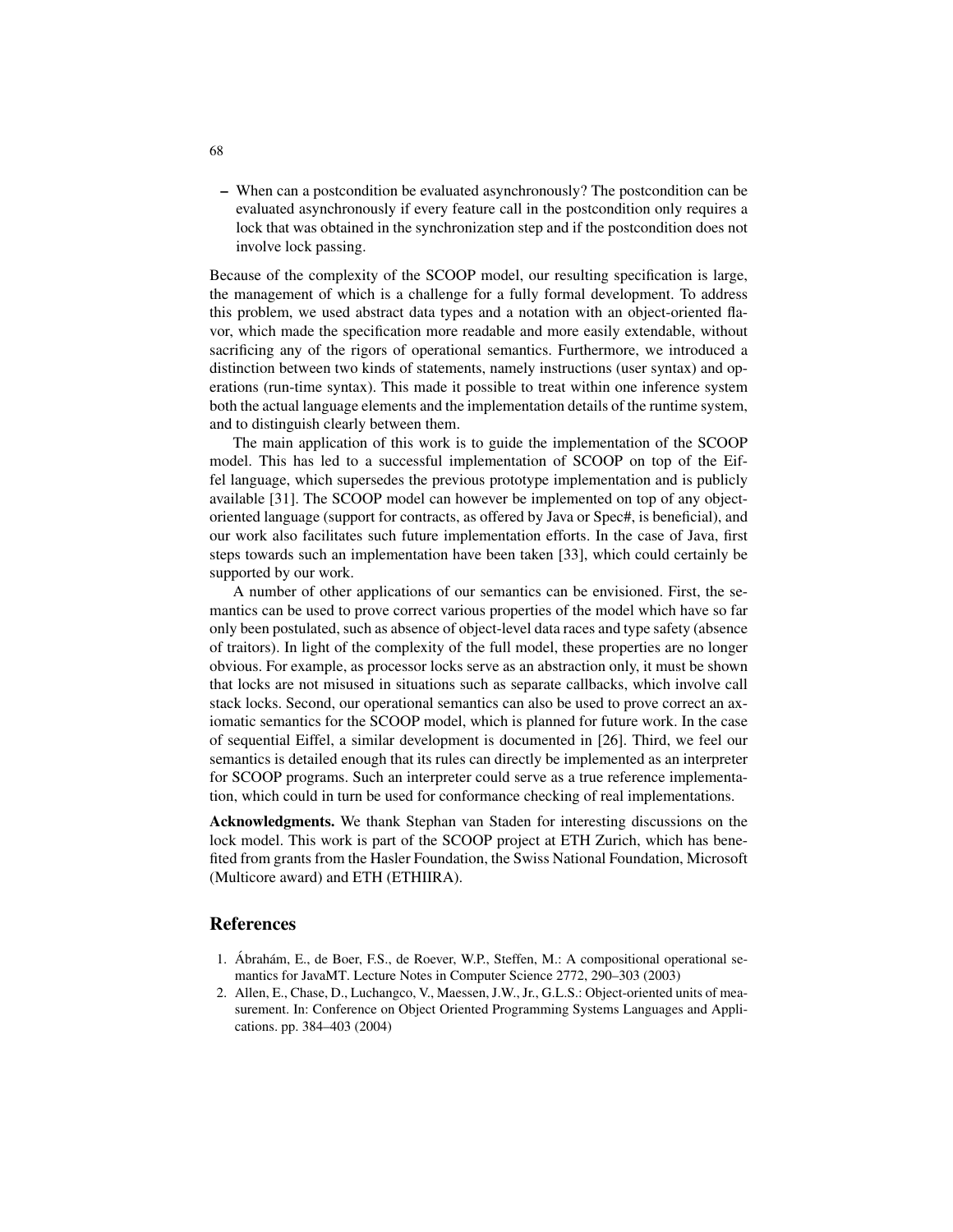- 3. Benton, N., Cardelli, L., Fournet, C.: Modern concurrency abstractions for C#. ACM Transactions on Programming Languages and Systems 26(5), 269–804 (2004)
- 4. Blumofe, R.D., Joerg, C.F., Kuszmaul, B.C., Leiserson, C.E., Randall, K.H., Zhou, Y.: Cilk: An efficient multithreaded runtime system. ACM SIGPLAN Notices 30(8), 207–216 (1995)
- 5. Brooke, P.J., Paige, R.F., Jacob, J.L.: A CSP model of Eiffel's SCOOP. Formal Aspects of Computing 19(4), 487–512 (2007)
- 6. Cenciarelli, P., Knapp, A., Reus, B., Wirsing, M.: An event-based structural operational semantics of multi-threaded Java. Lecture Notes in Computer Science 1523, 157–200 (1999)
- 7. Charles, P., Grothoff, C., Saraswat, V., Donawa, C., Kielstra, A., Ebcioglu, K., von Praun, C., Sarkar, V.: X10: An object-oriented approach to non-uniform cluster computing. In: Conference on Object Oriented Programming Systems Languages and Applications. pp. 519–538 (2005)
- 8. Coffman, E.G., Elphick, M.J., Shoshani, A.: System deadlocks. ACM Computing Surveys 3(2), 67–78 (1971)
- 9. ECMA: ECMA-367 Eiffel: Analysis, design and programming language 2nd edition. Tech. rep., ECMA International (2006)
- 10. Ericsson Erlang website: http://www.erlang.org/ (2011)
- 11. Fournet, C., Gonthier, G.: The reflexive CHAM and the join-calculus. In: ACM SIGPLAN-SIGACT Symposium on Principles of Programming Languages. pp. 372–385 (1996)
- 12. Gelernter, D., Carriero, N., Chandran, S., Chang, S.: Parallel programming in Linda. In: International Conference on Parallel Processing. pp. 255–263 (1985)
- 13. Hoare, C.A.R.: Communicating Sequential Processes. Prentice Hall (1985)
- 14. International Organization for Standardization: ISO/IEC 8652:1995 Ada. Tech. rep., International Organization for Standardization (1995)
- 15. Joyner, M., Chamberlain, B.L., Deitz, S.J.: Iterators in Chapel. In: International Parallel and Distributed Processing Symposium/International Parallel Processing Symposium (2006)
- 16. Khoshafian, S., Copeland, G.P.: Object identity. In: Conference on Object Oriented Programming Systems Languages and Applications. pp. 406–416 (1986)
- 17. Klein, G., Nipkow, T.: A machine-checked model for a Java-like language, virtual machine and compiler. ACM Transactions on Programming Languages and Systems 28(4), 619–695 (2006)
- 18. Liskov, B., Zilles, S.: Programming with abstract data types. ACM SIGPLAN Notices 9(4), 50–59 (1974)
- 19. Lochbihler, A.: Type safe nondeterminism A formal semantics of Java threads. In: International Workshop on Foundations of Object-Oriented Languages (2008)
- 20. Meyer, B.: A three-level approach to data structure description, and notational framework. In: ACM-NBS Workshop on Data Abstraction, Databases and Conceptual Modelling. pp. 164–166 (1981)
- 21. Meyer, B.: Object-Oriented Software Construction. Prentice-Hall, 2nd edn. (1997)
- 22. Microsoft Axum website: http://msdn.microsoft.com/en-us/devlabs/dd795202.aspx/ (2011)
- 23. Milner, R.: Communicating and mobile systems: the  $\pi$ -calculus. Cambridge University Press (1999)
- 24. Morandi, B., Nanz, S., Meyer, B.: A comprehensive operational semantics of the SCOOP programming model. http://arxiv.org/abs/1101.1038v1 (2011)
- 25. Nienaltowski, P.: Practical framework for contract-based concurrent object-oriented programming. Ph.D. thesis, ETH Zurich (2007)
- 26. Nordio, M., Calcagno, C., Muller, P., Meyer, B.: A sound and complete program logic for ¨ Eiffel. In: Oriol, M., Meyer, B. (eds.) TOOLS-EUROPE. Lecture Notes in Business and Information Processing, vol. 33 (2009)
- 27. Odersky, M.: The Scala language specification version 2.8. Tech. rep., Swiss Federal Institute of Technology Lausanne (2010)